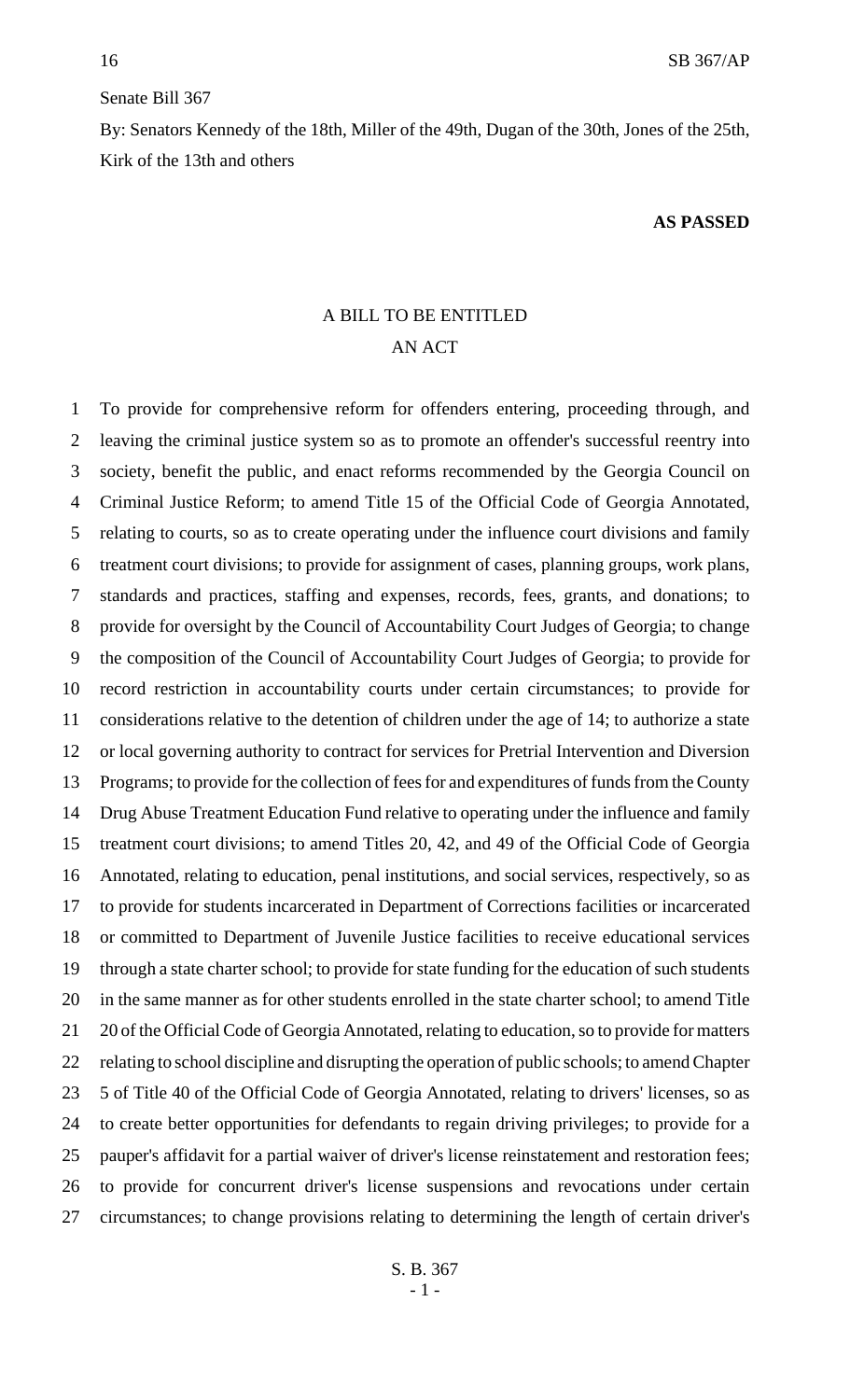license revocations; to limit eligibility for indefinitely renewable limited driving permits; to provide for certain drivers' licenses to be automatically reinstated; to provide for procedure; to allow operating under the influence court divisions to restore or suspend an operating under the influence court division participant's driver's license or issue a participant a limited driving permit or ignition interlock device limited driving permit under certain circumstances; to amend Title 42 of the Official Code of Georgia Annotated, relating to penal institutions, so as to clarify responsibilities of the Board of Community Supervision and the Department of Community Supervision; to provide for an offender transition and reentry unit and misdemeanor probation unit within the Department of Community Supervision; to amend Chapter 8 of Title 42, Article 2 of Chapter 7 of Title 17, and Article 2 of Chapter 3 of Title 35 of the Official Code of Georgia Annotated, relating to probation, commitment hearings, and the Georgia Crime Information Center, respectively, so as to clarify first offender status and provide duties, obligations, and responsibilities for the clerk of court, the Department of Community Supervision, probation officers serving pursuant to Article 6 of Chapter 8 of Title 42, and the Department of Corrections; to specify entities to whom first offender information shall be provided; to change provisions relating to first offender dispositions and the release of records thereof; to provide for the reporting of cases dismissed prior to filing an accusation or indictment; to provide for procedure; to enact reforms relating to criminal record keeping and dissemination; to clarify duties and responsibilities for criminal record keeping and dissemination; to clarify provisions relating to record restriction; to allow record restriction for certain first offenders who were under 21 years of age and accused of certain alcohol related violations; to amend Title 42 of the Official Code of Georgia Annotated, relating to penal institutions, so as to change provisions relating to agreements for probation services; to provide for preliminary requirements for revocations based solely on failure to pay fines, statutory surcharges, or probation supervision fees or solely on failure to report; to provide for procedure; to provide for early termination of probation and review of certain misdemeanor probation cases under certain circumstances; to change provisions relating to parole eligibility for certain offenders; to repeal obsolete references to pretrial diversion programs that are no longer operated by the Department of Corrections or the Department of Community Supervision; to amend Chapter 1 of Title 43 of the Official Code of Georgia Annotated, relating to general provisions applicable to professions and businesses, so as to require professional licensing boards to consider certain factors relating to felonies before denying a license to an applicant or revoking a license and to provide for probationary licenses for participants in accountability courts; to amend Article 1 of Chapter 4 of Title 49 of the Official Code of Georgia Annotated, relating to general provisions for public assistance, so as to provide for eligibility for food stamps under certain circumstances; to amend Code Section 49-4A-2 of the Official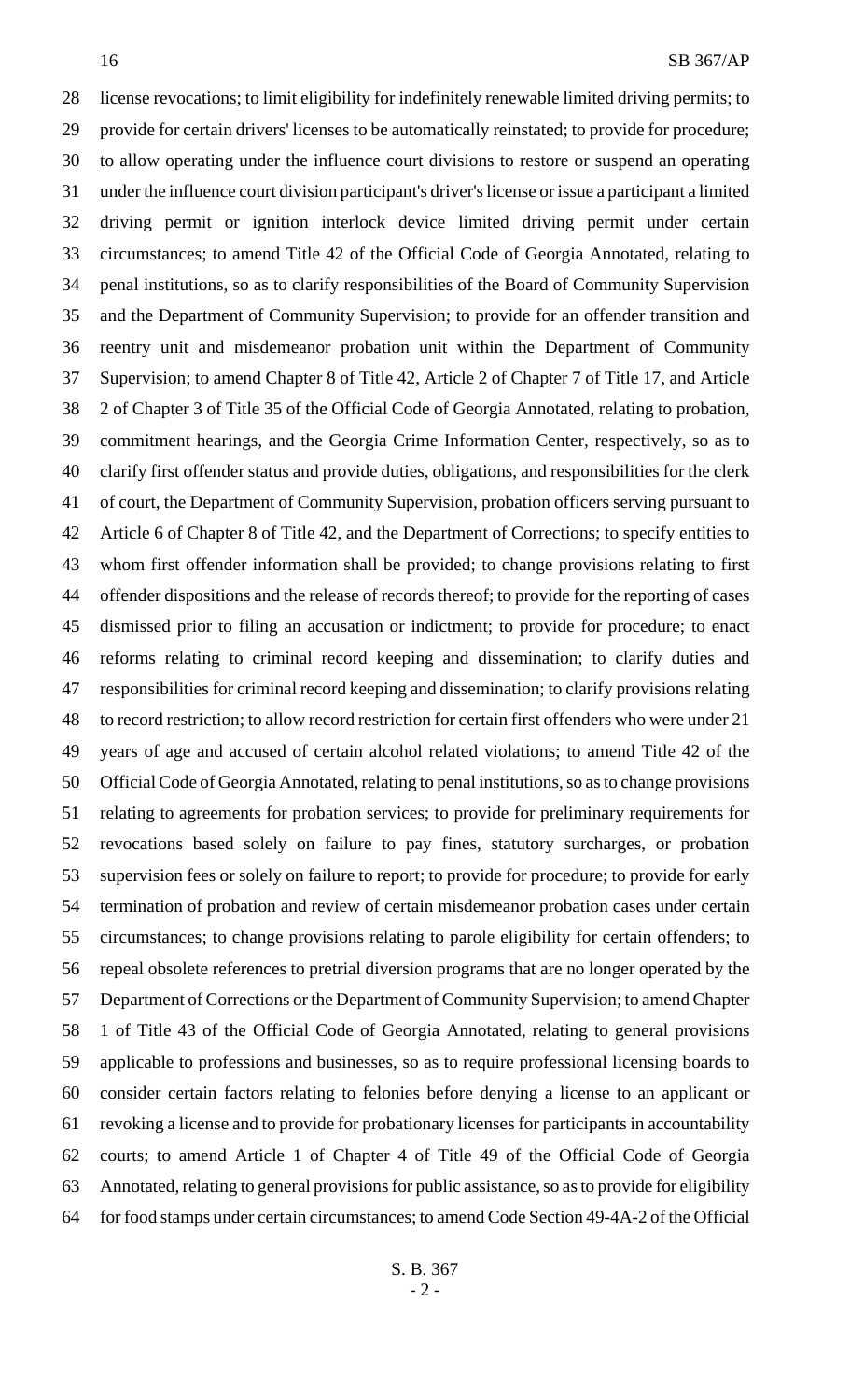Code of Georgia Annotated, relating to the creation of the Board of Juvenile Justice, so as to provide for rules and regulations governing the transfer of probation supervision of certain juvenile offenders; to amend the Official Code of Georgia Annotated so as to conform provisions and correct cross-references; to provide for an effective date and applicability; to repeal conflicting laws; and for other purposes.

## BE IT ENACTED BY THE GENERAL ASSEMBLY OF GEORGIA:

# PART I EXPANDING ACCOUNTABILITY COURTS AND PRETRIAL INTERVENTION AND DIVERSION PROGRAMS; DETENTION OF YOUTH **SECTION 1-1.**

 Title 15 of the Official Code of Georgia Annotated, relating to courts, is amended by revising paragraph (1) of subsection (a) of Code Section 15-1-18, relating to the Council of Accountability Court Judges of Georgia, as follows:

- $\frac{\gamma}{19}$  "(1) 'Accountability court' means a <u>superior, state, or juvenile court that has a</u> drug court 80 division, mental health court division,  $\sigma$ r veterans court division, or operating under the 81 influence court division or a juvenile court that has a family treatment court division."
- **SECTION 1-2.** Said title is further amended by adding a new Code section to read as follows: "15-1-19. (a)(1) As used in this subsection, the term 'risk and needs assessment' means an actuarial 86 tool, approved by the Council of Accountability Court Judges of Georgia and validated 87 on a targeted population, scientifically proven to determine an individual's risk to 88 recidivate and to identify criminal risk factors that, when properly addressed, can reduce such individual's likelihood of committing future criminal behavior. (2) Any superior, state, or juvenile court that has jurisdiction over a violation of Code Section 40-6-391 or 52-7-12 may establish an operating under the influence court 92 division to provide an alternative to the traditional judicial system for disposition of such cases. (3) In any case which arises from a violation of Code Section 40-6-391 or 52-7-12 or is ancillary to such conduct and the defendant meets the eligibility criteria for the operating under the influence court division, the court may assign the case to the operating under the influence court division: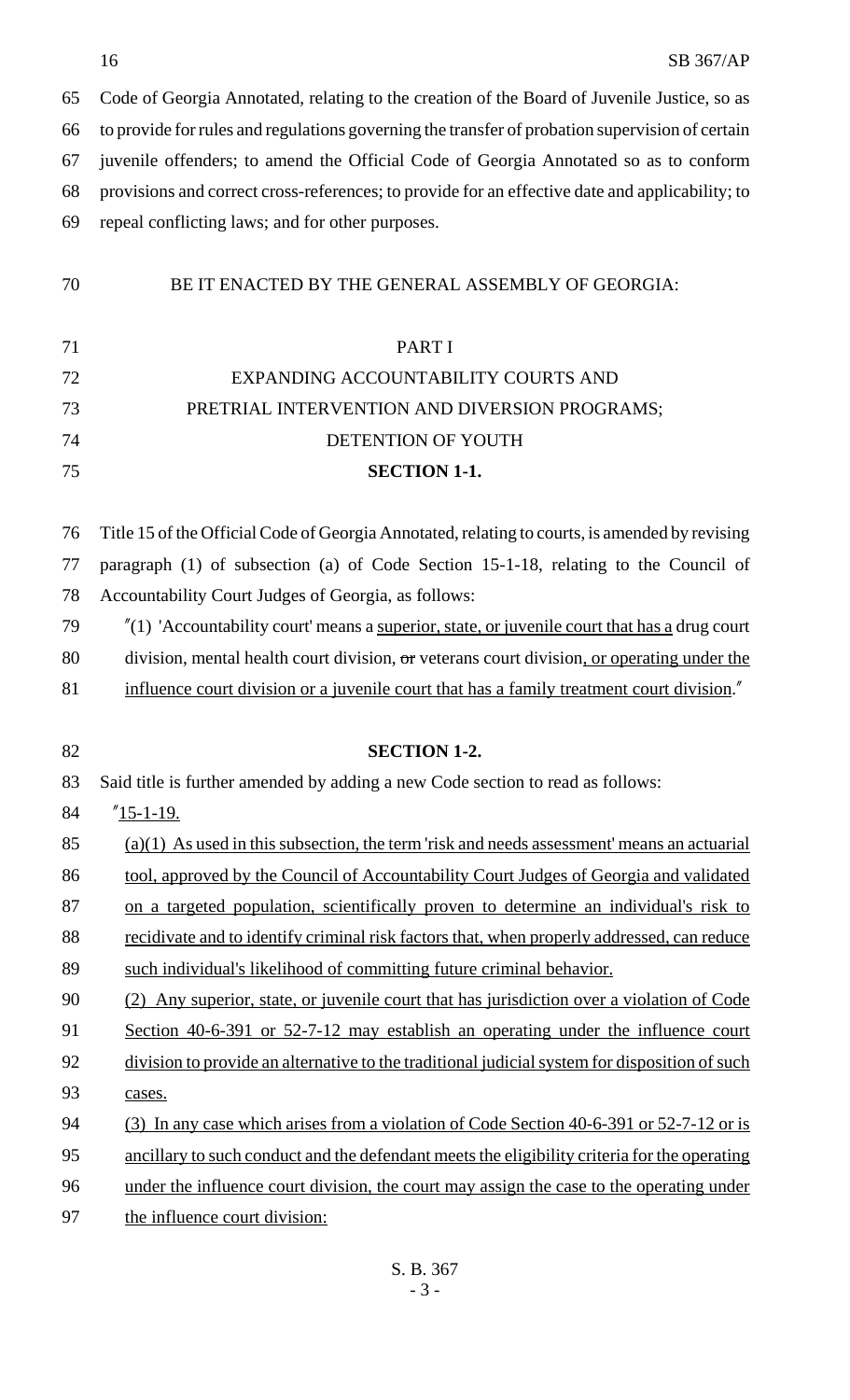98 (A) Prior to the entry of the sentence, if the prosecuting attorney consents; 99 (B) As part of a sentence in a case; or 100 (C) Upon consideration of a petition to revoke probation. 101 (4) Each operating under the influence court division shall establish a planning group to 102 develop a work plan. The planning group shall include the judges, prosecuting attorneys, 103 public defenders, community supervision officers, probation officers serving pursuant to 104 Article 6 of Chapter 8 of Title 42, and persons having expertise in the field of substance 105 abuse. The work plan shall address the operational, coordination, resource, information 106 management, and evaluation needs of the operating under the influence court division. 107 The work plan shall include operating under the influence court division policies and 108 practices related to implementing the standards and practices developed pursuant to 109 paragraph (5) of this subsection. The work plan shall ensure a risk and needs assessment 110 is used to identify the likelihood of recidivating and identify the needs that, when met, 111 reduce recidivism. The work plan also shall ensure that operating under the influence 112 court division eligibility shall be focused on moderate-risk and high-risk offenders as 113 determined by a risk and needs assessment. The operating under the influence court 114 division shall combine judicial supervision, treatment of operating under the influence 115 court division participants, and drug testing. 116 (5)(A) The Council of Accountability Court Judges of Georgia shall establish standards 117 and practices for operating under the influence court divisions, taking into consideration 118 guidelines and principles based on current research and findings that are published by 119 the National Drug Court Institute, the National Center for DWI Courts, and the 120 Substance Abuse and Mental Health Services Administration and related to practices 121 shown to reduce recidivism of offenders with alcohol or drug abuse problems. 122 Standards and practices shall include, but shall not be limited to, the use of a risk and 123 needs assessment to identify the likelihood of recidivating and identify the needs that, 124 when met, reduce recidivism. The Council of Accountability Court Judges of Georgia 125 shall update its standards and practices to incorporate research, findings, and 126 developments in the operating under the influence court field. Each operating under the 127 influence court division shall adopt policies and practices that are consistent with the 128 standards and practices published by the Council of Accountability Court Judges of 129 Georgia. 130 (B) The Council of Accountability Court Judges of Georgia shall provide technical 131 assistance to operating under the influence court divisions to assist them with the 132 implementation of policies and practices, including, but not limited to, guidance on the 133 implementation of risk and needs assessments in operating under the influence court 134 divisions.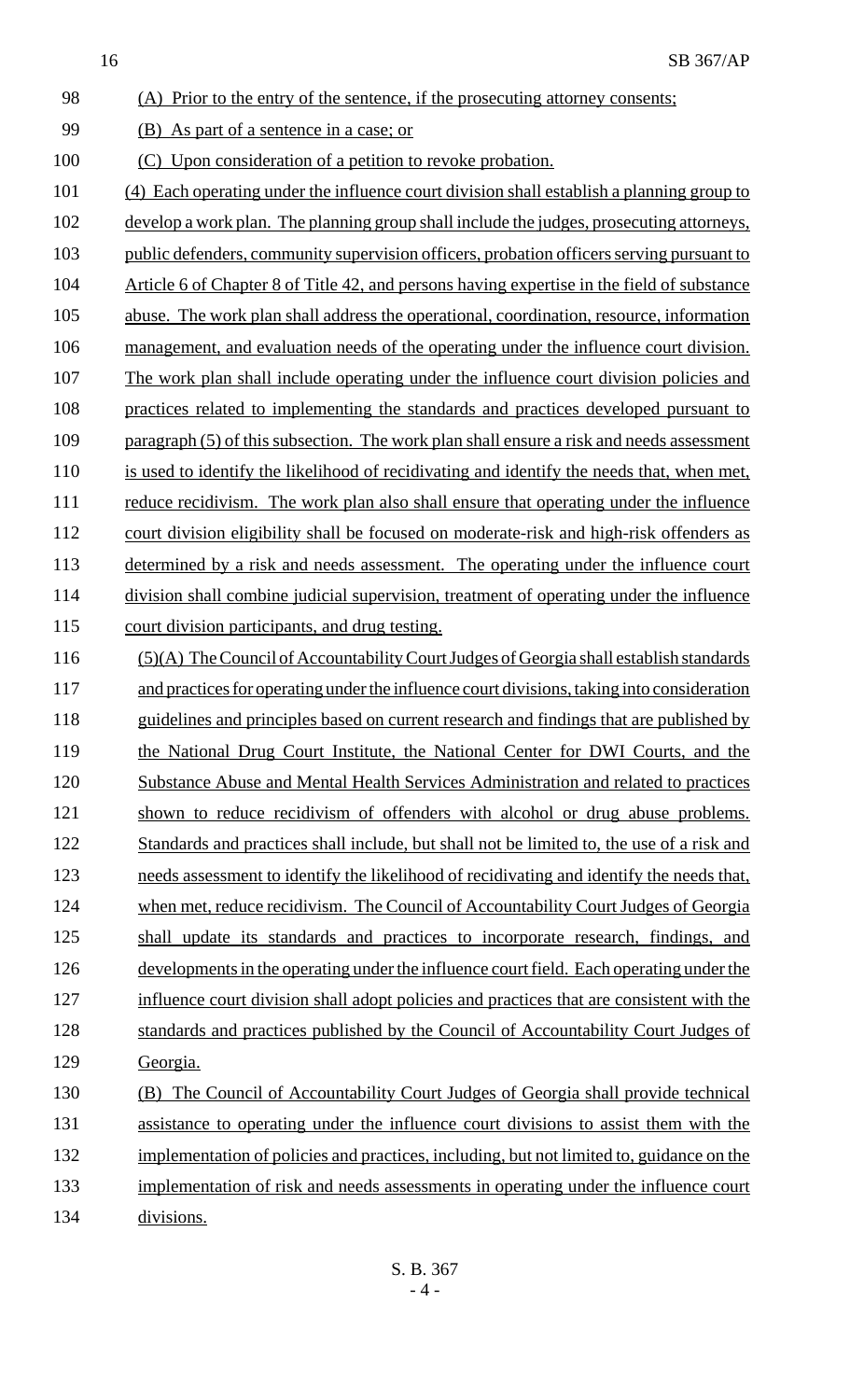135 (C) The Council of Accountability Court Judges of Georgia shall create and manage 136 a certification and peer review process to ensure operating under the influence court 137 divisions are adhering to the Council of Accountability Court Judges of Georgia's 138 standards and practices and shall create a waiver process for operating under the 139 influence court divisions to seek an exception to the Council of Accountability Court 140 Judges of Georgia's standards and practices. In order to receive state appropriated 141 funds, any operating under the influence court division established on and after July 1, 142 2017, shall be certified pursuant to this subparagraph or, for good cause shown to the 143 Council of Accountability Court Judges of Georgia, shall receive a waiver from the 144 Council of Accountability Court Judges of Georgia. 145 (D) On and after July 1, 2017, the award of any state funds for an operating under the 146 influence court division shall be conditioned upon an operating under the influence 147 court division attaining certification or a waiver by the Council of Accountability Court 148 Judges of Georgia. On or before September 1, the Council of Accountability Court 149 Judges of Georgia shall publish an annual report listing certified operating under the 150 influence court divisions. 151 (E) The Council of Accountability Court Judges of Georgia shall develop and manage 152 an electronic information system for performance measurement and accept submission 153 of performance data in a consistent format from all operating under the influence court 154 divisions. The Council of Accountability Court Judges of Georgia shall identify 155 elements necessary for performance measurement, including, but not limited to, 156 recidivism, the number of moderate-risk and high-risk participants in an operating 157 under the influence court division, drug testing results, drug testing failures, participant 158 employment, the number of participants who successfully complete the program, and 159 the number of participants who fail to complete the program. 160 (F) On or before July 1, 2017, and every three years thereafter, the Council of 161 Accountability Court Judges of Georgia shall conduct a performance peer review of the 162 operating under the influence court divisions for the purpose of improving operating 163 under the influence court division policies and practices and the certification and 164 recertification process. 165 (6) A court instituting the operating under the influence court division may request the 166 prosecuting attorney for the jurisdiction to designate one or more prosecuting attorneys 167 to serve in the operating under the influence court division and may request the public 168 defender, if any, to designate one or more assistant public defenders to serve in the

169 operating under the influence court division.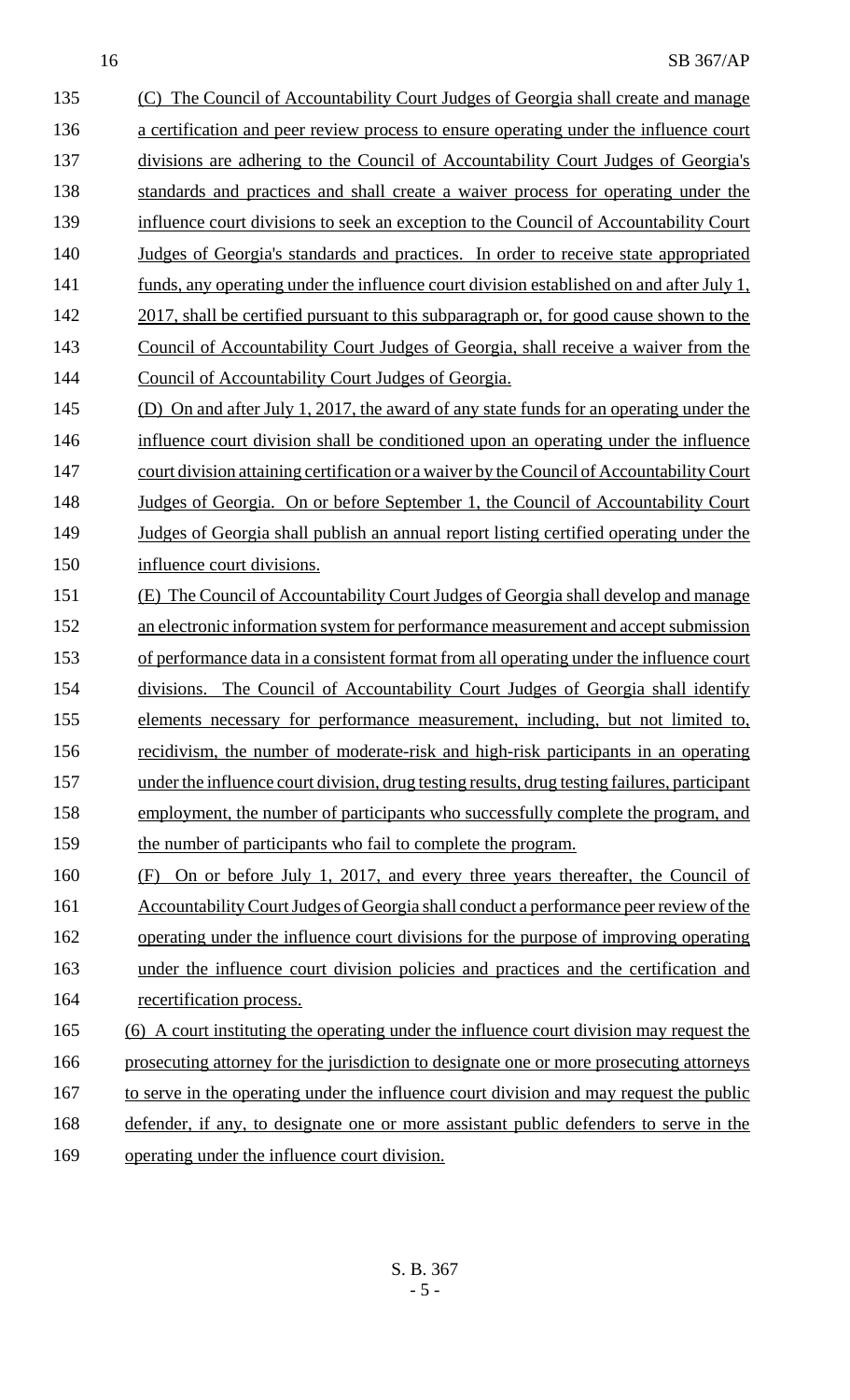| 170 | The clerk of court for the court that is instituting the operating under the influence         |
|-----|------------------------------------------------------------------------------------------------|
| 171 | court division or such clerk's designee shall serve as the clerk of the operating under the    |
| 172 | influence court division.                                                                      |
| 173 | The court instituting the operating under the influence court division may request<br>(8)      |
| 174 | community supervision officers, probation officers serving pursuant to Article 6 of            |
| 175 | Chapter 8 of Title 42, and other employees of the court to perform duties for the              |
| 176 | operating under the influence court division. Such individuals shall perform duties as         |
| 177 | directed by the judges of the operating under the influence court division.                    |
| 178 | (9) The court instituting the operating under the influence court division may enter into      |
| 179 | agreements with other courts, agencies, and private corporations, private enterprises,         |
| 180 | private agencies, or private entities providing services pursuant to Article 6 of Chapter      |
| 181 | <u>8 of Title 42 for the assignment of personnel from such other entities to the operating</u> |
| 182 | under the influence court division.                                                            |
| 183 | (10) Expenses for salaries, equipment, services, and supplies incurred in implementing         |
| 184 | this Code section may be paid from state funds, funds of the county or political               |
| 185 | subdivision implementing such operating under the influence court division, federal grant      |
| 186 | funds, and funds from private donations.                                                       |
| 187 | (b)(1) Each operating under the influence court division shall establish criteria which        |
| 188 | define the successful completion of the operating under the influence court division           |
| 189 | <u>program.</u>                                                                                |
| 190 | (2) If the operating under the influence court division participant successfully completes     |
| 191 | the operating under the influence court division program as part of a sentence imposed         |
| 192 | by the court:                                                                                  |
| 193 | A judge presiding in such court division shall not order the dismissal of any<br>(A)           |
| 194 | offense involving or arising from a violation of Code Section 40-6-391 or 52-7-12; and         |
| 195 | (B) A judge presiding in such court division shall not order the restriction or vacation       |
| 196 | of a conviction of any offense involving or arising from a violation of Code Section           |
| 197 | $\frac{40-6-391}{2}$ or 52-7-12.                                                               |
| 198 | (3) If the operating under the influence court division participant successfully completes     |
| 199 | the operating under the influence court division program as part of a sentence imposed         |
| 200 | by the court, the sentence of the operating under the influence court division participant     |
| 201 | may be reduced or modified.                                                                    |
| 202 | (4) Any plea of guilty or nolo contendere entered pursuant to this Code section shall not      |
| 203 | be withdrawn without the consent of the court.                                                 |
| 204 | (c) Any statement made by an operating under the influence court division participant as       |
| 205 | part of participation in such court division, or any report made by the staff of such court    |
| 206 | division or program connected to such court division, regarding a participant's substance      |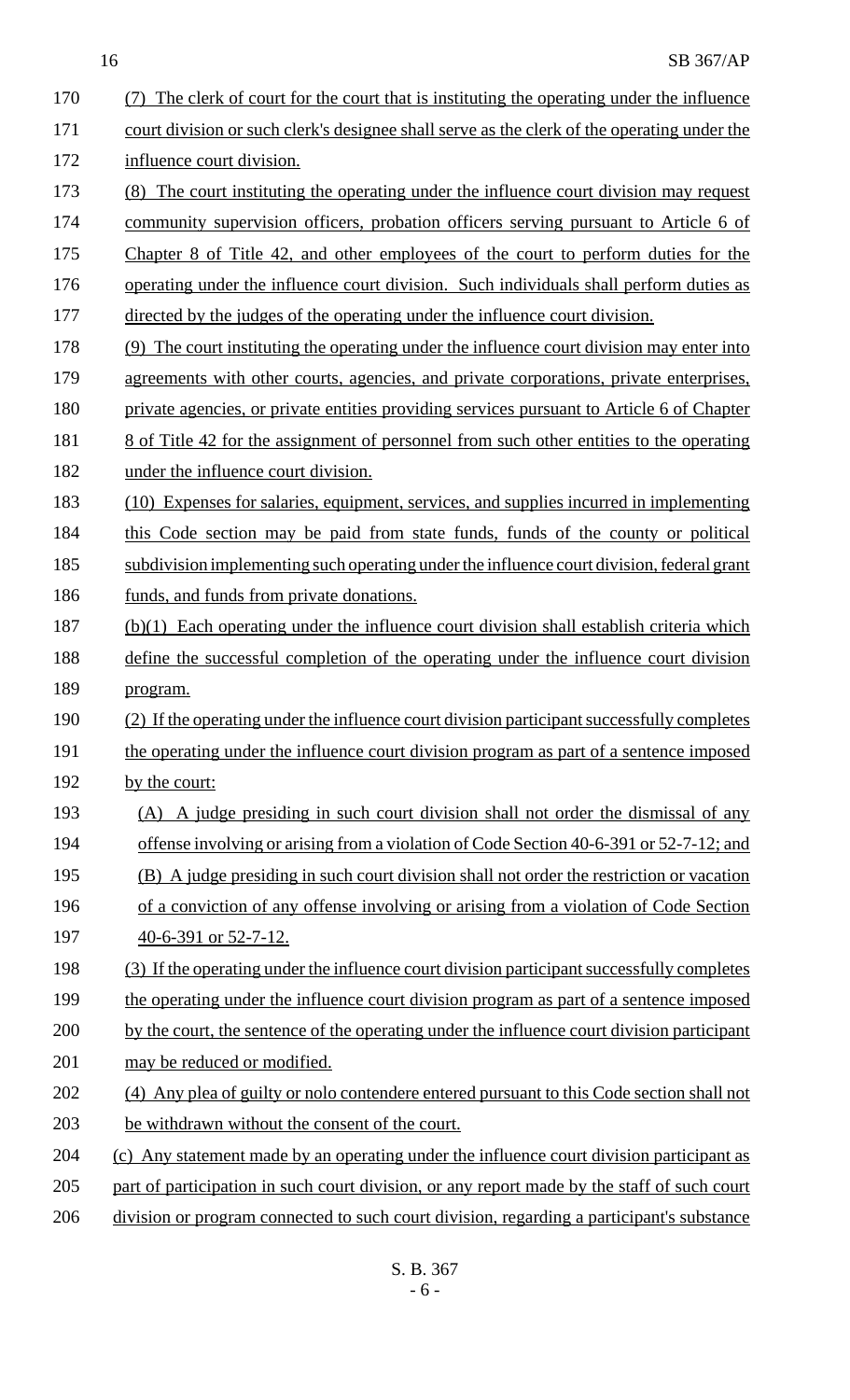usage shall not be admissible as evidence against the participant in any legal proceeding or prosecution; provided, however, that, if the participant violates the conditions of his or her participation in the program or is terminated from the operating under the influence court division, the reasons for the violation or termination may be considered in sanctioning, sentencing, or otherwise disposing of the participant's case.

- 212 (d) Notwithstanding any provision of law to the contrary, operating under the influence 213 court division staff shall be provided, upon request, with access to all records relevant to
- 214 the treatment of the operating under the influence court division participant from any state
- 215 or local government agency. All such records and the contents thereof shall be treated as
- 216 confidential, shall not be disclosed to any person outside of the operating under the
- 217 influence court division, and shall not be subject to Article 4 of Chapter 18 of Title 50,
- 218 relating to open records, or subject to subpoena, discovery, or introduction into evidence
- 219 in any civil or criminal proceeding. Such records and the contents thereof shall be
- 220 maintained by the operating under the influence court division and originating court in a
- 221 confidential file not available to the public.
- 222 (e) Any fees received by an operating under the influence court division from an operating
- 223 under the influence court division participant as payment for substance abuse treatment and
- 224 services shall not be considered as court costs or a fine.
- 225 (f) The court may have the authority to accept grants, donations, and other proceeds from
- 226 outside sources for the purpose of supporting the operating under the influence court
- 227 division. Any such grants, donations, or proceeds shall be retained by the operating under
- 228 the influence court division for expenses."
- 229 **SECTION 1-3.** 230 Said title is further amended by adding a new Code section to read as follows: 231  $\frac{15-1-20}{.}$ 232 (a) As used in this Code section, the term: 233 (1) 'Accountability court' means a superior or state court that has a drug court division, 234 mental health court division, or veterans court division or a juvenile court that has a 235 family treatment court division. 236 (2) 'Criminal history record information' shall have the same meaning as set forth in 237 Code Section 35-3-30. 238 (3) 'Criminal justice agencies' shall have the same meaning as set forth in Code Section 239 35-3-30. 240 (4) 'Restrict,' 'restricted,' or 'restriction' means that criminal history record information
- 241 shall not be disclosed or otherwise made available to any private persons or businesses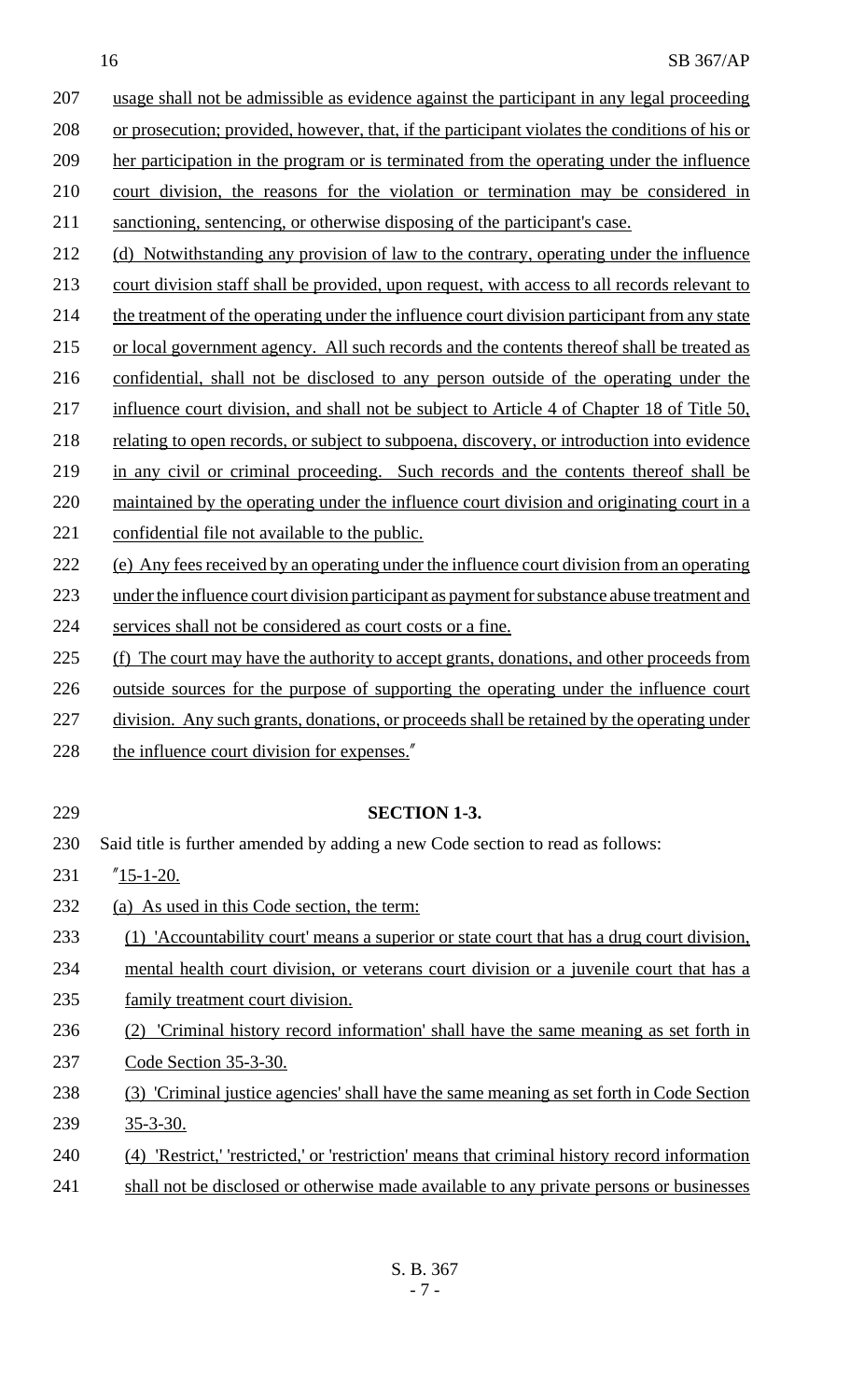| 242 | pursuant to Code Section 35-3-34 or to governmental agencies or licensing and regulating       |
|-----|------------------------------------------------------------------------------------------------|
| 243 | agencies pursuant to Code Section 35-3-35.                                                     |
| 244 | (b) When a case is assigned to an accountability court and the defendant is required to        |
| 245 | complete a drug court division program, mental health court division program, veterans         |
| 246 | court division program, or family treatment court division program, as applicable, prior to    |
| 247 | the entry of the judgment, in contemplation that the defendant's case will be dismissed or     |
| 248 | nolle prossed, the court may, in its discretion, restrict the dissemination of the defendant's |
| 249 | criminal history record information by the Georgia Crime Information Center for the            |
| 250 | prosecution of the case assigned to such court. The court shall specify the date such          |
| 251 | restriction shall take effect. The court may revoke such order at any time.                    |
| 252 | $(c)(1)$ Criminal history record information restricted pursuant to this Code section shall    |
| 253 | always be available for inspection, copying, and use:                                          |
| 254 | To criminal justice agencies for law enforcement or criminal investigative<br>(A)              |
| 255 | purposes or for purposes of criminal justice agency employment;                                |
| 256 | (B) To judicial officials;                                                                     |
| 257 | (C) By the Judicial Qualifications Commission;                                                 |
| 258 | (D) By a prosecuting attorney or public defender who submits a sworn affidavit to the          |
| 259 | clerk of court that attests that such information is relevant to a criminal proceeding;        |
| 260 | (E) Pursuant to a court order; and                                                             |
| 261 | (F) By an individual who is the subject of restricted criminal history record information      |
| 262 | <u>upon court order.</u>                                                                       |
| 263 | (2) The confidentiality of such information shall be maintained insofar as practical."         |
|     |                                                                                                |
| 264 | <b>SECTION 1-4.</b>                                                                            |
| 265 | Said title is further amended by revising Code Section 15-11-11, relating to concurrent        |
| 266 | jurisdiction, as follows:                                                                      |
| 267 | $"15-11-11.$                                                                                   |
| 268 | The juvenile court shall have concurrent jurisdiction to hear:                                 |
| 269 | (1) Any legitimation petition filed pursuant to Code Section 19-7-22 concerning a child        |
| 270 | alleged to be dependent;                                                                       |
| 271 | (2) Any legitimation petition transferred to the court by proper order of the superior         |
| 272 | court;                                                                                         |
| 273 | (3) The issue of custody and support when the issue is transferred by proper order of the      |
| 274 | superior court; provided, however, that if a demand for a jury trial as to support has been    |
| 275 | properly filed by either parent, then the case shall be transferred to superior court for the  |

276 jury trial; and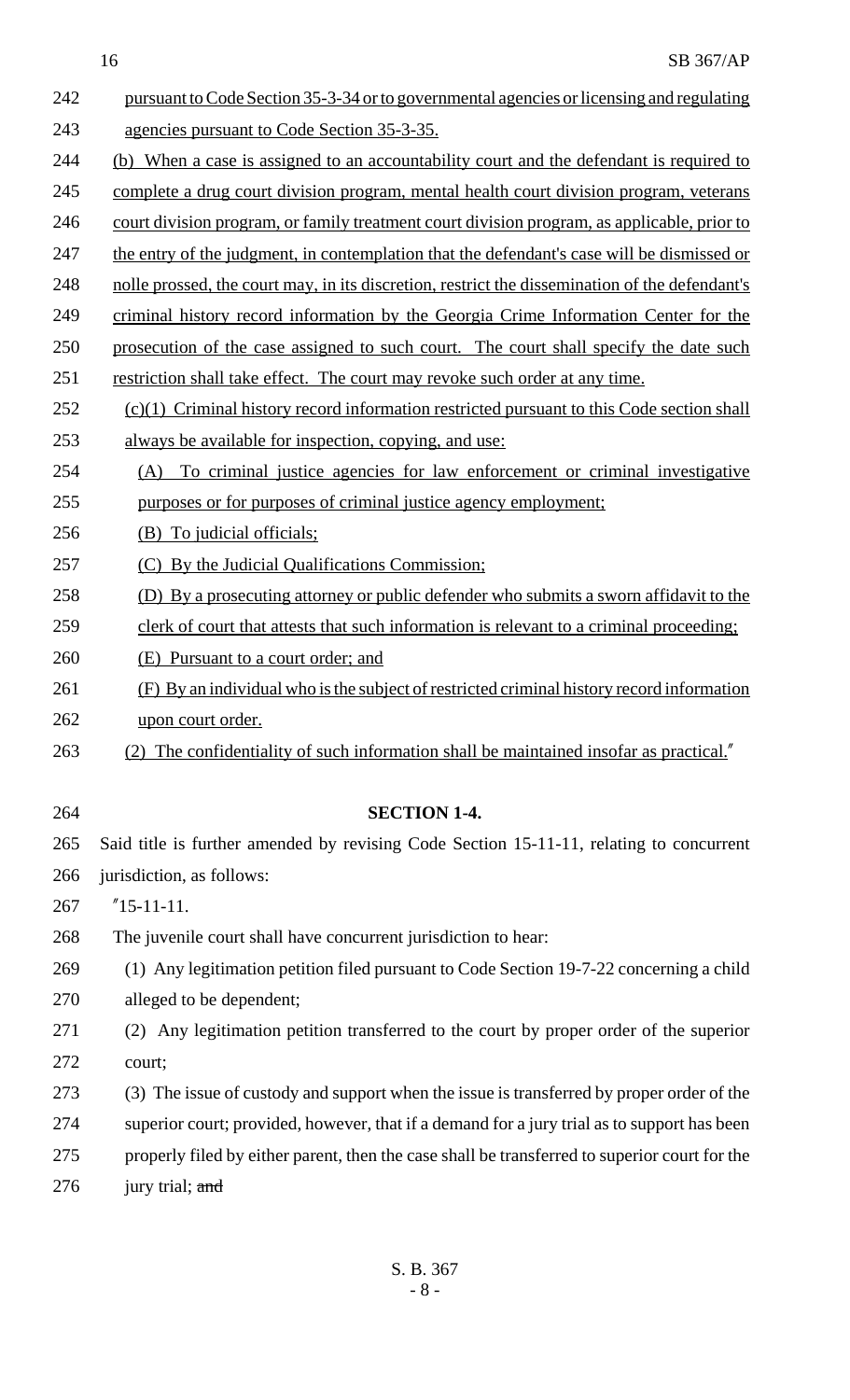| 277 | Any petition for the establishment or termination of a temporary guardianship<br>(4)           |
|-----|------------------------------------------------------------------------------------------------|
| 278 | transferred to the court by proper order of the probate court; and                             |
| 279 | (5) Any criminal case transferred to the court pursuant to subsection (d) of Code Section      |
| 280 | $15 - 11 - 15$ .                                                                               |
|     |                                                                                                |
| 281 | <b>SECTION 1-5.</b>                                                                            |
| 282 | Said title is further amended by revising Code Section 15-11-15, relating to transfers from    |
| 283 | superior court, as follows:                                                                    |
| 284 | $"15-11-15.$                                                                                   |
| 285 | (a) In handling divorce, alimony, habeas corpus, or other cases involving the custody of       |
| 286 | a child, a superior court may transfer the question of the determination of custody, support,  |
| 287 | or custody and support to the juvenile court either for investigation and a report back to the |
| 288 | superior court or for investigation and determination.                                         |
| 289 | (b) If the referral is for investigation and determination, then the juvenile court shall      |
| 290 | proceed to handle the matter in the same manner as though the action originated under this     |
| 291 | chapter in compliance with the order of the superior court, except that the parties shall not  |
| 292 | be entitled to obtain an appointed attorney through the juvenile court.                        |
| 293 | (c) At any time prior to the determination of any such question regarding custody, support,    |
| 294 | or custody and support, the juvenile court may transfer the jurisdiction of the question back  |
| 295 | to the referring superior court.                                                               |
| 296 | (d) In handling criminal cases involving an accused who is in jeopardy of having his or her    |
| 297 | parental rights terminated due to criminal charges, a superior court may transfer a criminal   |
| 298 | case to a family treatment court division of a juvenile court for treatment and a report back  |
| 299 | to the superior court so long as the prosecuting attorney and accused agree to such transfer;  |
| 300 | provided, however, that such juvenile court may transfer such case back to the referring       |
| 301 | superior court at any time."                                                                   |
|     |                                                                                                |
| 302 | <b>SECTION 1-6.</b>                                                                            |
| 303 | Said title is further amended by adding a new Code section to read as follows:                 |
| 304 | $^{\prime\prime}$ 15-11-70.                                                                    |
| 305 | $(a)(1)$ As used in this subsection, the term 'risk and needs assessment' means an actuarial   |
| 306 | tool, approved by the Council of Accountability Court Judges of Georgia and validated          |
| 307 | on a targeted population, scientifically proven to determine an individual's risk to           |
| 308 | recidivate and to identify criminal risk factors that, when properly addressed, can reduce     |
| 309 | such individual's likelihood of committing future criminal behavior.                           |
| 310 | Any juvenile court may establish a family treatment court division to provide an<br>(2)        |
| 311 | alternative to the traditional judicial system for the disposition of dependancy cases and     |
|     |                                                                                                |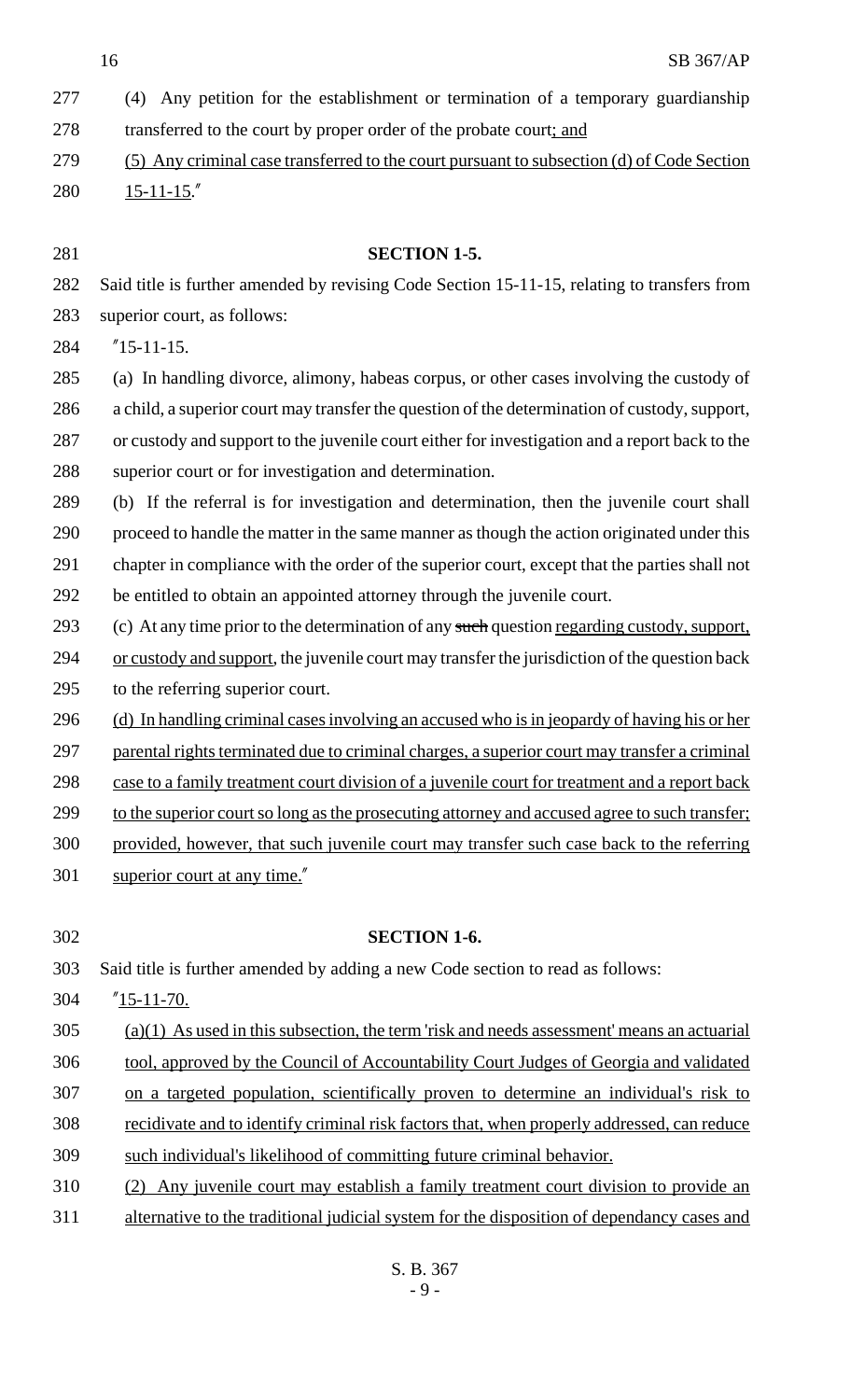| 312 | for assisting superior courts with criminal cases referred to such division under Code      |
|-----|---------------------------------------------------------------------------------------------|
| 313 | Section 15-11-15. The goal of a family treatment court division is to:                      |
| 314 | (A) Reduce alcohol or drug abuse and addiction for respondents in dependency                |
| 315 | proceedings;                                                                                |
| 316 | (B) Improve permanency outcomes for families when dependency is based in part on            |
| 317 | alcohol or drug use and addiction;                                                          |
| 318 | Increase the personal, familial, and societal accountability of respondents in<br>(C)       |
| 319 | dependency proceedings; and                                                                 |
| 320 | (D) Promote effective intervention and use of resources among child welfare                 |
| 321 | personnel, law enforcement agencies, treatment providers, community agencies, and           |
| 322 | the courts.                                                                                 |
| 323 | (3) In any criminal case transferred pursuant to Code Section 15-11-15, when the            |
| 324 | defendant meets the eligibility criteria for the family treatment court division, such case |
| 325 | may be assigned to the family treatment court division:                                     |
| 326 | (A) Prior to the entry of the sentence, if the prosecuting attorney consents;               |
| 327 | (B) As part of a sentence in a case; or                                                     |
| 328 | (C) Upon consideration of a petition to revoke probation.                                   |
| 329 | (4) Each family treatment court division shall establish a planning group to develop a      |
| 330 | work plan. The planning group shall include the judges, prosecuting attorneys, special      |
| 331 | assistant attorneys general, public defenders, attorneys who represent children and         |
| 332 | parents, law enforcement officials, probation officers, community supervision officers,     |
| 333 | court appointed special advocates, guardians ad litem, and other individuals having         |
| 334 | expertise in services available to families in dependency proceedings. The work plan        |
| 335 | shall address the operational, coordination, resource, information management, and          |
| 336 | evaluation needs of the family treatment court division. The work plan shall include        |
| 337 | family treatment court division policies and practices related to implementing the          |
| 338 | standards and practices developed pursuant to paragraph (5) of this subsection. The work    |
| 339 | plan shall ensure a risk and needs assessment is used to identify the likelihood of         |
| 340 | <u>recidivating and identify the needs that, when met, reduce recidivism. The work plan</u> |
| 341 | shall include eligibility criteria for the family treatment court division. The family      |
| 342 | treatment court division shall combine judicial supervision, treatment of family treatment  |
| 343 | court division participants, drug testing, and mental health treatment.                     |
| 344 | (5)(A) The Council of Accountability Court Judges of Georgia shall establish standards      |
| 345 | and practices for family treatment court divisions, taking into consideration guidelines    |
| 346 | and principles based on current research and findings that are published by experts on      |
| 347 | family treatment health needs and treatment options in a dependency setting. Standards      |
| 348 | and practices shall include, but shall not be limited to, the use of a risk and needs       |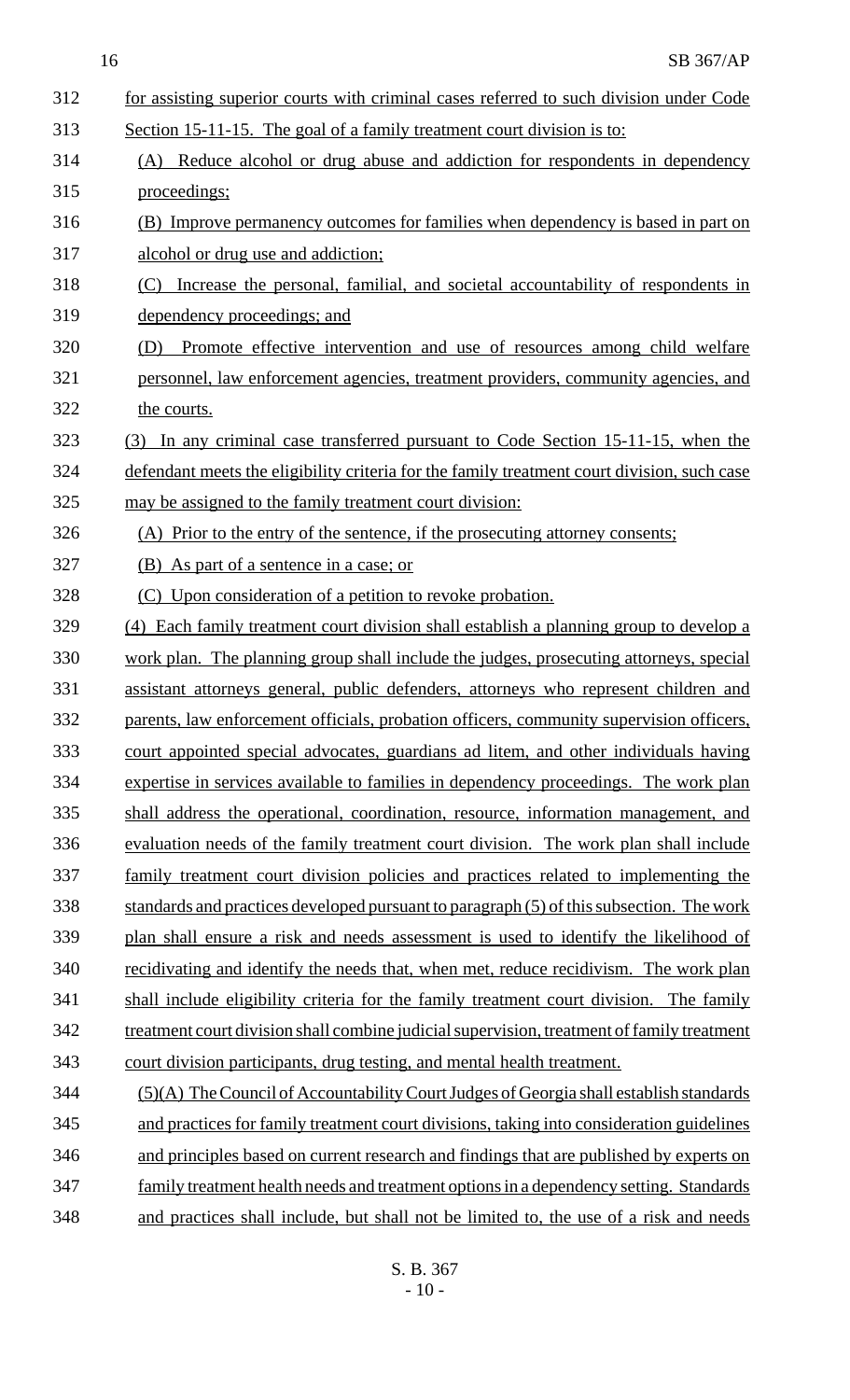assessment to identify the likelihood of recidivating and identify the needs that, when met, reduce recidivism. The Council of Accountability Court Judges of Georgia shall update its standards and practices to incorporate research, findings, and developments in the family treatment court field. Each family treatment court division shall adopt policies and practices that are consistent with the standards and practices published by the Council of Accountability Court Judges of Georgia. (B) The Council of Accountability Court Judges of Georgia shall provide technical assistance to family treatment court divisions to assist them with the implementation of policies and practices, including, but not limited to, guidance on the implementation

of risk and needs assessments in family treatment court divisions.

 (C) The Council of Accountability Court Judges of Georgia shall create and manage a certification and peer review process to ensure family treatment court divisions are adhering to the Council of Accountability Court Judges of Georgia's standards and practices and shall create a waiver process for family treatment court divisions to seek an exception to the Council of Accountability Court Judges of Georgia's standards and practices. In order to receive state appropriated funds, any family treatment court division established on and after July 1, 2017, shall be certified pursuant to this subparagraph or, for good cause shown to the Council of Accountability Court Judges of Georgia, shall receive a waiver from the Council of Accountability Court Judges of Georgia.

 (D) On and after July 1, 2017, the award of any state funds for a family treatment court division shall be conditioned upon a family treatment court division attaining 371 certification or a waiver by the Council of Accountability Court Judges of Georgia. On or before September 1, the Council of Accountability Court Judges of Georgia shall publish an annual report listing certified family treatment court divisions.

 (E) The Council of Accountability Court Judges of Georgia shall develop and manage an electronic information system for performance measurement and accept submission

 of performance data in a consistent format from all family treatment court divisions. The Council of Accountability Court Judges of Georgia shall identify elements necessary for performance measurement, including, but not limited to, the number of children reunited with participants in a family treatment court division, drug testing 380 results, drug testing failures, participant employment, the number of participants who successfully complete the program, and the number of participants who fail to complete the program.

# (F) On or before July 1, 2017, and every three years thereafter, the Council of Accountability Court Judges of Georgia shall conduct a performance peer review of the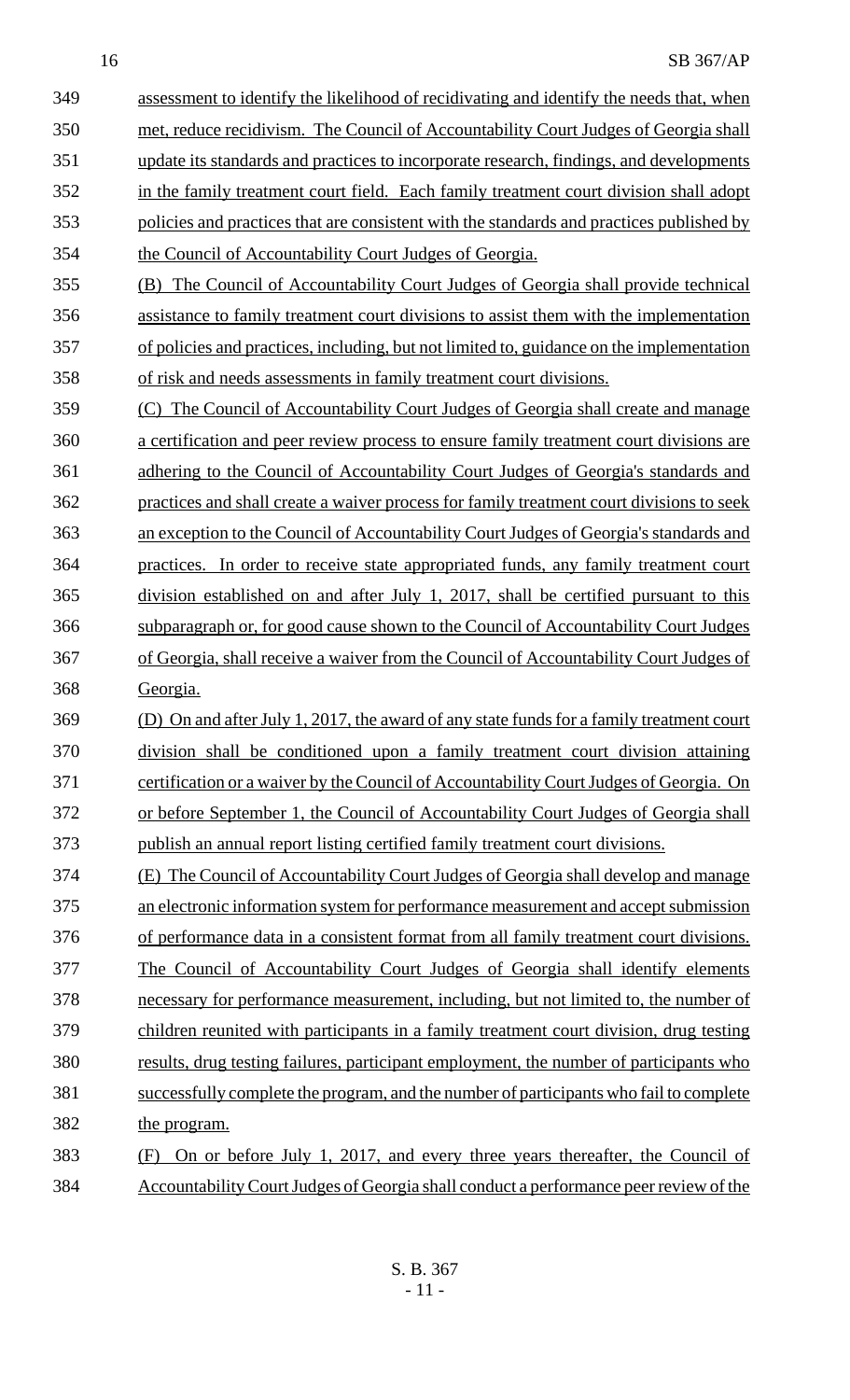| 385 | family treatment court divisions for the purpose of improving family treatment court           |
|-----|------------------------------------------------------------------------------------------------|
| 386 | division policies and practices and the certification and recertification process.             |
| 387 | A court instituting the family treatment court division may request any of the<br>(6)          |
| 388 | following individuals to serve in the family treatment court division:                         |
| 389 | (A) One or more prosecuting attorneys designated by the prosecuting attorney for the           |
| 390 | jurisdiction;                                                                                  |
| 391 | (B) A special assistant attorney general; or                                                   |
| 392 | (C) One or more assistant public defenders designated by the public defender, if any.          |
| 393 | (7) The clerk of the juvenile court that is instituting the family treatment court division    |
| 394 | or such clerk's designee shall serve as the clerk of the family treatment court division.      |
| 395 | (8) The court instituting the family treatment court division may request community            |
| 396 | supervision officers, probation officers, and other employees of the court to perform          |
| 397 | duties for the family treatment court division. Such individuals shall perform duties as       |
| 398 | directed by the judges of the family treatment court division.                                 |
| 399 | (9) The court instituting the family treatment court division may enter into agreements        |
| 400 | with other courts and agencies for the assignment of personnel and probation supervision       |
| 401 | from other courts and agencies to the family treatment court division.                         |
| 402 | (10) Expenses for salaries, equipment, services, and supplies incurred in implementing         |
| 403 | this Code section may be paid from state funds, funds of the county or political               |
| 404 | subdivision implementing such family treatment court division, federal grant funds, and        |
| 405 | funds from private donations.                                                                  |
| 406 | (b) Each family treatment court division shall establish criteria which define the successful  |
| 407 | completion of the family treatment court division program. If the family treatment court       |
| 408 | division participant who was referred to the family treatment court division on a criminal     |
| 409 | charge by a superior court successfully completes the family treatment court division          |
| 410 | program, a report of such completion shall be communicated to the referring superior court     |
| 411 | judge.                                                                                         |
| 412 | (c) Any statement made by a family treatment court division participant as part of             |
| 413 | participation in such court division, or any report made by the staff of such court division   |
| 414 | or program connected to such court division, regarding a participant's substance usage shall   |
| 415 | not be admissible as evidence against the participant in any legal proceeding or               |
| 416 | prosecution; provided, however, that, if the participant violates the conditions of his or her |
| 417 | participation in the program or is terminated from the family treatment court division, the    |
| 418 | reasons for the violation or termination may be considered in sanctioning, sentencing, or      |
| 419 | otherwise disposing of the participant's case.                                                 |
| 420 | (d) Notwithstanding any provision of law to the contrary, family treatment court division      |
| 421 | staff shall be provided, upon request, with access to all records relevant to the treatment of |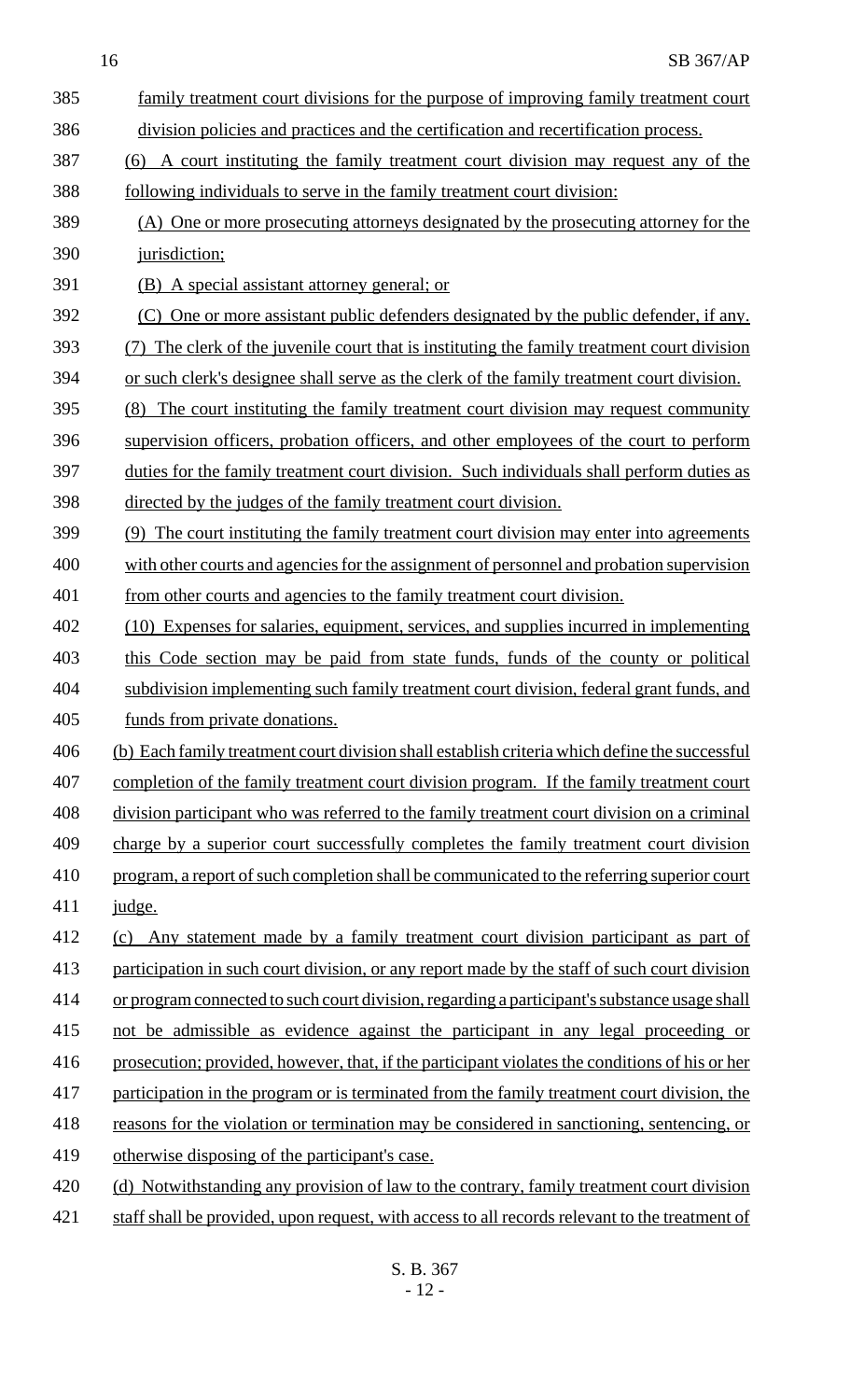| 422 | the family treatment court division participant from any state or local government agency.       |
|-----|--------------------------------------------------------------------------------------------------|
| 423 | All such records and the contents thereof shall be treated as confidential, shall not be         |
| 424 | disclosed to any person outside of the family treatment court division, and shall not be         |
| 425 | subject to Article 4 of Chapter 18 of Title 50, relating to open records, or subject to          |
| 426 | subpoena, discovery, or introduction into evidence in any civil or criminal proceeding.          |
| 427 | Such records and the contents thereof shall be maintained by the family treatment court          |
| 428 | division and originating court in a confidential file not available to the public.               |
| 429 | (e) Any fees received by a family treatment court division from a family treatment court         |
| 430 | division participant as payment for substance abuse treatment and services shall not be          |
| 431 | considered as court costs or a fine.                                                             |
| 432 | (f) The court may have the authority to accept grants, donations, and other proceeds from        |
| 433 | outside sources for the purpose of supporting the family treatment court division. Any such      |
| 434 | grants, donations, or proceeds shall be retained by the family treatment court division for      |
| 435 | expenses."                                                                                       |
|     |                                                                                                  |
| 436 | <b>SECTION 1-7.</b>                                                                              |
| 437 | Said title is further amended by revising Code Section 15-11-505, relating to the use of         |
| 438 | detention assessments to determine if detention is warranted, as follows:                        |
| 439 | $"15-11-505.$                                                                                    |
| 440 | (a) If an alleged delinquent child is brought before the court, $\sigma$ r delivered to a secure |
| 441 | residential facility or nonsecure residential facility or foster care facility designated by the |
| 442 | court, or otherwise taken into custody, the juvenile court intake officer shall immediately      |
| 443 | administer a detention assessment and determine if such child should be detained and             |
| 444 | release such child, taking into account subsection (b) of this Code section. Such child shall    |
| 445 | be released unless it appears that his or her detention is warranted.                            |
| 446 | $(b)(1)$ As used in this subsection, the term 'serious delinquent act' means to commit,          |
| 447 | attempt to commit, conspiracy to commit, or solicitation of another to commit a                  |
| 448 | delinquent act which if committed by an adult would constitute:                                  |
| 449 | (A) Aggravated assault:                                                                          |
| 450 | <b>Aggravated battery:</b><br>(B)                                                                |
| 451 | (C) Aggravated child molestation;                                                                |
| 452 | Aggravated cruelty to animals;                                                                   |
| 453 | <b>Aggravated sexual battery:</b><br>(E)                                                         |
| 454 | Aggravated sodomy:<br>(F)                                                                        |
| 455 | (G) Armed robbery involving a firearm;                                                           |
| 456 | (H) Arson in the first degree;                                                                   |
| 457 | Burglary in the first degree;<br>(1)                                                             |
|     |                                                                                                  |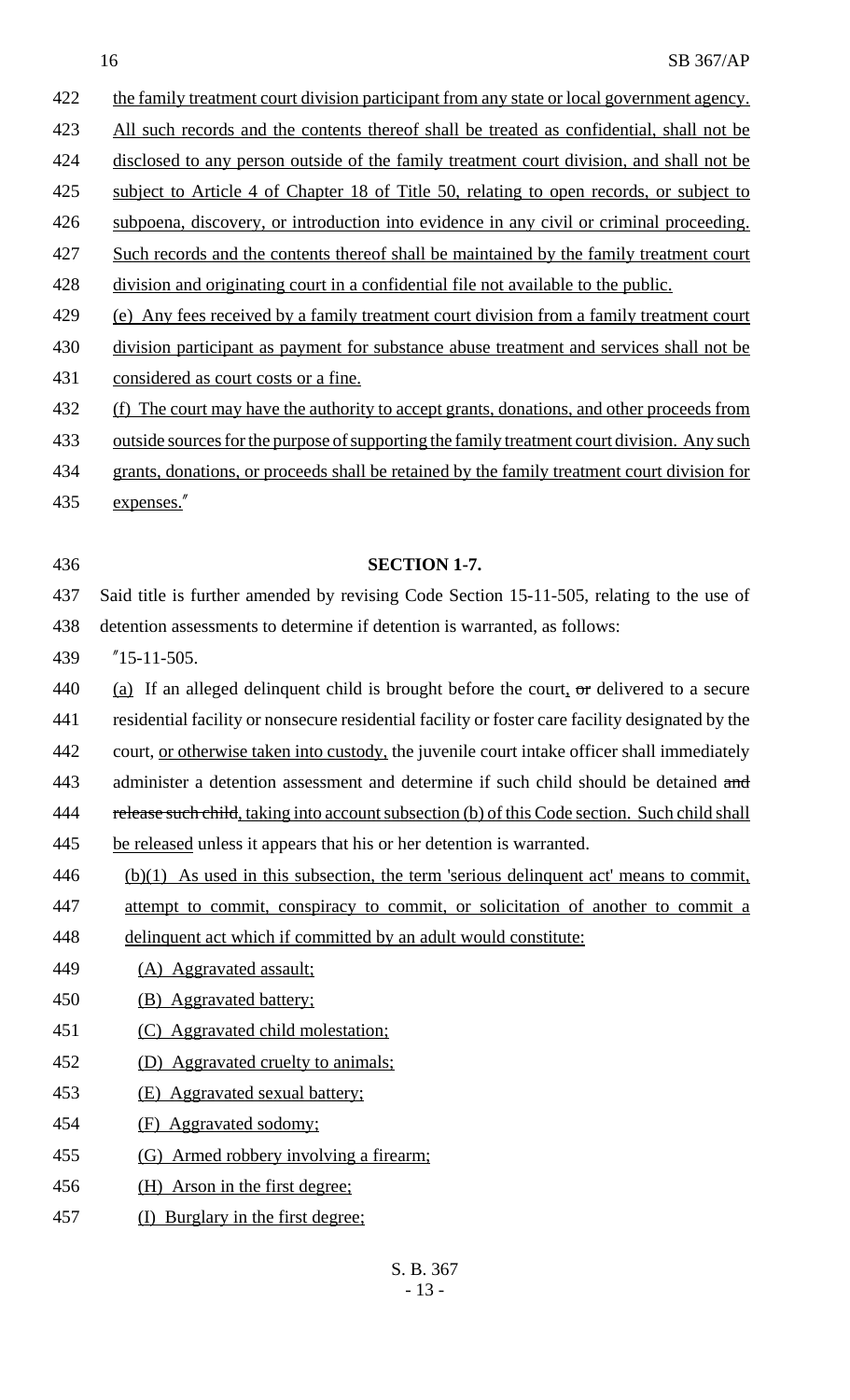| 458 | Child molestation;<br>$\left( \mathrm{J}\right)$                                             |
|-----|----------------------------------------------------------------------------------------------|
| 459 | $(K)$ Escape;                                                                                |
| 460 | Hijacking a motor vehicle:                                                                   |
| 461 | (M) Home invasion in the first or second degree;                                             |
| 462 | (N) Involuntary manslaughter;                                                                |
| 463 | (O) Murder;                                                                                  |
| 464 | (P) Participating in criminal gang activity, as defined in subparagraphs $(A)$ through $(G)$ |
| 465 | and (J) of paragraph (1) of Code Section 16-15-3, in violation of Code Section 16-15-4;      |
| 466 | $(Q)$ Rape;                                                                                  |
| 467 | (R) Robbery;                                                                                 |
| 468 | (S) Sexual exploitation of children;                                                         |
| 469 | Smash and grab burglary;                                                                     |
| 470 | Trafficking of substances in violation of Code Section 16-13-31 or 16-13-31.1;               |
| 471 | Vehicular homicide; or                                                                       |
| 472 | (W) Voluntary manslaughter.                                                                  |
| 473 | (2) When a child who is 13 years of age or younger is taken into custody as provided in      |
| 474 | subsection (a) of this Code section for any delinquent act other than a serious delinquent   |
| 475 | act, there shall be a presumption that such child should not be detained."                   |
|     |                                                                                              |

#### **SECTION 1-8.**

 Said title is further amended by revising subsection (b) of Code Section 15-11-710, relating to exchange of information, as follows:

 "(b) Governmental entities and state, county, municipal, or consolidated government departments, boards, or agencies shall exchange with each other all information not held as confidential pursuant to federal law and relating to a child which may aid a governmental entity in the assessment, treatment, intervention, or rehabilitation of a child, notwithstanding Code Section 15-1-15, 15-1-19, 15-11-40, 15-11-70, 15-11-105, 15-11-170, 15-11-264, 15-11-541, 15-11-542, 15-11-603, 15-11-708, 15-11-709, 15-11-744, 20-2-751.2, 20-14-40, 24-12-10, 24-12-11, 24-12-20, 26-4-5, 26-4-80, 26-5-17, 31-5-5, 31-33-6, 37-1-53, 37-2-9.1, 42-5-36, 42-8-40, 42-8-109.2, 49-5-40, 49-5-41, 49-5-41.1, 49-5-44, 49-5-45, 49-5-183, 49-5-184, 49-5-185, or 49-5-186, in order to serve the best interests of such child. Information which is shared pursuant to this subsection shall not be utilized to assist in the prosecution of a child in juvenile, superior, or state court or utilized to the detriment of such child."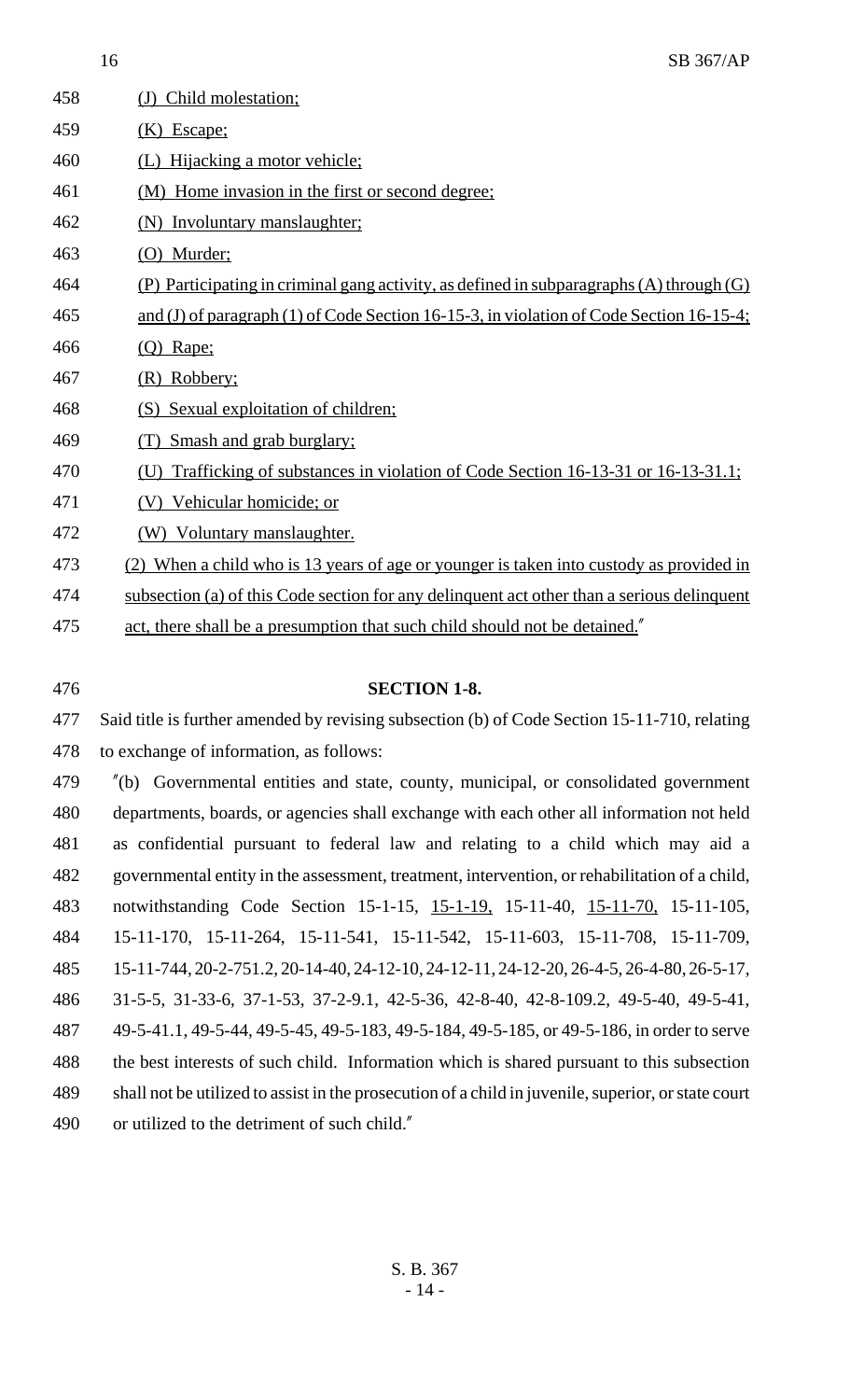|     | 16<br>SB 367/AP                                                                                   |
|-----|---------------------------------------------------------------------------------------------------|
| 491 | <b>SECTION 1-9.</b>                                                                               |
| 492 | Said title is further amended by revising subsection (a) of Code Section 15-18-80, relating       |
| 493 | to policy and procedure for Pretrial Intervention and Diversion Programs, as follows:             |
| 494 | $\alpha$ The prosecuting attorneys for each judicial circuit of this state shall be authorized to |
| 495 | create and administer a Pretrial Intervention and Diversion Program. The prosecuting              |
| 496 | attorney for state courts, probate courts, magistrate courts, municipal courts, and any other     |
| 497 | court that hears cases involving a violation of the criminal laws of this state or ordinance      |
| 498 | violations shall also be authorized to create and administer a Pretrial Intervention and          |
| 499 | Diversion Program for offenses within the jurisdiction of such courts. Upon the request           |
| 500 | of the district attorney or solicitor and with the advice and express written consent of such     |
| 501 | attorney, the state or local governing authority may enter into a written contract with any       |
| 502 | entity or individual for the purpose of monitoring program participants' compliance with          |
| 503 | a Pretrial Intervention and Diversion Program."                                                   |
|     |                                                                                                   |
| 504 | <b>SECTION 1-10.</b>                                                                              |
| 505 | Said title is further amended by revising subsection (a) of Code Section 15-21-100, relating      |
| 506 | to imposition of additional penalty for certain offenses, as follows:                             |
| 507 | $\pi$ (a)(1) In every case in which any court shall impose a fine, which shall be construed to    |
| 508 | include costs, for any offense prohibited by Code Section 16-13-30, 16-13-30.1,                   |
| 509 | 16-13-30.2, 16-13-30.3, 16-13-30.5, 16-13-31, 16-13-31.1, 16-13-32, 16-13-32.1,                   |
| 510 | 16-13-32.2, 16-13-32.3, 16-13-32.4, 16-13-32.5, or 16-13-32.6, there shall be imposed             |
| 511 | as an additional penalty a sum equal to 50 percent of the original fine. The additional 50        |
| 512 | percent penalty shall also be imposed in every case in which a fine is imposed for                |
| 513 | violation of:                                                                                     |
| 514 | $\overline{(1)(A)}$ Code Section 3-3-23.1;                                                        |
| 515 | $\left(\frac{2}{2}\right)$ Code Section 40-6-391; or                                              |
| 516 | $\bigoplus$ Code Section 40-6-393 or 40-6-394 if the offender was also charged with a             |
| 517 | violation of Code Section 40-6-391; or                                                            |
| 518 | <u>(D) Code Section 52-7-12.</u>                                                                  |
| 519 | $(2)$ If no fine is provided for in the applicable Code section, and the judge places the         |

#### **SECTION 1-11.**

defendant on probation, the fine authorized by Code Section 17-10-8 shall be applicable."

 Said title is further amended by revising subsection (b) of Code Section 15-21-101, relating to collection of fines and authorized expenditures of funds from County Drug Abuse Treatment and Education Fund, as follows: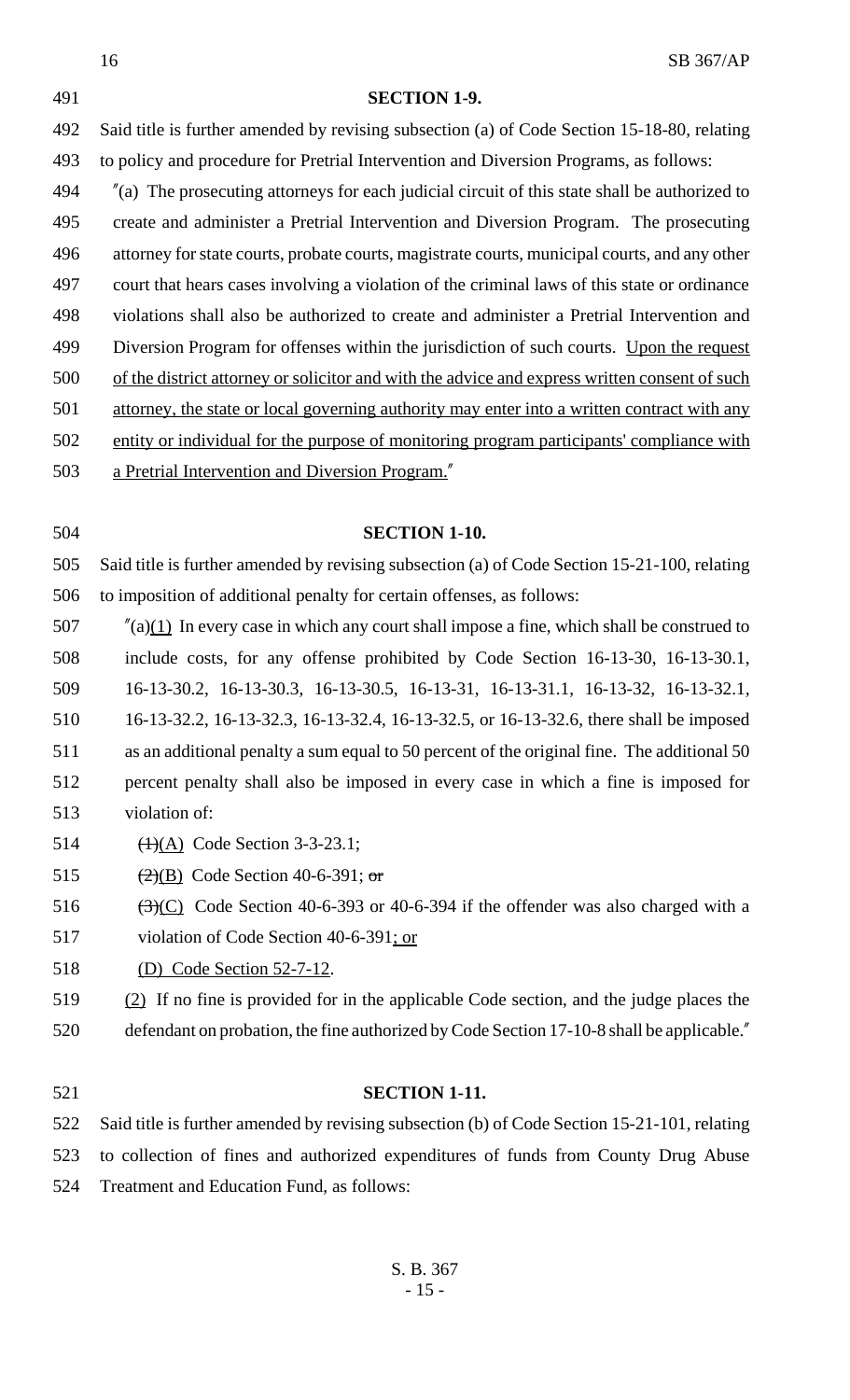| 525 | "(b) Moneys collected pursuant to this article and placed in the 'County Drug Abuse            |
|-----|------------------------------------------------------------------------------------------------|
| 526 | Treatment and Education Fund's hall be expended by the governing authority of the county       |
| 527 | for which the fund is established solely and exclusively:                                      |
| 528 | (1) For drug abuse treatment and education programs relating to controlled substances,         |
| 529 | alcohol, and marijuana; and                                                                    |
| 530 | (2) If a drug court division has been established in the county under Code Section             |
| 531 | 15-1-15, for purposes of the drug court division;                                              |
| 532 | (3) If an operating under the influence court division has been established in the county      |
| 533 | <u>under Code Section 15-1-19, for the purposes of the operating under the influence court</u> |
| 534 | division; and                                                                                  |
| 535 | (4) If a family treatment court division has been established in the county under Code         |
| 536 | Section 15-11-70, for the purposes of the family treatment court division.                     |
| 537 | (c) This article shall not preclude the appropriation or expenditure of other funds by the     |
| 538 | governing authority of any county or by the General Assembly for the purpose of drug           |
| 539 | abuse treatment or education programs, or drug court divisions, operating under the            |
| 540 | influence court divisions, or family treatment court divisions."                               |

# PART II CHARTER SCHOOLS IN DEPARTMENT OF CORRECTIONS AND DEPARTMENT OF JUVENILE JUSTICE FACILITIES **SECTION 2-1.**

 Title 20 of the Official Code of Georgia Annotated, relating to education, is amended by revising paragraphs (1) and (8) of subsection (b) of Code Section 20-2-133, relating to free public instruction for elementary and secondary education, as follows:

 "(b)(1) Any child, except a child in a secure residential facility as defined in Code Section 15-11-2, as specifically provided in this paragraph, who is in the physical or legal custody of the Department of Juvenile Justice or the Department of Human Services; in a placement operated by the Department of Human Services or the Department of Behavioral Health and Developmental Disabilities; or in a facility or placement paid for by the Department of Juvenile Justice, the Department of Human Services or any of its divisions, or the Department of Behavioral Health and Developmental Disabilities and who is physically present within the geographical area served by a local unit of administration for any length of time is eligible for enrollment in the educational programs of that local unit of administration; provided, however, that the child meets the 558 age eligibility requirements established by this article. The Except for children who are committed to the Department of Juvenile Justice and receiving education services under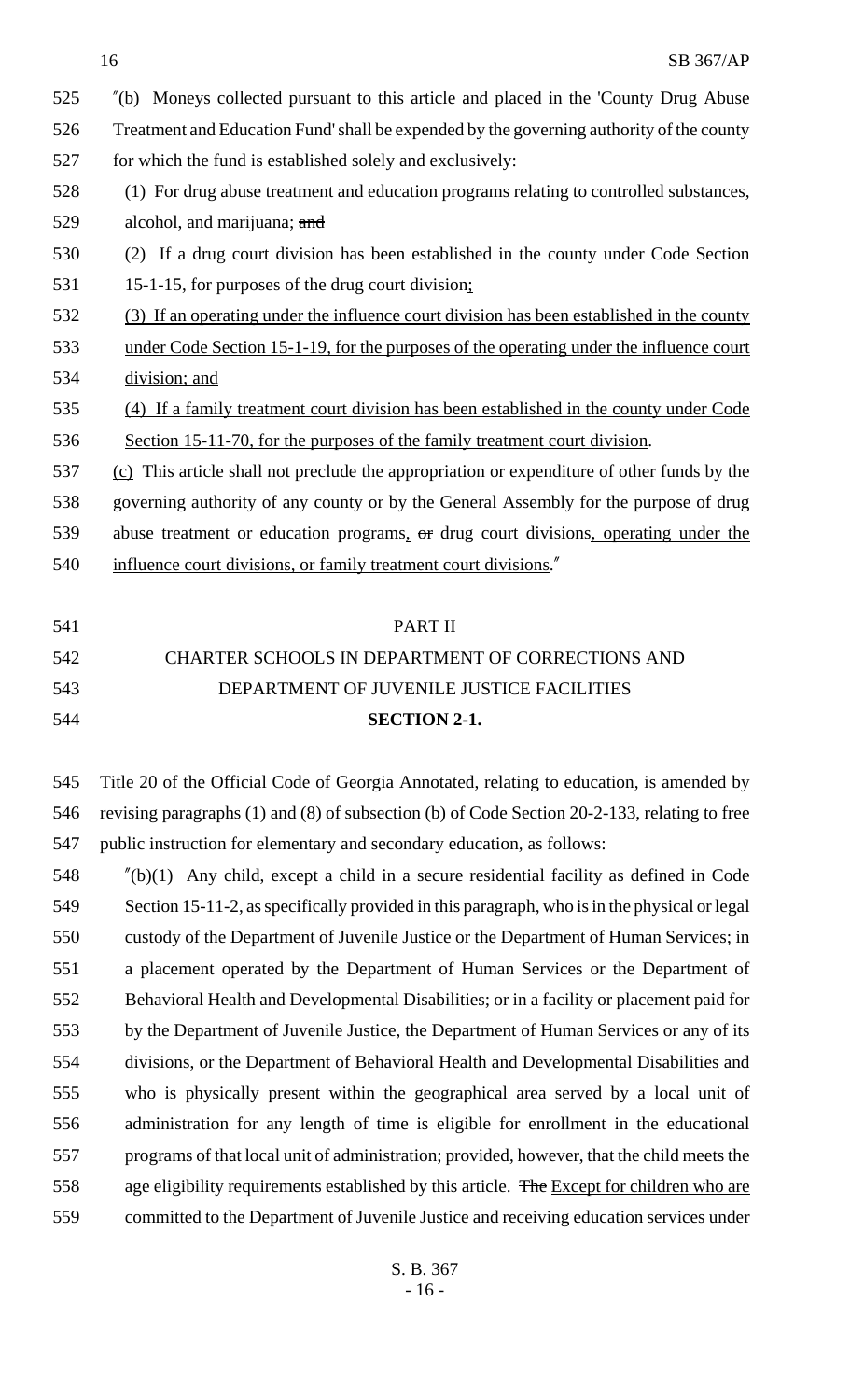Code Section 20-2-2084.1, the local unit of administration of the school district in which such child is present shall be responsible for the provision of all educational programs, including special education and related services, at no charge so long as the child is physically present in the school district. A child shall be considered in the physical or legal custody of the Department of Juvenile Justice or the Department of Human Services or any of its divisions if custody has been awarded either temporarily or permanently by court order or by voluntary agreement, or if the child has been admitted or placed according to an individualized treatment or service plan of the Department of Human Services. A child shall be considered in a facility or placement paid for or operated by the Department of Behavioral Health and Developmental Disabilities if the child has been admitted or placed according to an individualized treatment or service plan of the Department of Behavioral Health and Developmental Disabilities. No child in a secure residential facility as defined in Code Section 15-11-2, regardless of his or her custody status, shall be eligible for enrollment in the educational programs of the local unit of administration of the school district in which such facility is located. No child or youth in the custody of the Department of Corrections or the Department of Juvenile Justice and confined in a facility as a result of a sentence imposed by a court shall be eligible for enrollment in the educational programs of the local unit of administration of the school district where such child or youth is being held; provided, however, that such child or youth may be eligible for enrollment in a state charter school pursuant to Code Section 20-2-2084.1."

 "(8) The Department of Education, the State Charter Schools Commission, the Department of Human Services, the Department of Juvenile Justice, the Department of Behavioral Health and Developmental Disabilities, and the local units of administration where Department of Education, State Charter Schools Commission, Department of Juvenile Justice, Department of Behavioral Health and Developmental Disabilities, or Department of Human Services placements, facilities, or contract facilities are located shall jointly develop procedures binding on all agencies implementing the provisions of this Code section applicable to children and youth in the physical or legal custody of the Department of Juvenile Justice, under the care or physical or legal custody of the Department of Human Services, or under the physical custody of the Department of Behavioral Health and Developmental Disabilities."

### **SECTION 2-2.**

Said title is further amended by adding a new Code section to read as follows: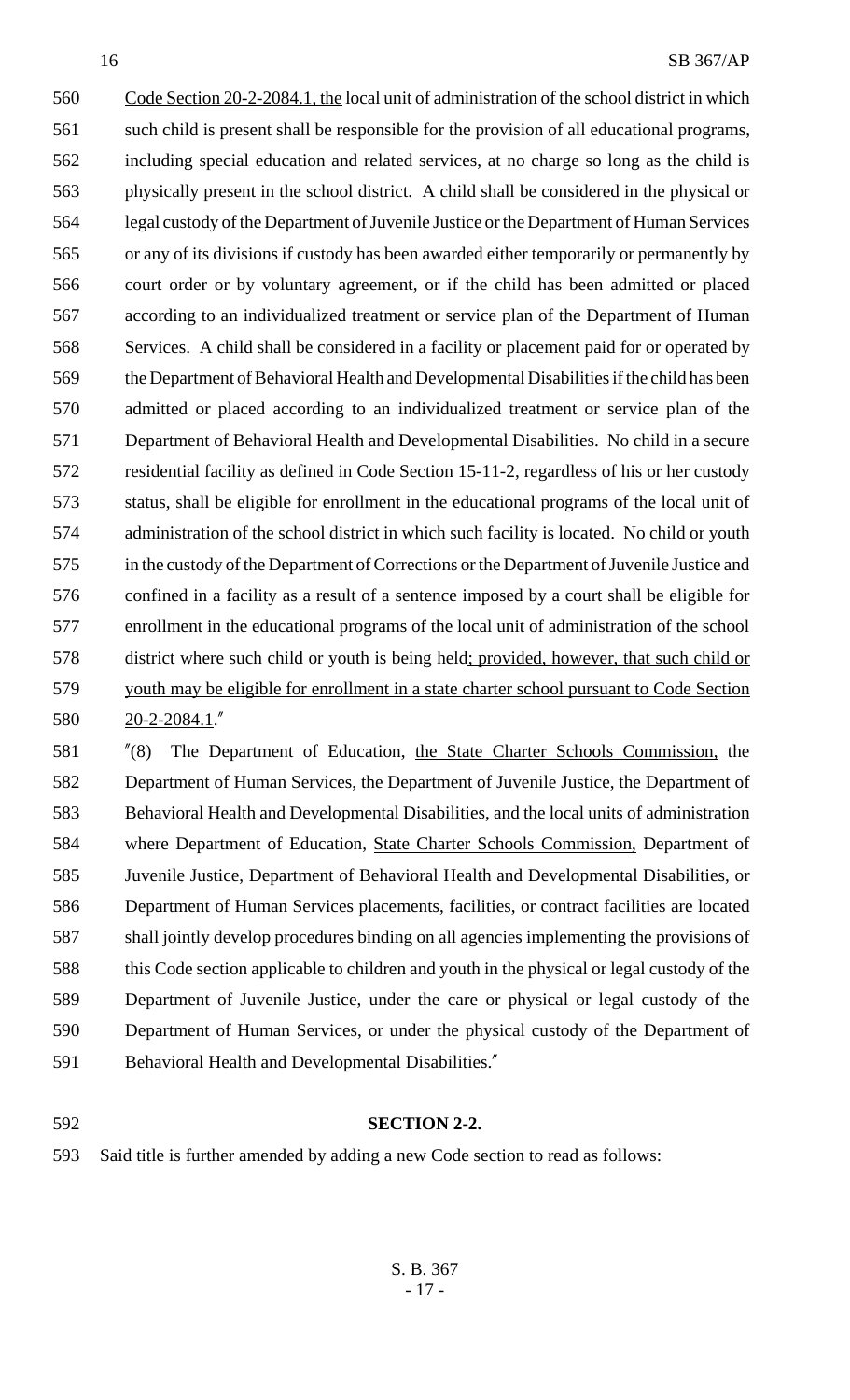| 594 | "20-2-2084.1.                                                                                  |
|-----|------------------------------------------------------------------------------------------------|
| 595 | A state charter school shall be authorized, upon the approval of the commission, to enter      |
| 596 | into a contract with the Department of Juvenile Justice or the Department of Corrections       |
| 597 | to operate a school and deliver education services to school age children or youth             |
| 598 | incarcerated within any facility of the Department of Corrections or incarcerated within or    |
| 599 | committed to the Department of Juvenile Justice. Any children or youth receiving               |
| 600 | education services through a state charter school in such manner shall be considered           |
| 601 | students enrolled in and attending the state charter school for purposes of funding pursuant   |
| 602 | to Code Section 20-2-2089.                                                                     |
|     |                                                                                                |
| 603 | <b>SECTION 2-3.</b>                                                                            |
| 604 | Said title is further amended by revising Code Section 20-2-2090, relating to collaborative    |
| 605 | efforts on matters related to authorization of state charter schools and administration, as    |
| 606 | follows:                                                                                       |
| 607 | $"20-2-2090.$                                                                                  |
| 608 | The commission shall work in collaboration with the department on all matters related to       |
| 609 | authorizing state charter schools and shall be assigned to the department for administrative   |
| 610 | purposes only, as prescribed in Code Section 50-4-3. For administrative purposes,              |
| 611 | including data reporting, student enrollment counting procedures, student achievement          |
| 612 | reporting, funding allocations, and related purposes as defined by the State Board of          |
| 613 | Education, each state charter school, including any students receiving education services      |
| 614 | through a state charter school pursuant to Code Section 20-2-2084.1, shall, consistent with    |
| 615 | department rules and regulations, be treated as a single local education agency."              |
|     |                                                                                                |
| 616 | <b>SECTION 2-4.</b>                                                                            |
| 617 | Said title is further amended by revising subsection (d) of Code Section 20-2-2114, relating   |
| 618 | to qualifications for the scholarship program for special needs students, as follows:          |
| 619 | Students enrolled in a school operated by the Department of Juvenile Justice or<br>''(d)       |
| 620 | operated by a state charter school on behalf of the Department of Juvenile Justice pursuant    |
| 621 | to Code Section 20-2-2084.1 are not eligible for the scholarship."                             |
|     |                                                                                                |
| 622 | <b>SECTION 2-5.</b>                                                                            |
| 623 | Title 42 of the Official Code of Georgia Annotated, relating to penal institutions, is amended |
| 624 | by revising Code Section 42-2-5.1, relating to the Department of Corrections as a special      |

625 school district for school age youth, as follows: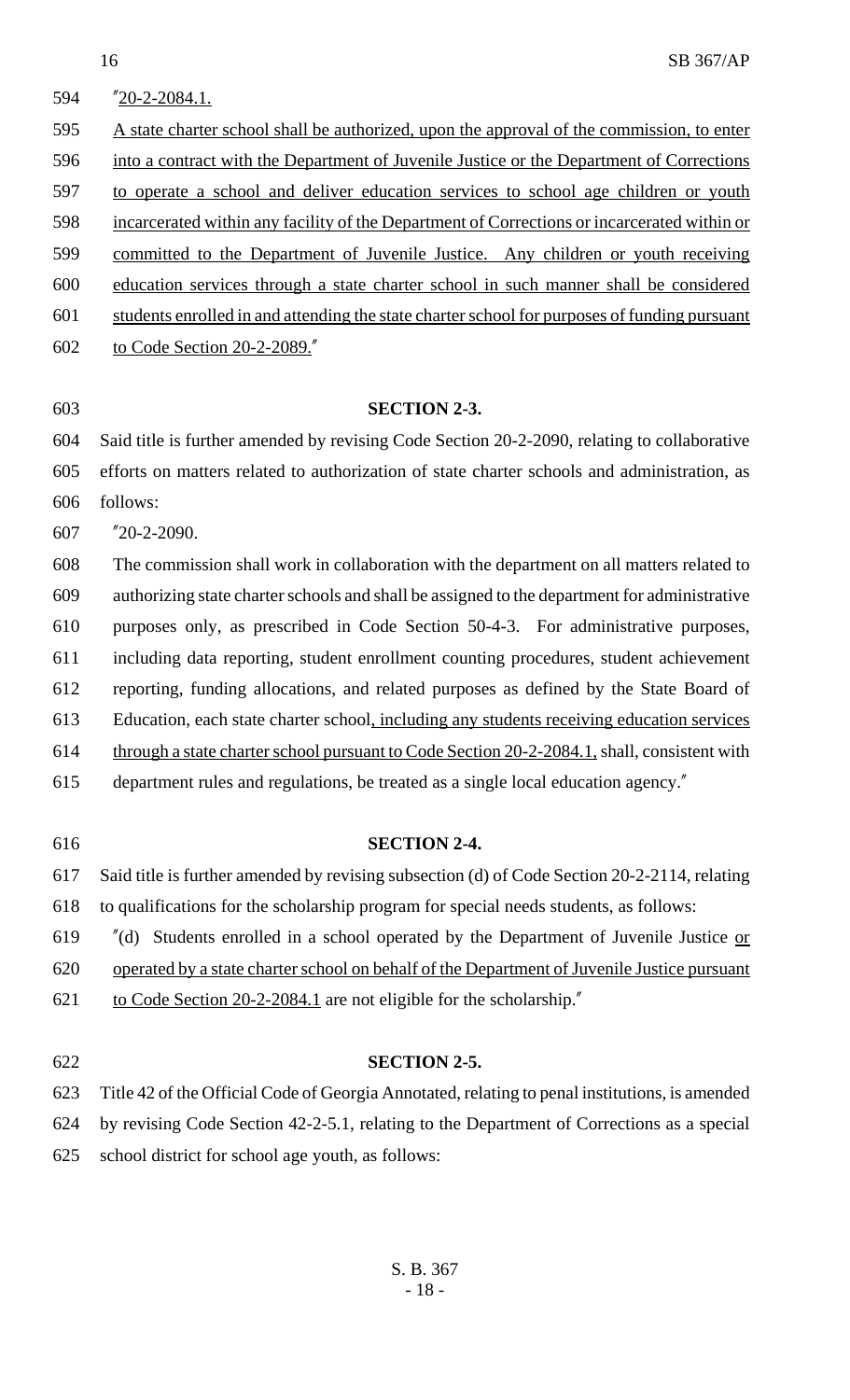"42-2-5.1.

627 (a) In order to provide education for any school age youths youth incarcerated within any facility of the department, the department shall be considered a special school district which shall be given the same funding consideration for federal funds that school districts 630 within the this state are given. The special school district under the department shall have the powers, privileges, and authority exercised or capable of exercise by any other school district. The schools within the special school district shall be under the control of the commissioner, who shall serve as the superintendent of schools for such district, except as otherwise provided in subsection (b) of this Code section. The board shall serve as the board of education for such district. The board, acting alone or in cooperation with the State Board of Education, shall establish education standards for the district. As far as is practicable, such standards shall adhere to the standards adopted by the State Board of Education for the education of school age youth, while taking into account:

 (1) The overriding security needs of correctional institutions and other restrictions inherent to the nature of correctional facilities;

 (2) The effect of limited funding on the capability of the department to meet certain school standards; and

 (3) Existing juvenile education standards of the Correctional Education Association and the American Correctional Association, which shall be given primary consideration where any conflicts arise.

(b) Any school within the department that is operated by a state charter school pursuant

to a contract entered into in accordance with Code Section 20-2-2084.1 shall be under the

control of the State Charter Schools Commission and the governing board of the state

- charter school, subject to any conditions in the contract. Any such school shall not be
- considered a part of the special school district established pursuant to this Code section.
- 651 (b)(c) The effect of subsection (a) of this Code section shall not be to provide state funds
- to the special school district under the department through Part 4 of Article 6 of Chapter

2 of Title 20, except as otherwise provided in Code Section 20-2-2084.1."

#### **SECTION 2-6.**

 Title 49 of the Official Code of Georgia Annotated, relating to social services, is amended by revising Code Section 49-4A-12, relating to the Department of Juvenile Justice as a special school district, as follows:

"49-4A-12.

 (a) The Department of Juvenile Justice shall be a special school district which shall be given the same funding consideration for federal funds that school districts within the this state are given.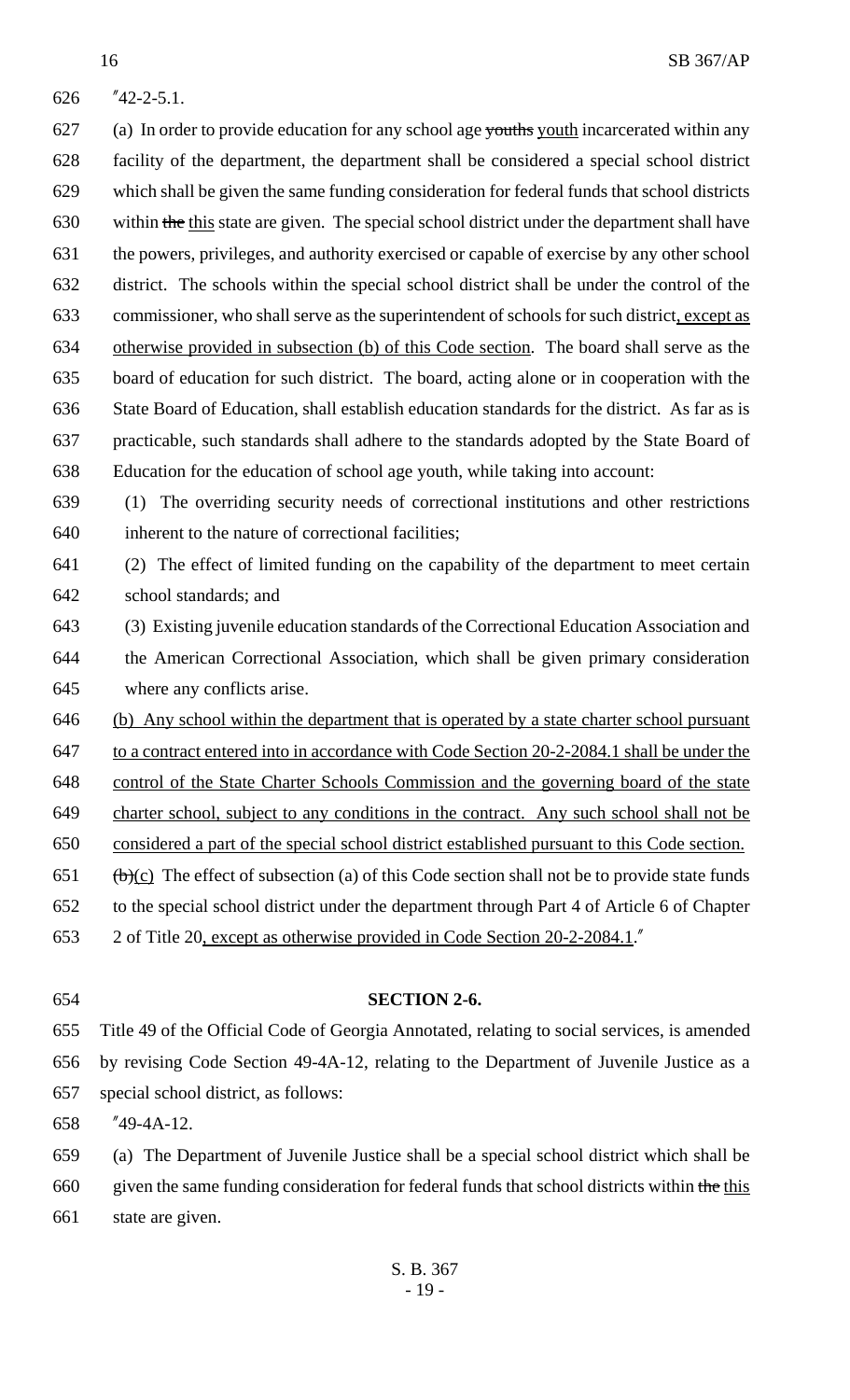662 (b)(1) Except as otherwise provided in paragraph (2) of this subsection, the The schools within the department shall be under the control of the commissioner who shall serve as the superintendent of schools for such district. The Board of Juvenile Justice shall serve as the board of education for such district.

- (2) Any school within the department that is operated by a state charter school pursuant to a contract entered into in accordance with Code Section 20-2-2084.1 shall be under the control of the State Charter Schools Commission and the governing board of the state charter school, subject to any conditions in the contract. Any such school shall not be considered a part of the special school district established pursuant to this Code section. (c)(1) The schools shall meet the requirements of the law for public schools and rules and regulations of the State Board of Education. It is the intent of this Code section to
- fund educational services and programs in this special school district so that youth served therein shall receive the same quality and content of educational services as provided to 675 youth in school districts within the this state.
- (2) The State School Superintendent may grant waivers for such provisions of the laws and regulations with which the schools cannot comply because of their functioning on an annual basis and in response to the commissioner or the commissioner's designee's written request and justification. Such exceptions shall be in writing.
- (d)(1) Each teacher in the special school district shall receive annual compensation at the rate specified for the type of certificate held by such teacher based on the appropriate teacher salary schedules established pursuant to Code Section 20-2-212.
- (2) This provision shall not act to reduce the compensation currently paid any teacher in the special school district.

(3) To the extent such resources are available, federal funding resources shall be utilized

to meet increased costs resulting from implementation of this subsection.

- (e) The commissioner shall develop and implement a plan whereby there shall be sufficient substitute teachers available for temporary service as needed for each school composing the special school district.
- (f)(1) Nothing in the language of this Code section shall be construed as prohibiting any local school district from issuing a diploma to a youth in the custody of the department, upon certification of the principal of a departmental school.
- (2) School records of any juvenile in the department's programs who is issued a diploma by a local school district shall be maintained by such local school district, provided that all references to the juvenile's commitment to and treatment by the department are expunged.
- (g) The special school district under the department shall have the powers, privileges, and authority exercised or capable of exercise by any other school district.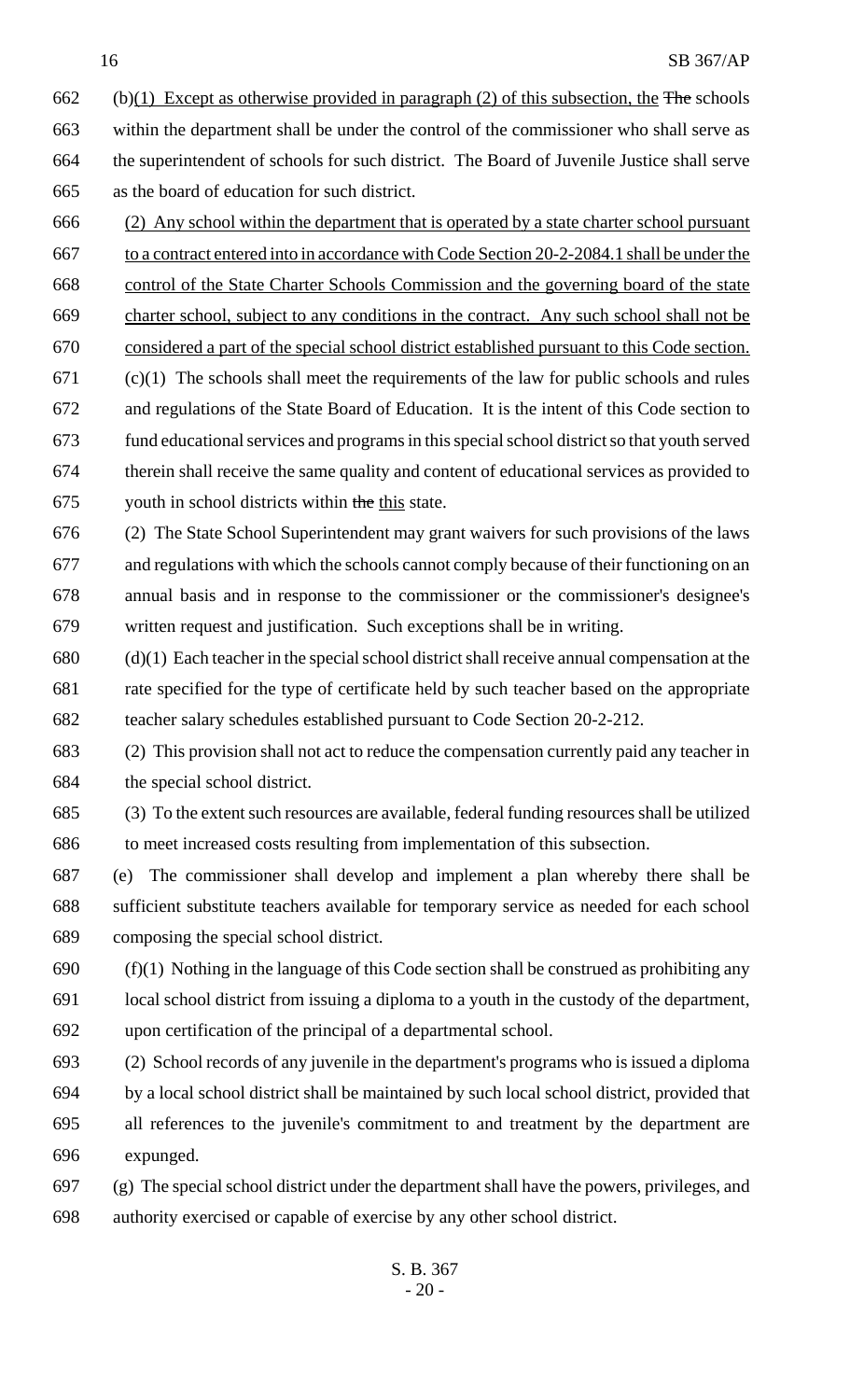16 SB 367/AP

| 699 | (h) The effect of this Code section shall not be to provide state funds to the special school  |
|-----|------------------------------------------------------------------------------------------------|
| 700 | district under the department through Part 4 of Article 6 of Chapter 2 of Title 20, except     |
| 701 | as otherwise provided in Code Section 20-2-2084.1.                                             |
|     |                                                                                                |
| 702 | <b>PART III</b>                                                                                |
| 703 | <b>SCHOOL DISCIPLINE</b>                                                                       |
| 704 | <b>SECTION 3-1.</b>                                                                            |
| 705 | Title 20 of the Official Code of Georgia Annotated, relating to education, is amended by       |
| 706 | revising Code Section 20-2-759, which was previously reserved, as follows:                     |
| 707 | $"20-2-759.$                                                                                   |
| 708 | The State Board of Education shall promulgate rules and regulations to require minimum         |
| 709 | qualifications for hearing officers, disciplinary hearing officers, tribunals, and panels that |
| 710 | are tasked with hearing matters in this subpart. The State Board of Education shall            |
| 711 | promulgate rules and regulations to ensure that such individuals have initial training prior   |
| 712 | to serving as a hearing officer or disciplinary hearing officer or on a tribunal or panel,     |
| 713 | undergo continuing education so as to continue to serve in such capacity, and function as      |
| 714 | independent, neutral arbiters. Reserved."                                                      |
|     |                                                                                                |
| 715 | <b>SECTION 3-2.</b>                                                                            |
| 716 | Said title is further amended by revising Code Section 20-2-1181, relating to disruption or    |
| 717 | interference with operation of public schools, as follows:                                     |
| 718 | $"20-2-1181.$                                                                                  |
| 719 | (a) It shall be unlawful for any person to knowingly, intentionally, or recklessly disrupt or  |
| 720 | interfere with the operation of any public school, public school bus, or public school bus     |
| 721 | stop as designated by local school boards of education. Any Except as provided in              |
| 722 | subsection (b) of this Code section, a person convicted of violating this Code section shall   |
| 723 | be guilty of a misdemeanor of a high and aggravated nature.                                    |
| 724 | $(b)(1)$ As used in this subsection, the term 'complaint' shall have the same meaning as set   |
| 725 | forth in Code Section 15-11-2.                                                                 |
| 726 | (2) A local board of education shall develop a system of progressive discipline that may       |
| 727 | be imposed on a child accused of violating this Code section before initiating a               |
| 728 |                                                                                                |
|     | complaint.                                                                                     |
| 729 | (3) When a complaint is filed involving a violation of this Code section by a child not        |
| 730 | included in paragraph (4) of this subsection, it shall include information showing that the    |
| 731 | local board of education sought to:                                                            |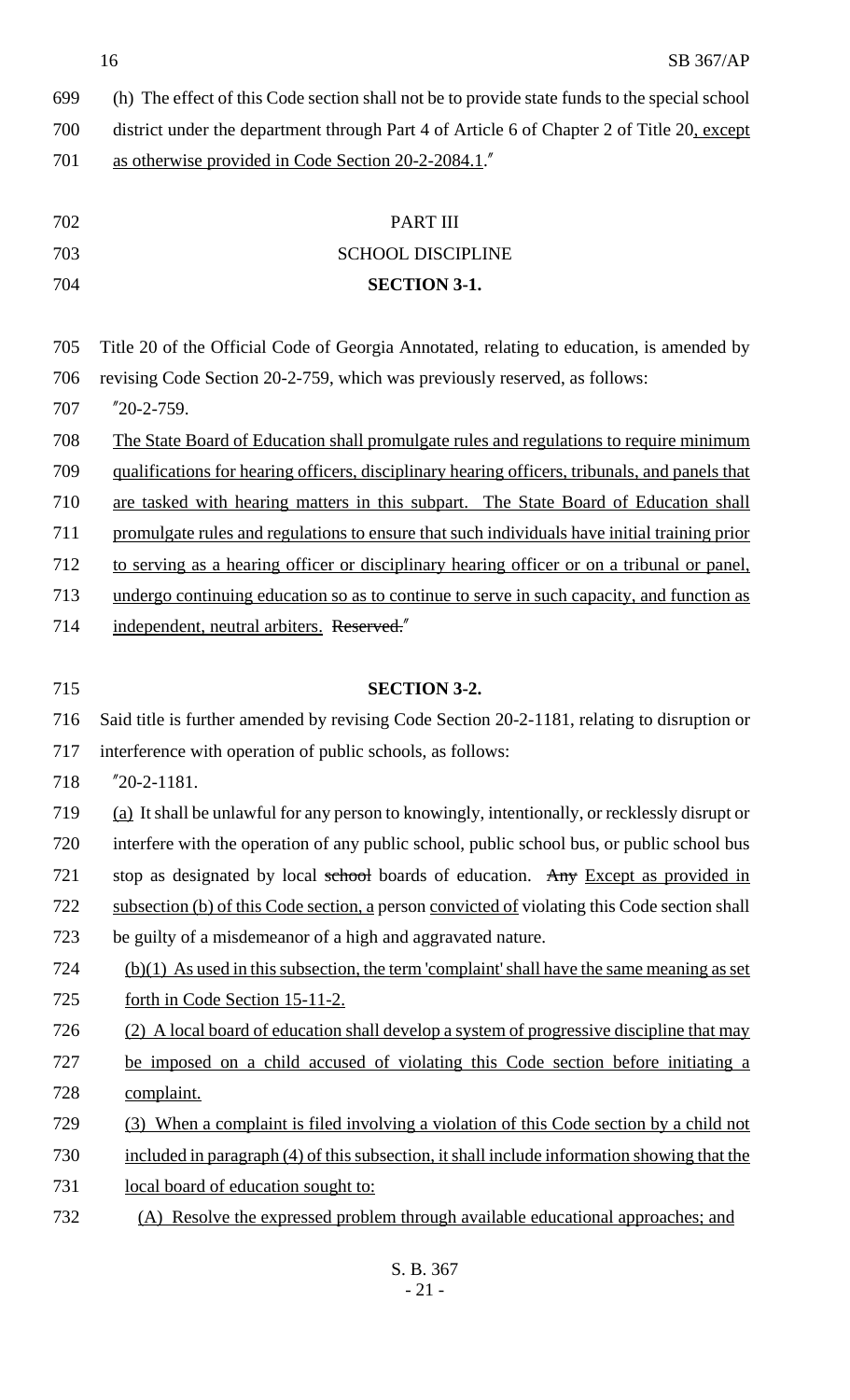| 733 | (B) Engage the child's parent, guardian, or legal custodian to resolve the expressed            |
|-----|-------------------------------------------------------------------------------------------------|
| 734 | problem and that such individual has been unable or unwilling to resolve the expressed          |
| 735 | problem, that the expressed problem remains, and that court intervention is necessary.          |
| 736 | (4) When a complaint is filed involving a violation of this Code section by a child who         |
| 737 | is eligible for or suspected to be eligible for services under the federal Individuals with     |
| 738 | Disabilities Education Act or Section 504 of the federal Rehabilitation Act of 1973, it         |
| 739 | shall include information showing that the local board of education:                            |
| 740 | (A) Has determined that such child is eligible or suspected to be eligible for services         |
| 741 | under the federal Individuals with Disabilities Education Act or Section 504 of the             |
| 742 | federal Rehabilitation Act of 1973;                                                             |
| 743 | (B) Has reviewed for appropriateness such child's current Individualized Education              |
| 744 | <u>Program (IEP) and placement and has made modifications where appropriate:</u>                |
| 745 | (C) Sought to resolve the expressed problem through available educational approaches;           |
| 746 | and                                                                                             |
| 747 | Sought to engage the child's parent, guardian, or legal custodian to resolve the<br>(D)         |
| 748 | expressed problem and that such individual has been unable or unwilling to resolve the          |
| 749 | expressed problem, that the expressed problem remains, and that court intervention is           |
| 750 | necessary."                                                                                     |
|     |                                                                                                 |
| 751 | <b>SECTION 3-3.</b>                                                                             |
| 752 | Said title is further amended by revising Code Section 20-2-1183, which was previously          |
| 753 | reserved, as follows:                                                                           |
| 754 | $"20-2-1183.$                                                                                   |
| 755 | When a local school system assigns or employs law enforcement officers in schools, the          |
| 756 | local board of education shall have a collaborative written agreement with law enforcement      |
| 757 | officials to establish the role of law enforcement and school employees in school               |
| 758 | disciplinary matters and ensure coordination and cooperation among officials, agencies,         |
| 759 | and programs involved in school discipline and public protection. Reserved."                    |
|     |                                                                                                 |
| 760 | <b>PART IV</b>                                                                                  |
| 761 | <b>DRIVING PRIVILEGES</b>                                                                       |
| 762 | <b>SECTION 4-1.</b>                                                                             |
|     |                                                                                                 |
| 763 |                                                                                                 |
|     | Chapter 5 of Title 40 of the Official Code of Georgia Annotated, relating to drivers' licenses, |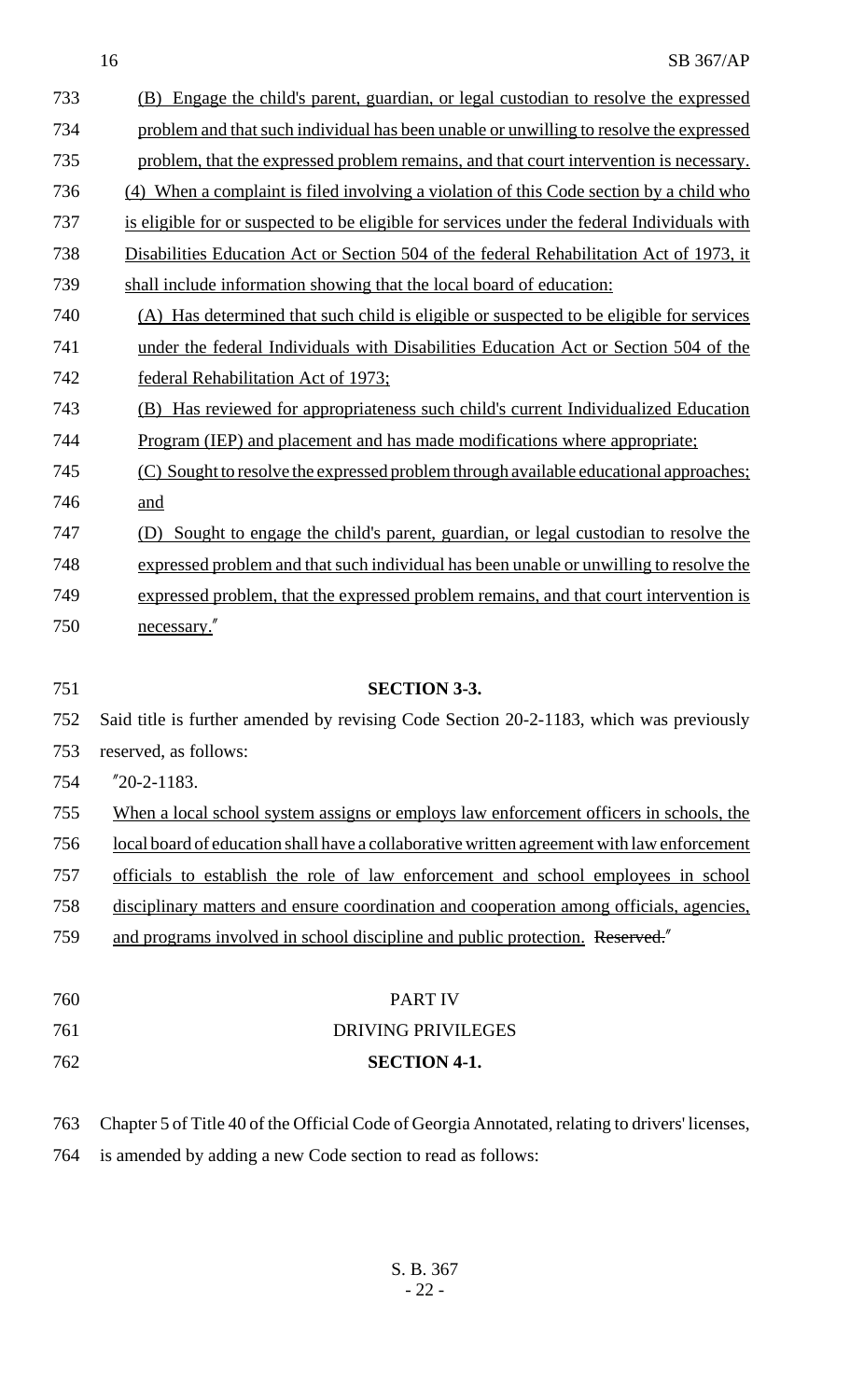- "40-5-9. (a) A pauper's affidavit may be filed in lieu of paying the driver's license reinstatement or restoration fee otherwise required by this chapter. An individual filing a pauper's affidavit shall under oath affirm his or her poverty and his or her resulting inability to pay the driver's license reinstatement or restoration fee otherwise required by this chapter. The 770 form of the affidavit shall be prescribed by the commissioner and shall indicate on its face 771 that such individual has neither the income nor the assets to pay the fee otherwise required. The following warning shall be printed on the affidavit form prepared by the commissioner, to wit: 'WARNING: Any person knowingly making any false statement on 774 this affidavit commits the offense of false swearing and shall be guilty of a felony.' (b) Upon the submission of a pauper's affidavit, the driver's license reinstatement or
- 776 restoration fee shall be 50 percent of the fee required by law."
- 

### **SECTION 4-2.**

 Said chapter is further amended by revising Code Section 40-5-22.1, relating to reinstatement of license of child under 16 years convicted of driving under the influence of alcohol or drugs, as follows:

"40-5-22.1.

 Notwithstanding any other provision of law, if a child under 16 years of age is adjudicated 783 delinquent of driving under the influence of alcohol or drugs or of possession of marijuana or a controlled substance in violation of Code Section 16-13-30 or of the unlawful 785 possession of a dangerous drug in violation of Code Section 16-13-72 or convicted in any other court of such offenses, the court shall order that the privilege of such child to apply for and be issued a driver's license or learner's permit shall be suspended and delayed until such child is 17 years of age for a first conviction and until such child is 18 years of age for a second or subsequent such conviction. Upon reaching the required age, such license privilege shall be reinstated if the child submits proof of completion of a DUI Alcohol or Drug Use Risk Reduction Program or an assessment and intervention program approved 792 by the juvenile court and pays a reinstatement fee to the Department of Driver Services. The reinstatement fee for a first such conviction shall be \$210.00 or \$200.00 if paid by mail. The reinstatement fee for a second such conviction shall be \$310.00 or \$300.00 if paid by mail. The reinstatement fee for a third or subsequent such conviction shall be \$410.00 or \$400.00 if paid by mail. The court shall notify the department of its order delaying the issuance of such child's license within 15 days of the date of such order. The department shall not issue a driver's license or learner's permit to any person contrary to a court order issued pursuant to this Code section."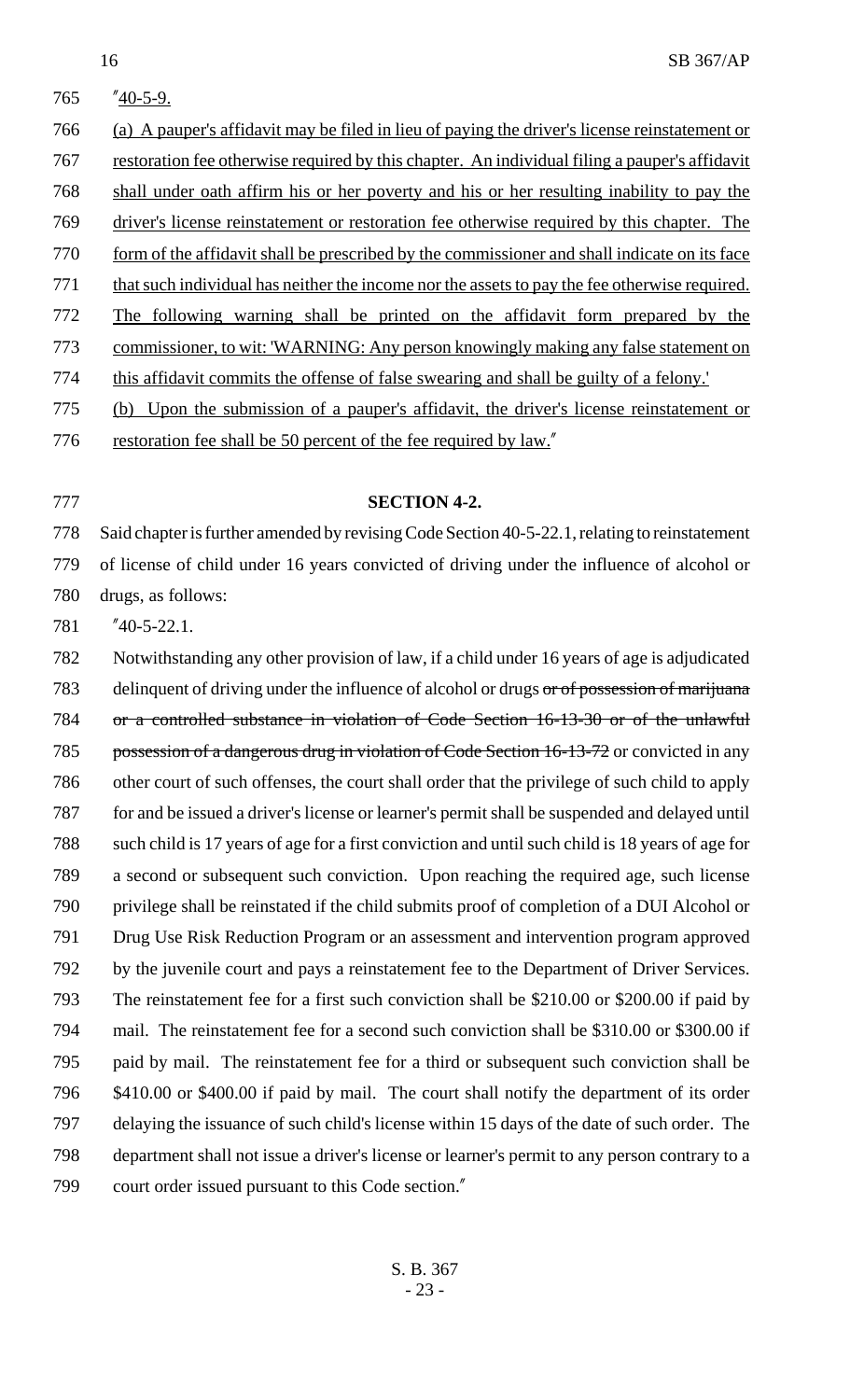#### **SECTION 4-3.**

801 Said chapter is further amended by revising subsection (e) of Code Section 40-5-61, relating to surrender and return of license, and by adding a new subsection to read as follows:

 $\frac{\pi}{e}(1)$  For the purpose of making any determination under this Code section relating to the return of revoked or suspended licenses to drivers, the period of revocation or suspension shall begin on the date the license is surrendered to the department or a court 806 of competent jurisdiction under any provision of this chapter or on the date that the department processes the citation or conviction, whichever date shall first occur.

 (2) If the license is lost, or for any other reason surrender to the department is impossible, the period of revocation or suspension may begin on the date set forth in a sworn affidavit setting forth the date and reasons for such impossibility, if the department shall have sufficient evidence to believe that the date set forth in such affidavit is true; in the absence of such evidence, the date of receipt of such affidavit by the department shall be controlling.

(3) Notwithstanding paragraphs (1) and (2) of this subsection, a period of revocation or

815 suspension may begin on the date a person is sentenced for an offense that also results in 816 the revocation or suspension of his or her driver's license or driving privileges.

(f) When a person serving a sentence has his or her driver's license or driving privileges

concurrently revoked or suspended with the imposition of his or her sentence, the

 department shall credit the time served under such sentence toward the fulfillment of the 820 period of revocation or suspension."

#### **SECTION 4-4.**

 Said chapter is further amended by revising Code Section 40-5-62, relating to periods of revocation and conditions to restoration of license or issuance of new license, as follows:

"40-5-62.

 (a) Unless the revocation was for a cause which has been removed, any person whose license or privilege to drive a motor vehicle on the public highways has been revoked shall 827 not be eligible to apply for a new license nor restoration of his <u>or here</u> nonresident's operating privilege until the earlier of:

 (1) Five years from the date on which the revoked license was surrendered to and received by the department pursuant to a person's having been declared a habitual violator 831 under Code Section 40-5-58 or;

 (2) Five years from the date on which a person is sentenced for the offense that resulted in his or her driver's license or driving privileges being revoked;

 (3) Five years from the date on which the department processed the citation or conviction, reduced by a period of time equal to that period of time which elapses

> S. B. 367 - 24 -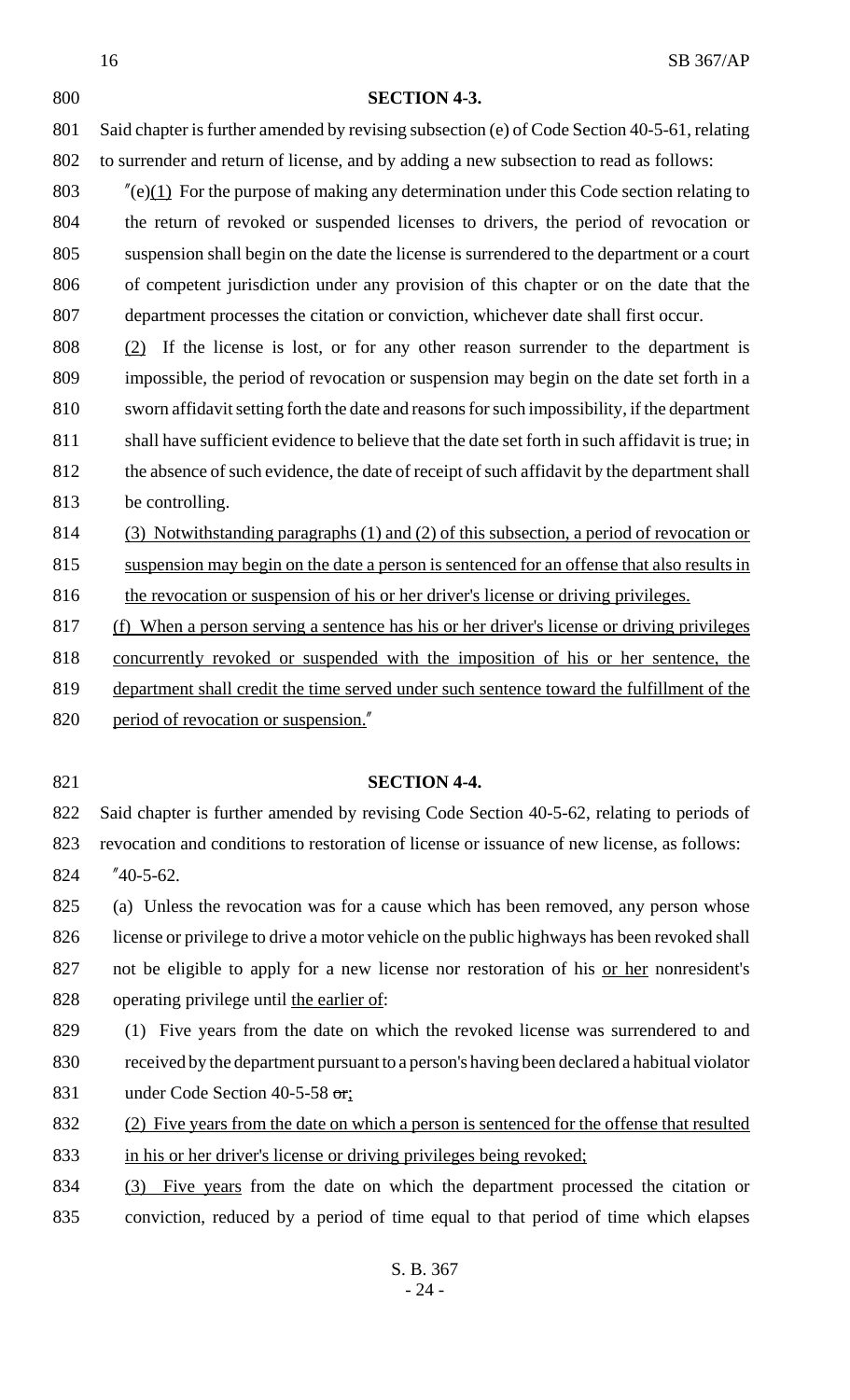836 between the date the person surrenders his <u>or her</u> driver's license to the court after conviction for the offense for which the person is declared a habitual violator and the date the department receives such license from the court; or

839  $\frac{(2)(4)}{2}$  Such time as any cause for revocation under subsection (b) of Code Section 40-5-59 has been removed.

 (b) When a person serving a sentence has his or her driver's license or driving privileges 842 concurrently revoked with the imposition of his or her sentence, the department shall credit 843 the time served under such sentence toward the fulfillment of the period of revocation.

844 (b) $(c)$  The department shall not issue a new license nor restore a person's suspended license or nonresident's operating privilege unless and until it is satisfied after investigation of the character, habits, and driving ability of such person that it will be safe to grant the privilege of driving a motor vehicle on the public highways. Notwithstanding 848 subsection (a) of this Code section or any other provision of this title, the department shall not issue a new license to any person whose license was revoked as a habitual violator for three violations of Code Section 40-6-391 within a five-year period unless and until such person submits proof of completion of a DUI Alcohol or Drug Use Risk Reduction Program. The department may issue rules and regulations providing for reinstatement hearings. In the case of a revocation pursuant to Code Section 40-5-58, the department shall charge a fee of \$410.00 or \$400.00 if processed by mail in addition to the fee prescribed by Code Section 40-5-25 to issue a new driver's license to a person whose driver's license has been revoked."

#### **SECTION 4-5.**

 Said chapter is further amended by revising paragraph (3) of subsection (a) of Code Section 40-5-63, relating to periods of suspension, as follows:

 "(3) Upon the third conviction of any such offense within five years, as measured from 861 the dates of previous arrests for which convictions were obtained to the date of the current arrest for which a conviction is obtained, such person shall be considered a 863 habitual violator, and said such license shall be revoked as provided for in paragraph  $(1)$ 864 paragraphs (1) through (3) of subsection (a) of Code Section 40-5-62. For purposes of this paragraph, a plea of nolo contendere and all previous accepted pleas of nolo 866 contendere to an offense listed in Code Section 40-5-54 within such five-year period shall constitute a conviction. For the purposes of this paragraph, a plea of nolo contendere and all prior accepted pleas of nolo contendere to a charge of violating Code Section 40-6-391 within five years, as measured from the dates of previous arrests for which convictions were obtained or pleas of nolo contendere were accepted to the date of the current arrest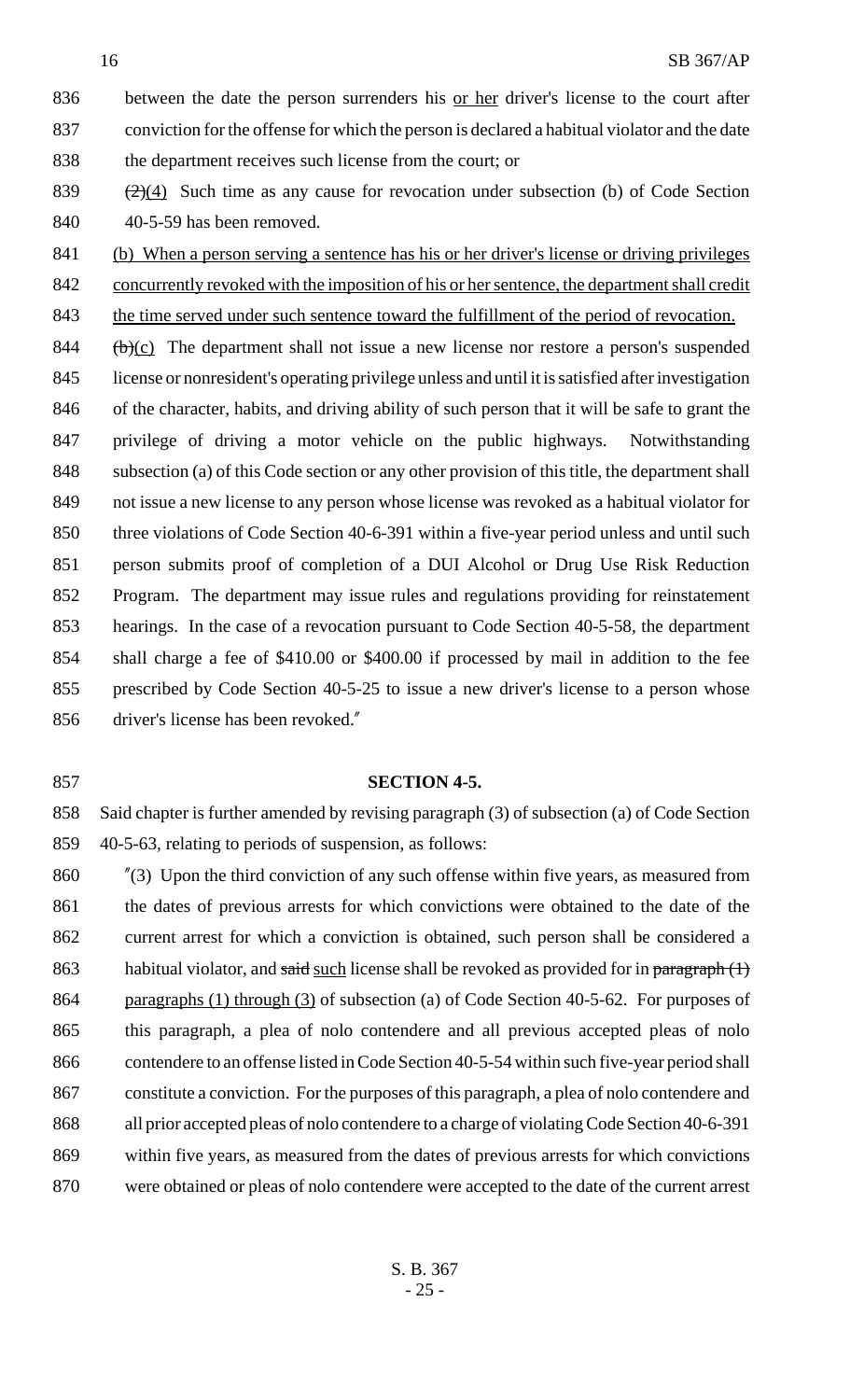SB 367/AP

871 for which a plea of nolo contendere is accepted, shall be considered and counted as convictions."

 **SECTION 4-6.** Said chapter is further amended by revising subsections (c), (c.1), and (e) of Code Section 40-5-64, relating to limited driving permits for certain offenders, as follows: "(c) **Standards for approval.** The department shall issue a limited driving permit if the application indicates that refusal to issue such permit would cause extreme hardship to the applicant. Except as otherwise provided by subsection (c.1) of this Code section, for the purposes of this Code section, the term 'extreme hardship' means that the applicant cannot reasonably obtain other transportation, and therefore the applicant would be prohibited from: (1) Going to his or her place of employment or performing the normal duties of his or her occupation; (2) Receiving scheduled medical care or obtaining prescription drugs; (3) Attending a college or school at which he or she is regularly enrolled as a student; (4) Attending regularly scheduled sessions or meetings of support organizations for persons who have addiction or abuse problems related to alcohol or other drugs, which organizations are recognized by the commissioner; (5) Attending under court order any driver education or improvement school or alcohol or drug program or course approved by the court which entered the judgment of conviction resulting in suspension of his or her driver's license or by the commissioner; (6) Attending court, reporting to a community supervision, juvenile probation, or 893 Article 6 of Chapter 8 of Title 42 probation office, or reporting to a community supervision officer, county or Department of Juvenile Justice juvenile probation officer, or probation officer serving pursuant to Article 6 of Chapter 8 of Title 42, or performing 896 community service; or (7) Transporting an immediate family member who does not hold a valid driver's license 898 for work, <u>to obtain</u> medical care, or prescriptions, or to school; or (8) Attending any program, event, treatment, or activity ordered by a judge presiding in an accountability court, as such term is defined in Code Section 15-1-18. (c.1) **Exception to standards for approval.** 902 (1) The provisions of paragraphs (2), (3), (4), and (5) of subsection (c) of this Code section shall not apply and shall not be considered for purposes of granting a limited

 driver's license suspension under paragraph (2) of subsection (a.1) of Code Section 40-5-22.

driving permit or imposing conditions thereon under this Code section in the case of a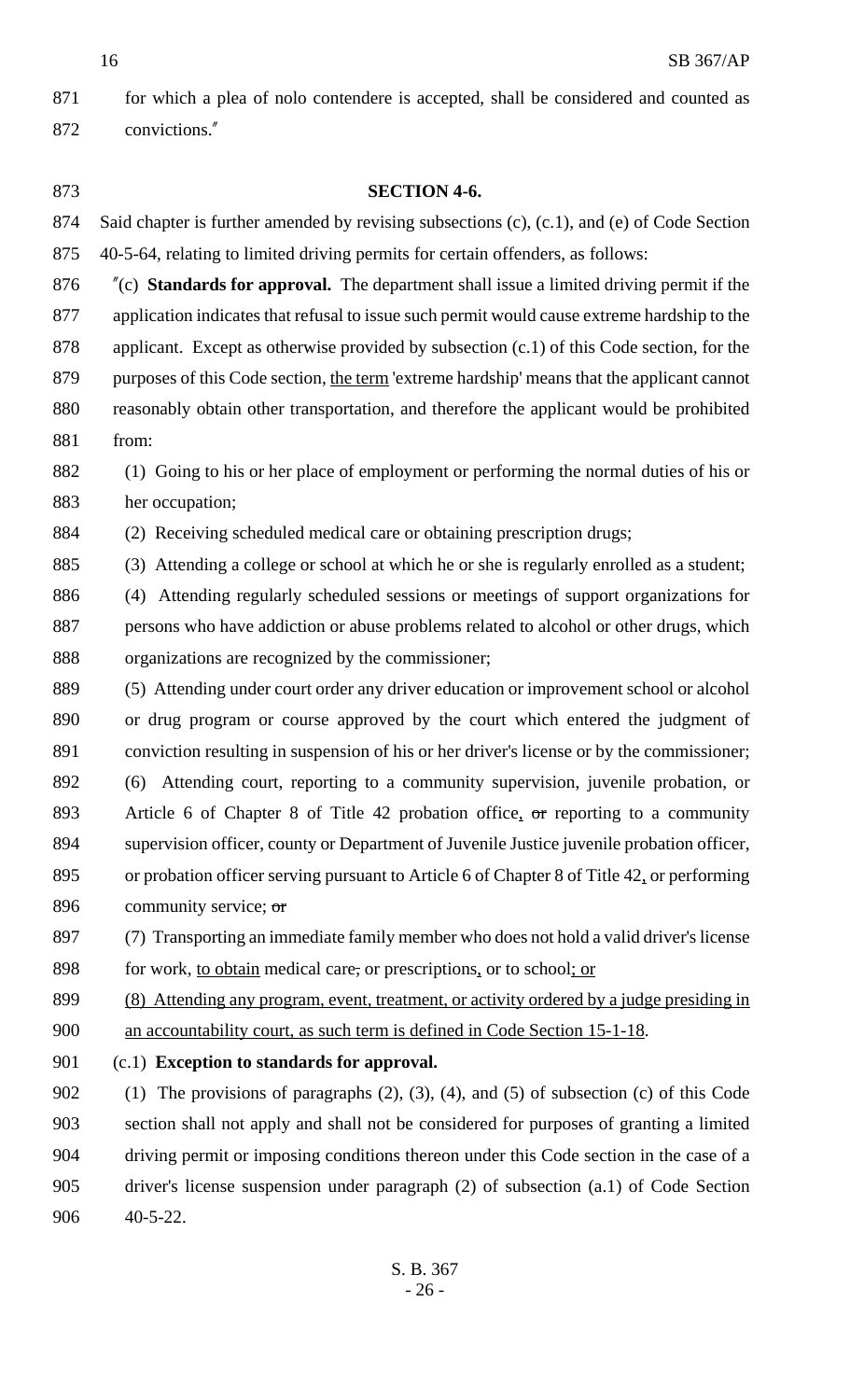(2) An ignition interlock device limited driving permit shall be restricted to allow the holder thereof to drive solely for the following purposes: (A) Going to his or her place of employment or performing the normal duties of his or her occupation; (B) Receiving scheduled medical care or obtaining prescription drugs;  $(B)(C)$  Attending a college or school at which he or she is regularly enrolled as a student; 914 (C)(D) Attending regularly scheduled sessions or meetings of treatment support organizations for persons who have addiction or abuse problems related to alcohol or 916 other drugs, which organizations are recognized by the commissioner; and (E) Attending under court order any driver education or improvement school or alcohol 918 or drug program or course approved by the court which entered the judgment of conviction resulting in suspension of his or her driver's license or by the commissioner; (F) Attending court, reporting to a community supervision, juvenile probation, or Article 6 of Chapter 8 of Title 42 probation office, reporting to a community 922 supervision officer, county or Department of Juvenile Justice juvenile probation officer, or probation officer serving pursuant to Article 6 of Chapter 8 of Title 42, or performing community service; (G) Transporting an immediate family member who does not hold a valid driver's license for work, to obtain medical care or prescriptions, or to school; 927 (H) Attending any program, event, treatment, or activity ordered by a judge presiding in an accountability court, as such term is defined in Code Section 15-1-18; or  $\left(\frac{D}{I}\right)$  Going for monthly monitoring visits with the permit holder's ignition interlock device service provider." "(e) **Fees, duration, renewal, and replacement of permit.** (1) A limited driving permit issued pursuant to this Code section shall be \$25.00 and shall become invalid upon the driver's eighteenth birthday in the case of a suspension under paragraph (2) of subsection (a.1) of Code Section 40-5-22, upon the expiration of one year following issuance thereof in the case of a suspension for an offense listed in Code Section 40-5-54 or a suspension under Code Section 40-5-57 or a suspension in accordance with paragraph (1) of subsection (a) of Code Section 40-5-63 for a violation of Code Section 40-6-391, or upon the expiration of 30 days in the case of an 939 administrative license suspension in accordance with paragraph (1) of subsection (a) of Code Section 40-5-67.2; except that such limited driving permit shall expire upon any earlier reinstatement of the driver's license. A person may apply to the department for a limited driving permit immediately following such conviction if he or she has surrendered his or her driver's license to the court in which the conviction was adjudged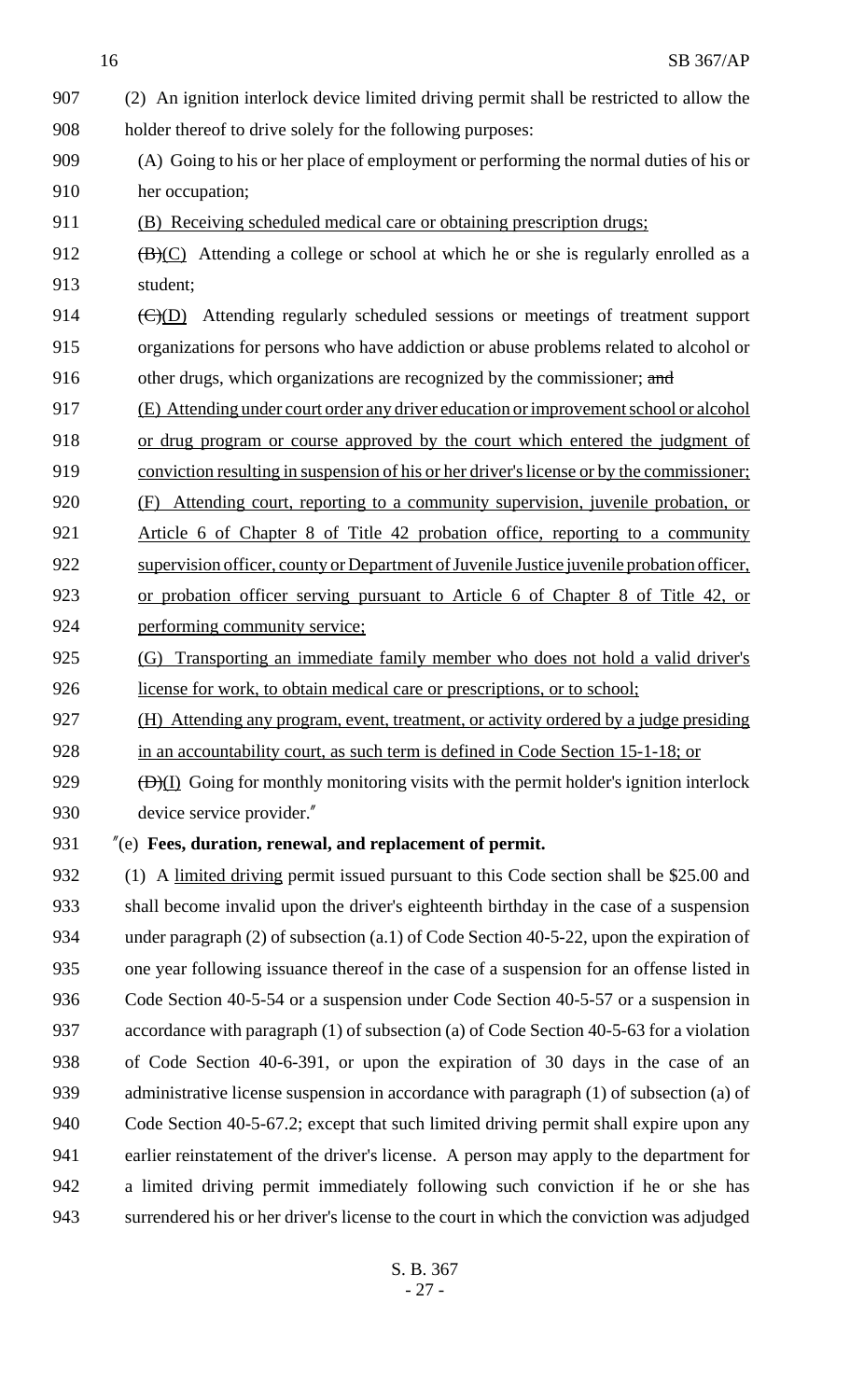or to the department if the department has processed the citation or conviction. Upon the applicant's execution of an affidavit attesting to such facts and to the fact that the court had not imposed a suspension or revocation of his or her driver's license or driving privileges inconsistent with the driving privileges to be conferred by the limited driving permit applied for, the department may issue such person a limited driving permit. 949 Permits Limited driving permits issued pursuant to this Code section are renewable upon 950 payment of a renewal fee of \$5.00. Permits Such permits may be renewed until one time 951 after the person has his or her license reinstated is eligible to reinstate his or her driver's license for the violation that was the basis of the issuance of the permit. Upon payment of a fee in an amount the same as that provided by Code Section 40-5-25 for issuance of a Class C driver's license, a person may be issued a replacement for a lost or destroyed limited driving permit issued to him or her.

 (2) An ignition interlock device limited driving permit shall be valid for a period of one year. Upon successful completion of one year of monitoring of such ignition interlock device, the restriction for maintaining and using such ignition interlock device shall be 959 removed, and the such permit may be renewed for additional periods of two months as 960 provided in paragraph (1) of this subsection upon payment of a renewal fee of \$5.00, but 961 it may only be renewed one time after such person is eligible to reinstate his or her driver's license."

#### **SECTION 4-7.**

 Said chapter is further amended by revising Code Section 40-5-75, relating to suspension of licenses by operation of law, as follows:

"40-5-75.

 (a) The driver's license of any person convicted of driving or being in actual physical control of any moving vehicle while under the influence of a controlled substance or marijuana in violation of paragraph (2), (4), or (6) of subsection (a) of Code Section 970 40-6-391, or the equivalent law of any other jurisdiction, shall by operation of law be suspended, and such suspension shall be subject to the following terms and conditions:

 (1) Upon the first conviction of any such offense, with no arrest and conviction of and no plea of nolo contendere accepted to such offense within the previous five years, as measured from the dates of previous arrests for which convictions were obtained to the date of the current arrest for which a conviction is obtained, the period of suspension shall be for not less than 180 days. At the end of 180 days, the person may apply to the department for reinstatement of his or her driver's license. Such license shall be reinstated only if the person submits proof of completion of a DUI Alcohol or Drug Use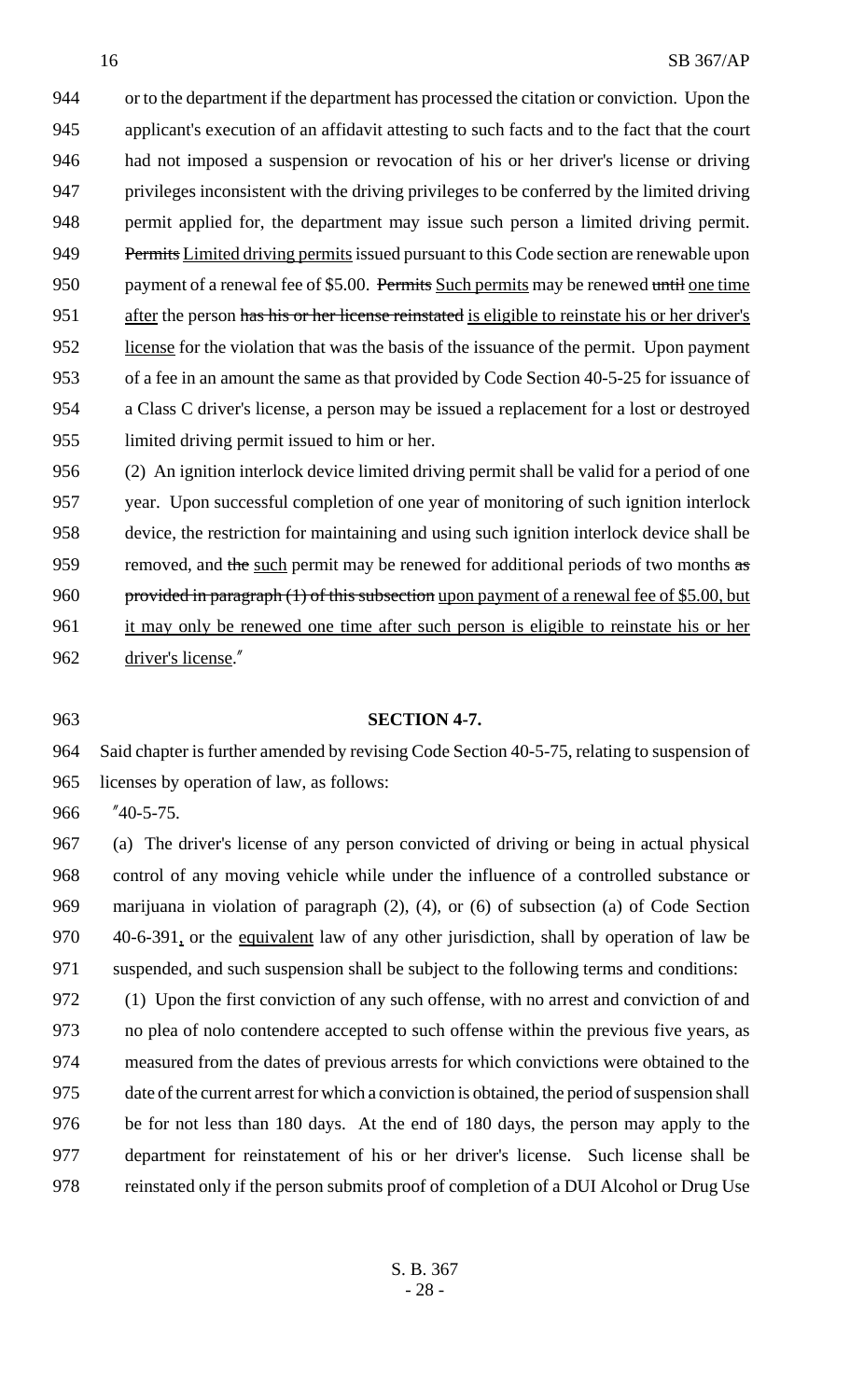Risk Reduction Program and pays to the department a restoration fee of \$210.00 or 980 \$200.00 when such reinstatement is processed by mail;

 (2) Upon the second conviction of any such offense within five years, as measured from the dates of previous arrests for which convictions were obtained to the date of the current arrest for which a conviction is obtained, the period of suspension shall be for three years, provided that after one year from the date of the conviction, the person may apply to the department for reinstatement of his or her driver's license by submitting proof of completion of a DUI Alcohol or Drug Use Risk Reduction Program and paying to the department a restoration fee of \$310.00 or \$300.00 when such reinstatement is processed by mail; and

 (3) Upon the third or subsequent conviction of any such offense within five years, as measured from the dates of previous arrests for which convictions were obtained to the date of the current arrest for which a conviction is obtained, such person's license shall 992 be suspended for a period of five years. A driver's license suspension imposed under this paragraph shall run concurrently with and shall be counted toward the fulfillment of any 994 period of revocation imposed under Code Sections 40-5-58 and 40-5-62, provided that such revocation arose from the same act for which the suspension was imposed. At the end of two years, the person may apply to the department for a three-year driving permit upon compliance with the following conditions:

 (A) Such person has not been convicted or pleaded nolo contendere to any drug related offense, including driving under the influence, for a period of two years immediately 1000 preceding the application for such permit;

 (B) Such person submits proof of completion of a licensed drug treatment program. Such proof shall be submitted within two years of the license suspension and prior to 1003 the issuance of the three-year driving permit. Such licensed drug treatment program shall be paid for by the offender. The offender shall pay a permit fee of \$25.00 to the department;

 (C) Such person submits proof of financial responsibility as provided in Chapter 9 of 1007 this title; and

 (D) Refusal to issue such permit would cause extreme hardship to the applicant. For the purposes of this subparagraph, the term 'extreme hardship' means that the applicant cannot reasonably obtain other transportation, and, therefore, the applicant would be prohibited from:

- (i) Going to his or her place of employment or performing the normal duties of his or her occupation;
- (ii) Receiving scheduled medical care or obtaining prescription drugs;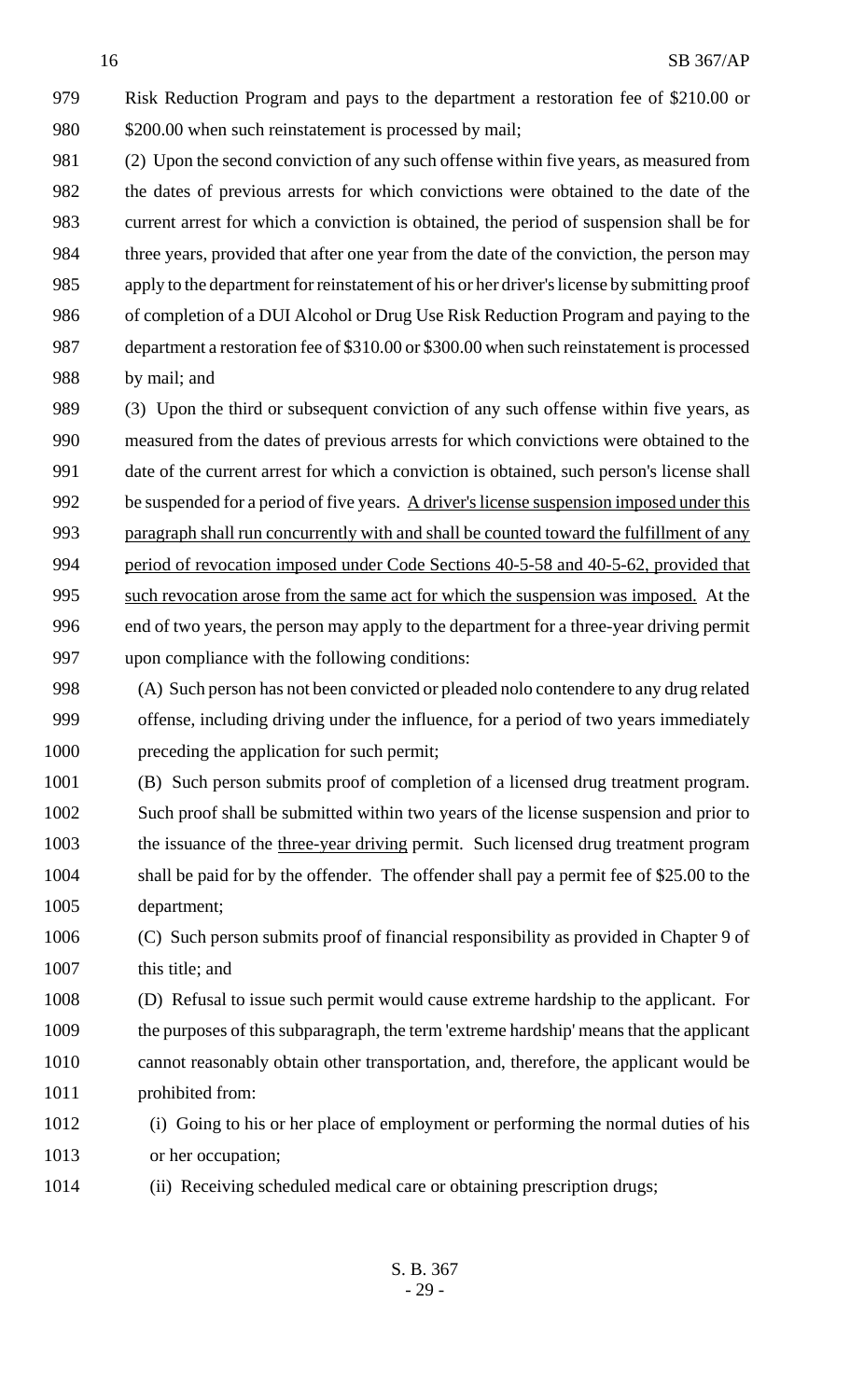(iii) Attending a college or school at which he or she is regularly enrolled as a student; or

 (iv) Attending regularly scheduled sessions or meetings of support organizations for persons who have addiction or abuse problems related to alcohol or other drugs, which organizations are recognized by the commissioner.

 Any three-year driving permittee who is convicted of violating any state law or local ordinance relating to the movement of vehicles or any such permittee who is convicted of violating the conditions endorsed on his or her three-year driving permit shall have his or her permit revoked by the department. Any court in which such conviction is had shall 1024 require the permittee to surrender the three-year driving permit to the court, and the court shall forward it to the department within ten days after the conviction, with a copy of the 1026 conviction. Any person whose limited three-year driving permit has been revoked shall not be eligible to apply for a driver's license until six months from the date such permit was surrendered to the department. At the end of five years from the date on which the license was suspended, the person may apply to the department for reinstatement of his or her driver's license by submitting proof of completion of a DUI Alcohol or Drug Use Risk Reduction Program and paying to the department a restoration fee of \$410.00 or 1032 \$400.00 when such reinstatement is processed by mail. The restoration fee paid to 1033 reinstate a driver's license that was suspended under this paragraph shall be counted 1034 toward the fulfillment of the restoration fee required by subsection (c) of Code Section 40-5-62, provided that such revocation arose from the same act for which the suspension was imposed.

 (b) Except as provided in Code Section 40-5-76, whenever a person is convicted of driving or being in actual physical control of any moving vehicle while under the influence of a controlled substance or marijuana in violation of paragraph (2), (4), or (6) of subsection (a) of Code Section 40-6-391, or the equivalent law of any other jurisdiction, the court in which such conviction is had shall require the surrender to it of any driver's license then 1042 held by the person so convicted, and the court shall thereupon forward such license and a copy of its order to the department within ten days after the conviction. The periods of 1044 suspension provided for in this Code section shall begin on the date of surrender of the 1045 driver's license or on the date that the department processes the conviction or citation, 1046 whichever shall first occur be governed by subsection (e) of Code Section 40-5-61.

1047 (c) Application for reinstatement of a driver's license under paragraph  $(1)$ , or  $(2)$ , or  $(3)$  of 1048 subsection (a) of this Code section shall be made on such forms as the commissioner may prescribe and shall be accompanied by proof of completion of a DUI Alcohol or Drug Use Risk Reduction Program and a restoration fee of \$210.00 or \$200.00 when such reinstatement is processed by mail. Application for a three-year driving permit under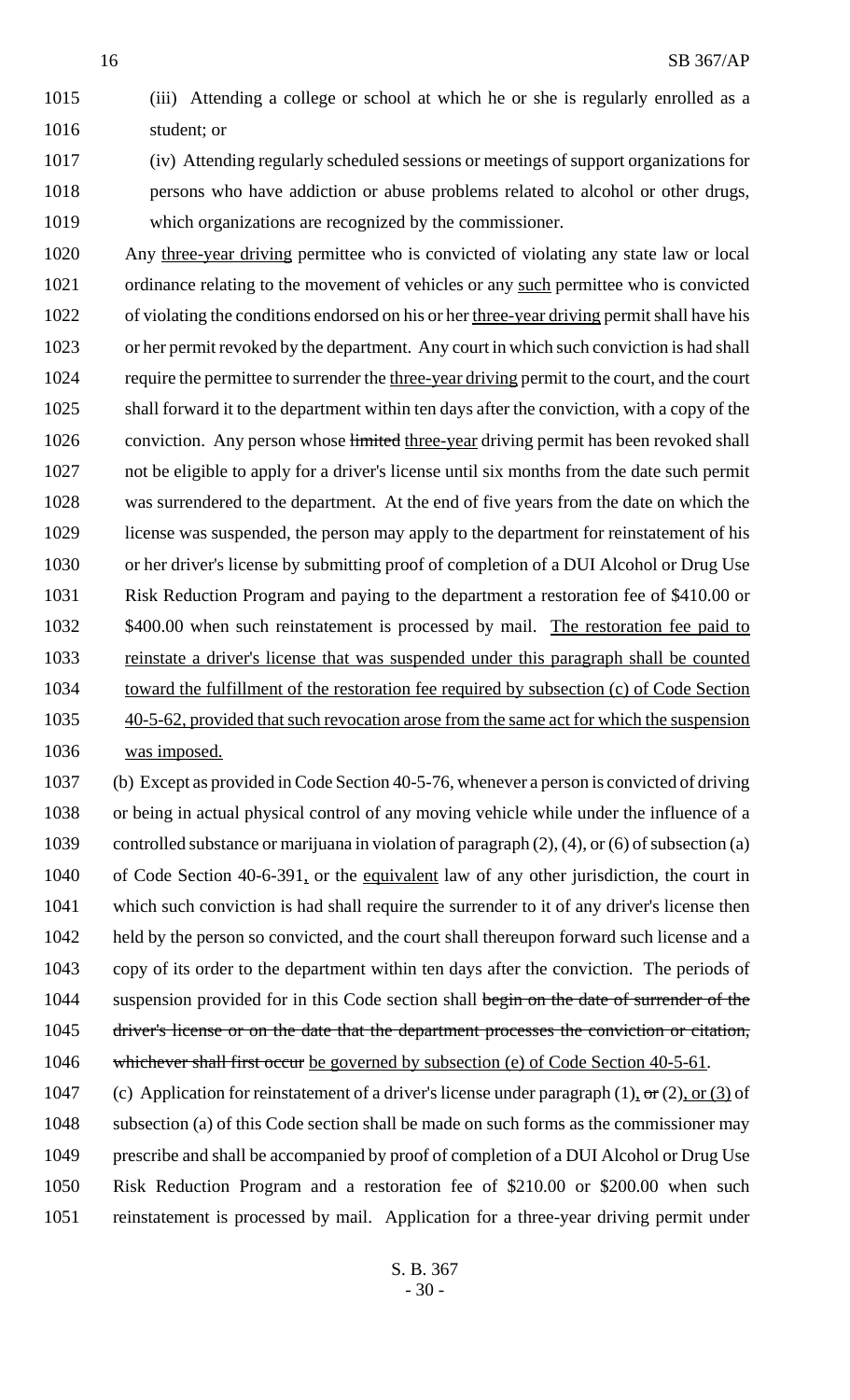paragraph (3) of subsection (a) of this Code section shall be made on such form as the commissioner may prescribe and shall be accompanied by proof of completion of an approved residential drug treatment program and a fee of \$25.00 for such permit.

 (d) Notwithstanding any other provision of this Code section or any other provision of this chapter, any person whose license is suspended pursuant to this Code section shall not be eligible for early reinstatement of his or her license and shall not be eligible for a limited driving permit, but such person's license shall be reinstated only as provided in this Code section or Code Section 40-5-76.

 (e) Except as provided in subsection (a) of this Code section, it shall be unlawful for any person to operate any motor vehicle in this state after such person's license has been suspended pursuant to this Code section if such person has not thereafter obtained a valid license. Any person who is convicted of operating a motor vehicle before the department has reinstated such person's license or issued such person a three-year driving permit shall be punished by a fine of not less than \$750.00 nor more than \$5,000.00 or by imprisonment in the penitentiary for not more than 12 months, or both.

 (f) Licensed drivers who are 16 years of age who are adjudicated in a juvenile court pursuant to this Code section may, at their option, complete a DUI Alcohol or Drug Use Risk Reduction Program or an assessment and intervention program approved by the juvenile court.

 (g)(1) Upon the effective date of this subsection, the department shall be authorized to reinstate, instanter, a driver's license that was suspended pursuant to this Code section for a violation of Article 2 of Chapter 13 of Title 16, or the equivalent law of any other 1074 jurisdiction, that occurred prior to July 1, 2015, provided that the driver's license has not been previously reinstated. The provisions of this paragraph shall not apply to a suspension imposed pursuant to this Code section for a violation of paragraph (2), (4), or (6) of subsection (a) of Code Section 40-6-391, or the equivalent law of any jurisdiction, 1078 that occurred prior to July 1, 2015, unless ordered by a judge presiding in a drug court division, mental health court division, veterans court division, or operating under the 1080 influence court division in accordance with subsection (a) of Code Section 40-5-76. 1081 Notwithstanding any other provision of this chapter to the contrary, the suspension imposed pursuant to this Code section shall be in addition to and run consecutively to any 1083 other suspension imposed by the department at the time of the conviction that results in 1084 said suspension. If the person has never been issued a driver's license in the State of Georgia or holds a driver's license issued by another state, the person shall not be eligible 1086 for a driver's license for the applicable period of suspension following his or her 1087 submission of an application for issuance thereof.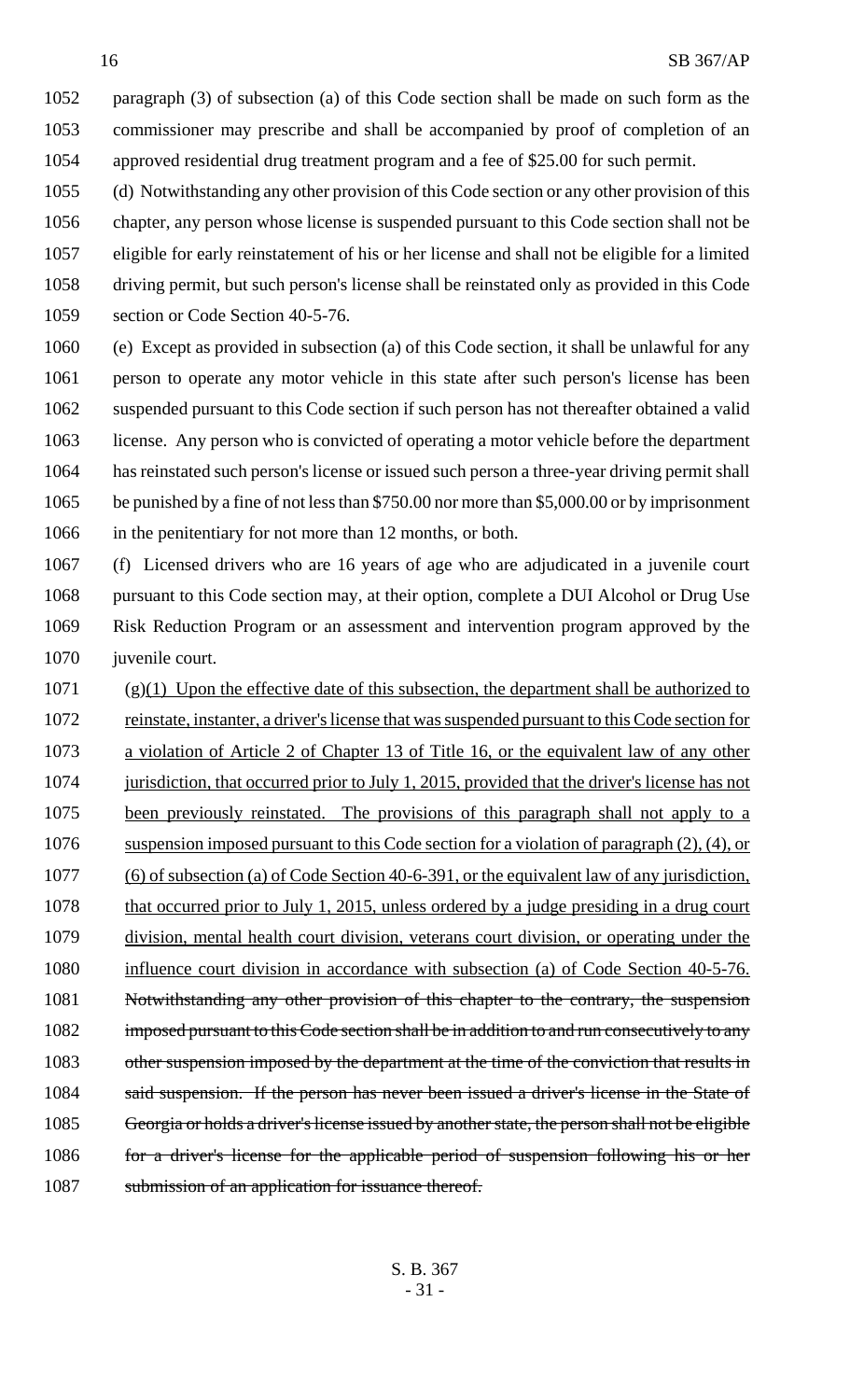| 1088                       | (2) The department shall make a notation of a suspended driver's license that is reinstated |
|----------------------------|---------------------------------------------------------------------------------------------|
| 1089                       | pursuant to paragraph (1) of this subsection on a person's driving record, and such         |
| 1090                       | information shall be made available in accordance with Code Section 40-5-2.                 |
| 1091                       | (3) The driver's license or driving privileges of any person who has a driver's license     |
| 1092                       | reinstated in accordance with paragraph (1) of this subsection shall remain subject to any  |
| 1093                       | and all applicable disqualifications specified in Article 7 of this chapter.                |
| $\lambda$ $\sim$ $\lambda$ |                                                                                             |

- 1094 (4) The department may promulgate rules and regulations as are necessary to implement 1095 this subsection."
- 

#### **SECTION 4-8.**

 Said chapter is further amended by revising Code Section 40-5-76, relating to restoration or suspension of defendant's driver's license or issuance of limited driving permit, as follows: "40-5-76.

1100 (a) A judge presiding in a drug court division, mental health court division,  $\sigma$ r veterans 1101 court division, or operating under the influence court division may order the department 1102 to restore reinstate a defendant's driver's license that has been or should be suspended pursuant to Code Section 40-5-75, suspend such license, or issue a defendant a limited 1104 driving permit or ignition interlock device limited driving permit in accordance with the 1105 provisions set forth in subsections (c), (c.1), and (d) of Code Section 40-5-64 or with whatever conditions the court determines to be appropriate under the circumstances as a reward or sanction to the defendant's behavior in such court division. The court shall determine what fees, if any, shall be paid to the department for such reward or sanction, provided that such fee shall not be greater than the fee normally imposed for such services. (b) A judge presiding in any court, other than the court divisions specified in subsection (a) 1111 of this Code section, may order the department to restore reinstate a defendant's driver's 1112 license that has been or should be suspended pursuant to Code Section 40-5-75 or issue a 1113 defendant a limited driving permit or ignition interlock device limited driving permit in 1114 accordance with the provisions set forth in subsections (c), (c.1), and (d) of Code Section 40-5-64 if the offense for which the defendant was convicted did not directly relate to the operation of a motor vehicle. The court shall determine what fees, if any, shall be paid to 1117 the department for the restoration reinstatement of such driver's license or issuance of such 1118 limited driving permit or ignition interlock device limited driving permit, provided that such fee shall not be greater than the fee normally imposed for such services. Such judge may also order the department to suspend a defendant's driver's license that could have been suspended pursuant to Code Section 40-5-75 as a consequence of the defendant's violation of the terms of his or her probation.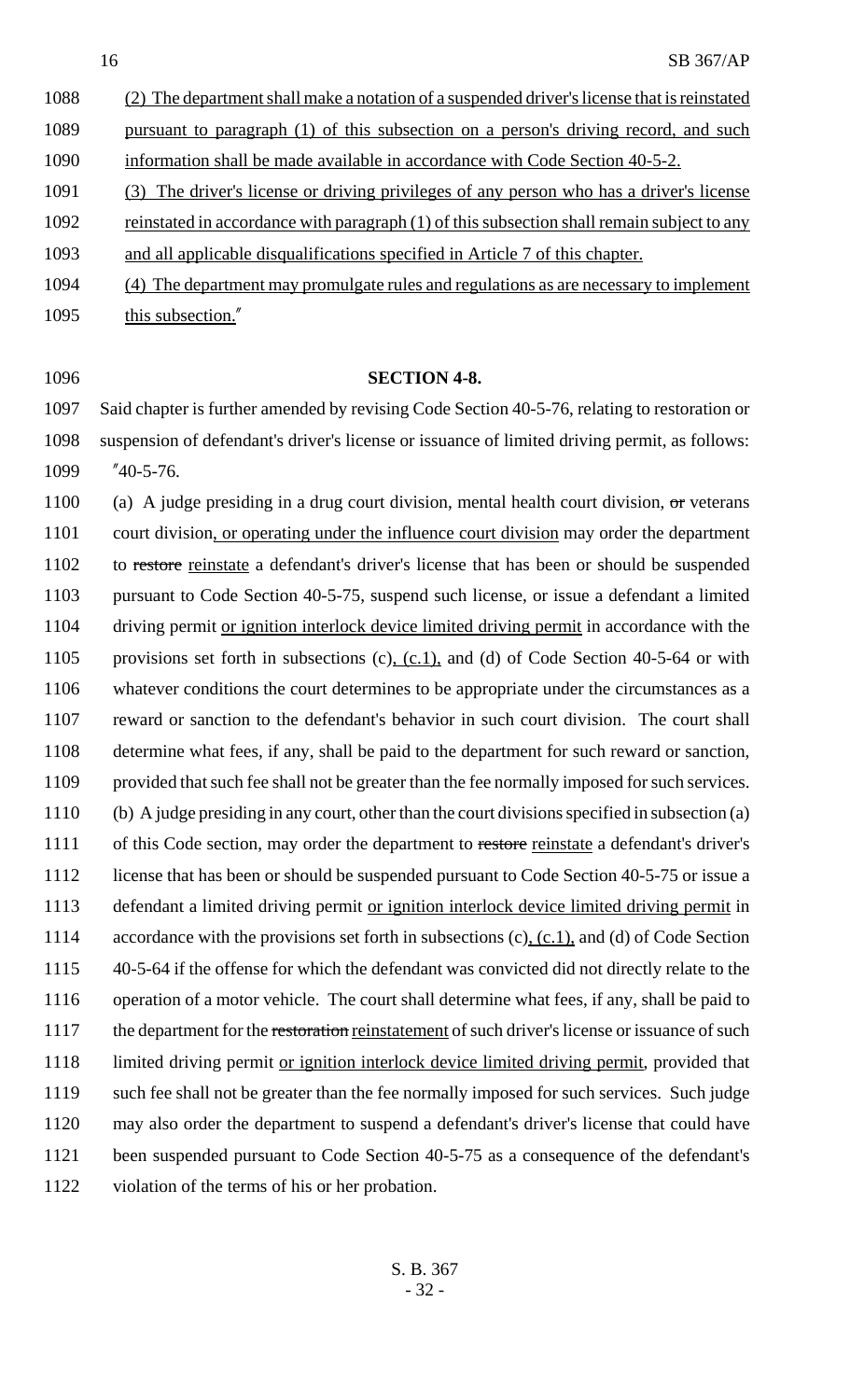1123 (c)(1) The department shall make a notation on a person's driving record when his or her 1124 driver's license was reinstated or suspended or he or she was issued a limited driving 1125 permit or ignition interlock device limited driving permit under this Code section, and 1126 such information shall be made available in accordance with Code Section 40-5-2. (2) The driver's license of any person who has a driver's license reinstated or suspended in accordance with this Code section shall remain subject to any applicable disqualifications specified in Article 7 of this chapter. (d) The department shall credit any time during which a defendant was issued a limited driving permit or ignition interlock device limited driving permit under subsection (a) of

this Code section toward the fulfillment of the period of a driver's license suspension for

which such permit was issued."

**SECTION 4-9.**

 Said chapter is further amended by revising paragraph (1) of subsection (b) of Code Section 40-5-121, relating to driving while license is suspended or revoked, as follows:

 "(b)(1) The department, upon receiving a record of the conviction of any person under 1138 this Code section upon a charge of driving a vehicle while the license of such person was suspended, disqualified, or revoked, including suspensions under subsection (e) of Code 1140 Section 40-5-75, shall extend the period of impose an additional suspension or 1141 disqualification by of six months. Upon the expiration of six months from the date on 1142 which the suspension or disqualification is extended and payment of the applicable 1143 reinstatement fee, the department shall reinstate the license. The reinstatement fee for a first such conviction within a five-year period shall be \$210.00 or \$200.00 if paid by mail. The reinstatement fee for a second such conviction within a five-year period shall be \$310.00 or \$300.00 if paid by mail. The reinstatement fee for a third or subsequent 1147 such conviction within a five-year period shall be \$410.00 or \$400.00 if paid by mail."

| 1148                                             | PART V                                                                                                                                                                                                                                                                         |
|--------------------------------------------------|--------------------------------------------------------------------------------------------------------------------------------------------------------------------------------------------------------------------------------------------------------------------------------|
| 1149                                             | REORGANIZATION WITHIN THE BOARD                                                                                                                                                                                                                                                |
| $\rightarrow$ $\rightarrow$ $\rightarrow$ $\sim$ | $\overline{111}$ $\overline{11}$ $\overline{111}$ $\overline{111}$ $\overline{111}$ $\overline{111}$ $\overline{111}$ $\overline{111}$ $\overline{111}$ $\overline{111}$ $\overline{111}$ $\overline{111}$ $\overline{111}$ $\overline{111}$ $\overline{111}$ $\overline{111}$ |

## AND DEPARTMENT OF COMMUNITY SUPERVISION

- **SECTION 5-1.**
- Title 42 of the Official Code of Georgia Annotated, relating to penal institutions, is amended by revising subsections (a), (b), and (j) of Code Section 42-3-2, relating to the creation of the Board of Community Supervision, as follows:

 "(a) There is created the Board of Community Supervision which shall establish the 1156 general policy to be followed by the Department of Community Supervision and the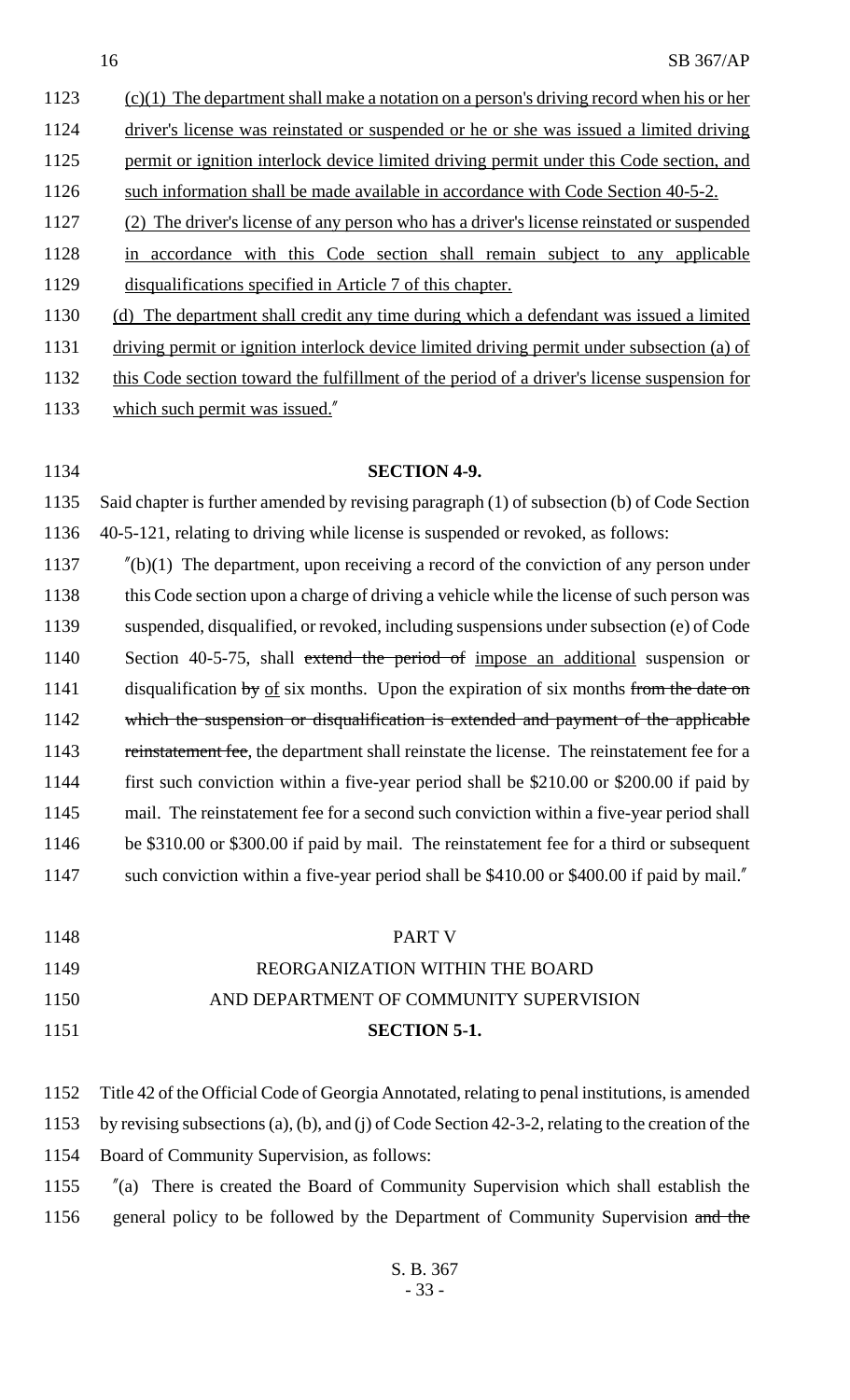1157 Governor's Office of Transition, Support, and Reentry. The powers, functions, and duties of the Board of Corrections as they exist on June 30, 2015, with regard to the probation division of the Department of Corrections and supervision of probationers unless otherwise provided in this chapter are transferred to the Board of Community Supervision effective July 1, 2015. The powers, functions, and duties of the State Board of Pardons and Paroles as they exist on June 30, 2015, with regard to the supervision of parolees, unless otherwise provided in this chapter are transferred to the Board of Community Supervision effective July 1, 2015. The powers, functions, and duties of the Board of Juvenile Justice and the Department of Juvenile Justice as they exist on June 30, 2016, with regard to the probation supervision of children and reentry services for children who have been released from restrictive custody and who were adjudicated for a Class A designated felony act or Class B designated felony act, as such terms are defined in Code Section 15-11-2, are transferred 1169 to the Board of Community Supervision effective July 1, 2016, except as otherwise provided by the rules and regulations of the Board of Juvenile Justice governing such supervision. The powers, functions, and duties of the County and Municipal Probation Advisory Council as they exist on June 30, 2015, are transferred to the Board of 1173 Community Supervision effective July 1, 2015. The powers, functions, and duties of the Governor's Office of Transition, Support, and Reentry as they exist on June 30, 2016, with 1175 regard to reentry services are transferred to the board and DCS effective July 1, 2016. The 1176 powers, functions, and duties of the board that were transferred from the former County 1177 and Municipal Probation Advisory Council as it existed on June 30, 2015, to the board are 1178 transferred to DCS effective July 1, 2016; provided, however, that the power to set policy 1179 and promulgate rules and regulations for DCS shall be retained by the board.

1180 (b) The board shall consist of nine 11 members. The commissioner of corrections, commissioner of juvenile justice, chairperson and vice chairperson of the State Board of Pardons and Paroles, director of the Division of Family and Children Services of the Department of Human Services, and commissioner of behavioral health and developmental disabilities shall be members of the board and shall serve on the board so long as they remain in their appointed positions. The Governor shall appoint:

- (1) A sheriff who shall serve an initial term ending June 30, 2019, each subsequent term 1187 being four years;
- (2) A mayor or city manager who shall serve an initial term ending June 30, 2018, each 1189 subsequent term being four years; and
- (3) A county commissioner or county manager who shall serve an initial term ending 1191 June 30, 2017, each subsequent term being four years;
- (4) An individual who owns or is employed by a private corporation, private enterprise,
- private agency, or other private entity that is providing probation supervision services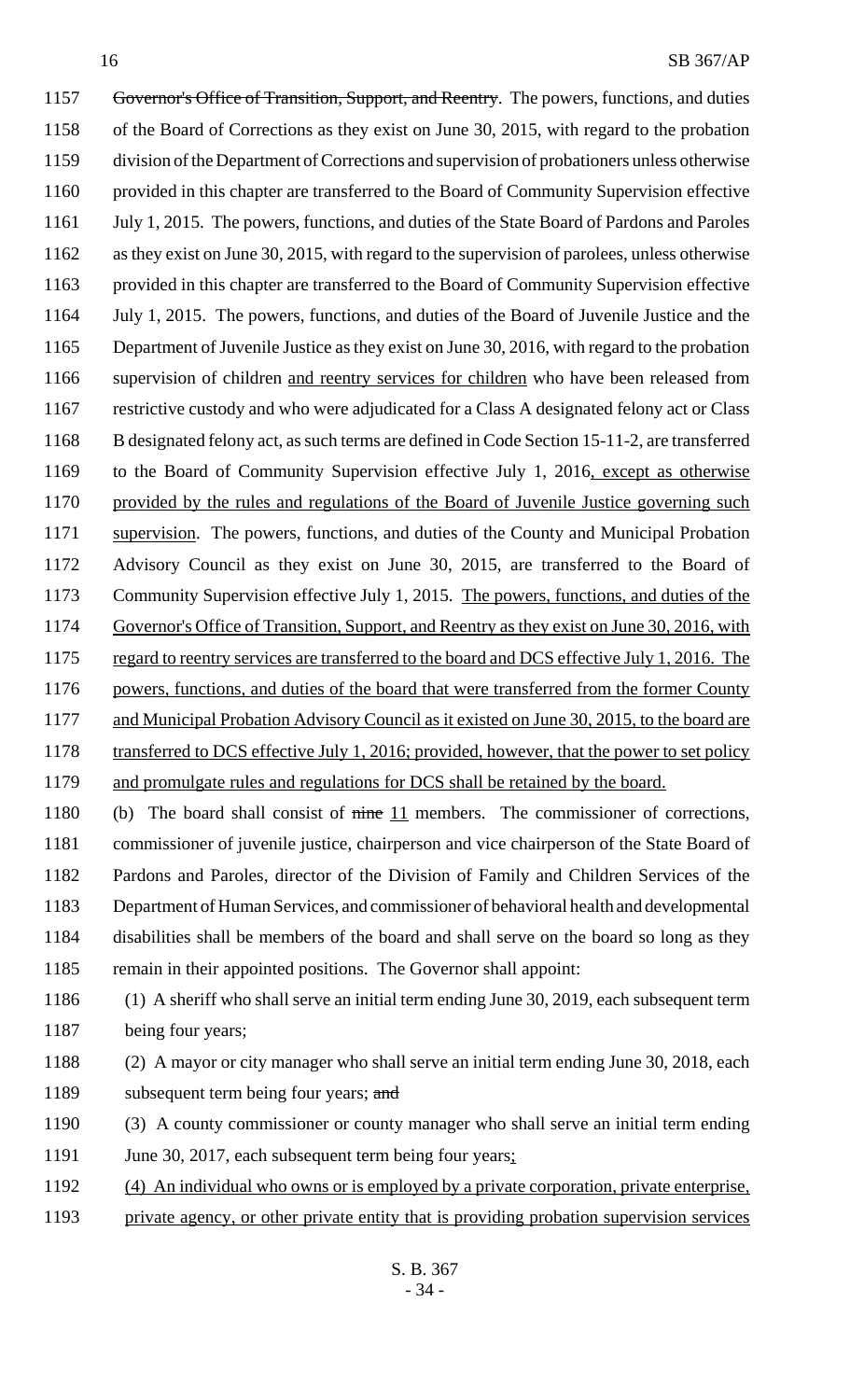- 16 SB 367/AP 1194 pursuant to Article 6 of Chapter 8 of this title who shall serve an initial term ending June 1195 30, 2019, each subsequent term being four years; and 1196 (5) An individual who is employed by a governing authority of a county, municipality, 1197 or consolidated government that is providing probation supervision services pursuant to 1198 Article 6 of Chapter 8 of this title who shall serve an initial term ending June 30, 2018, 1199 each subsequent term being four years." 1200 "(j) The board shall perform duties required of it by law and shall, in addition thereto, be 1201 responsible for promulgation of all rules and regulations not in conflict with this chapter 1202 that may be necessary and appropriate to the administration of DCS and the Governor's 1203 Office of Transition, Support, and Reentry, to the accomplishment of the purposes of this 1204 chapter and Chapters 8 and 9 of this title, and to the performance of the duties and 1205 functions of DCS and the Governor's Office of Transition, Support, and Reentry as set forth 1206 in this chapter and Chapters 8 and 9 of this title." 1207 **SECTION 5-2.** 1208 Said title is further amended by revising subsection (a) of Code Section 42-3-3, relating to 1209 the creation of the Department of Community Supervision, as follows: 1210 "(a) There is created the Department of Community Supervision. DCS shall be the agency 1211 primarily responsible for: 1212 (1) Supervision of all defendants who receive a felony sentence of straight probation; 1213 (2) Supervision of all defendants who receive a split sentence; 1214 (3) Supervision of all defendants placed on parole or other conditional release from 1215 imprisonment by the State Board of Pardons and Paroles; 1216 (4) Supervision of juvenile offenders when such offender had been placed in released 1217 from restrictive custody due to an adjudication for a Class A designated felony act or 1218 Class B designated felony act, as such terms are defined in Code Section 15-11-2, and is 1219 released from such custody except as otherwise provided by the rules and regulations of 1220 the Board of Juvenile Justice governing such supervision; 1221 (5) Administration of laws, rules, and regulations relating to probation and parole 1222 supervision, as provided for by law; 1223 (6) Enforcement of laws, rules, and regulations relating to probation and parole 1224 supervision, as provided for by law; and 1225 (7) Administration of laws as provided in this chapter and Chapters 8 and 9 of this title; 1226 (8) Regulating entities and individuals that provide probation supervision services 1227 pursuant to Article 6 of Chapter 8 of this title;
	- 1228 (9) Reviewing the uniform professional standards for private probation officers and 1229 uniform contract standards for private probation contracts established in Code Section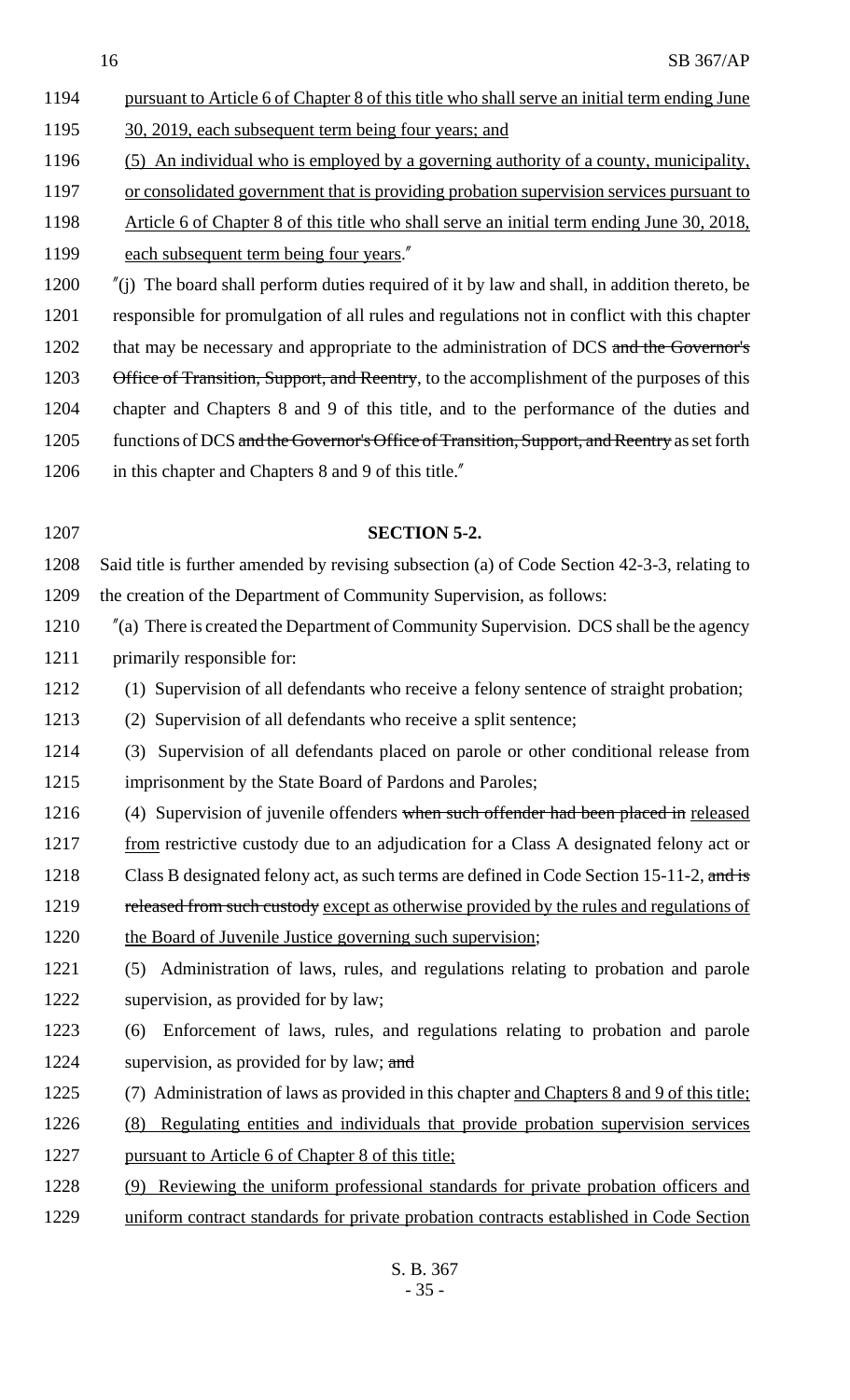- 1230 42-8-107 and submit a report with its recommendations to the board. DCS shall submit
- 1231 its initial report on or before January 1, 2018, and shall continue such reviews every two
- 1232 years thereafter. Such report shall provide information which will allow the board to
- 1233 review the effectiveness of the uniform professional standards and uniform contract
- standards and, if necessary, to revise such standards;
- (10) Producing an annual summary report; and
- (11) Administering laws, rules, and regulations relating to misdemeanor probation
- 1237 supervision pursuant to Article 6 of Chapter 8 of this title.

## **SECTION 5-3.**

- Said title is further amended by revising subsection (a) of Code Section 42-3-5, relating to the administrative functions of the Department of Community Supervision, as follows:
- "(a) The commissioner, with the approval of the board, may establish units within DCS as
- he or she deems proper for its administration and shall designate persons to be assistant
- commissioners of each unit and to exercise authority as he or she may delegate to them in
- 1244 writing. The commissioner shall establish an offender transition and reentry unit within
- 1245 DCS to coordinate successful offender reentry in this state, reduce recidivism, enhance
- public safety through collaboration among stakeholders, and assist in ensuring the
- appropriate and responsible use of cost savings realized by justice reforms through
- 1248 reinvestment in evidence based, community centered services. The commissioner shall
- establish a misdemeanor probation unit within DCS to coordinate and oversee services
- 1250 provided under Article 6 of Chapter 8 of this title. The commissioner shall establish a
- victim services unit within DCS to coordinate:
- (1) Payment of court ordered restitution; and

**SECTION 5-4.**

 (2) Victim services, including, but not limited to, payments available to victims as provided by law and assisting victims with support services."

 Said title is further amended by revising subsection (e) of Code Section 42-3-6, relating to rules and regulations, as follows:

- "(e) The following rules and regulations shall remain in full force and effect as rules and regulations of DCS until amended, repealed, or superseded by rules or regulations adopted
- 1260 by the board:
- (1) All rules and regulations previously adopted by the Advisory Council for Probation which relate to functions transferred under this chapter from the state-wide probation
- 1263 system to DCS;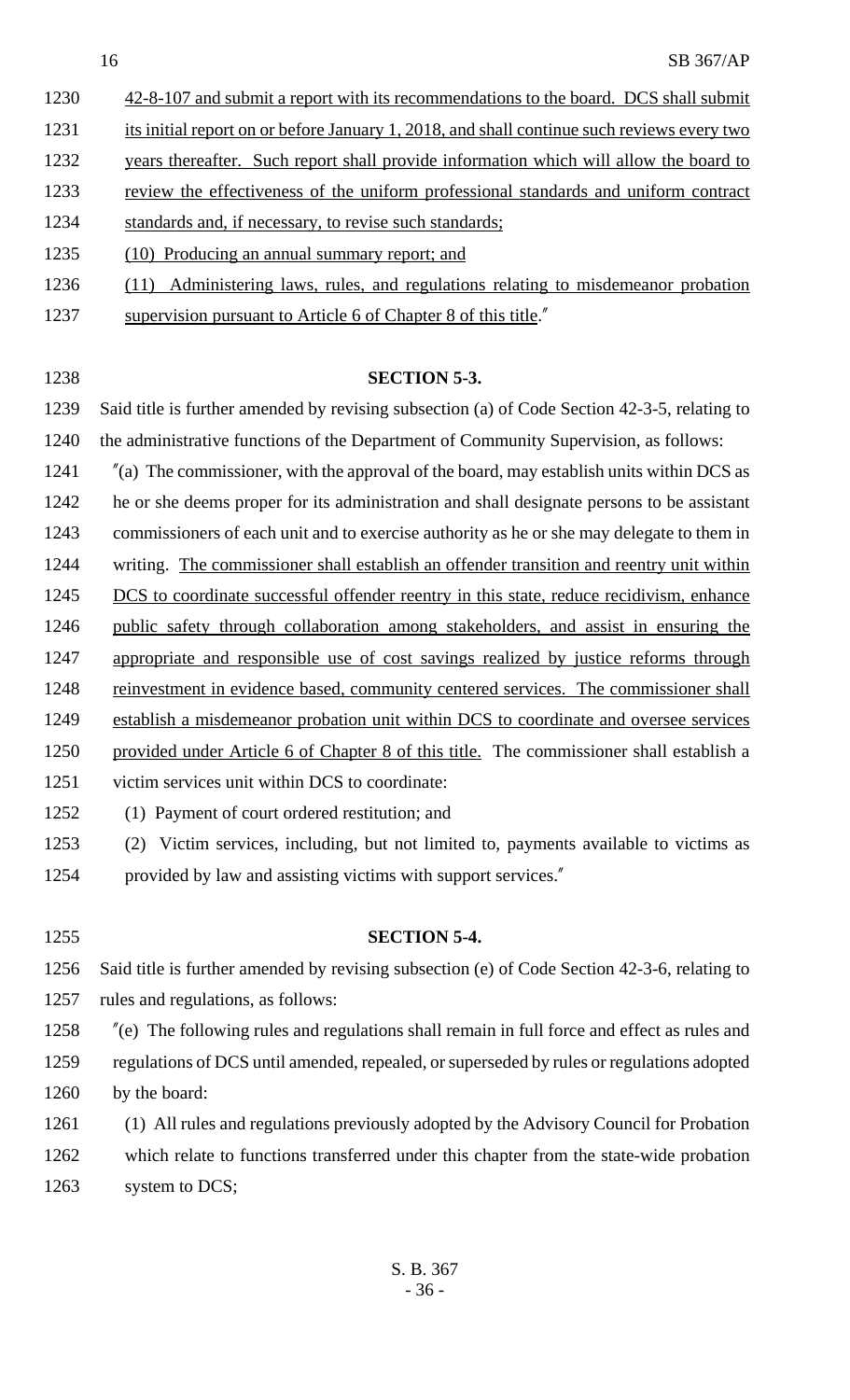- 1264 (2) All rules and regulations previously adopted by the Department of Corrections or the 1265 Board of Corrections which relate to functions transferred under this chapter from the 1266 Department of Corrections to DCS;
- 1267 (3) All rules and regulations previously adopted by the State Board of Pardons and 1268 Paroles which relate to functions transferred under this chapter from the State Board of 1269 Pardons and Paroles to DCS;
- 1270 (4) All rules and regulations previously adopted by the Department of Juvenile Justice 1271 or the Board of Juvenile Justice which relate to functions transferred under this chapter 1272 from the Department of Juvenile Justice to DCS; and
- 1273 (5) All rules and regulations previously adopted by the County and Municipal Probation 1274 Advisory Council which relate to functions transferred under this chapter from the 1275 County and Municipal Probation Advisory Council to DCS; and
- 1276 (6) All rules and regulations previously adopted by the Governor's Office of Transition,
- 1277 Support, and Reentry which relate to functions transferred under this chapter from the
- 1278 Governor's Office of Transition, Support, and Reentry to DCS."
- 1279 **SECTION 5-5.**

1280 Said title is further amended by revising subsection (a) of Code Section 42-3-7, relating to 1281 transfer of prior appropriations, personnel, equipment, and facilities, as follows:

1282 "(a) Appropriations to the Department of Corrections, the Department of Juvenile Justice, 1283 the County and Municipal Probation Advisory Council, and the State Board of Pardons and 1284 Paroles, and the Governor's Office of Transition, Support, and Reentry for functions 1285 transferred to DCS pursuant to this chapter shall be transferred to DCS as provided for in 1286 Code Section 45-12-90. Personnel, equipment, and facilities previously employed by the 1287 Department of Corrections, the Department of Juvenile Justice, the County and Municipal 1288 Probation Advisory Council, and the State Board of Pardons and Paroles, and the 1289 Governor's Office of Transition, Support, and Reentry for functions transferred to DCS 1290 pursuant to this chapter shall likewise be transferred to DCS. Any disagreement as to any 1291 of such transfers shall be resolved by the Governor. Any individual who is employed by 1292 the Department of Corrections as a probation officer or probation supervisor or by the State 1293 Board of Pardons and Paroles as a parole officer on or before July 1, 2016, and who is 1294 required by the terms of his or her employment to comply with the requirements of Chapter 1295 8 of Title 35, the 'Georgia Peace Officer Standards and Training Act,' may remain in the 1296 employment of the employing agency but shall be transferred for administrative purposes 1297 only to DCS on July 1, 2015."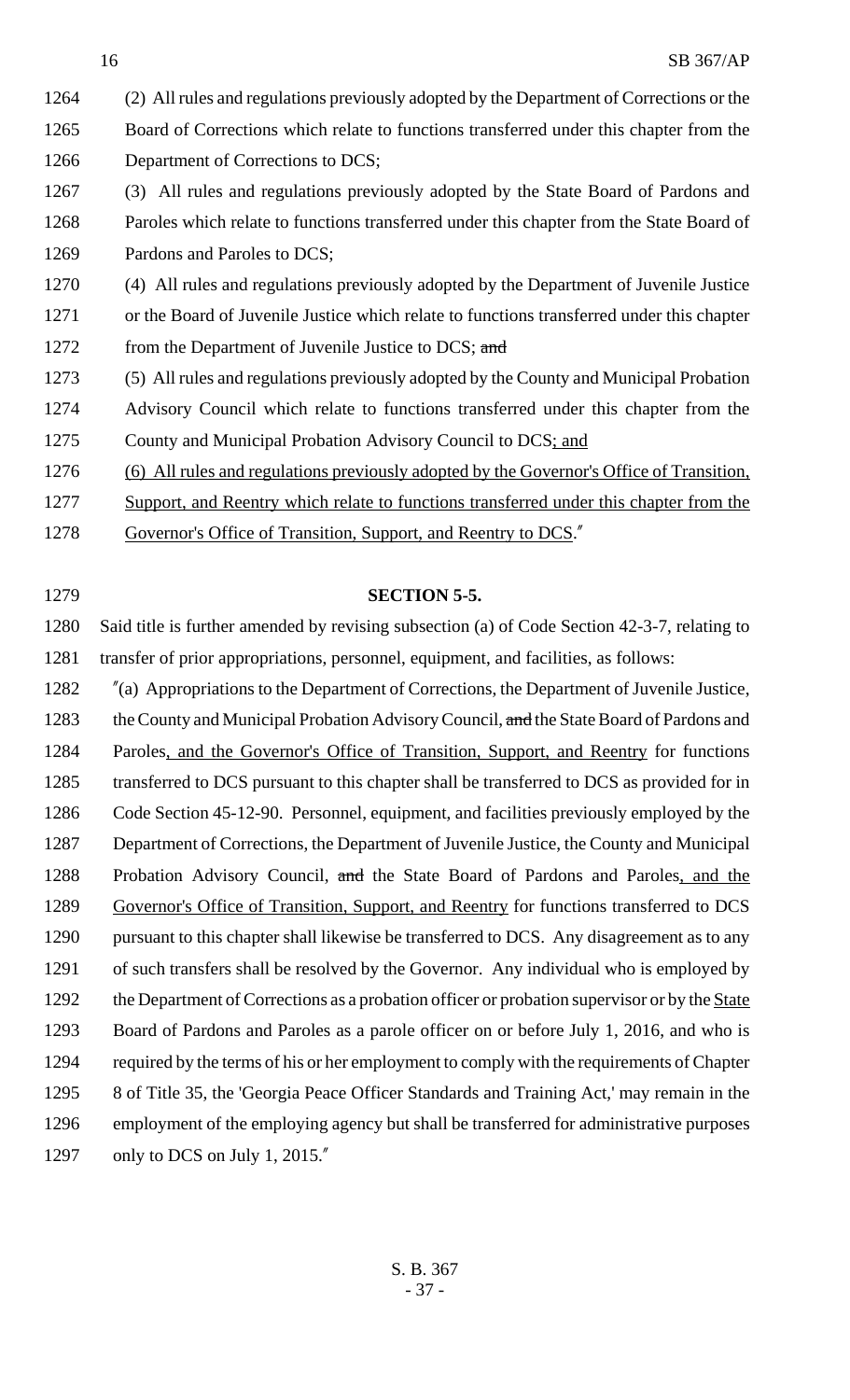|      | 16<br>SB 367/AP                                                                                  |
|------|--------------------------------------------------------------------------------------------------|
| 1298 | <b>SECTION 5-6.</b>                                                                              |
| 1299 | Said is further amended by adding a new Code section to read as follows:                         |
| 1300 | $^{\prime\prime}$ 42-3-10.                                                                       |
| 1301 | (a) In order to appeal a sanction imposed by the board, a person shall remit a request for       |
| 1302 | a hearing, in writing by certified mail or statutory overnight delivery, return receipt          |
| 1303 | requested, to the board within 30 days from the date of personal notice or receipt of the        |
| 1304 | notice of the sanction; otherwise, the right to such hearing shall be deemed waived. The         |
| 1305 | board shall hold a hearing as provided in Chapter 13 of Title 50, the 'Georgia                   |
| 1306 | Administrative Procedure Act.' If the sanction is sustained, the person who received the         |
| 1307 | sanction shall have a right to file for a judicial review of the final decision, as provided for |
| 1308 | in Chapter 13 of Title 50, the 'Georgia Administrative Procedure Act'; while such appeal         |
| 1309 | is pending, the order of the board shall not be stayed. A petition for judicial review shall     |
| 1310 | name the board as defendant, shall be served by certified mail or statutory overnight            |
| 1311 | delivery, return receipt requested, and shall be filed in the superior court of the county       |
| 1312 | where the offices of the board are located.                                                      |
| 1313 | (b) Actions at law and in equity against the board or any of its members predicated upon         |
| 1314 | omissions or acts done in a member's official capacity or under color thereof shall be           |
| 1315 | brought in the superior court of the county where the offices of the board are located;          |
| 1316 | provided, however, that nothing in this Code section shall be construed as waiving the           |
| 1317 | immunity of the state to be sued without its consent."                                           |
|      |                                                                                                  |
| 1318 | <b>SECTION 5-7.</b>                                                                              |
| 1319 | Said title is further amended by repealing in its entirety Article 2 of Chapter 3, relating to   |
| 1320 | successful transition and reentry of offender, and designating said article as reserved.         |
|      |                                                                                                  |
| 1321 | <b>PART VI</b>                                                                                   |
| 1322 | FIRST OFFENDER TREATMENT,                                                                        |
| 1323 | RECORD RESTRICTION, AND CROSS-REFERENCES                                                         |
| 1324 | PART VIA                                                                                         |
| 1325 | <b>SECTION 6A-1.</b>                                                                             |
|      |                                                                                                  |
| 1326 | Chapter 8 of Title 42 of the Official Code of Georgia Annotated, relating to probation, is       |

1327 amended by revising Article 3, relating to probation of first offenders, as follows: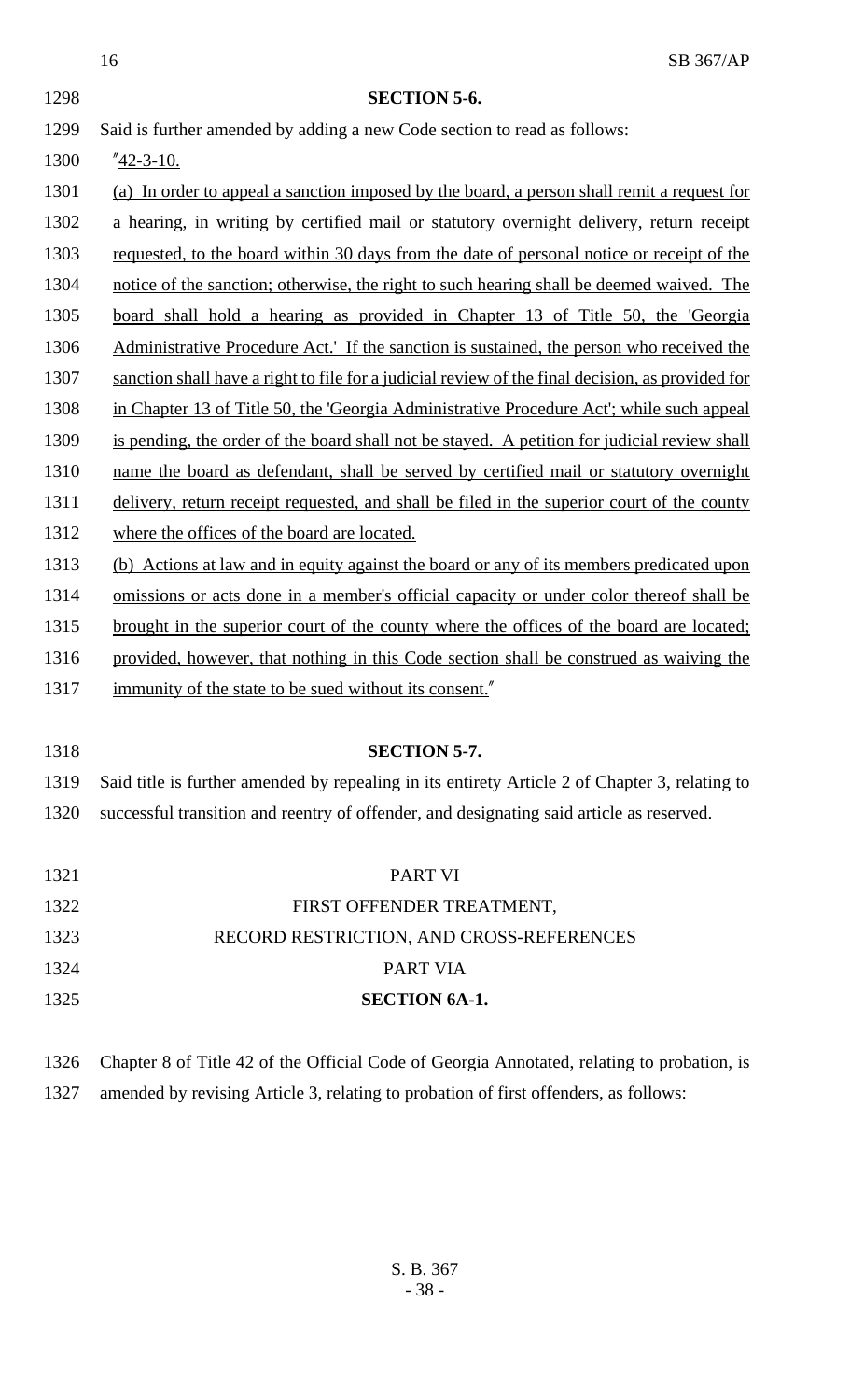| 1329 | $42 - 8 - 60.$                                                                                            |
|------|-----------------------------------------------------------------------------------------------------------|
| 1330 | (a) When a defendant Upon a verdict or plea of guilty or a plea of nolo contendere, but                   |
| 1331 | before an adjudication of guilt, in the case of a defendant who has not been previously                   |
| 1332 | convicted of a felony, the court may, upon a guilty verdict or plea of guilty or nolo                     |
| 1333 | contendere and before an adjudication of guilt, without entering a judgment of guilt and                  |
| 1334 | with the consent of the defendant, defer further proceedings and:                                         |
| 1335 | (1) Place Defer further proceeding and place the defendant on probation as provided by                    |
| 1336 | $\frac{\text{law}}{\text{law}}$ ; or                                                                      |
| 1337 | (2) Sentence the defendant to a term of confinement as provided by law.                                   |
| 1338 | (b) Upon violation by the defendant of the terms of probation, upon a conviction for                      |
| 1339 | another crime during the period of probation, or upon the court determining that the                      |
| 1340 | defendant is or was not eligible for sentencing under this article, the court may enter an                |
| 1341 | adjudication of guilt and proceed as otherwise provided by law. No person may avail                       |
| 1342 | himself or herself of this article on more than one occasion.                                             |
| 1343 | $\overline{(e)(b)}$ The court shall not sentence a defendant under the provisions of this article and, if |
| 1344 | sentenced under the provisions of this article, shall not discharge the defendant upon                    |
| 1345 | completion of the sentence unless the court has reviewed the defendant's criminal record                  |
| 1346 | as such is on file with the Georgia Crime Information Center.                                             |
| 1347 | (c) When a court imposes a sentence pursuant to this article, it:                                         |
| 1348 | Shall state in its sentencing order the prospective effective date of the defendant<br>(1)                |
| 1349 | being exonerated of guilt and discharged as a matter of law, assuming the defendant                       |

- 1350 successfully complies with its sentencing order, provided that such date may not have
- 1351 taken into account the awarding of credit for time served in custody; and
- 1352 (2) May limit access to certain information as provided in subsection (b) of Code Section 1353 42-8-62.1.
- 1354 (d) The court may enter an adjudication of guilt and proceed to sentence the defendant as 1355 otherwise provided by law when the:

# 1356 (1) Defendant violates the terms of his or her first offender probation;

- 1357 (2) Defendant is convicted for another crime during the period of his or her first offender 1358 sentence; or
- 1359 (3) Court determines that the defendant is or was not eligible for first offender sentencing 1360 under this article.
- 1361 (e) A defendant sentenced pursuant to this article shall be exonerated of guilt and shall
- 1362 stand discharged as a matter of law as soon as the defendant: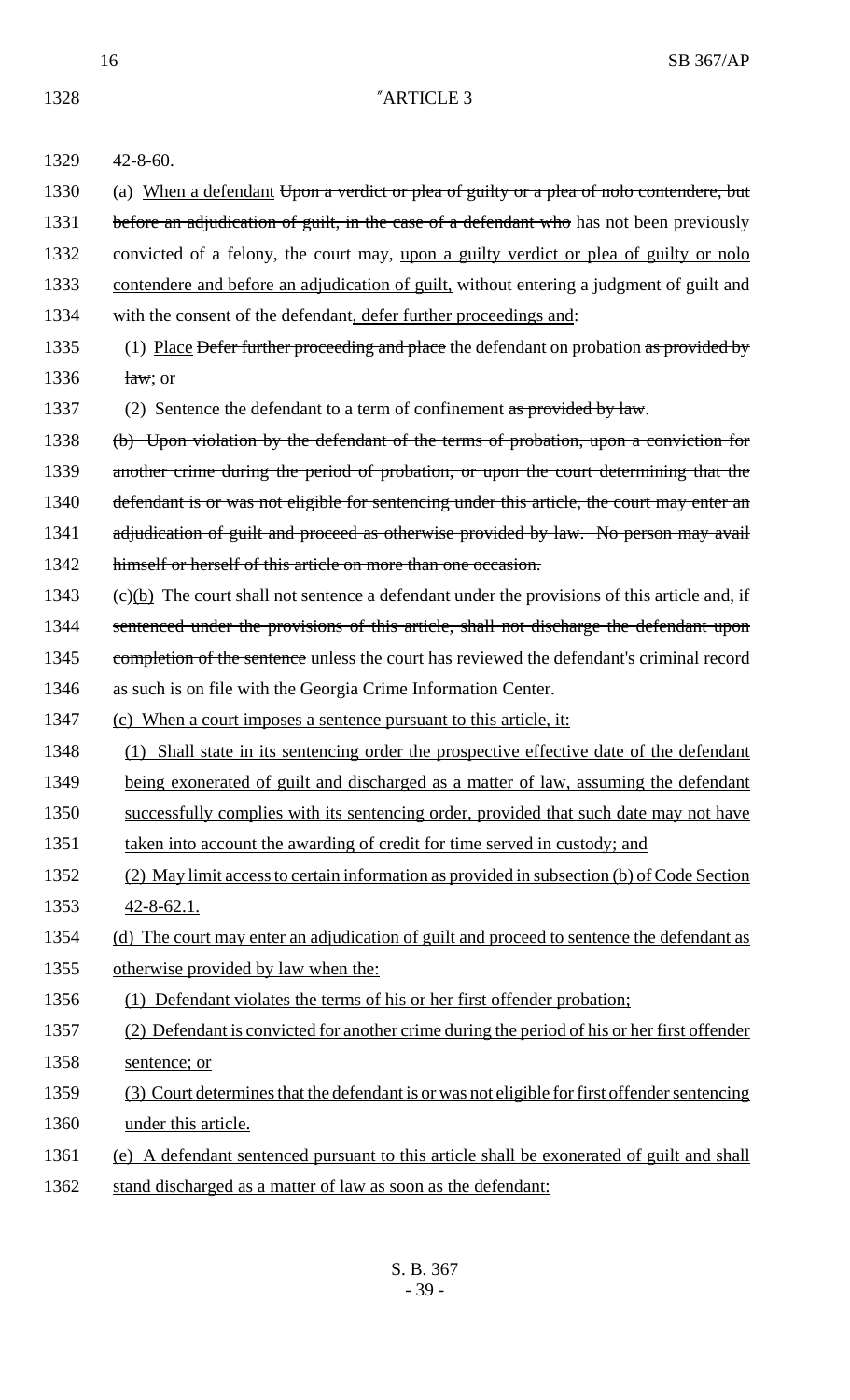1363 (1) Completes the terms of his or her probation, which shall include the expiration of the 1364 sentence by virtue of the time frame of the sentence passing, provided that such sentence 1365 has not otherwise been tolled or suspended; 1366 (2) Is released by the court under Code Section 42-8-37, 42-8-103, or 42-8-103.1 prior 1367 to the termination of the period of his or her probation; or 1368 (3) Is released from confinement and parole, provided that the defendant is not serving 1369 a split sentence. 1370  $(f)(1)$  If the defendant is serving a first offender probated sentence, under active 1371 probation supervision or without supervision, within 30 days of such defendant 1372 completing active probation supervision, it shall be the duty of the Department of 1373 Community Supervision to notify, in writing, the clerk of court for the jurisdiction of the 1374 court which imposed the first offender sentence of such completion. 1375 (2) If the defendant is serving a first offender probated sentence, under active probation 1376 supervision or without supervision, within 30 days of such defendant completing the term 1377 of probation or being released by the court prior to the termination of the period of 1378 probation, it shall be the duty of the Department of Community Supervision or entity or 1379 governing authority that is providing probation supervision services pursuant to Article 1380 6 of this chapter, as applicable, to notify, in writing, the clerk of court for the jurisdiction 1381 of the court which imposed the first offender sentence of such completion or release. 1382 (3) If the defendant is serving a first offender probated sentence pursuant to Article 6 of 1383 this chapter, under active probation supervision or without supervision, within 30 days 1384 of such defendant completing the term of probation or being released by the court prior 1385 to the termination of the period of probation, it shall be the duty of the entity or governing 1386 authority that is providing probation supervision services pursuant to Article 6 of this 1387 chapter to notify, in writing, the clerk of court for the jurisdiction of the court which 1388 imposed the first offender sentence of such completion or release. 1389 (4) If the defendant is not serving a first offender split sentence but is under parole 1390 supervision, within 30 days of such defendant completing the term of parole, it shall be 1391 the duty of the Department of Community Supervision to notify, in writing, the clerk of 1392 court for the jurisdiction of the court which imposed the first offender sentence of such 1393 completion. 1394 (5) If the defendant was sentenced only to imprisonment as a first offender and not 1395 granted parole, within 30 days of such defendant being released from confinement, it 1396 shall be the duty of the Department of Corrections to notify, in writing, the clerk of court 1397 for the jurisdiction of the court which imposed the first offender sentence of such release. 1398 (g) If the Department of Community Supervision fails to notify the clerk of court as 1399 provided in paragraph (2) or (4) of subsection (f) of this Code section, the entity or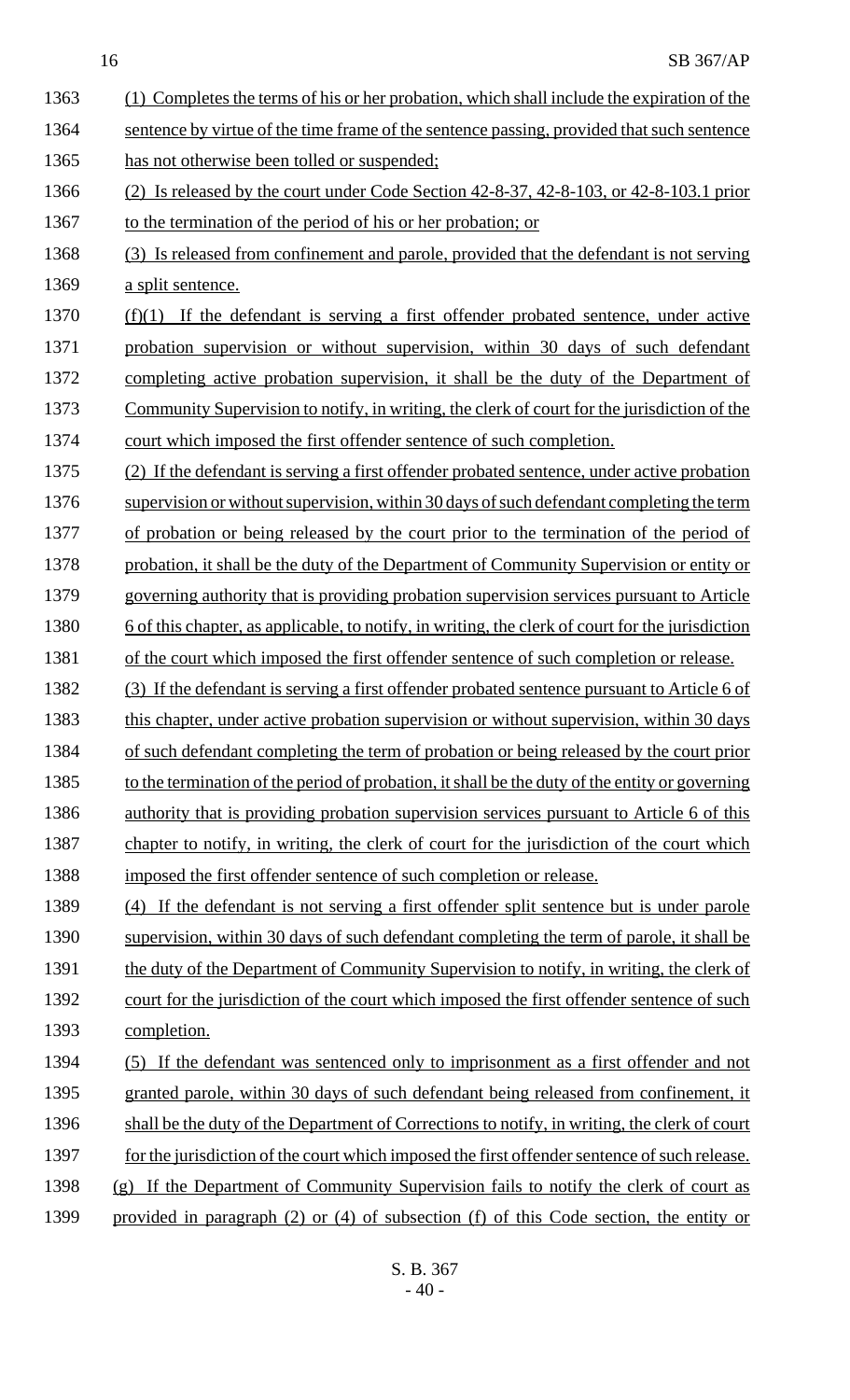1400 governing authority that is providing probation supervision services pursuant to Article 6 1401 of this chapter fails to notify the clerk of court as provided in paragraph (2) or (3) of 1402 subsection (f) of this Code section, the Department of Corrections fails to notify the clerk 1403 of court as provided in paragraph (5) of subsection (f) of this Code section, or the state does 1404 not seek to have a first offender adjudicated guilty during the term of the first offender's 1405 sentence and the first offender's sentence has not otherwise been tolled or suspended, then 1406 the defendant shall be exonerated of guilt and shall stand discharged as a matter of law. 1407 (h)(1) When the clerk of court receives for filing an order of exoneration of guilt and 1408 discharge or is notified by the Georgia Crime Information Center that a defendant has 1409 completed his or her first offender sentence or was discharged pursuant to subsection (g) 1410 of this Code section, it shall be the duty of the clerk of court to enter on the criminal 1411 docket, accusation or indictment, sentencing order, and any subsequent order modifying 1412 the original first offender sentencing order within 30 days of the receipt of such order or 1413 notification the following: 1414 **Discharge filed completely exonerates the defendant of any criminal purpose and shall** 1415 not affect any of his or her civil rights or liberties, except for registration requirements 1416 under the state sexual offender registry and except with regard to employment as 1417 specified in Code Section 42-8-63.1; and the defendant shall not be considered to have 1418 a criminal conviction. O.C.G.A. 42-8-60.' 1419 (2) The entry required by paragraph (1) of this subsection shall be written or stamped in 1420 red ink, dated, and signed by the individual making such entry; provided, however, that, 1421 if the criminal docket or court records are maintained electronically or using computer 1422 printouts, microfilm, or similar means, such entry shall be underscored, boldface, or made 1423 in a similar conspicuous manner, shall be dated, and shall include the name of the 1424 individual making such entry on the criminal docket, accusation or indictment, sentencing 1425 order, and any subsequent order modifying the original first offender sentencing order. 1426 (i) Except for the registration requirements under the state sexual offender registry and 1427 except as otherwise provided in Code Section 42-8-63.1, the first offender exoneration of 1428 guilt and discharge shall completely exonerate the defendant of any criminal purpose and 1429 shall not affect any of his or her civil rights or liberties, and the defendant shall not be 1430 considered to have a criminal conviction. 1431  $(d)(j)$  The court shall not sentence a defendant under the provisions of this article who has 1432 been found guilty of or entered a plea of guilty or a plea of nolo contendere for: 1433 (1) A serious violent felony as such term is defined in Code Section 17-10-6.1; 1434 (2) A sexual offense as such term is defined in Code Section 17-10-6.2; 1435 (3) Trafficking of persons for labor or sexual servitude as prohibited by Code Section 1436 <u>16-5-46;</u>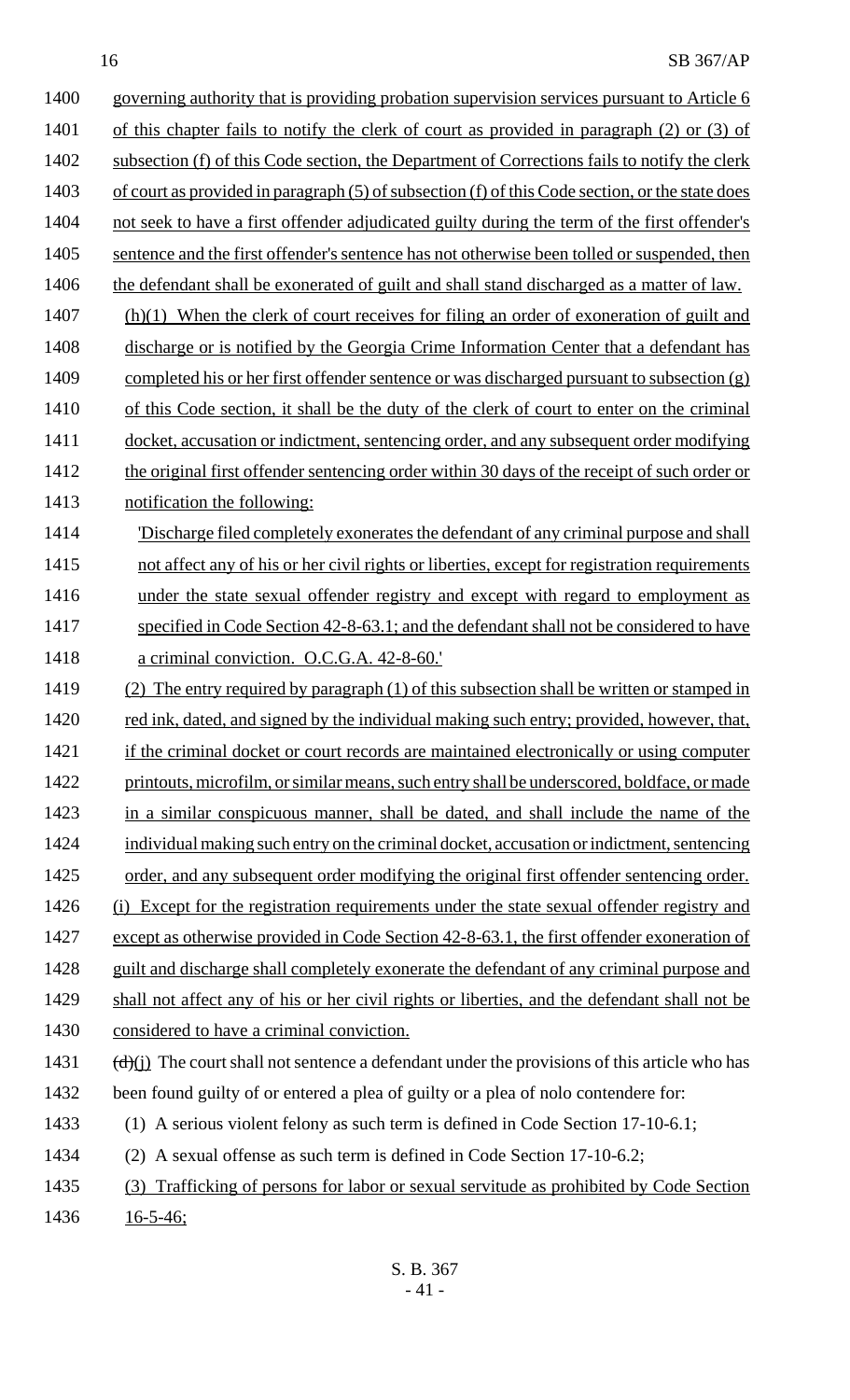| 1437 | (4) Neglecting disabled adults, elder persons, or residents as prohibited by Code Section                    |  |
|------|--------------------------------------------------------------------------------------------------------------|--|
| 1438 | $16 - 5 - 101$ ;                                                                                             |  |
| 1439 | (5) Exploitation and intimidation of disabled adults, elder persons, and residents as                        |  |
| 1440 | prohibited by Code Section 16-5-102;                                                                         |  |
| 1441 | $\left(\frac{1}{2}\right)(6)$ Sexual exploitation of a minor as defined in prohibited by Code Section        |  |
| 1442 | $16 - 12 - 100;$                                                                                             |  |
| 1443 | $\left(\frac{4}{7}\right)$ Electronically furnishing obscene material to a minor as defined in prohibited by |  |
| 1444 | Code Section 16-12-100.1;                                                                                    |  |
| 1445 | $\frac{5}{8}$ Computer pornography and child exploitation, as defined in as prohibited by Code               |  |
| 1446 | Section 16-12-100.2; or                                                                                      |  |
| 1447 | $\left(\frac{6}{9}(9)(A)$ Any of the following offenses when such offense is committed against a law         |  |
| 1448 | enforcement officer while such officer is engaged in the performance of his or her                           |  |
| 1449 | official duties:                                                                                             |  |
| 1450 | (i) Aggravated assault in violation of Code Section 16-5-21;                                                 |  |
| 1451 | (ii) Aggravated battery in violation of Code Section 16-5-24; or                                             |  |
| 1452 | (iii) Obstruction of a law enforcement officer in violation of subsection (b) of Code                        |  |
| 1453 | Section 16-10-24, if such violation results in serious physical harm or injury to such                       |  |
| 1454 | officer.                                                                                                     |  |
| 1455 | (B) As used in this paragraph, the term 'law enforcement officer' means:                                     |  |
| 1456 | (i) A 'peace officer' as such term is defined in paragraph $(8)$ of Code Section 35-8-2;                     |  |
| 1457 | (ii) A law enforcement officer of the United States government;                                              |  |
| 1458 | (iii) An individual A person employed as a campus police officer or school security                          |  |
| 1459 | officer;                                                                                                     |  |
| 1460 | (iv) A conservation ranger; and                                                                              |  |
| 1461 | (v) A jail officer employed at a county or municipal jail; or                                                |  |
| 1462 | (10) Driving under the influence as prohibited by Code Section 40-6-391.                                     |  |
| 1463 | <u>(k) When a defendant has not been previously convicted of a felony, the court may, after</u>              |  |
| 1464 | an adjudication of guilt, sentence the defendant pursuant to this article as provided in Code                |  |
| 1465 | Section 42-8-66 or modify a sentence as provided in subsection (f) of Code Section                           |  |
| 1466 | <u>17-10-1 so as to allow a sentence pursuant to this article.</u>                                           |  |
| 1467 | (1) A defendant shall not avail himself or herself of this article on more than one occasion.                |  |
|      |                                                                                                              |  |
| 1468 | $42 - 8 - 61$ .                                                                                              |  |
| 1469 | When a defendant is represented by an attorney, his or her attorney shall be responsible for                 |  |
| 1470 | informing the defendant as to his or her eligibility for sentencing as a first offender. When                |  |
| 1471 | a defendant is pro se, the court shall inquire as to the defendant's interest in entering a plea             |  |
| 1472 | pursuant to the terms of this article. If the defendant expresses a desire to be sentenced as                |  |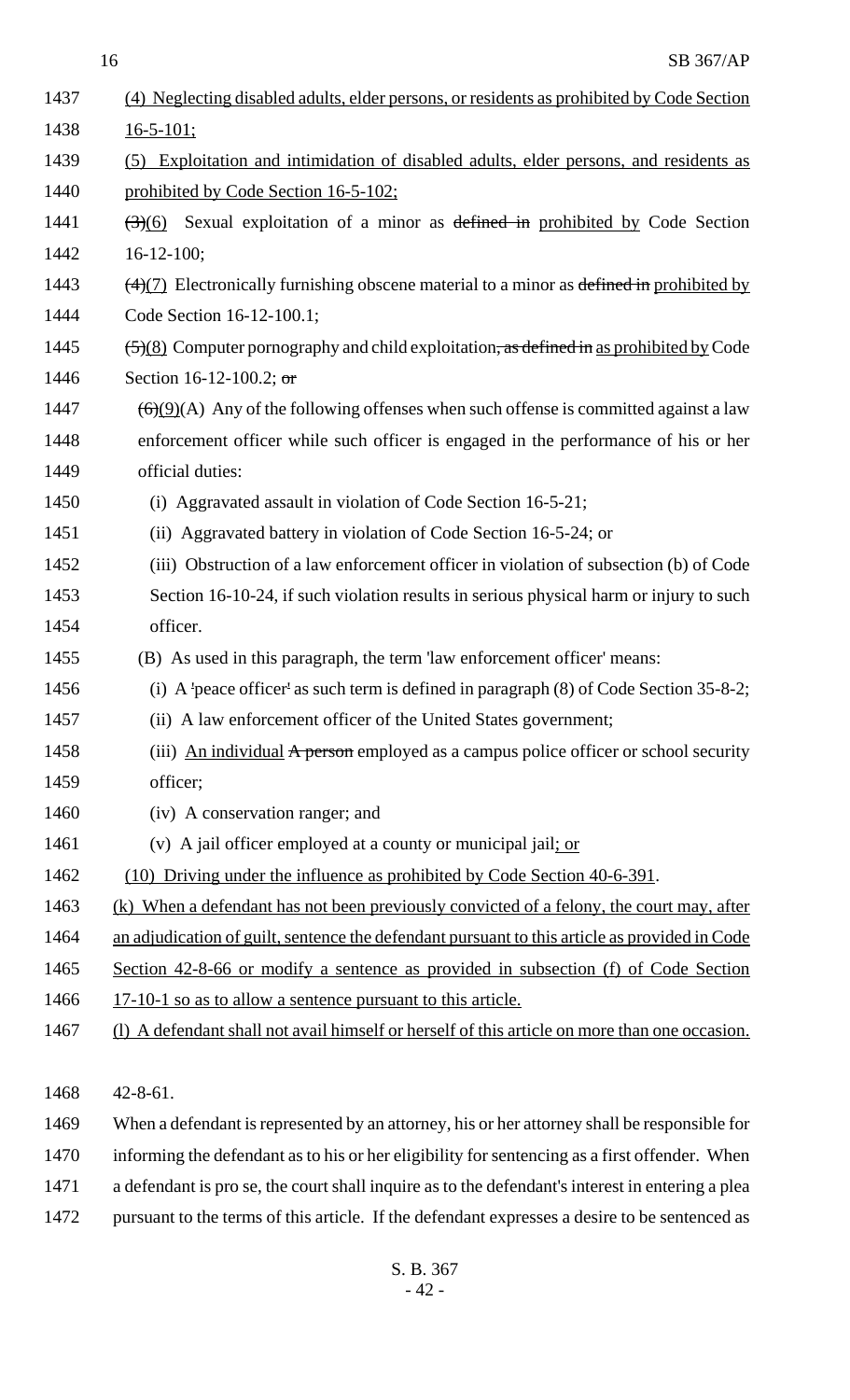a first offender, the court shall ask the prosecuting attorney or probation official if the defendant is eligible for sentencing as a first offender. When imposing a sentence, the court shall ensure that, if a defendant is sentenced as a first offender, he or she is made aware of the consequences of entering a first offender plea pursuant to the terms of this 1477 article.

1478 42-8-62.

1479 (a) Upon fulfillment of the terms of probation, upon release by the court prior to the 1480 termination of the period thereof, or upon release from confinement, the defendant shall 1481 be discharged without court adjudication of guilt. Except for the registration requirements 1482 under the state sexual offender registry and except as otherwise provided in Code Section 1483 42-8-63.1, the discharge shall completely exonerate the defendant of any criminal purpose 1484 and shall not affect any of his or her civil rights or liberties; and the defendant shall not be 1485 considered to have a criminal conviction. It shall be the duty of the clerk of court to enter 1486 on the criminal docket and all other records of the court pertaining thereto the following: 1487 'Discharge filed completely exonerates the defendant of any criminal purpose and shall 1488 not affect any of his or her civil rights or liberties, except for registration requirements 1489 under the state sexual offender registry and except with regard to employment providing 1490 care for minor children or elderly persons as specified in Code Section 42-8-63.1; and the 1491 defendant shall not be considered to have a criminal conviction. O.C.G.A. 42-8-62.

1492 Such entry shall be written or stamped in red ink, dated, and signed by the person making 1493 such entry or, if the docket or record is maintained using computer print-outs, microfilm, 1494 or similar means, such entry shall be underscored, boldface, or made in a similar 1495 conspicuous manner and shall be dated and include the name of the person making such 1496 entry. The criminal file, docket books, criminal minutes and final record, and all other 1497 records of the court relating to the offense of a defendant who has been discharged without 1498 court adjudication of guilt pursuant to this subsection shall not be altered as a result of that 1499 discharge, except for the entry of discharge thereon required by this subsection, nor shall 1500 the contents thereof be expunged or destroyed as a result of that discharge.

1501 (b) Should a person be When an individual is placed under on probation or in confinement 1502 under this article, within 30 days of the filing of such sentence, the clerk of court shall 1503 transmit a record of the same shall be forwarded first offender sentence to the Georgia 1504 Crime Information Center. Without request of the defendant a record of discharge and 1505 exoneration, as provided in this Code section, shall in every case be forwarded to the 1506 Georgia Crime Information Center. In every case in which the record of probation or 1507 confinement shall have been previously forwarded to the Department of Corrections, to the 1508 Georgia Crime Information Center, and to the Identification Division of the Federal Bureau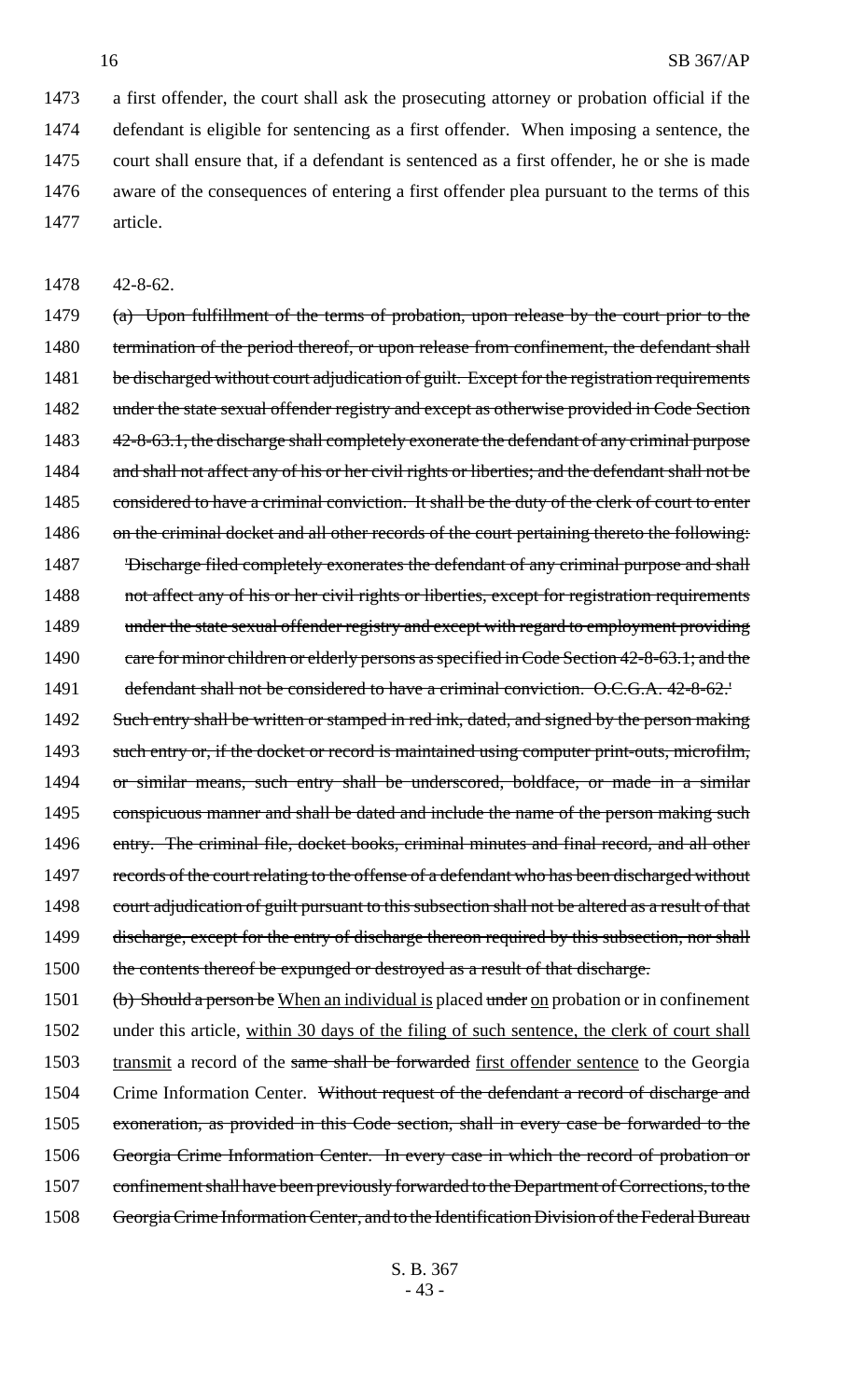| 1509 | of Investigation and a record of a subsequent discharge and exoneration of the defendant        |
|------|-------------------------------------------------------------------------------------------------|
| 1510 | has not been forwarded as provided in this Code section, upon request of the defendant or       |
| 1511 | his attorney or representative, the record of the same shall be forwarded by the clerk of       |
| 1512 | court so as to reflect the discharge and exoneration. The clerk shall also transmit any         |
| 1513 | subsequent order or notification regarding a first offender's sentence, including, but not      |
| 1514 | limited to, notification that the defendant completed active probation supervision, was         |
| 1515 | released early from probation supervision, or completed the term of probation, notification     |
| 1516 | that the defendant completed the term of prison or parole, an order revoking a first offender   |
| 1517 | sentence, an order of exoneration of guilt and discharge, and tolling orders, to the Georgia    |
| 1518 | Crime Information Center within 30 days of receiving such order for filing or notification.     |
| 1519 | $42 - 8 - 62.1$ .                                                                               |
| 1520 | (a) As used in this Code section, the term:                                                     |
| 1521 | 'Criminal history record information' shall have the same meaning as set forth in<br>(1)        |
| 1522 | Code Section 35-3-30.                                                                           |
| 1523 | 'Prosecuting attorney' shall have the same meaning as set forth in Code Section<br>(2)          |
| 1524 | $35 - 3 - 37$ .                                                                                 |
| 1525 | (3) 'Restrict,' 'restricted,' or 'restriction' shall have the same meaning as set forth in Code |
| 1526 | Section 35-3-37.                                                                                |
| 1527 | $(b)(1)$ At the time of sentencing, the defendant may seek to limit public access to his or     |
| 1528 | her first offender sentencing information, and the court may, in its discretion, order any      |
| 1529 | of the following:                                                                               |
| 1530 | (A) Restrict dissemination of the defendant's first offender records;                           |
| 1531 | (B) The criminal file, docket books, criminal minutes, final record, all other records of       |
| 1532 | the court, and the defendant's criminal history record information in the custody of the        |
| 1533 | clerk of court, including within any index, be sealed and unavailable to the public; and        |
| 1534 | (C) Law enforcement agencies, jails, or detention centers to restrict the defendant's           |
| 1535 | criminal history record information of arrest, including any fingerprints or photographs        |
| 1536 | taken in conjunction with such arrest.                                                          |
| 1537 | (2) When considering the defendant's request under this subsection, the court shall weigh       |
| 1538 | the public's interest in the defendant's criminal history record information being publicly     |
| 1539 | available and the harm to the defendant's privacy and issue written findings of fact            |
| 1540 | thereupon.                                                                                      |
| 1541 | The court shall specify the date that such prohibited dissemination, sealing, and<br>(3)        |
| 1542 | restrictions will take effect.                                                                  |
| 1543 | (c) An individual who has been exonerated of guilt and discharged pursuant to this article,     |
| 1544 | including those individuals exonerated of guilt and discharged prior to July 1, 2016, may       |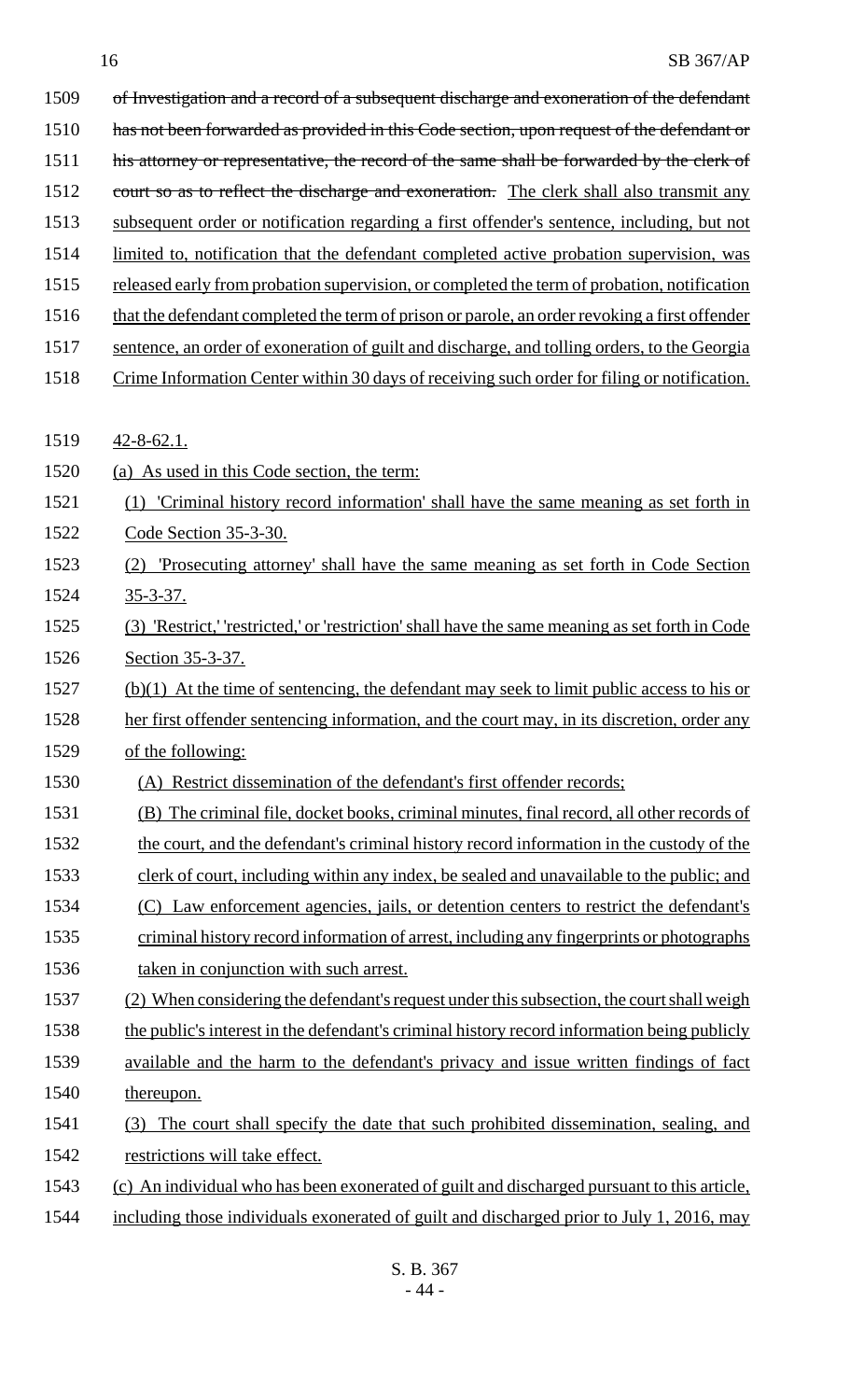| SB 367/AP<br>16                                                                                 |      |
|-------------------------------------------------------------------------------------------------|------|
| petition the court that granted such discharge for an order to seal and make unavailable to     | 1545 |
| the public the criminal file, docket books, criminal minutes, final record, all other records   | 1546 |
| of the court, and the defendant's criminal history record information in the custody of the     | 1547 |
| clerk of court, including within any index. Notice of such petition shall be sent to the clerk  | 1548 |
| of court and the prosecuting attorney. A notice sent by registered or certified mail or         | 1549 |
| statutory overnight delivery shall be sufficient notice.                                        | 1550 |
| Within 90 days of the filing of a petition pursuant to subsection (c) of this Code<br>(d)       | 1551 |
| section, the court shall order the criminal file, docket books, criminal minutes, final record, | 1552 |
| all other records of the court, and the defendant's criminal history record information in the  | 1553 |
| custody of the clerk of court, including within any index, to be sealed and made unavailable    | 1554 |
| to the public if the court finds by a preponderance of the evidence that:                       | 1555 |
| (1) An exoneration of guilt and discharge has been granted pursuant to this article; and        | 1556 |
| (2) The harm otherwise resulting to the privacy of the individual outweighs the public          | 1557 |
| interest in the criminal history record information being publicly available.                   | 1558 |
| (e) Within 60 days of the filing of the court's order under subsection (d) of this Code         | 1559 |
| section, the clerk of court shall cause every document in connection with such individual's     | 1560 |
| case, physical or electronic, in its custody, possession, or control to be sealed.              | 1561 |
| (f) When a court orders sealing of court records under subsection (d) of this Code section,     | 1562 |
| the court may also order that records maintained by law enforcement agencies, jails, and        | 1563 |
| detention centers be restricted and unavailable to the public. Such entities shall comply       | 1564 |
| with such restriction within 30 days of receiving a copy of such order.                         | 1565 |
| $(g)(1)$ Information sealed or restricted pursuant to this Code section shall always be         | 1566 |

- 1567 available for inspection, copying, and use:
- (A) As provided in subsection (c) of Code Section 42-8-65;
- (B) By the Judicial Qualifications Commission;
- (C) By a prosecuting attorney or public defender who submits a sworn affidavit to the
- 1571 clerk of court that attests that such information is relevant to a criminal proceeding;
- (D) Pursuant to a court order; and
- (E) By an individual who is the subject of sealed court files or restricted criminal history record information upon court order.
- (2) The confidentiality of such information shall be maintained insofar as practical.
- 42-8-63.
- 1577 Except as otherwise provided in this article Code Section 42-8-63.1, a discharge under this 1578 article is not a conviction of a crime under the laws of this state and may shall not be used 1579 to disqualify  $\alpha$  person an individual in any application for employment or appointment to
- office in either the public or private sector.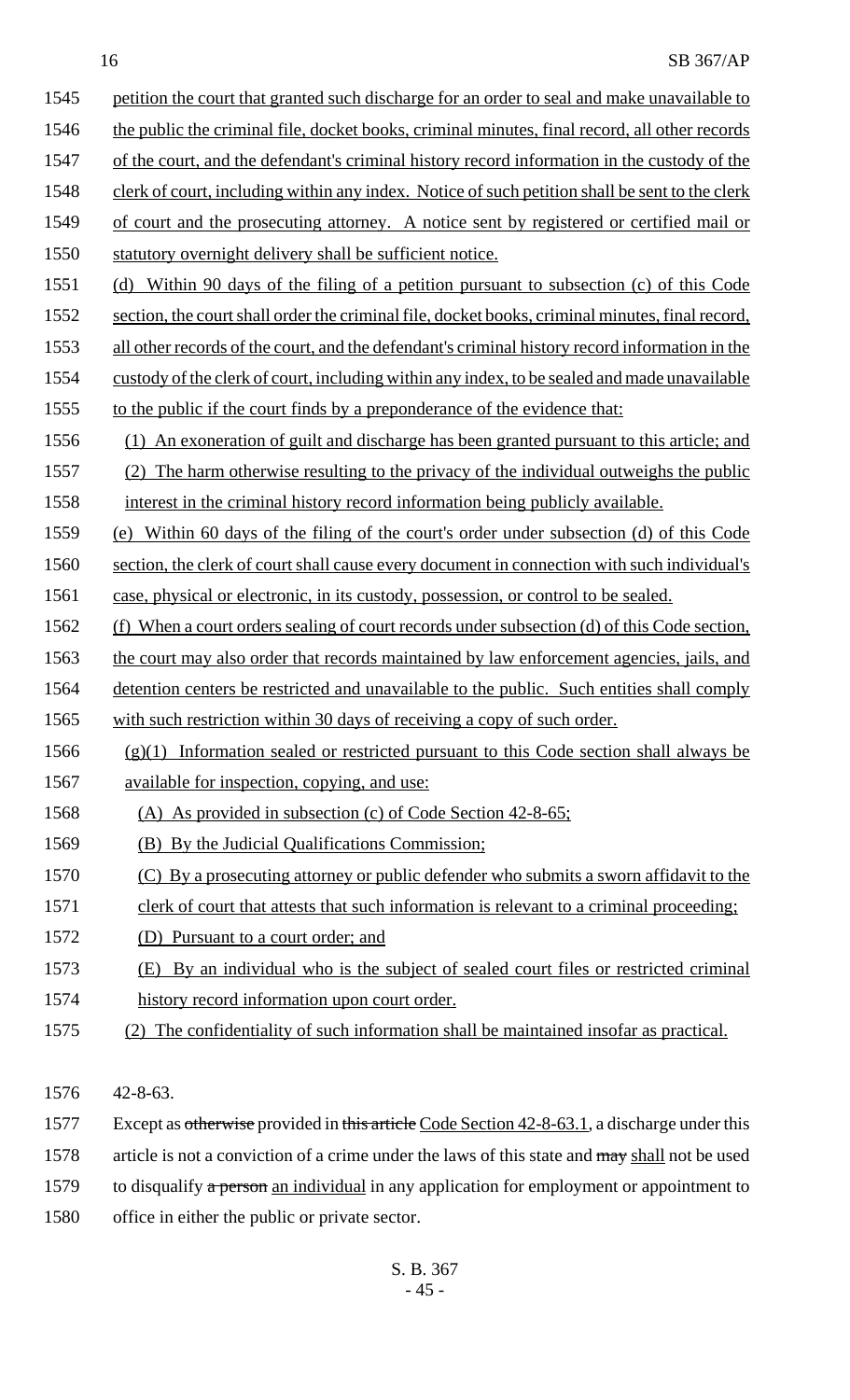1581 42-8-63.1.

- 1582 (a) A discharge under this article may be used to disqualify  $\alpha$  person an individual for 1583 employment if:
- 1584 (1) The offender the individual was discharged under this article on or after between July 1585 1, 2004<del>; and either</del>, and June 30, 2016, and:
- 1586  $\left(\frac{2}{1}\right)$  The employment is with a public school, private school, child welfare agency, or 1587 a person or entity that provides day care for minor children or after school care for minor 1588 children and the defendant was discharged under this article after prosecution individual 1589 who is the subject of the inquiry was prosecuted for the offense of child molestation, 1590 sexual battery, enticing a child for indecent purposes, sexual exploitation of a child, 1591 pimping, pandering, or incest;
- 1592  $(3)(2)$  The employment is with a long-term care facility as defined in Code Section 1593 31-8-51 or a person or entity that offers day care for elderly persons and the defendant 1594 was discharged under this article after prosecution individual who is the subject of the 1595 inquiry was prosecuted for the offense of sexual battery, incest, pimping, or pandering, 1596 or a violation of Article 8 of Chapter 5 of Title 16; or
- 1597 (4)(3) The request for information is an inquiry about a person an individual who has 1598 applied for employment with a facility as defined in Code Section 37-3-1 or 37-4-2 that 1599 provides services to persons individuals who are mentally ill as defined in Code Section 1600 37-1-1 or developmentally disabled as defined in Code Section 37-1-1, and the person 1601 individual who is the subject of the inquiry to the center was prosecuted for the offense 1602 of sexual battery, incest, pimping, or pandering.
- 1603 (b) A discharge under this article may be used to disqualify an individual for employment
- 1604 if the individual was discharged under this article on or after July 1, 2016, and:
- 1605 (1) The employment is with a public school, private school, child welfare agency, or a 1606 person or entity that provides day care for minor children or after school care for minor 1607 children and the individual who is the subject of the inquiry was prosecuted for a 1608 violation of Title 16 in Article 5 of Chapter 5, Chapter 6, or Part 2 or 3 of Article 3 of 1609 Chapter 12;
- 1610 (2) The employment is with a long-term care facility as defined in Code Section 31-8-51
- 1611 or with a person or entity that offers day care for elderly persons and the individual who
- 1612 is the subject of the inquiry was prosecuted for a violation of Title 16 in Article 5 or 8 of 1613 Chapter 5; or
- 1614 (3) The request for information is an inquiry about an individual who has applied for 1615 employment with a facility as defined in Code Section 37-3-1 or 37-4-2 that provides 1616 services to individuals who are mentally ill as defined in Code Section 37-1-1 or 1617 developmentally disabled as defined in Code Section 37-1-1 and the individual who is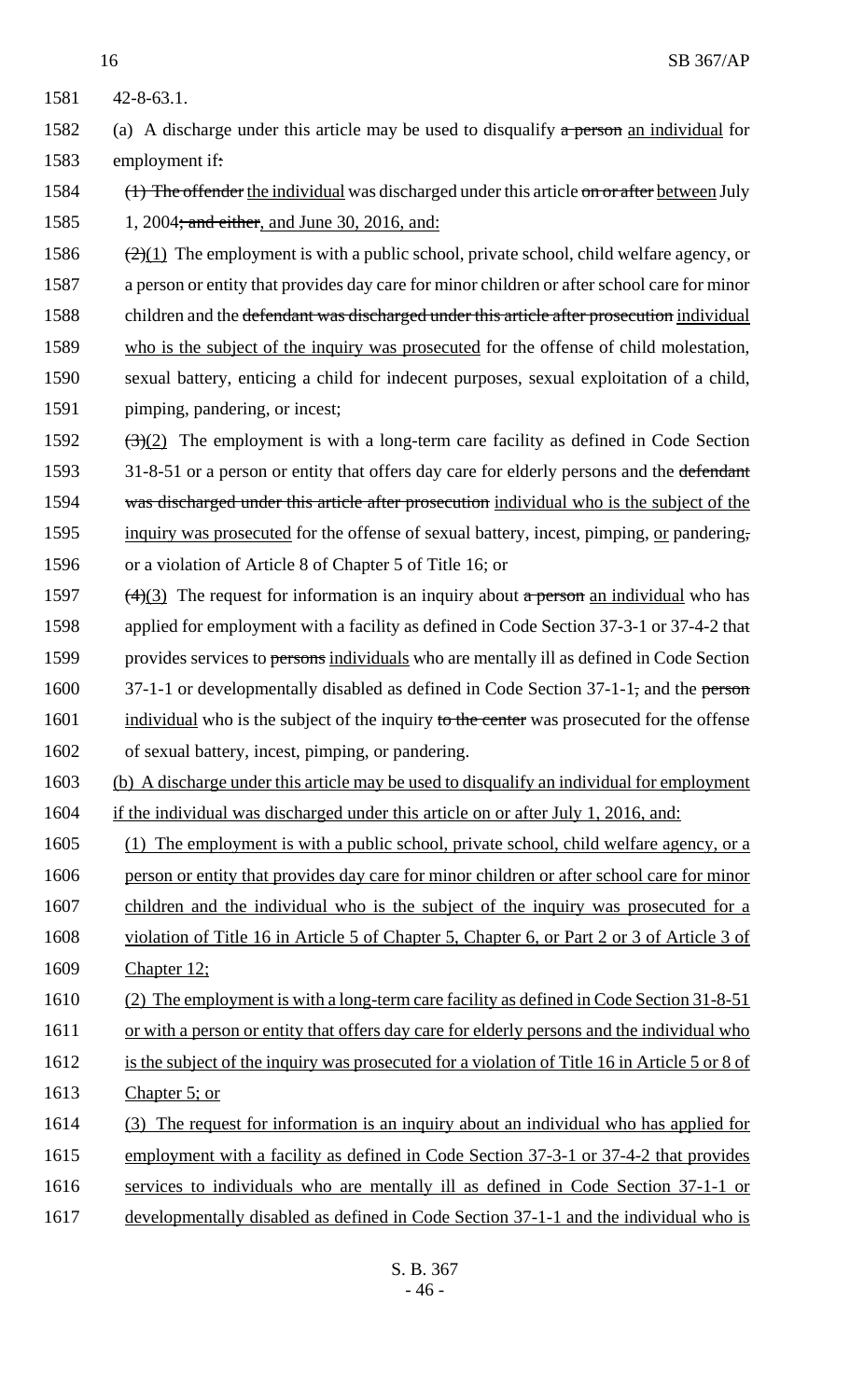1618 the subject of the inquiry was prosecuted for a violation of Title 16 in Article 8 of 1619 Chapter 5 or Chapter 6. 1620 (b)(c) Any discharge under this article may be used to disqualify a person an individual 1621 from acquiring or maintaining a peace officer certification as provided for in Chapter 8 of 1622 Article 35 and also Title 35, may disqualify a person an individual from employment in a 1623 certified position with a law enforcement unit, and may disqualify an individual from 1624 employment with the Georgia Peace Officer Standards and Training Council when where 1625 the discharge under this article pertained to a felony offense or a crime involving moral 1626 turpitude.

1627 42-8-64.

1628 A defendant sentenced pursuant to this article shall have the right to appeal in the same 1629 manner and with the same scope and same effect as if a judgment of conviction had been 1630 entered and appealed from.

1631 42-8-65.

1632 (a) If otherwise allowable by law, in any a subsequent prosecution of the defendant for any 1633 other another offense, a when a defendant has not been exonerated of guilt and discharged, 1634 the prior finding of guilt may be pleaded and proven as if an adjudication of guilt had been 1635 entered and relief had not been granted pursuant to this article.

1636 (b) The records of the Georgia Crime Information Center shall be modified, without a 1637 court order, to show a conviction in lieu of treatment as a first offender under this article 1638 whenever the conviction of a person for another crime during the term of probation is 1639 reported to the Georgia Crime Information Center. If a report is made showing that such 1640 person has been afforded first offender treatment under this article on more than one 1641 occasion, the Georgia Crime Information Center may report information on first offender 1642 treatments subsequent to the first such first offender treatment as if they were convictions. 1643 Such records may be disseminated by the Georgia Crime Information Center in the same 1644 manner and subject to the same restrictions as any other records of convictions showing 1645 treatment as a first offender shall be modified only when a court of competent jurisdiction 1646 enters: 1647 (1) An adjudication of guilt for the offense for which the offender has been sentenced as 1648 a first offender;

1649 (2) An order modifying the sentence originally imposed; or

1650 (3) An order correcting an exoneration of guilt and discharge entered pursuant to 1651 subsection (g) of Code Section 42-8-60.

> S. B. 367 - 47 -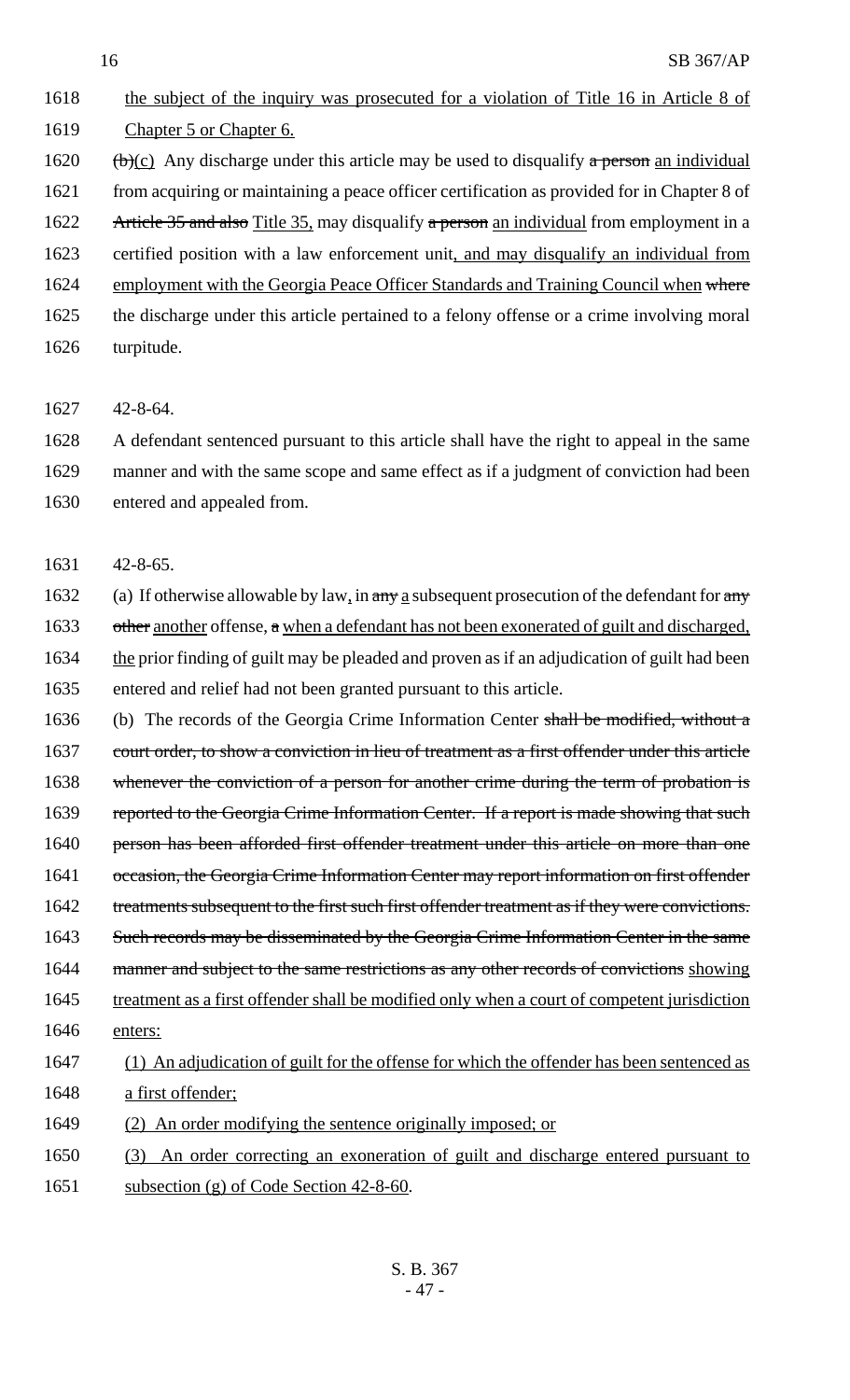1652 (c)(1) Any individual Notwithstanding any other provision of this article, any person 1653 who is sentenced to a term of confinement pursuant to paragraph  $(2)$  of subsection (a) 1654 or  $(k)$  of Code Section 42-8-60 shall <u>not</u> be deemed to have been convicted of the offense 1655 during such term of confinement for all purposes except that records thereof shall be 1656 treated as any other records of first offenders under this article and except that such 1657 presumption shall not continue after completion of such person's confinement sentence. 1658 Upon completion of the confinement sentence, such person shall be treated in the same 1659 manner and the procedures to be followed by the court shall be the same as in the case 1660 of a person placed on probation under this article during such sentence, and records 1661 thereof shall only be disseminated by the Georgia Crime Information Center:

1662 (A) To criminal justice agencies, as such term is defined in Code Section 35-3-30;

1663 (B) As authorized by subsection (c) of Code Section 35-3-37; and

1664 (C) As authorized by subparagraph (a)(1)(B) of Code Sections 35-3-34 and 35-3-35.

1665 (2) If a court of competent jurisdiction adjudicates the defendant guilty while such

1666 defendant is serving a first offender sentence, such records may be disseminated by the

1667 Georgia Crime Information Center as provided in Code Sections 35-3-34 and 35-3-35.

1668 42-8-66.

 (a) An individual who qualified for sentencing pursuant to this article but who was not informed of his or her eligibility for first offender treatment may, with the consent of the prosecuting attorney, petition the superior court in the county in which he or she was 1672 convicted for discharge and exoneration of guilt and discharge pursuant to this article.

- 1673 (b) The court shall hold a hearing on the petition if requested by the petitioner or 1674 prosecuting attorney or desired by the court.
- 1675 (c) In considering a petition pursuant to this Code section, the court may consider any:
- 1676 (1) Evidence introduced by the petitioner;
- 1677 (2) Evidence introduced by the prosecuting attorney; and
- 1678 (3) Other relevant evidence.

 (d) The court may issue an order retroactively granting first offender treatment and discharge the defendant pursuant to this article if the court finds by a preponderance of the evidence that the defendant was eligible for sentencing under the terms of this article at the 1682 time he or she was originally sentenced and the ends of justice and the welfare of society are served by granting such petition.

1684 (e) The court shall send a copy of any order issued pursuant to this Code section to the 1685 petitioner, the prosecuting attorney, and the Georgia Bureau of Investigation Crime 1686 Information Center, and the Department of Driver Services. The Georgia Bureau of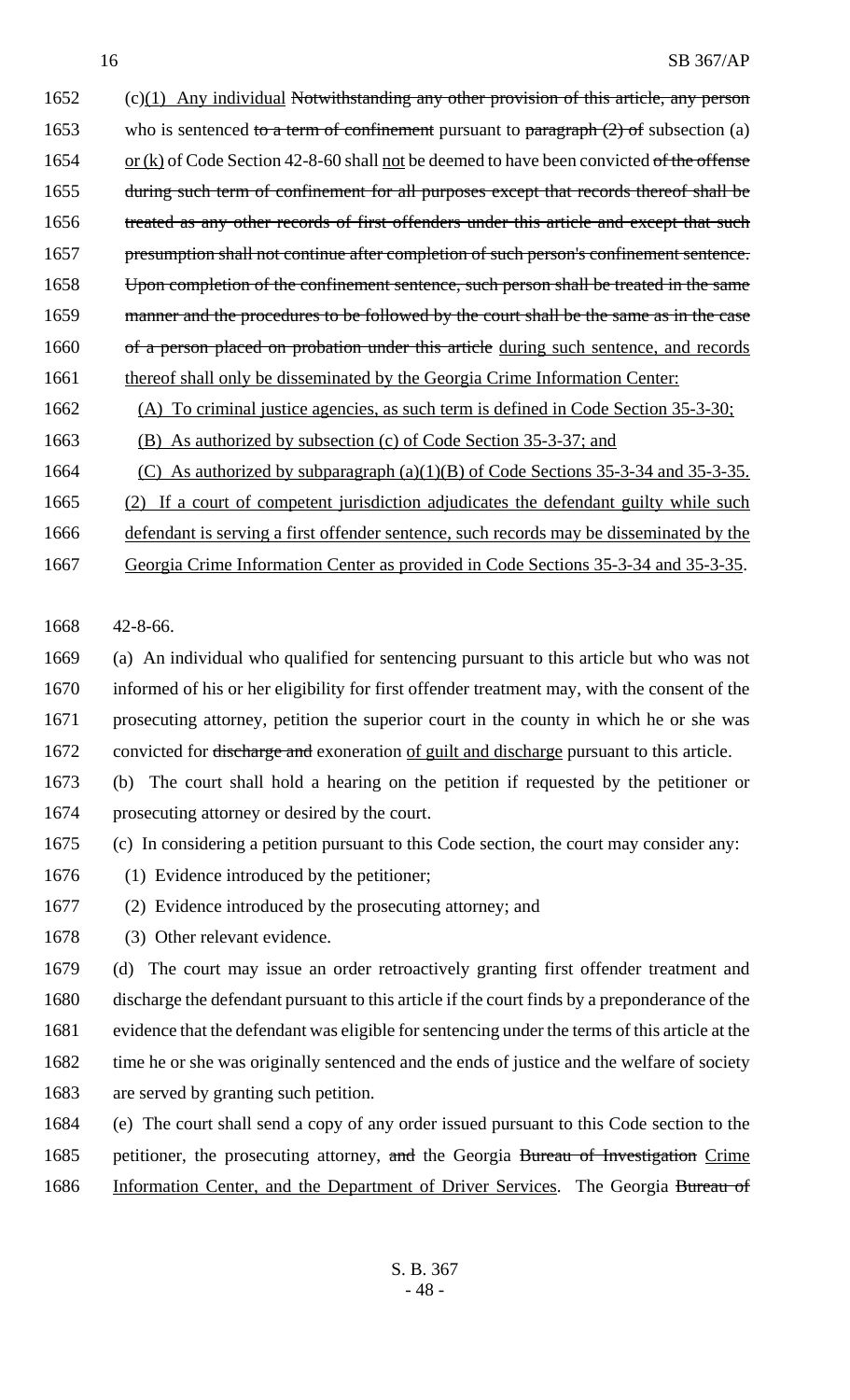16 SB 367/AP

- 1687 Investigation Crime Information Center and the Department of Driver Services shall
- 1688 modify its their records accordingly.
- (f) This Code section shall not apply to a sentence that may be modified pursuant to subsection (f) of Code Section 17-10-1."

PART VIB

# **SECTION 6B-1.**

- Article 2 of Chapter 7 of Title 17 of the Official Code of Georgia Annotated, relating to commitment hearings, is amended by revising Code Section 17-7-32, relating to the disposition of commitment form, warrant, and other papers, as follows:
- "17-7-32.

 (a) The commitment form shall be delivered to the officer in whose charge the accused person is placed, and the officer shall deliver it with the accused person to the sheriff or the other person in charge of the jail. A memorandum of the commitment shall be entered on 1700 the warrant by the judicial officer.

- (b)(1) The warrant and all other papers shall be forwarded to the clerk of the appropriate 1702 court having jurisdiction over the offense for delivery to the prosecuting attorney. After such delivery, if the prosecuting attorney decides to dismiss the case prior to filing an accusation or without seeking an indictment, he or she shall file a notice of such fact with 1705 the clerk of the court having jurisdiction over the offense. Such notice shall include the warrant number, if any, and any other identifying number assigned to the case by the Georgia Crime Information Center. Within 30 days of receiving such notice, the clerk 1708 of court shall transmit a copy of such notice to the Georgia Crime Information Center. (2) Nothing in this subsection shall prevent a prosecuting attorney who has probable cause from seeking charges against an accused within the applicable statute of 1711 limitations."
- 

#### **SECTION 6B-2.**

 Article 2 of Chapter 3 of Title 35 of the Official Code of Georgia Annotated, relating to the Georgia Crime Information Center, is amended in subsection (a) of Code Section 35-3-33, relating to the powers and duties of the center generally, by revising paragraph (10), by deleting "and" at the end of paragraph (15), by replacing the period with "; and" at the end of paragraph (16), and by adding a new paragraph (17) to read as follows:

 "(10) Make available, upon request, to all local and state criminal justice agencies, all federal criminal justice agencies, and criminal justice agencies in other states any information in the files of the center which will aid these agencies in the performance of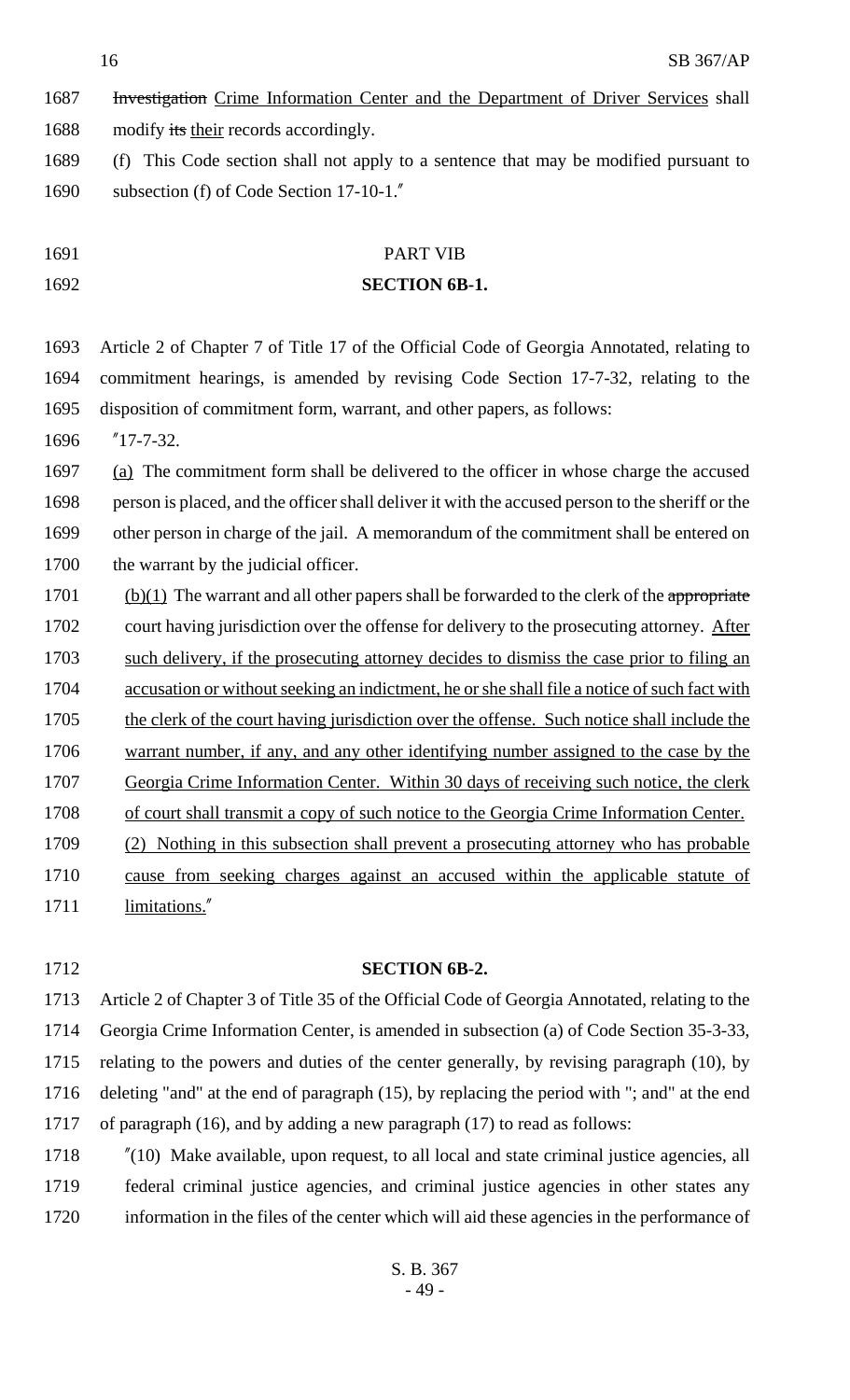1721 their official duties, including but not limited to final disposition of offenses; sentencing 1722 information and conditions; orders modifying an earlier disposition; orders relating to 1723 probation, including modification, tolling, completion of active probation supervision, 1724 termination, revocation, or completion of orders entered pursuant to Article 3 of Chapter 1725 8 of Title 42; and orders relating to parole, including modification, tolling, termination, 1726 and revocation. For this purpose the center shall operate on a 24 hour basis, seven days 1727 a week. Such information when authorized by the council may also be made available 1728 to any other agency of the state or political subdivision of the state and to any other 1729 federal agency upon assurance by the agency concerned that the information is to be used 1730 for official purposes only in the prevention or detection of crime or the apprehension of 1731 criminal offenders;"

1732 "(17) Notify the appropriate clerk of court that a defendant has completed his or her first 1733 offender sentence or was exonerated of guilt and discharged pursuant to subsection (g)

1734 of Code Section 42-8-60 within five days of such completion or exoneration."

# 1735 **SECTION 6B-3.**

1736 Said article is further amended by revising subparagraphs  $(a)(1)(B)$  and  $(a)(1)(D)$  of Code 1737 Section 35-3-34, relating to disclosure and dissemination of criminal records to private 1738 persons and businesses, as follows:

1739  $\frac{1739}{2}$  The center  $\frac{\text{max}}{\text{shell}}$  not provide records of arrests, charges, and <u>or</u> sentences 1740 for crimes relating to first offenders when an individual has been sentenced pursuant 1741 to Article 3 of Chapter 8 of Title 42 in cases where offenders have and has been 1742 exonerated and discharged without court adjudications adjudication of guilt as a 1743 matter of law or pursuant to a court order, including records relating to such 1744 defendant's bench warrants, failure to appear, and probation for such offense, except 1745 as specifically authorized by Code Section 35-3-34.1 or other law 42-8-63.1. The 1746 center shall not provide records of arrests, charges, or sentences when an individual 1747 has been sentenced as provided in Code Section 15-1-20, including records relating 1748 to such defendant's bench warrants, failure to appear, and probation for such offense, 1749 except as specifically authorized by Code Section 42-8-63.1.

1750 (ii) During the period of time after a defendant, who has been sentenced pursuant to

1751 Article 3 of Chapter 8 of Title 42 but has not been exonerated and discharged without

1752 court adjudication of guilt as a matter of law or pursuant to a court order, has 1753 completed active probation supervision through the remainder of such sentence, the 1754 center shall not provide records of arrests, charges, or sentences except as specifically 1755 authorized by Code Section 42-8-63.1.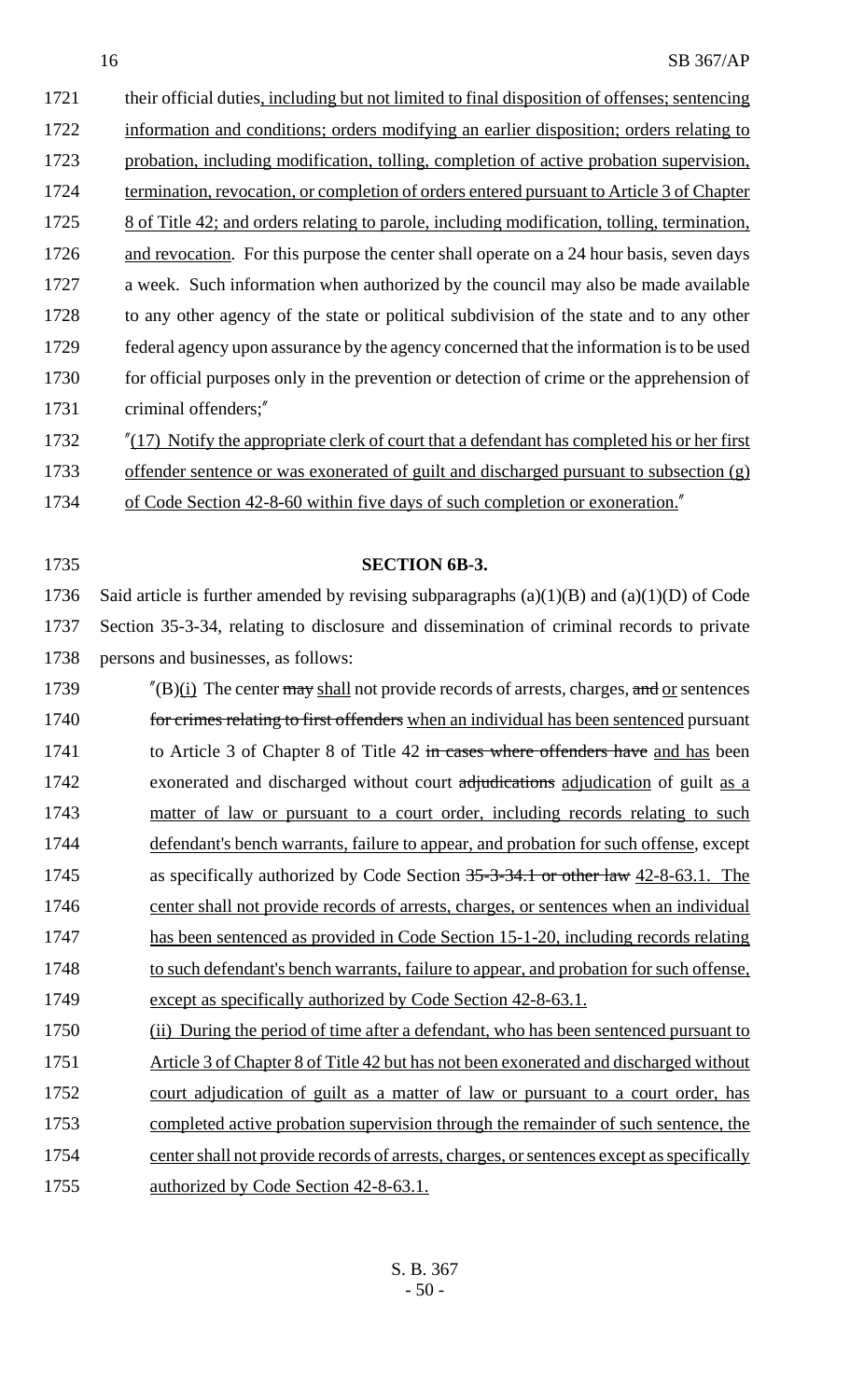| 1756 | (iii) The center may provide records of arrests, charges, or sentences when an          |
|------|-----------------------------------------------------------------------------------------|
| 1757 | individual has been sentenced pursuant to Article 3 of Chapter 8 of Title 42 but has    |
| 1758 | not been exonerated and discharged without court adjudication of guilt as a matter of   |
| 1759 | law or pursuant to a court order, as specifically authorized by Code Section 42-8-63.1, |
| 1760 | while a defendant is under active probation supervision for such offense, or as         |
| 1761 | provided in a court order;"                                                             |

1762 "(D) The center shall not provide records of arrests, charges, or dispositions when 1763 access has been restricted pursuant to Code Section 15-1-20, 35-3-37, or 42-8-62.1; or

 **SECTION 6B-4.** Said article is further amended by revising Code Section 35-3-34.1, relating to circumstances when exonerated first offender's criminal record may be disclosed, as follows: "35-3-34.1. 1768 (a) Where an offender When a defendant has been exonerated and discharged without court adjudication of guilt pursuant to Article 3 of Chapter 8 of Title 42, the center is 1770 authorized to provide the first offender's record of arrests, charges, or sentences if the 1771 offender was exonerated and discharged without a court adjudication of guilt on or after

1772 **July 1, 2004, and either:** to the employers and entities and under the conditions set forth in 1773 Code Section 42-8-63.1.

- 1774 (1) The request for information is an inquiry about a person who has applied for 1775 employment with a public school, private school, child welfare agency, or a person or 1776 entity that provides day care for minor children or after school care for minor children 1777 and the person who is the subject of the inquiry to the center was prosecuted for the 1778 offense of child molestation, sexual battery, enticing a child for indecent purposes, sexual 1779 exploitation of a child, pimping, pandering, or incest;
- 1780 (2) The request for information is an inquiry about a person who has applied for 1781 employment with a long-term care facility as defined in Code Section 31-8-51 or a person 1782 or entity that offers day care for elderly persons and the person who is the subject of the 1783 inquiry to the center was prosecuted for the offense of sexual battery, incest, pimping, 1784 pandering, or a violation of Article 8 of Chapter 5 of Title 16; or
- 1785 (3) The request for information is an inquiry about a person who has applied for 1786 employment with a facility as defined in Code Section 37-3-1 or 37-4-2 that provides 1787 services to persons who are mentally ill as defined in Code Section 37-1-1 or 1788 developmentally disabled as defined in Code Section 37-1-1, and the person who is the 1789 subject of the inquiry to the center was prosecuted for the offense of sexual battery, 1790 incest, pimping, or pandering.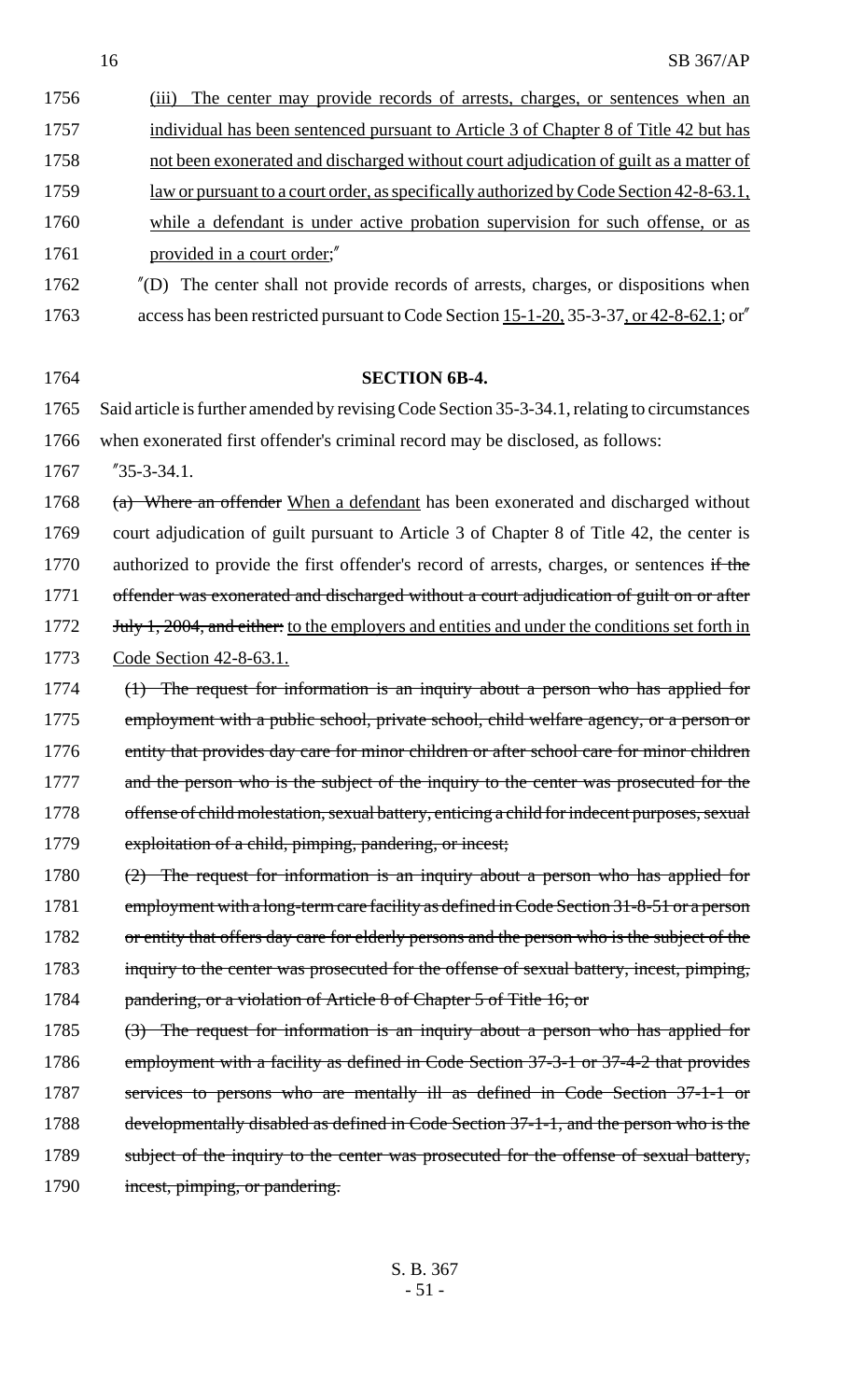- 1791 (b) First offender records including records of arrests, charges, or sentences may be 1792 released to any law enforcement unit and the Georgia Peace Officer Standards and Training 1793 Council where the request for information is an inquiry about a person who has applied for 1794 employment in a certified position or a person who is an applicant, candidate, or peace 1795 officer as defined in Code Section 35-8-2."
- 

#### 1796 **SECTION 6B-5.**

 Said article is further amended in Code Section 35-3-35, relating to disclosure and dissemination of criminal records to public agencies and political subdivisions, by revising 1799 subparagraphs  $(a)(1)(B)$  and  $(a)(1)(C)$  and by adding a new subparagraph to paragraph (1) of subsection (a) to read as follows:

- 1801  $\frac{1801}{1801}$  The center  $\frac{1801}{1801}$  not provide records of arrests, charges, or sentences for 1802 crimes relating to first offenders when an individual has been sentenced pursuant to 1803 Article 3 of Chapter 8 of Title 42 in cases where offenders have and has been 1804 exonerated and discharged without court adjudications adjudication of guilt as a 1805 matter of law or pursuant to a court order, including records relating to such 1806 defendant's bench warrants, failure to appear, and probation for such offense, except 1807 as specifically authorized by Code Section 35-3-34.1 or other law; and 42-8-63.1. 1808 The center shall not provide records of arrests, charges, or sentences when an 1809 individual has been sentenced as provided in Code Section 15-1-20, including records 1810 relating to such defendant's bench warrants, failure to appear, and probation for such 1811 offense, except as specifically authorized by Code Section 42-8-63.1.
- 1812 (ii) During the period of time after a defendant, who has been sentenced pursuant to
- 1813 Article 3 of Chapter 8 of Title 42 but has not been exonerated and discharged without 1814 court adjudication of guilt as a matter of law or pursuant to a court order, has 1815 completed active probation supervision through the remainder of such sentence, the 1816 center shall not provide records of arrests, charges, or sentences except as specifically 1817 authorized by Code Section 42-8-63.1.
- 1818 (iii) The center may provide records of arrests, charges, or sentences when an 1819 individual has been sentenced pursuant to Article 3 of Chapter 8 of Title 42 but has 1820 not been exonerated and discharged without court adjudication of guilt as a matter of 1821 law or pursuant to a court order, as specifically authorized by Code Section 42-8-63.1, 1822 while a defendant is under active probation supervision for such offense, or as 1823 provided in a court order;
- 1824 (C) When the identifying information provided is sufficient to identify persons whose 1825 records are requested electronically, the center may disseminate electronically criminal 1826 history records of in-state felony convictions, pleas, and sentences without: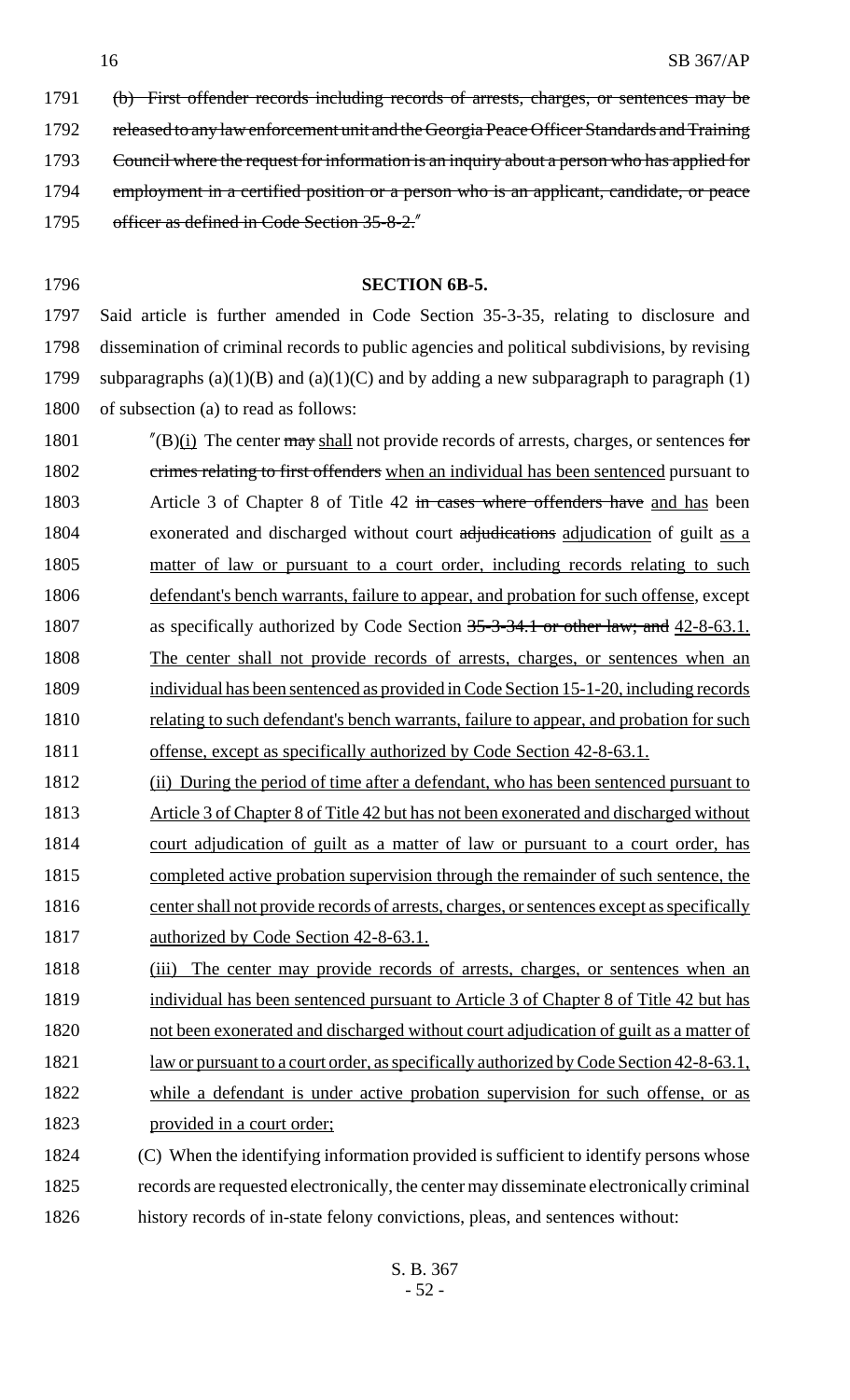SB 367/AP

| 1827 | (i) Fingerprint comparison; or                                                      |
|------|-------------------------------------------------------------------------------------|
| 1828 | (ii) Consent of the person whose records are requested; and                         |
| 1829 | (D) The center shall not provide records of arrests, charges, or dispositions when  |
| 1830 | access has been restricted pursuant to Code Section 15-1-20, 35-3-37, or 42-8-62.1; |

### **SECTION 6B-6.**

 Said article is further amended by revising subsections (b), (c), and (g) of Code Section 35-3-36, relating to the duties of state criminal agencies as to submission of fingerprints, photographs, or other identifying data to the center, as follows:

 "(b) It shall be the duty of all chiefs of police, sheriffs, prosecuting attorneys, courts, 1836 judges, clerks of court, community supervision officers, county or department Department 1837 of Juvenile Justice juvenile probation officers, probation officers and private probation 1838 officers serving pursuant to Article 6 of Chapter 8 of Title 42, wardens, or other persons in charge of penal and correctional institutions in this state, the Georgia Superior Court 1840 Clerks' Cooperative Authority, and the State Board of Pardons and Paroles to furnish the center with any other data deemed necessary by the center to carry out its responsibilities under this article.

 (c) All persons in charge of law enforcement agencies shall obtain or cause to be obtained fingerprints in accordance with the fingerprint system of identification established by the director of the Federal Bureau of Investigation, full-face and profile photographs if photo equipment is available, and other available identifying data of each person arrested or taken into custody for an offense of a type designated in paragraph (1) of subsection (a) of Code Section 35-3-33, of all persons arrested or taken into custody as fugitives from justice, and of all unidentified human corpses in their jurisdictions; but photographs need not be taken if it is known that photographs of the type listed taken within the previous year are on file. Fingerprints and other identifying data of persons arrested or taken into custody for offenses other than those designated may be taken at the discretion of the law enforcement agency concerned. Any person arrested or taken into custody and subsequently released without charge or cleared of the offense through court proceedings shall have any 1855 fingerprint record taken in connection therewith returned if required by statute or deleted, 1856 as applicable, if the fingerprint record was taken in error or upon court order, and any such 1857 dispositions must also shall be reported to the center."

1858 "(g) All persons in charge of law enforcement agencies, all clerks of court <u>or the Georgia</u> 1859 Superior Court Clerks' Cooperative Authority as applicable, all municipal judges where 1860 they have no clerks when such judges do not have a clerk, all magistrates, and all persons in charge of community supervision, juvenile probation, or Article 6 of Chapter 8 of Title 1862 42 probation offices, and the State Board of Pardons and Paroles shall supply transmit to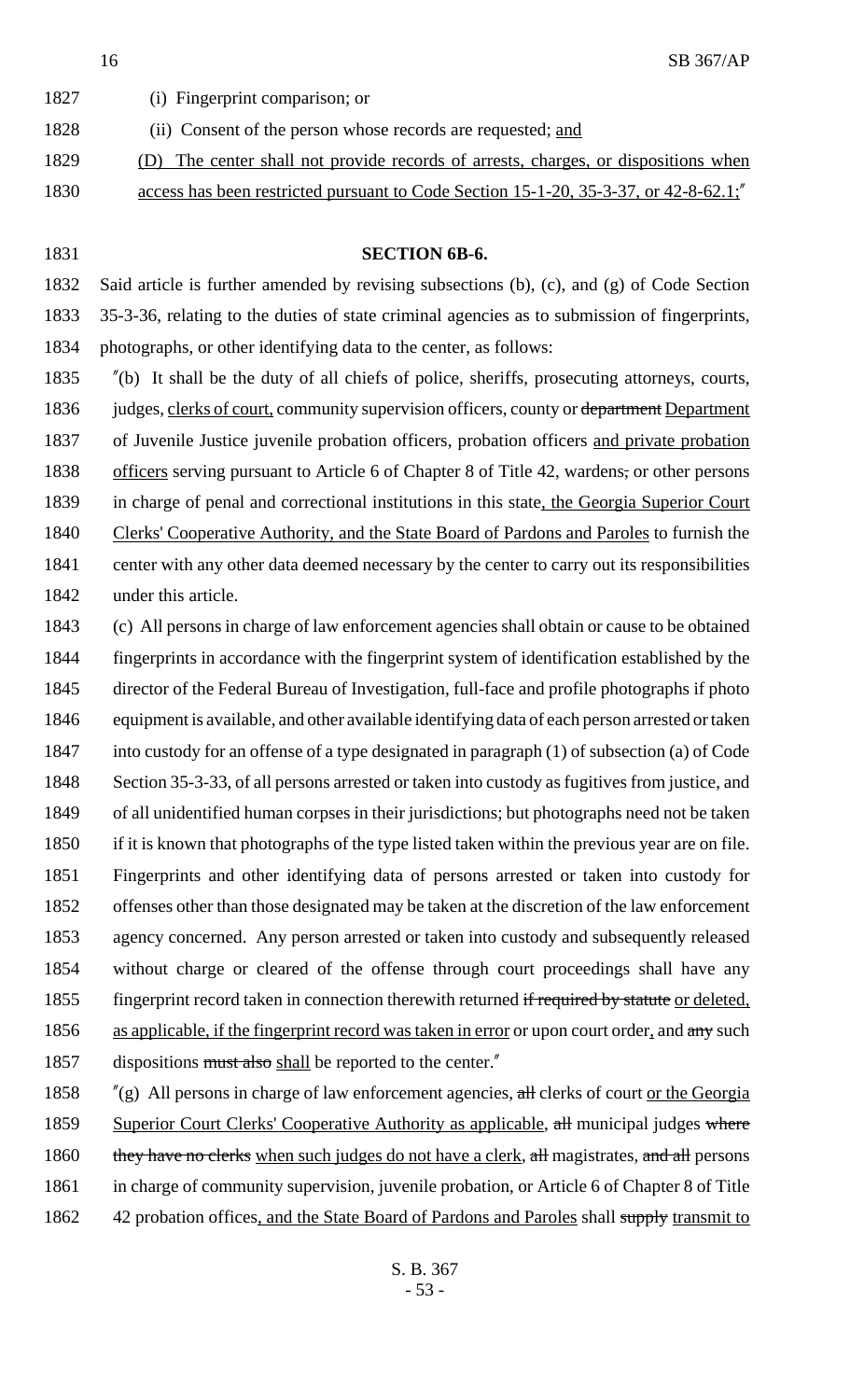1863 the center with the information described in Code Section 35-3-33 within 30 days of the

creation or receipt of such information, except as provided in subsection (d) of this Code

1865 section, on the basis of the forms and instructions to be supplied provided by the center."

# **SECTION 6B-7.**

 Said article is further amended by revising paragraph (6) of subsection (a), subsection (h), and paragraph (5) of subsection (j) of Code Section 35-3-37, relating to review of individual's criminal history record information, as follows:

 "(6) 'Restrict,' 'restricted,' or 'restriction' means that the criminal history record information of an individual relating to a particular charge shall be available only to judicial officials and criminal justice agencies for law enforcement or criminal investigative purposes or to criminal justice agencies for purposes of employment in accordance with procedures established by the center and shall not be disclosed or otherwise made available to any private persons or businesses pursuant to Code Section 35-3-34 or to governmental agencies or licensing and regulating agencies pursuant to Code Section 35-3-35."

 "(h) Access to an individual's criminal history record information, including any fingerprints or photographs of the individual taken in conjunction with the arrest, shall be restricted by the center for the following types of dispositions:

(1) Prior to indictment, accusation, or other charging instrument:

 (A) The case was never referred for further prosecution to the proper prosecuting attorney by the arresting law enforcement agency and:

 (i) The offense against such individual is closed by the arresting law enforcement agency. It shall be the duty of the head of the arresting law enforcement agency to 1886 notify the center whenever a record is to be restricted pursuant to this division within 1887 30 days of such decision. A copy of the notice shall be sent to the accused and the accused's attorney, if any, by mailing the same by first-class mail within seven days 1889 of notifying the center; or

 (ii) The center does not receive notice from the arresting law enforcement agency that 1891 the offense has been referred to the prosecuting attorney or transferred to another law enforcement or prosecutorial agency of this state, any other state or a foreign nation, or any political subdivision thereof for prosecution and the following period of time has elapsed from the date of the arrest of such individual:

 (I) If the offense is a misdemeanor or a misdemeanor of a high and aggravated nature, two years;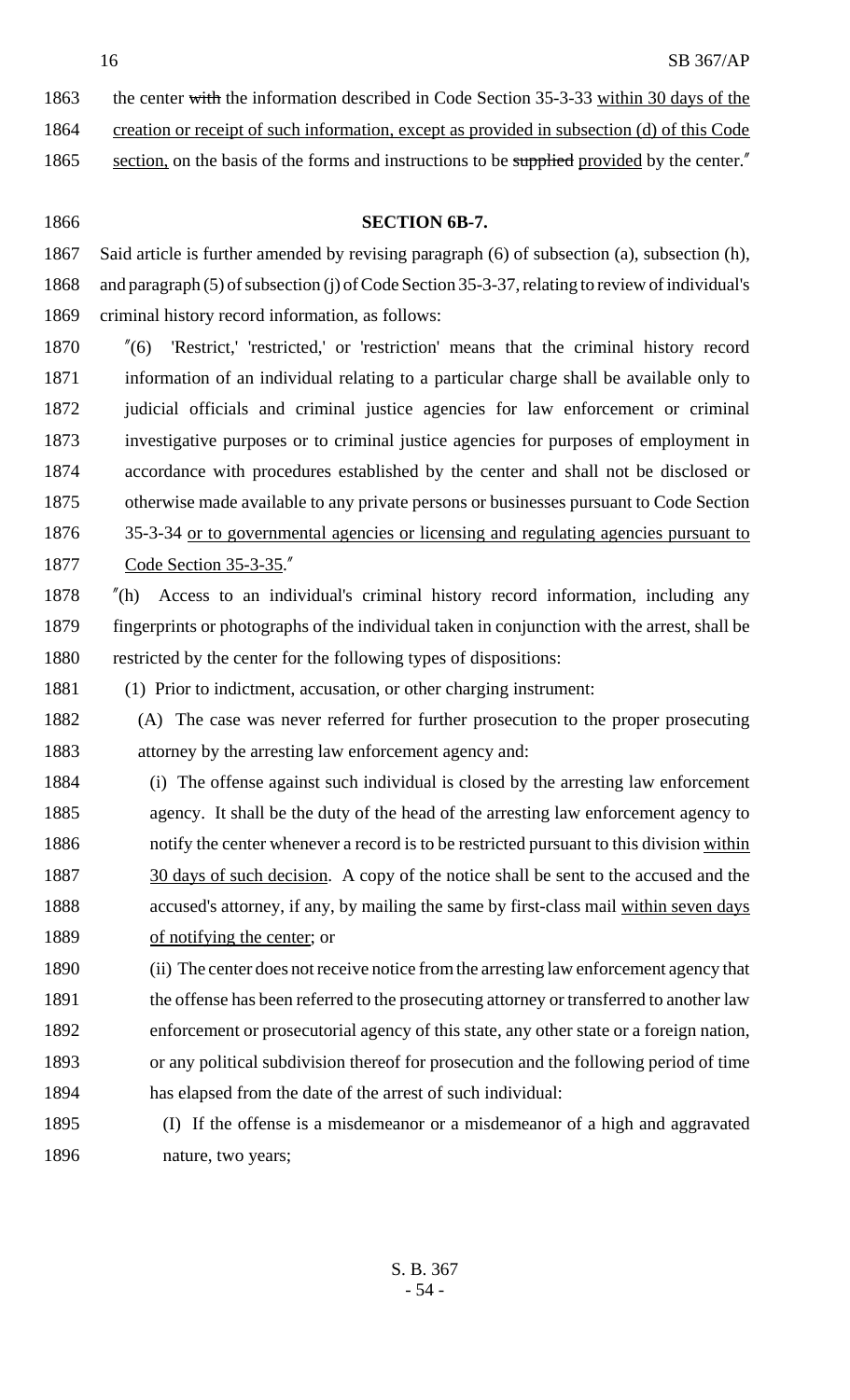(II) If the offense is a felony, other than a serious violent felony or a felony sexual offense specified in Code Section 17-3-2.1 involving a victim under 16 years of age, four years; or (III) If the offense is a serious violent felony or a felony sexual offense specified in Code Section 17-3-2.1 involving a victim under 16 years of age, seven years. If the center receives notice of the filing of an indictment subsequent to the restriction of a record pursuant to this division, the center shall make such record available in accordance with Code Section 35-3-34 or 35-3-35. If the center does not receive notice of a charging instrument within 30 days of the applicable time periods set forth in this division, such record shall be restricted by the center for noncriminal justice purposes and shall be considered sealed. 1908 (B) The case was referred to the prosecuting attorney but was later dismissed; or 1909 (C) The grand jury returned two no bills; and or (D) The grand jury returned one no bill and the applicable time period set forth in 1911 division (ii) of subparagraph (A) of this paragraph has expired; and (2) After indictment or accusation: (A) Except as provided in subsection (i) of this Code section, all charges were dismissed or nolle prossed; 1915 (B) The individual pleaded guilty to or was found guilty of possession of a narcotic 1916 drug, marijuana, or stimulant, depressant, or hallucinogenic drug and was sentenced in 1917 accordance with the provisions of <u>subsection (a) or (c) of</u> Code Section 16-13-2, and the individual successfully completed the terms and conditions of his or her probation; 1919 (C) The individual pleaded guilty to or was found guilty of a violation of paragraph (2) 1920 or (3) of subsection (a) of Code Section 3-3-23 and was sentenced in accordance with the provisions of subsection (c) of Code Section 3-3-23.1, and the individual successfully completed the terms and conditions of his or her probation;  $(C)(D)$  The individual successfully completed a drug court treatment program, mental health treatment program, or veterans treatment program, the individual's case has been 1925 dismissed or nolle prossed, and he or she has not been arrested for at least five years during such program, excluding any arrest for a nonserious traffic offense; or  $(D)(E)$  The individual was acquitted of all of the charges by a judge or jury unless, within ten days of the verdict, the prosecuting attorney demonstrates to the trial court through clear and convincing evidence that the harm otherwise resulting to the individual is clearly outweighed by the public interest in the criminal history record information being publicly available because either: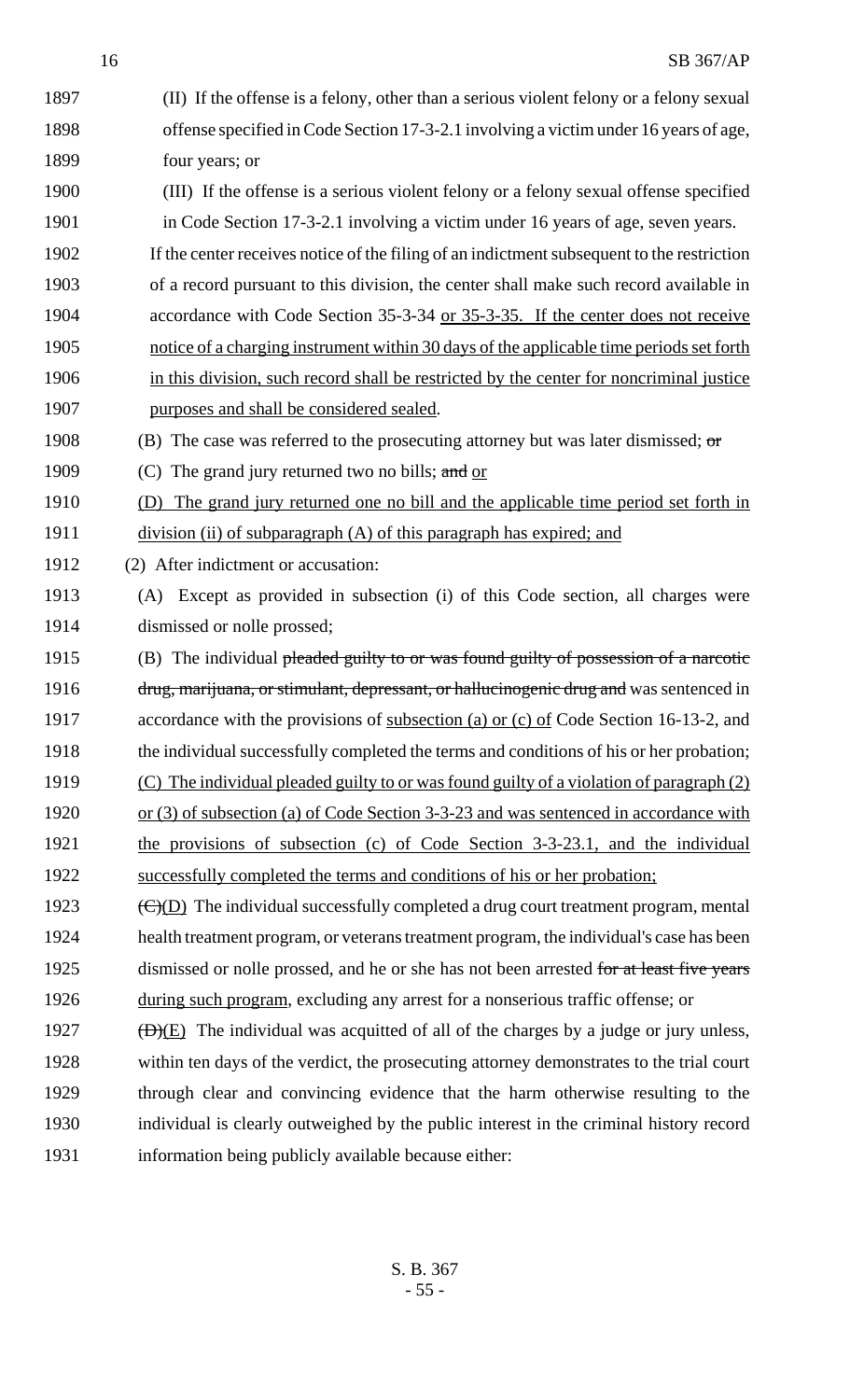(i) The prosecuting attorney was barred from introducing material evidence against the individual on legal grounds, including, without limitation, the granting of a motion to suppress or motion in limine; or (ii) The individual has been formally charged with the same or similar offense within 1936 the previous five years."

1937 "(5) Any party may file an appeal of an order entered pursuant to this subsection as 1938 provided in Code Section 5-6-34. When an individual was arrested on a fugitive from 1939 justice warrant as provided in Code Section 17-13-4, such individual may petition the 1940 superior court in the county where the arrest occurred to restrict access to criminal history 1941 record information for such warrant. Such court shall maintain jurisdiction over the case 1942 for this limited purpose and duration. Such petition shall be served on the arresting law 1943 enforcement agency and the prosecuting attorney. If a hearing is requested, such hearing 1944 shall be held within 90 days of the filing of the petition. The court shall hear evidence 1945 and shall grant an order restricting such criminal history record information if the court 1946 determines that circumstances warrant restriction and that the harm otherwise resulting 1947 to the individual clearly outweighs the public interest in the criminal history record 1948 information being publicly available."

#### 1949 **SECTION 6B-8.**

 Chapter 8 of Title 42 of the Official Code of Georgia Annotated, relating to probation, is amended by revising paragraph (3) of subsection (a) of Code Section 42-8-36, relating to the duty of a probationer to inform his or her probation officer of residence and whereabouts and tolling, as follows:

1954 "(3) The effective date of the tolling of the sentence shall be the date the court enters a 1955 tolling order and shall continue until the probationer shall personally report to the officer, 1956 is taken into custody in this state, or is otherwise available to the court. The clerk of court 1957 shall transmit a copy of a tolling order to the Georgia Crime Information Center within 1958 30 days of the filing of such order."

#### 1959 **SECTION 6B-9.**

1960 Said chapter is further amended by revising subsection (d) of Code Section 42-8-105, relating 1961 to a probationer's obligation to keep his or her probation officer informed of certain 1962 information, as follows:

 "(d) The effective date of the tolling of the sentence shall be the date the court enters a tolling order and shall continue until the probationer personally reports to the probation officer or private probation officer, as the case may be, is taken into custody in this state, 1966 or is otherwise available to the court, whichever event first occurs. The clerk of court, or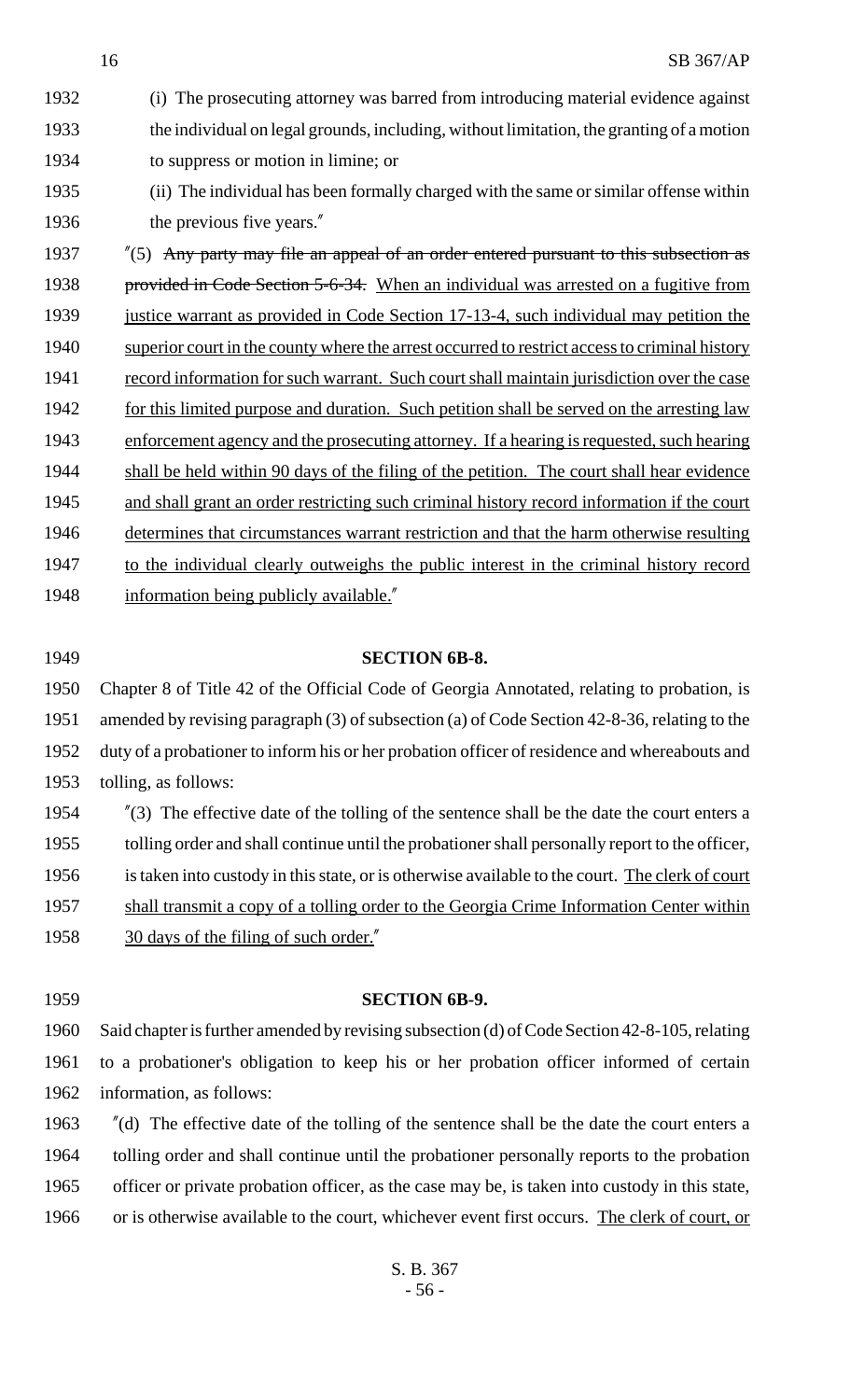16 SB 367/AP

| 1967 | judge of any court when there is no clerk of court, shall transmit a copy of a tolling order                 |  |
|------|--------------------------------------------------------------------------------------------------------------|--|
| 1968 | to the Georgia Crime Information Center within 30 days of the filing of such order."                         |  |
|      |                                                                                                              |  |
| 1969 | <b>PART VIC</b>                                                                                              |  |
| 1970 | <b>SECTION 6C-1.</b>                                                                                         |  |
|      |                                                                                                              |  |
| 1971 | Code Section 10-1-393.5 of the Official Code of Georgia Annotated, relating to prohibited                    |  |
| 1972 | telemarketing, Internet activities, and home repair, is amended by revising division                         |  |
| 1973 | $(b.1)(1)(B)(i)$ as follows:                                                                                 |  |
| 1974 | $\tilde{f}$ (i) Access to his or her case or charges was restricted pursuant to Code Section                 |  |
| 1975 | $15-1-20$ , 35-3-37, or 42-8-62.1;"                                                                          |  |
|      |                                                                                                              |  |
| 1976 | <b>SECTION 6C-2.</b>                                                                                         |  |
| 1977 | Code Section 16-11-131 of the Official Code of Georgia Annotated, relating to possession                     |  |
| 1978 | of firearms by convicted felons and first offender probationers, is amended by revising                      |  |
| 1979 | subsection (f) as follows:                                                                                   |  |
| 1980 | $\ell$ (f) Any person placed on probation as a first offender pursuant to Article 3 of Chapter 8             |  |
| 1981 | of Title 42 and subsequently discharged without court adjudication of guilt as a matter of                   |  |
| 1982 | <u>law</u> pursuant to Code Section $42-8-62$ $42-8-60$ shall, upon such discharge, be relieved from         |  |
| 1983 | the disabilities imposed by this Code section."                                                              |  |
|      |                                                                                                              |  |
| 1984 | <b>PART VII</b>                                                                                              |  |
| 1985 | <b>MISDEMEANOR PROBATION SERVICES</b>                                                                        |  |
| 1986 | <b>SECTION 7-1.</b>                                                                                          |  |
|      |                                                                                                              |  |
| 1987 | Title 42 of the Official Code of Georgia Annotated, relating to penal institutions, is amended               |  |
| 1988 | by revising Code Section 42-8-100, relating to definitions for county and municipal                          |  |
| 1989 | probation, as follows:                                                                                       |  |
| 1990 | $"42-8-100.$                                                                                                 |  |
| 1991 | As used in this article, the term:                                                                           |  |
| 1992 | (1) 'Board' means the Board of Community Supervision.                                                        |  |
| 1993 | (2) 'DCS' means the Department of Community Supervision.                                                     |  |
| 1994 | $\left(\frac{2}{3}\right)$ Private probation officer' means an individual employed by a private corporation, |  |
| 1995 | private enterprise, private agency, or other private entity to supervise defendants placed                   |  |
| 1996 | on probation by a court for committing an ordinance violation or misdemeanor.                                |  |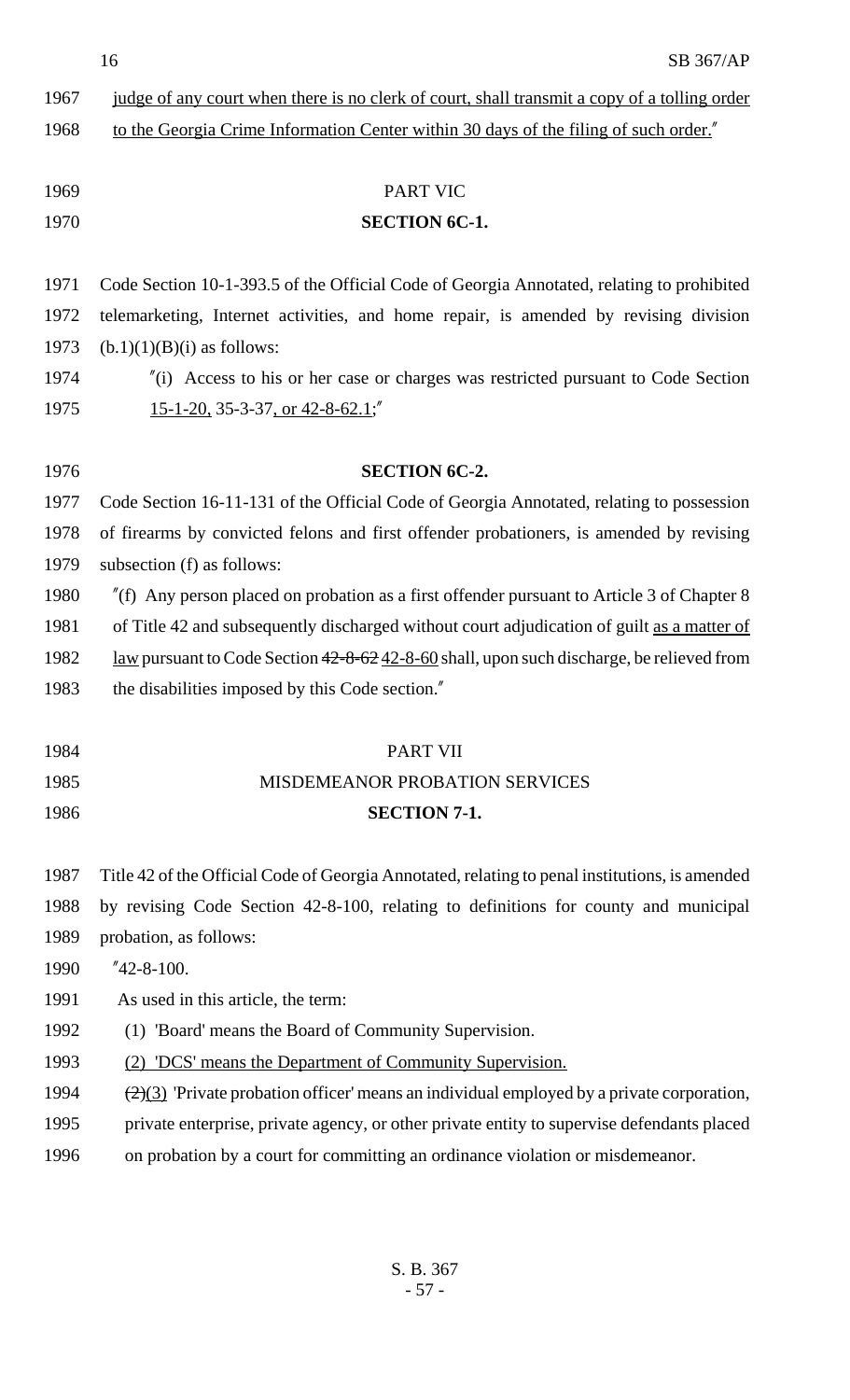1997  $(3)(4)$  'Probation officer' means an individual employed by a governing authority of a 1998 county, municipality, or consolidated government to supervise defendants placed on 1999 probation by a court for committing an ordinance violation or misdemeanor."

### 2000 **SECTION 7-2**

2001 Said title is further amended by revising Code Section 42-8-101, relating to agreements for 2002 probation services, as follows:

2003 "42-8-101.

2004 (a)(1) The Upon the request of the chief judge of any court within a county and with the 2005 express written consent of such judge, with the approval of the governing authority of such county, shall be authorized to enter into written contracts with corporations, enterprises, or agencies to provide probation supervision, counseling, collection services for all moneys to be paid by a defendant according to the terms of the sentence imposed on the defendant as well as any moneys which by operation of law are to be paid by the defendant in consequence of the conviction, and other probation services for persons convicted in such court and placed on probation in such county. In no case shall a private probation corporation or enterprise be charged with the responsibility for supervising a 2013 felony sentence. The final contract negotiated by the chief judge governing authority of 2014 the county with the private probation entity shall be attached to the approval by the governing authority of the county to privatize probation services as an exhibit thereto. The termination of a contract for probation services as provided for in this subsection 2017 shall may be initiated by the chief judge of the court which entered into the is subject to 2018 such contract, and shall be subject to approval by the governing authority of the county which entered into the contract and in accordance with the agreed upon, written provisions of such contract.

2021 (2) The Upon the request of the chief judge of any court within a county and with the 2022 express written consent of such judge, with the approval of the governing authority of 2023 such county, is shall be authorized to establish a county probation system to provide probation supervision, counseling, collection services for all moneys to be paid by a defendant according to the terms of the sentence imposed on the defendant as well as any moneys which by operation of law are to be paid by the defendant in consequence of the conviction, and other probation services for persons convicted in such court and placed on probation in such county.

2029 (b)(1) The Upon the request of the judge of the municipal court of any municipality or 2030 consolidated government of a municipality and county of this state and with the express 2031 written consent of such judge, with the approval of the governing authority of such 2032 municipality or consolidated government, is shall be authorized to enter into written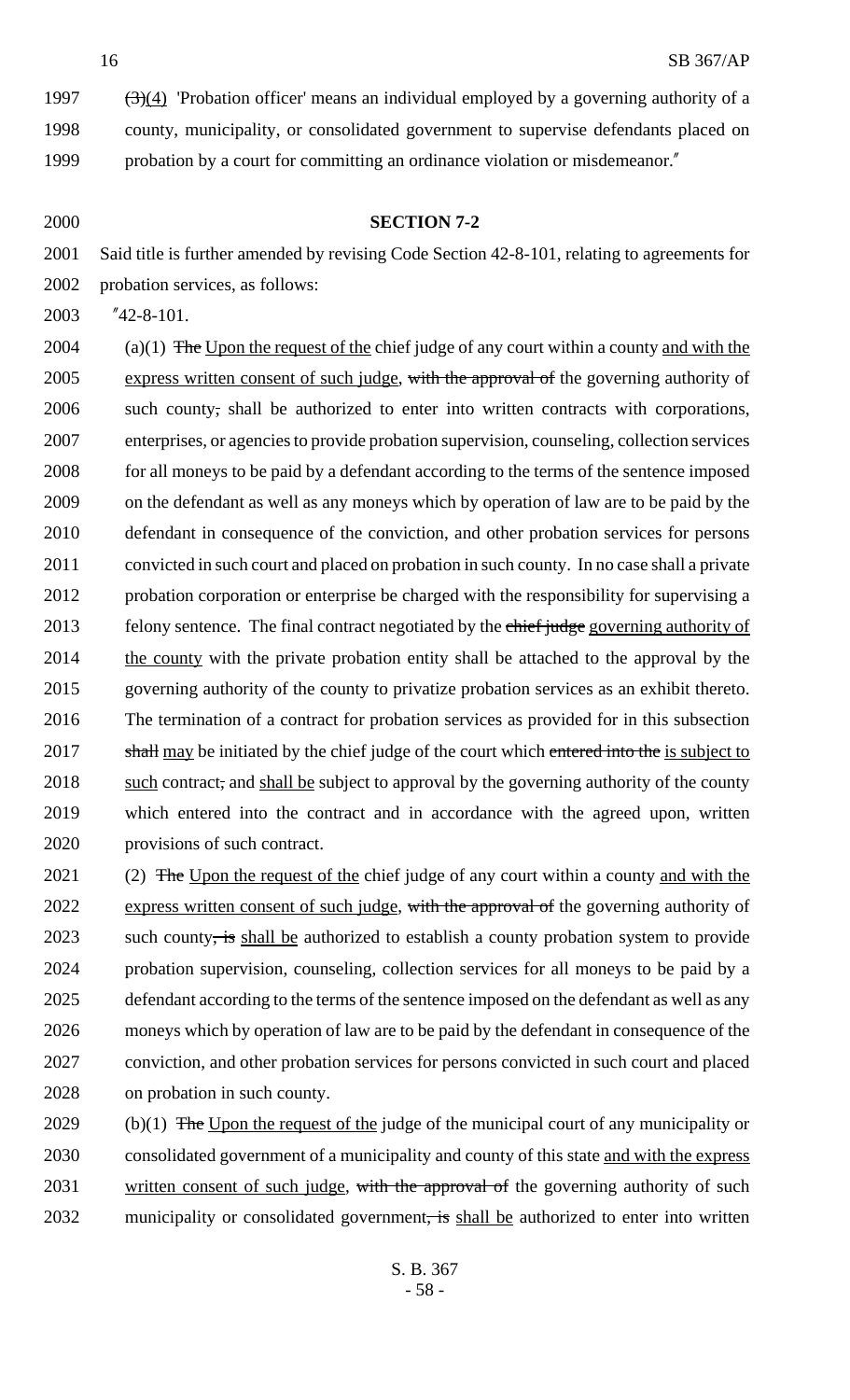contracts with private corporations, enterprises, or agencies to provide probation supervision, counseling, collection services for all moneys to be paid by a defendant according to the terms of the sentence imposed on the defendant as well as any moneys which by operation of law are to be paid by the defendant in consequence of the conviction, and other probation services for persons convicted in such court and placed 2038 on probation. The final contract negotiated by the judge governing authority of the municipality or consolidated government with the private probation entity shall be attached to the approval by the governing authority of the municipality or consolidated government to privatize probation services as an exhibit thereto. The termination of a 2042 contract for probation services as provided for in this subsection shall may be initiated 2043 by the chief judge of the court which entered into the is subject to such contract and shall be subject to approval by the governing authority of the municipality or consolidated government which entered into the contract and in accordance with the agreed upon, written provisions of such contract.

2047 (2) The Upon the request of the judge of the municipal court of any municipality or consolidated government of a municipality and county of this state and with the express 2049 written consent of such judge, with the approval of the governing authority of such 2050 municipality or consolidated government, is shall be authorized to establish a probation system to provide probation supervision, counseling, collection services for all moneys to be paid by a defendant according to the terms of the sentence imposed on the defendant as well as any moneys which by operation of law are to be paid by the defendant in consequence of the conviction, and other probation services for persons convicted in such court and placed on probation."

#### **SECTION 7-3.**

 Said title is further amended by revising subsection (f) of Code Section 42-8-102, relating to probation, supervision, and revocation, as follows:

 "(f)(1) The sentencing judge shall not lose jurisdiction over any person placed on probation during the term of his or her probated sentence. As further set forth in this 2061 subsection, the judge may revoke any or all of the probated sentence, rescind any or all of the sentence, or, in any manner deemed advisable by the judge, modify or change the probated sentence, including tolling the sentence as provided in this article, at any time during the period of time originally prescribed for the probated sentence to run.

 (2)(A) When the sole basis for a probation revocation is for failure to pay fines, statutory surcharges, or probation supervision fees, the probationer shall be scheduled to appear on the court's next available court calendar for a hearing on such issue. No prehearing arrest warrant shall be issued under such circumstances. Absent a waiver,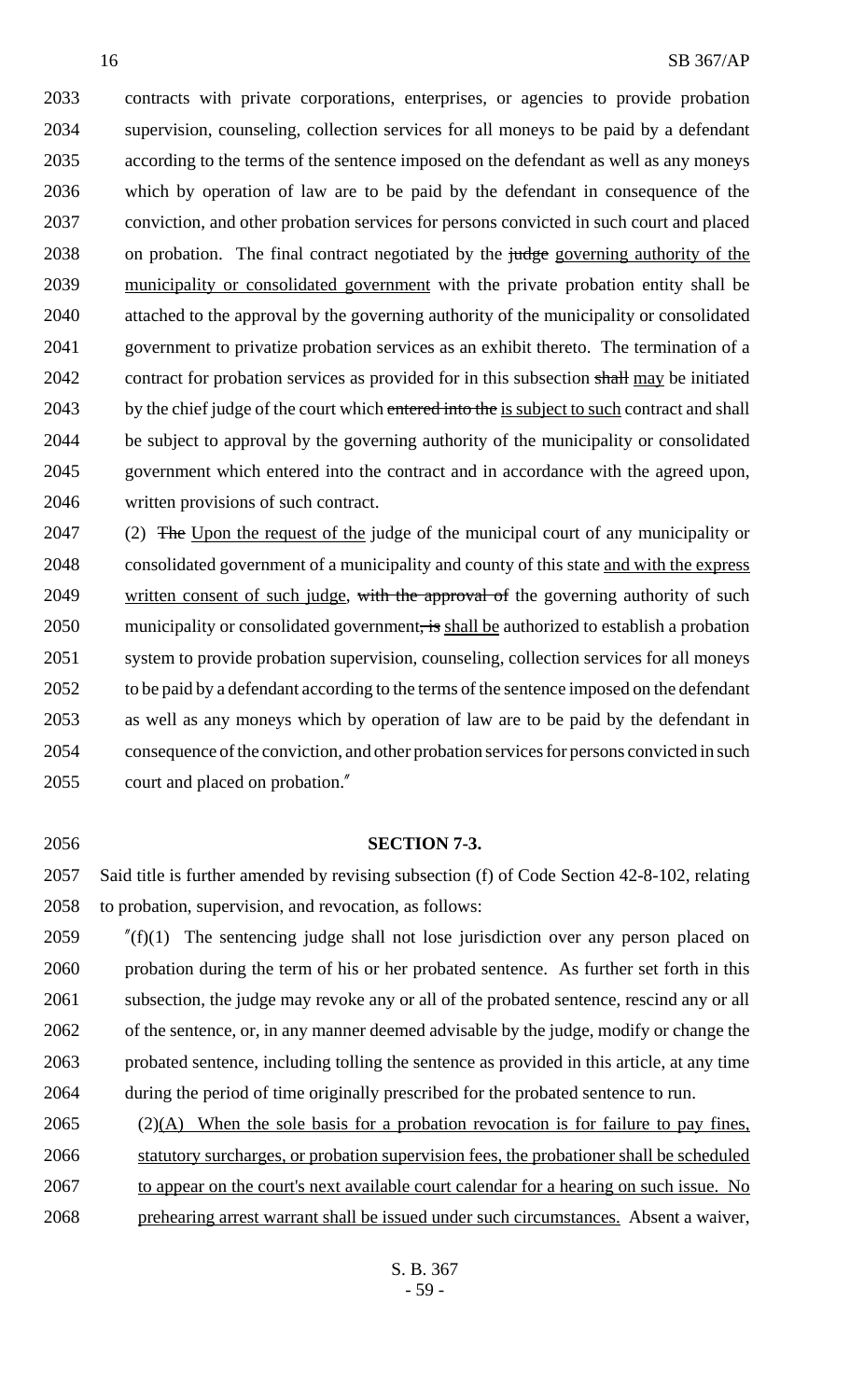the court shall not revoke a probationary sentence for failure to pay fines, statutory surcharges, or probation supervision fees without holding a hearing, inquiring into the reasons for the probationer's failure to pay, and, if a probationary sentence is revoked, making an express written determination that the probationer has not made sufficient bona fide efforts to pay and the probationer's failure to pay was willful or that adequate alternative types of punishment do not exist. Should the probationer fail to appear at such hearing, the court may, in its discretion, revoke the probated sentence.

 (3)(B) A person otherwise found eligible to have his or her probation modified or terminated pursuant to paragraph (1) of this subsection shall not be deemed ineligible for modification or termination of probation solely due to his or her failure to pay fines, statutory surcharges, or probation supervision fees.

2080 (3)(A) When the sole basis for a probation revocation is for failure to report as directed 2081 by his or her probation officer or private probation officer, as the case may be, such

officer shall prepare an affidavit for the court, averring, at a minimum, that:

 (i) The probationer has failed to report to his or her probation officer or private probation officer, as the case may be, on at least two occasions;

- (ii) The officer has attempted to contact the probationer at least two times by telephone or e-mail at the probationer's last known telephone number or e-mail address, which information shall be listed in the affidavit;
- (iii) The officer has checked the local jail rosters and determined that the probationer is not incarcerated;
- (iv) The officer has sent a letter by first-class mail to the probationer's last known address, which shall be listed in the affidavit, advising the probationer that the officer will seek to have the probationer arrested and have his or her probation revoked if the probationer does not report to such officer in person within ten days of the date on which the letter was mailed; and
- (v) The probationer has failed to report to the probation officer or private probation
- officer, as the case may be, as directed in the letter set forth in division (iv) of this subparagraph and ten days have passed since the date on which the letter was mailed.
- (B) In the event the probationer reports to his or her probation officer or private probation officer, as the case may be, within the period prescribed in division (iv) of 2100 subparagraph  $(A)$  of this paragraph, the probationer may be scheduled to appear on the
- 2101 next available court calendar for a hearing to consider whether the probation sentence should be revoked in whole or in part.
- (C) A probation officer or private probation officer, as the case may be, shall submit the affidavit required by subparagraph (A) of this paragraph together with his or her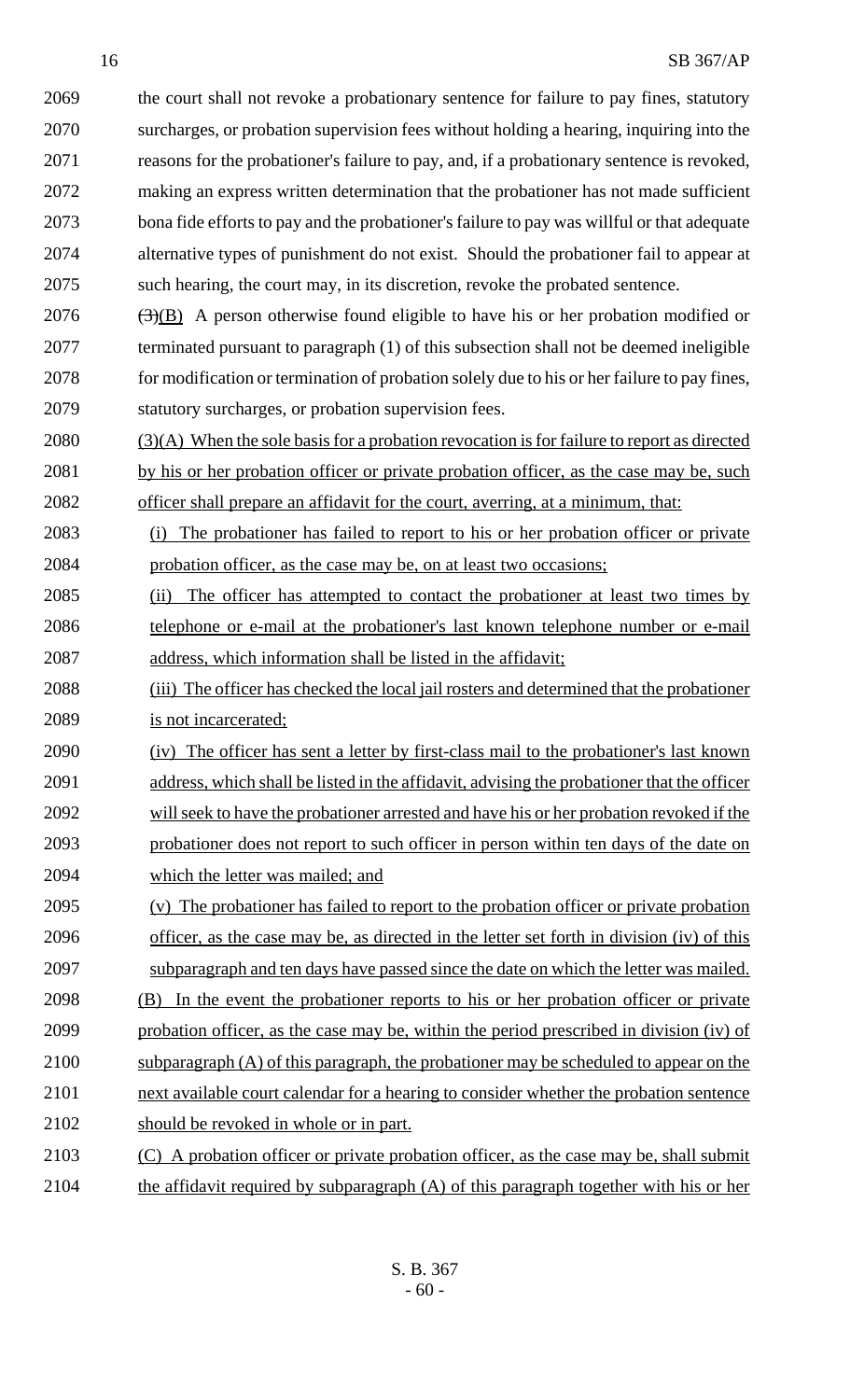2105 request for an arrest warrant, and the court may, in its discretion, issue a warrant for the arrest of the probationer.

(4) At any revocation hearing, upon proof that the probationer has violated probation:

 (A) For failure to report to probation or failure to pay fines, statutory surcharges, or probation supervision fees, the court shall consider the use of alternatives to confinement, including community service, modification of the terms of probation, or any other alternative deemed appropriate by the court. The court shall consider whether a failure to pay court imposed financial obligations was willful. In the event an alternative is not warranted, the court shall revoke the balance of probation or a period not to exceed 120 days in confinement, whichever is less; and

 (B) For failure to comply with any other general provision of probation or suspension, the court shall consider the use of alternatives to confinement, including community service or any other alternative deemed appropriate by the court. In the event an alternative is not warranted, the court shall revoke the balance of probation or a period not to exceed two years in confinement, whichever is less."

 Said title is further amended by revising subsection (b) of and adding a new subsection to Code Section 42-8-103, relating to pay-only probation, to read as follows:

**SECTION 7-4.**

 "(b) When pay-only probation is imposed, the probation supervision fees shall be capped so as not to exceed three months of ordinary probation supervision fees notwithstanding the number of cases for which a fine and statutory surcharge were imposed or that the defendant was sentenced to serve consecutive sentences; provided, however, that collection of any probation supervision fee shall terminate as soon as all court imposed fines and 2128 statutory surcharges are paid in full; and provided, further, that when all such fines and statutory surcharges are paid in full, the probation officer or private probation officer, as 2130 the case may be, shall submit an order to the court terminating the probated sentence within 2131 30 days of fulfillment of such conditions. The court shall terminate such probated sentence 2132 or issue an order stating why such probated sentence shall continue." "(d) When a defendant is serving pay-only probation, upon motion by the defendant, the court may discharge such defendant from further supervision or otherwise terminate

- probation when it is satisfied that its action would be in the best interest of justice and the
- welfare of society."
- 

# **SECTION 7-5.**

Said title is further amended by adding a new Code section to read as follows: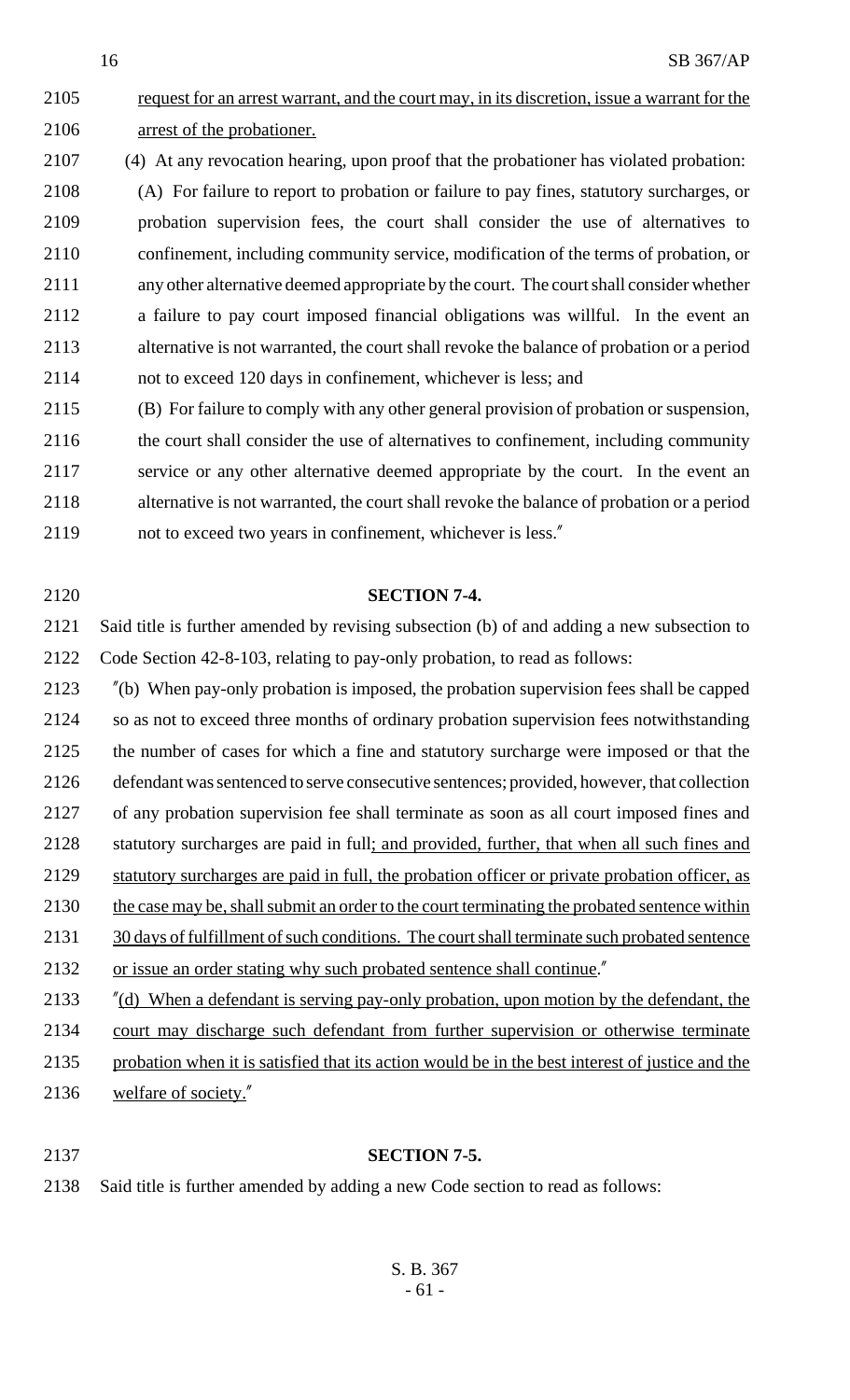| 2139 | $"42-8-103.1.$                                                                                |
|------|-----------------------------------------------------------------------------------------------|
| 2140 | (a) When a defendant is serving consecutive misdemeanor sentences, whether as a result        |
| 2141 | of one case from one jurisdiction or multiple cases from multiple jurisdictions, upon         |
| 2142 | motion by the defendant, the court may discharge such defendant from further supervision      |
| 2143 | or otherwise terminate probation when it is satisfied that its action would be in the best    |
| 2144 | interest of justice and the welfare of society. Such motion shall not be ripe until 12 months |
| 2145 | after the sentence was entered and every four months thereafter. The defendant shall serve    |
| 2146 | the applicable entity or governing authority that is providing his or her probation services  |
| 2147 | with a copy of such motion.                                                                   |
| 2148 | (b) When a defendant is serving consecutive misdemeanor sentences, his or her probation       |
| 2149 | officer or private probation officer, as the case may be, shall review such case after 12     |
| 2150 | consecutive months of probation supervision wherein the defendant has paid in full all        |
| 2151 | court imposed fines, statutory surcharges, and restitution and has otherwise completed all    |
| 2152 | testing, evaluations, and rehabilitative treatment programs ordered by the court to           |
| 2153 | determine if such officer recommends early termination of probation. Each such case shall     |
| 2154 | be reviewed every four months thereafter for the same determination until the termination,    |
| 2155 | expiration, or other disposition of the case. If such officer recommends early termination,   |
| 2156 | he or she shall immediately submit an order to the court to effectuate such purpose."         |

#### **SECTION 7-6.**

Said title is further amended by revising subparagraph (b)(1)(D) of Code Section 42-8-105,

- relating to the probationer's obligation to keep an officer informed of certain information and tolling, as follows:
- "(D) The officer has sent a letter by first-class mail to the probationer's last known address, which shall be listed in the affidavit, advising the probationer that the officer 2163 will seek a tolling order if the probationer does not report to such officer, either by
- 2164 telephone or in person, within ten days of the date on which the letter was mailed; and''
- Said title is further amended by revising Code Section 42-8-106, relating to the creation of the advisory council, as follows:

**SECTION 7-7.**

"42-8-106.

 $(a)$  There is created an a judicial advisory council committee with respect to the provisions of this article composed of one superior court judge designated by The Council of Superior Court Judges of Georgia, one state court judge designated by The Council of State Court Judges of Georgia, one municipal court judge designated by the Council of Municipal Court Judges of Georgia, one probate court judge designated by The Council of Probate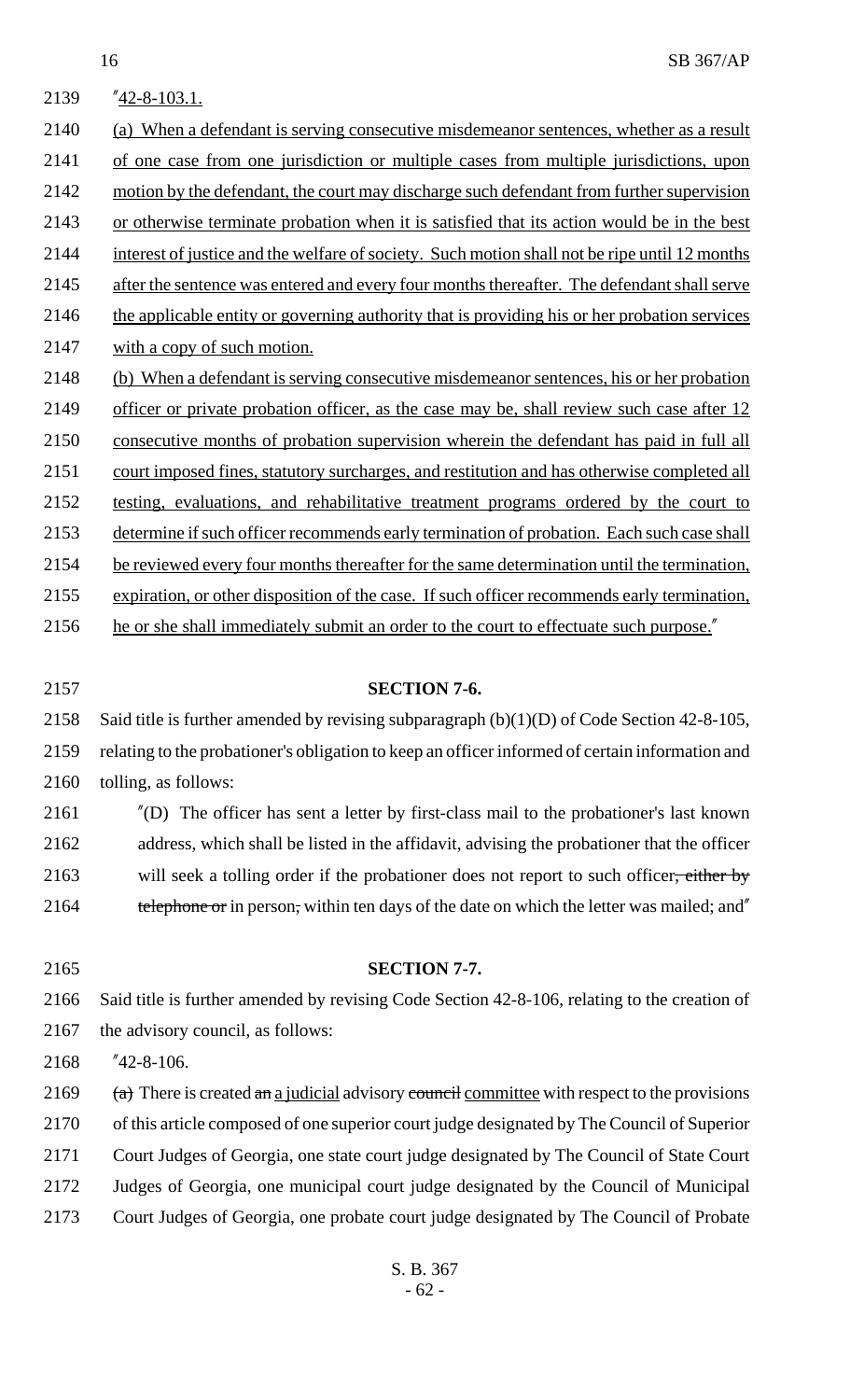Court Judges of Georgia, one magistrate designated by the Council of Magistrate Court Judges, one attorney who specializes in criminal defense appointed by the Governor, one probation officer appointed by the Governor, and one private probation officer or individual with expertise in private probation services by virtue of his or her training or employment appointed by the Governor. The appointing authority shall determine the 2179 length of its appointee's term serving on such council committee. The judicial advisory committee shall provide advice and consultation to the board and DCS on matters relating 2181 to this article. The judicial advisory council committee shall elect a chairperson from among its membership and such other officers as it deems necessary.

2183 42-8-106.1.

2184 (b) The board shall have the following powers and duties; provided that, with respect to 2185 promulgating the rules, regulations, and standards set forth in this subsection, the board 2186 shall act only upon consultation with and approval by the advisory board seek input from 2187 the commissioner of community supervision:

2188 (1) To review the uniform professional standards for private probation officers and 2189 uniform contract standards for private probation contracts established in Code Section 2190 42-8-107 and submit a report with its recommendations to the General Assembly;

- 2191  $\left( \frac{2}{1} \right)$  To promulgate rules and regulations to implement those the uniform professional 2192 standards for probation officers and uniform agreement contract standards for the 2193 establishment of probation services by a county, municipality, or consolidated 2194 government established in Code Section 42-8-107;
- 2195  $\left(\frac{(3)(2)}{2}\right)$  To promulgate rules and regulations establishing a 40 hour initial orientation for 2196 newly hired private probation officers and for 20 hours per annum of continuing 2197 education for private probation officers, provided that the 40 hour initial orientation shall 2198 not be required of any person who has successfully completed a basic course of training 2199 for supervision of probationers or parolees certified by the Georgia Peace Officer 2200 Standards and Training Council or any private probation officer who has been employed 2201 by a private probation corporation, enterprise, or agency for at least six months as of 2202 July 1, 1996;
- 2203  $(4)(3)$  To promulgate rules and regulations establishing a 40 hour initial orientation for 2204 probation officers and for 20 hours per annum of continuing education for such probation 2205 officers, provided that the 40 hour initial orientation shall not be required of any person 2206 who has successfully completed a basic course of training for supervision of probationers 2207 or parolees certified by the Georgia Peace Officer Standards and Training Council or any 2208 probation officer who has been employed by a county, municipality, or consolidated 2209 government as of March 1, 2006;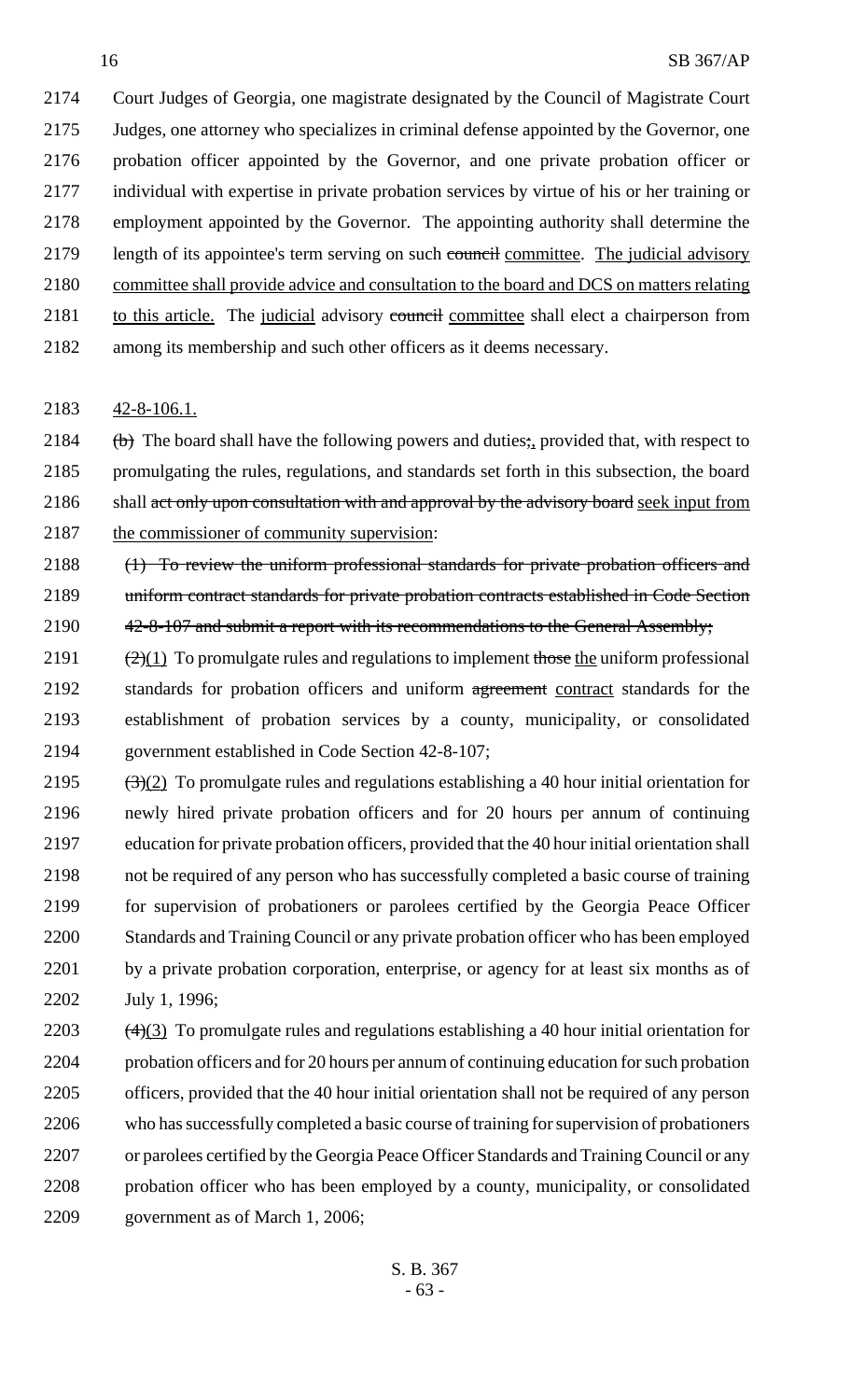2210  $\left(-\frac{5}{4}\right)$  To promulgate rules and regulations relative to compliance with the provisions of 2211 this article, and enforcement mechanisms that may include, but are not limited to, the 2212 imposition of sanctions and fines and the voiding of contracts or agreements;

- $2213$  (6)(5) To promulgate rules and regulations establishing registration for any private 2214 corporation, private enterprise, private agency, county, municipality, or consolidated 2215 government providing probation services under the provisions of this article, subject to 2216 the provisions of Code Section 42-8-109.3;
- 2217 (7) To produce an annual summary report;
- $2218$  (8)(6) To promulgate rules and regulations requiring criminal history record checks of 2219 individuals seeking to become private probation officers and establishing procedures for 2220 such criminal record checks. The Department of Community Supervision DCS on behalf 2221 of the board shall conduct a criminal history records check for individuals seeking to 2222 become probation officers as provided in Code Section 35-3-34. The board shall 2223 promulgate rules and regulations relating to restrictions regarding misdemeanor 2224 convictions. An agency or private entity shall also be authorized to conduct a criminal 2225 history background records check of a person employed as a probation officer or private 2226 probation officer or individuals seeking such positions. The criminal history records 2227 check may be conducted in accordance with Code Section 35-3-34 and may be based 2228 upon the submission of fingerprints of the individual whose records are requested. The 2229 Georgia Bureau of Investigation shall submit the fingerprints to the Federal Bureau of 2230 Investigation under the rules established by the United States Department of Justice for 2231 processing and identification of records. The federal record, if any, shall be obtained and 2232 returned to the requesting entity or agency;
- 2233  $(9)$  To create committees from among the membership of the board as well as appoint 2234 other persons to serve in an advisory capacity to the board in implementing this article; 2235 and
- $2236$  ( $\frac{100(7)}{7}$ ) To promulgate rules and regulations requiring probation officers and private 2237 probation officers to be registered with the board DCS, pay a fee for such registration, 2238 and provide for the imposition of board to impose sanctions and fines on such officers for 2239 misconduct; and
- 2240 (8) To impose sanctions for noncompliance with this article or the board's rules and 2241 regulations."

#### 2242 **SECTION 7-8.**

2243 Said title is further amended by revising subsections (a), (c), and (d) of Code Section 2244 42-8-107, relating to uniform professional standards and uniform contract standards, as 2245 follows: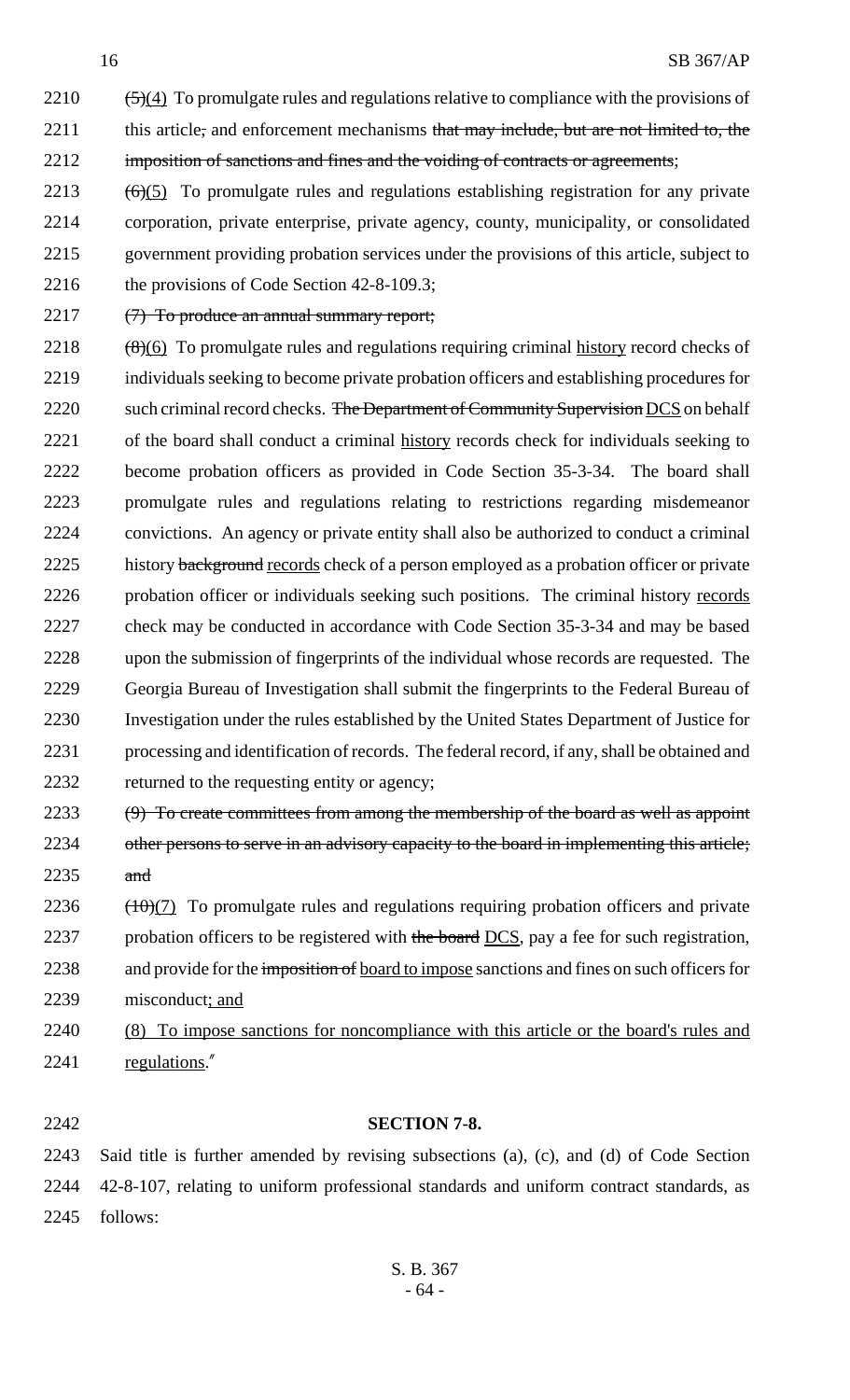"(a) The uniform professional standards contained in this subsection shall be met by any person employed as and using the title of a private probation officer or probation officer. Any such person shall be at least 21 years of age at the time of appointment to the position of private probation officer or probation officer and shall have completed a standard two-year college course or have four years of law enforcement experience; provided, however, that any person employed as a private probation officer as of July 1, 1996, and who had at least six months of experience as a private probation officer or any person employed as a probation officer by a county, municipality, or consolidated government as of March 1, 2006, shall be exempt from such college requirements. Every private probation officer shall receive an initial 40 hours of orientation upon employment and shall 2256 receive 20 hours of continuing education per annum as approved by the board DCS, provided that the 40 hour initial orientation shall not be required of any person who has successfully completed a basic course of training for supervision of probationers or parolees certified by the Peace Officer Standards and Training Council or any private probation officer who has been employed by a private probation corporation, enterprise, or agency for at least six months as of July 1, 1996, or any person employed as a probation officer by a county, municipality, or consolidated government as of March 1, 2006. In no event shall any person convicted of a felony be employed as a probation officer or private probation officer."

 "(c) The uniform contract standards contained in this subsection shall apply to all counties, 2266 municipalities, and consolidated governments that enter into agreements with a judge to 2267 provide probation services under the authority of Code Section 42-8-101. The terms of any such agreement shall state at a minimum:

- (1) The extent of the services to be rendered by the local governing authority providing probation services;
- (2) Any requirements for staff qualifications, including those contained in this Code section;
- (3) Requirements for criminal record checks of staff in compliance with the rules and regulations established by the board;
- (4) Policies and procedures for the training of staff that comply with the rules and 2276 regulations established by the board;
- (5) Staffing levels and standards for offender supervision, including frequency and type of contacts with offenders;
- (6) Procedures for handling the collection of all court ordered fines, fees, and restitution;
- (7) Circumstances under which revocation of an offender's probation may be recommended;
- (8) Reporting and record-keeping requirements; and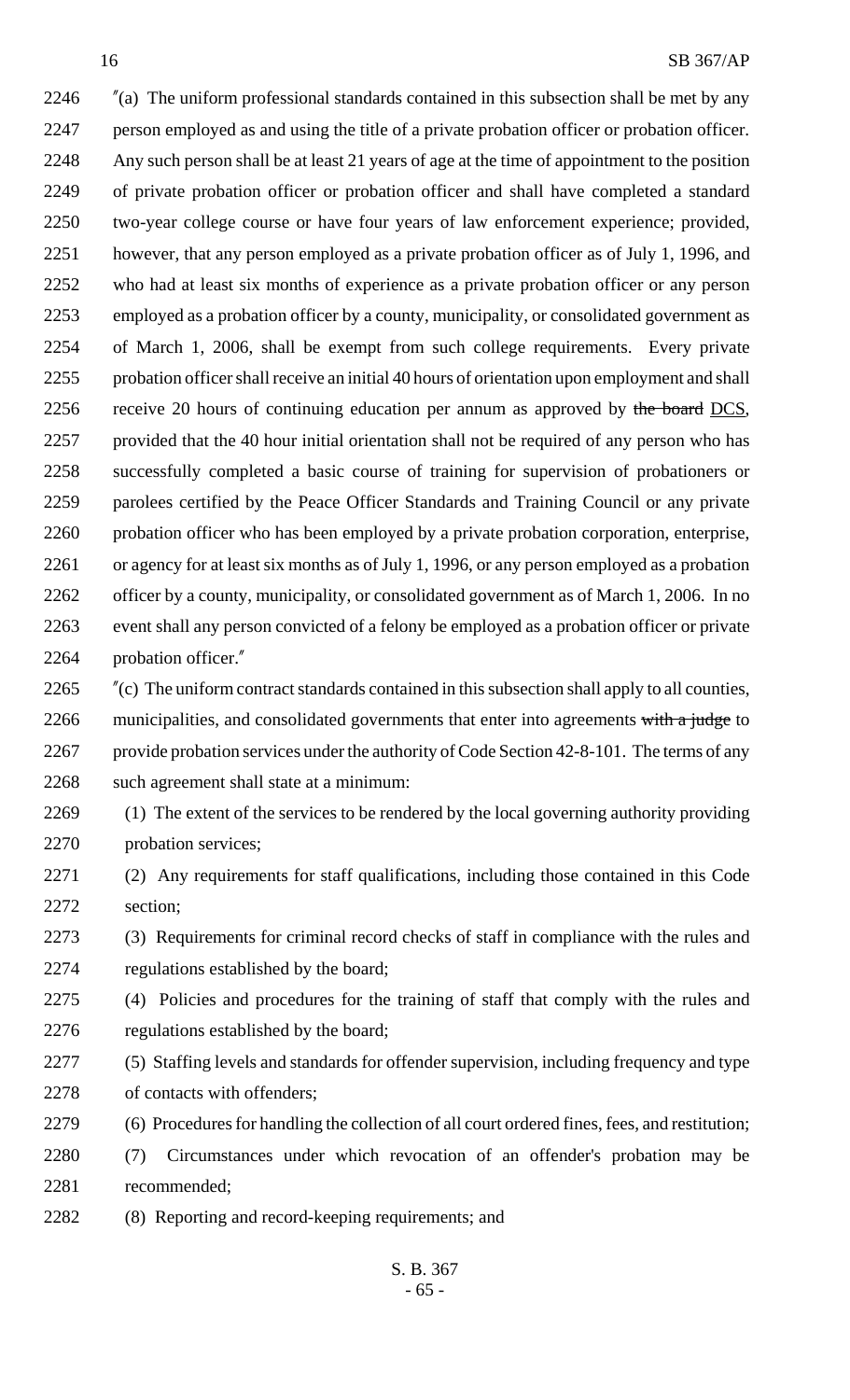2283 (9) Default and agreement termination procedures. 2284 (d) The board shall review the uniform professional standards and uniform contract and 2285 agreement standards contained in this Code section and shall submit a report on its findings 2286 to the General Assembly. The board shall submit its initial report on or before January 1, 2287 2017, and shall continue such reviews every two years thereafter. Nothing contained in 2288 such report shall be considered to authorize or require a change in such standards without 2289 action by the General Assembly having the force and effect of law. Such report shall 2290 provide information which will allow the General Assembly to review the effectiveness of 2291 the minimum professional standards and, if necessary, to revise such standards. This 2292 subsection shall not be interpreted to prevent the board from making recommendations to

2293 the General Assembly prior to its required review and report."

#### 2294 **SECTION 7-9.**

2295 Said title is further amended by revising Code Section 42-8-108, relating to quarterly 2296 reporting to the judge, as follows:

2297 "42-8-108.

 (a) Any private corporation, private enterprise, or private agency contracting to provide probation services or any county, municipality, or consolidated government entering into 2300 an agreement under the provisions of this article shall provide to the judge with whom the 2301 who consented to such contract or agreement was made and the board DCS a quarterly report summarizing the number of offenders under supervision; the amount of fines, statutory surcharges, and restitution collected; the amount of fees collected and the nature of such fees, including probation supervision fees, rehabilitation programming fees, electronic monitoring fees, drug or alcohol detection device fees, substance abuse or mental 2306 health evaluation or treatment fees if such services are provided directly or otherwise to the 2307 extent such fees are known, and drug testing fees; the number of community service hours performed by probationers under supervision; a listing of any other service for which a probationer was required to pay to attend; the number of offenders for whom supervision or rehabilitation has been terminated and the reason for the termination; and the number 2311 of warrants issued during the quarter, in such detail as the board DCS may require. Information reported pursuant to this subsection shall be annually submitted to the governing authority that entered into such contract and thereafter be subject to disclosure pursuant to Article 4 of Chapter 18 of Title 50. Local governments are encouraged to post electronic copies of the annual report on the local government's website, if such website 2316 exists.

2317 (b) All records of any private corporation, private enterprise, or private agency contracting 2318 to provide services or of any county, municipality, or consolidated government entering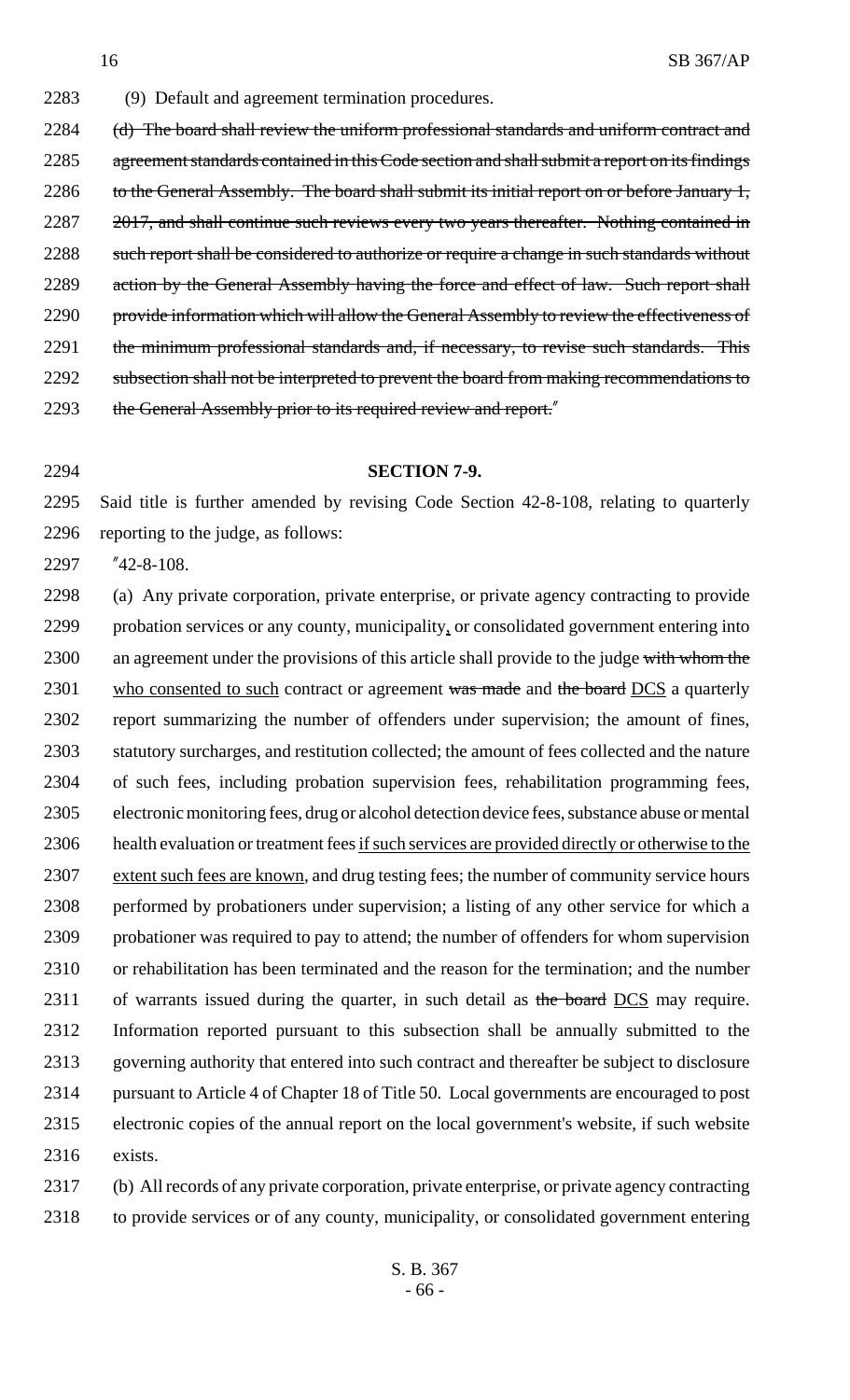into an agreement under the provisions of this article shall be open to inspection upon the request of the affected county, municipality, consolidated government, court, the Department of Audits and Accounts, an auditor appointed by the affected county, 2322 municipality, or consolidated government, Department of Corrections, Department of 2323 Community Supervision DCS, State Board of Pardons and Paroles, or the board."

#### **SECTION 7-10.**

 Said title is further amended by revising Code Section 42-8-109.2, relating to confidentiality of records, as follows:

"42-8-109.2.

 (a) Except as provided in subsection (a) of Code Section 42-8-108 and subsection (b) of this Code section, all reports, files, records, and papers of whatever kind relative to the supervision of probationers by a private corporation, private enterprise, or private agency contracting under the provisions of this article or by a county, municipality, or consolidated government providing probation services under this article are declared to be confidential and shall be available only to the affected county, municipality, or consolidated government, or an auditor appointed by such county, municipality, or consolidated government, the judge handling a particular case, the Department of Audits and Accounts, 2336 Department of Corrections, Department of Community Supervision DCS, State Board of Pardons and Paroles, or the board.

(b)(1) Any probationer under supervision under this article shall:

 (A) Be provided with a written receipt and a balance statement each time he or she makes a payment;

 (B) Be permitted, upon written request, to have a copy of correspondence, payment records, and reporting history from his or her probation file, one time, and thereafter, 2343 he or she shall be required to pay a fee as set by the board DCS; provided, however, that the board shall promulgate rules and regulations clarifying what confidential information may be withheld from such disclosure; and

2346 (C) Be permitted, upon written request to the board  $DCS$ , to have a copy of the supervision case notes from his or her probation file when the commissioner of community supervision authorizes the release of such information in a written order; provided, however, that the board shall promulgate rules and regulations clarifying what confidential information may be withheld from such disclosure.

 (2) When a probationer claims that information is being improperly withheld from his or her file, the probationer may file a motion with the sentencing court seeking an in camera inspection of such file. The probationer shall serve such motion on the prosecuting attorney and probation officer or private probation officer as appropriate.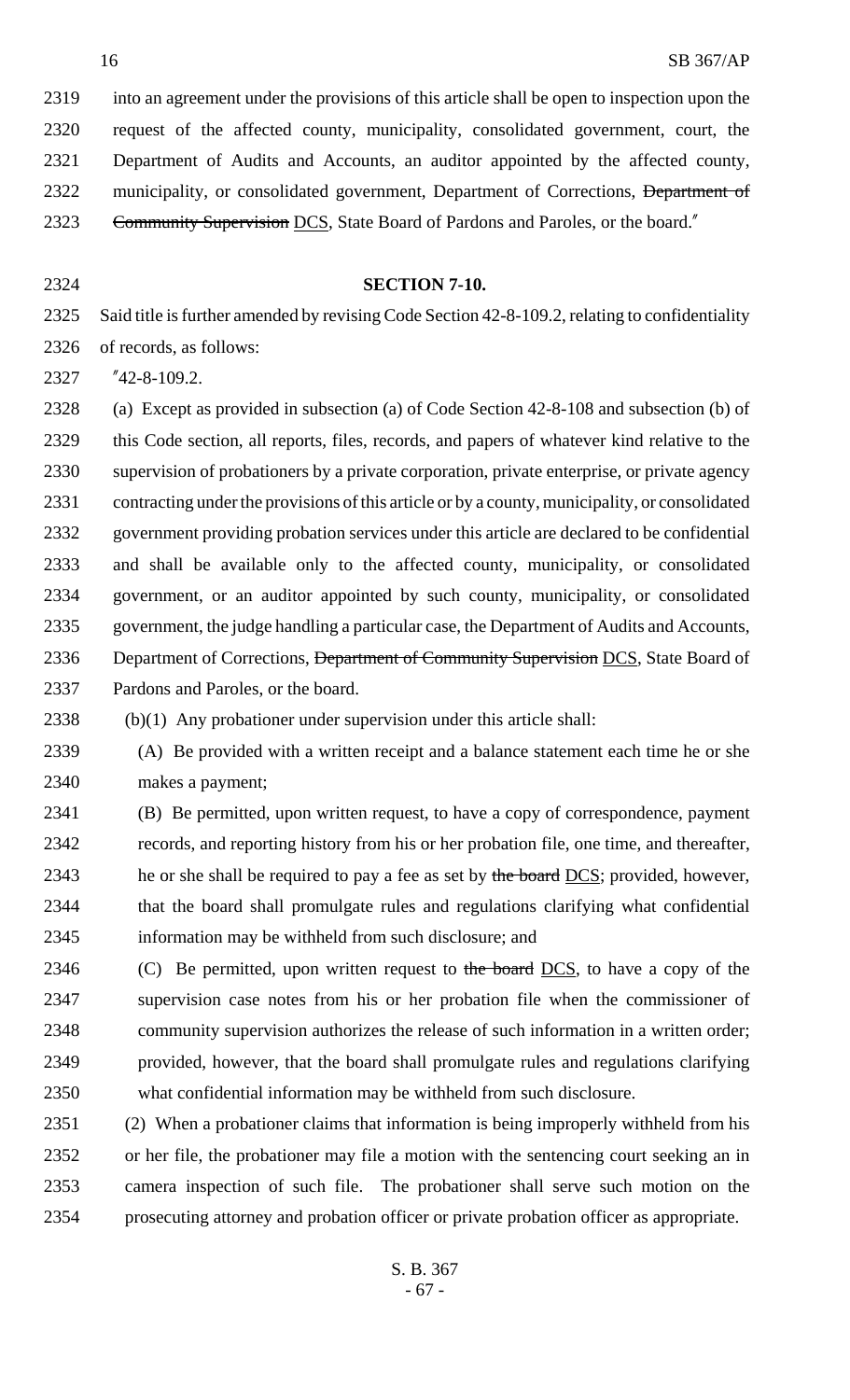(3) The following shall be subject to disclosure pursuant to Article 4 of Chapter 18 of Title 50: (A) The board's rules and regulations regarding contracts or agreements for the provision of probation services;

 (B) The board's rules and regulations regarding the conduct of business by private entities providing probation services as authorized by this article;

- (C) The board's rules and regulations regarding county, municipal, or consolidated governments establishing probation systems as authorized by this article; and
- (D) The rules, regulations, operating procedures, and guidelines of any private corporation, private enterprise, or private agency providing probation services under the provisions of this article.
- (c) In the event of a transfer of the supervision of a probationer from a private corporation, private enterprise, or private agency or county, municipality, or consolidated government 2368 providing probation services under this article to the Department of Community 2369 Supervision, the Department of Community Supervision DCS, DCS shall have access to
- any relevant reports, files, records, and papers of the transferring entity."
- 

### **SECTION 7-11.**

- Said title is further amended by revising Code Section 42-8-109.3, relating to registration with the board, as follows:
- "42-8-109.3.

 (a)(1) All private corporations, private enterprises, and private agencies contracting or 2376 offering to contract for probation services shall register with the board DCS before entering into any contract to provide services. Any private corporation, private 2378 enterprise, or private agency registered with the County and Municipal Probation 2379 Advisory Council the board on or before June 30, 2015 2016, shall be deemed registered 2380 with the board DCS; provided, however, that the board DCS shall be authorized to review 2381 such contract and shall be responsible for subsequent renewals or changes to such contract. The information included in such registration shall include the name of the corporation, enterprise, or agency, its principal business address and telephone number, 2384 the name of its agent for communication, and other information in such detail as the 2385 board DCS may require. No registration fee shall be required.

 (2) Any private corporation, private enterprise, or private agency required to register under the provisions of paragraph (1) of this subsection which fails or refuses to do so shall be subject to revocation of any existing contracts, in addition to any other fines or sanctions imposed by the board.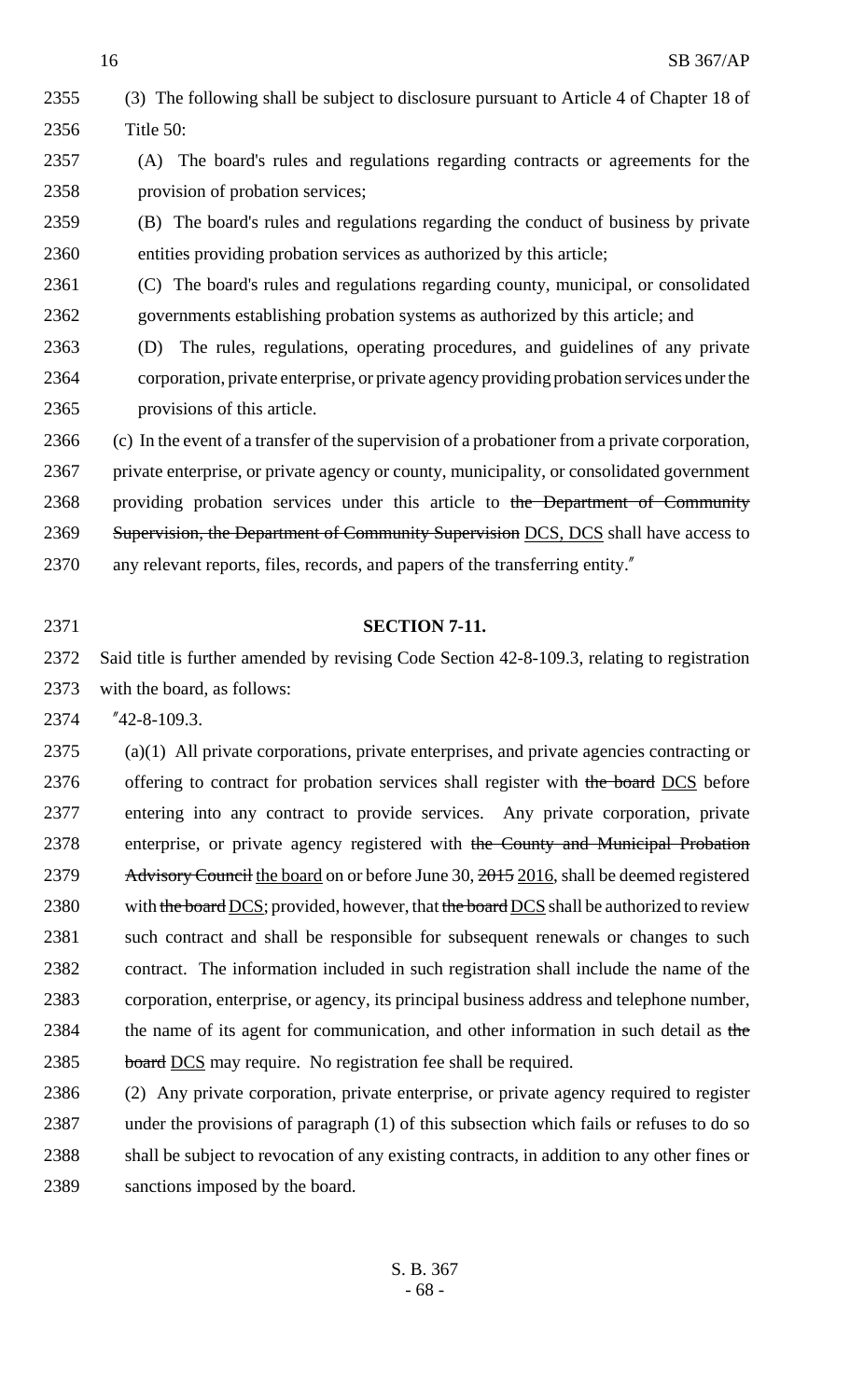2390 (b)(1) All counties, municipalities, and consolidated governments agreeing or offering 2391 to agree to establish a probation system shall register with the board DCS before entering 2392 into an agreement with the court to provide services. Any county, municipality, or 2393 consolidated government that has a probation system registered with the County and 2394 Municipal Probation Advisory Council board on or before June 30, 2015 2016, shall be 2395 deemed registered with the board DCS; provided, however, that the board DCS shall be 2396 authorized to review such systems and shall be responsible for subsequent renewals or 2397 changes to such systems. The information included in such registration shall include the 2398 name of the county, municipality, or consolidated government, the principal business 2399 address and telephone number, a contact name for communication with the board DCS, 2400 and other information in such detail as the board DCS may require. No registration fee 2401 shall be required.

 (2) Any county, municipality, or consolidated government required to register under the provisions of paragraph (1) of this subsection which fails or refuses to do so shall be subject to revocation of existing agreements, in addition to any other sanctions imposed by the board."

### 2406 **SECTION 7-12.**

2407 Said title is further amended by revising paragraph (1) of subsection (a) and paragraph (1) 2408 of subsection (b) of Code Section 42-8-109.4, relating to the applicability of the article to 2409 contractors for probation services, as follows:

- 2410  $\frac{1}{2}$  (1) Register with the board DCS;<sup>"</sup>
- 2411  $\frac{1}{2}$  (1) Register with the board DCS;<sup>"</sup>

| 2415 | <b>SECTION 8-1.</b>                 |
|------|-------------------------------------|
| 2414 | <b>CROSS-REFERENCES IN TITLE 42</b> |
| 2413 | PROVIDING FOR MISCELLANEOUS         |
| 2412 | <b>PART VIII</b>                    |

2416 Said title is further amended by revising subsection (e) of Code Section 42-1-14, relating to

- 2417 risk assessment classification, as follows:
- 2418 "(e) Any sexually dangerous predator shall be required to wear an electronic monitoring
- 2419 system that shall have, at a minimum:
- 2420 (1) The capacity to locate and record the location of a sexually dangerous predator by a
- 2421 link to a global positioning satellite system;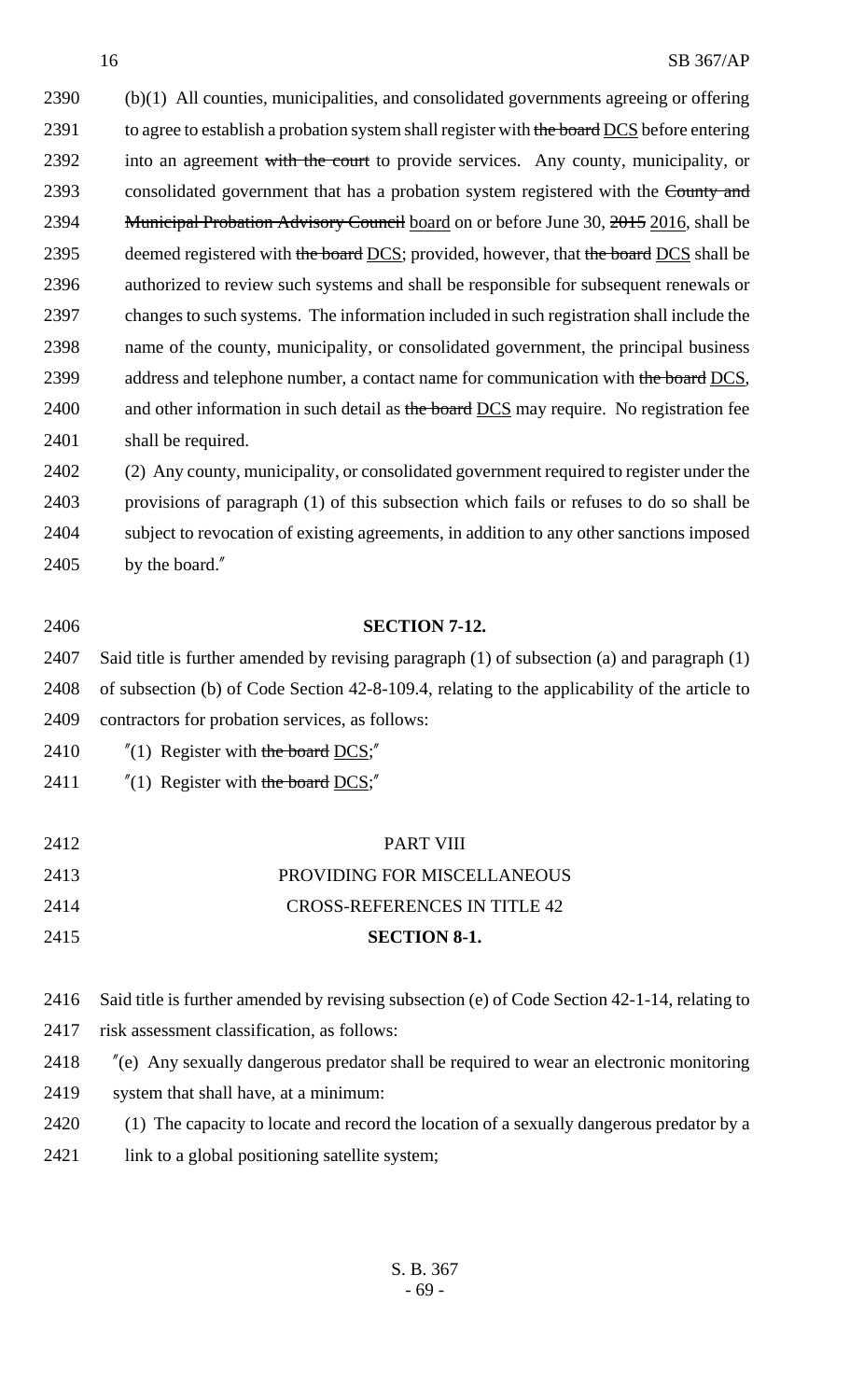2422 (2) The capacity to timely report or record a sexually dangerous predator's presence near or within a crime scene or in a prohibited area or the sexually dangerous predator's departure from specific geographic locations; and

 (3) An alarm that is automatically activated and broadcasts the sexually dangerous predator's location if the global positioning satellite monitor is removed or tampered with by anyone other than a law enforcement official designated to maintain and remove or replace the equipment.

 Such electronic monitoring system shall be worn by a sexually dangerous predator for the remainder of his or her natural life. The sexually dangerous predator shall pay the cost of 2431 such system to the Department of Community Service Supervision if the sexually dangerous predator is under probation or parole supervision and to the sheriff after the sexually dangerous predator completes his or her term of probation and parole or if the sexually dangerous predator has moved to this state from another state, territory, or country. The electronic monitoring system shall be placed upon the sexually dangerous predator prior to his or her release from confinement. If the sexual offender is not in custody, within 72 hours of the decision classifying the sexual offender as a sexually dangerous predator in accordance with subsection (b) of this Code section, the sexually dangerous predator shall report to the sheriff of the county of his or her residence for purposes of having the electronic monitoring system placed on the sexually dangerous predator."

#### **SECTION 8-2.**

 Said title is further amended by revising subsection (i) of Code Section 42-2-11, relating to the powers and duties of the Board of Corrections, as follows:

 "(i) The board shall have the authority to request bids and proposals and to enter into contracts for the operation of probation detention centers by private companies and entities 2447 for the confinement of probationers under Code Section 42-8-35.4 and probation diversion 2448 centers for the confinement of probationers under Code Section 42-8-35.5. The board shall have the authority to adopt, establish, and promulgate rules and regulations for the 2450 operation of probation detention and probation diversion centers by private companies and entities."

#### **SECTION 8-3.**

 Said title is further amended by revising paragraph (4) of subsection (a) of Code Section 42-2-15, relating to the employee benefit fund, as follows:

2455 "(4) 'Facility' means a prison, institution, detention center, diversion center, or such other similar property under the jurisdiction or operation of the department."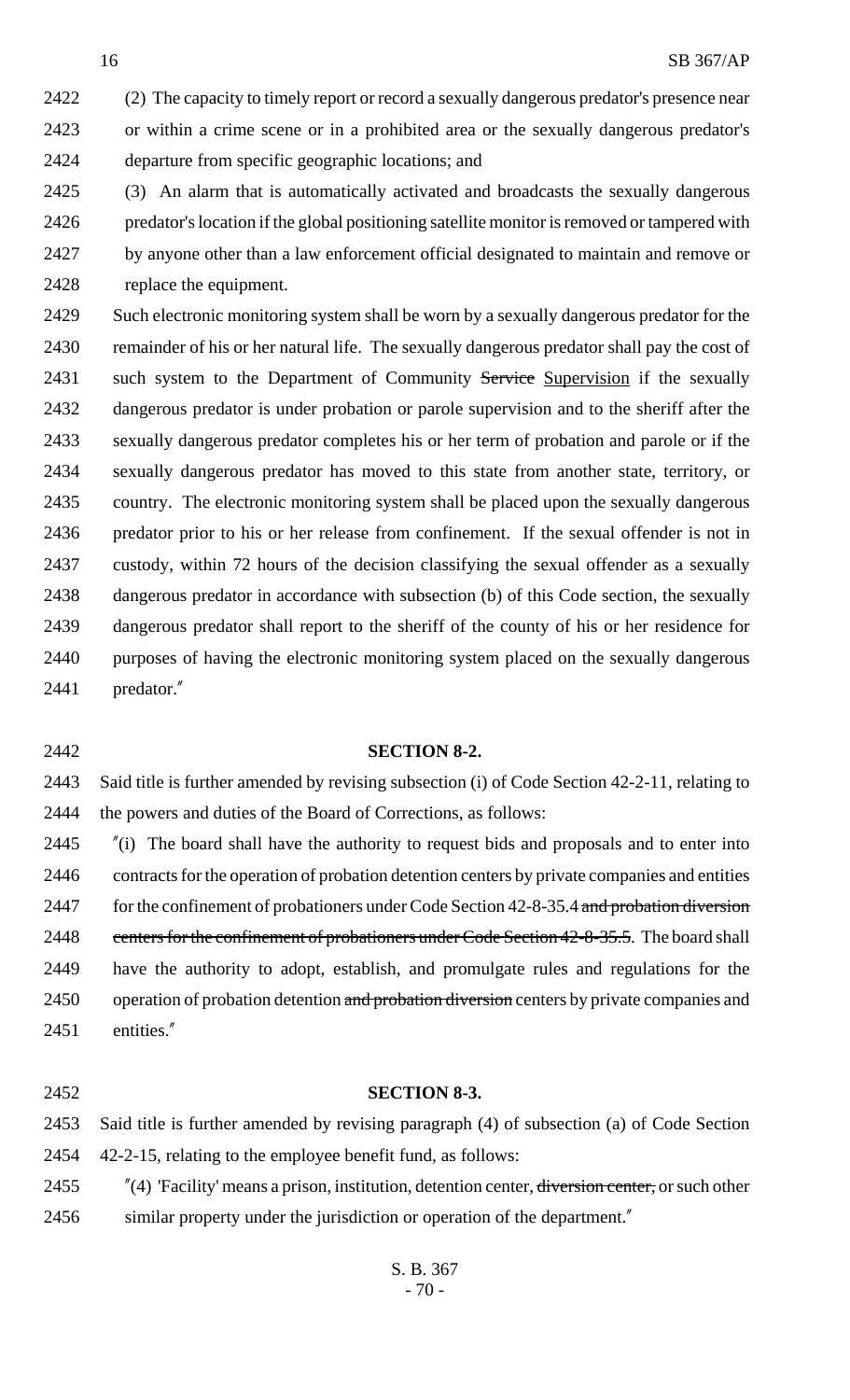SB 367/AP **SECTION 8-4.** Said title is further amended by revising subsection (g) of Code Section 42-8-34, relating to sentencing hearings and determinations, as follows:

 "(g) The sentencing judge shall not lose jurisdiction over any person placed on probation 2461 during the term of the person's probated sentence. The judge is empowered to revoke any or all of the probated sentence, rescind any or all of the sentence, or, in any manner deemed advisable by the judge, modify or change the probated sentence, including ordering the probationer into the sentencing options system, as provided in Article 6 of Chapter 3 of this 2465 title, at any time during the period of time prescribed for the probated sentence to run. In addition, when the judge is considering revoking a probated sentence in order to require the defendant to enter a drug court division, mental health court division, family treatment 2468 court division, or veterans court division and the length of the original sentence is insufficient to authorize such revocation, the defendant may voluntarily agree to an extension of his or her original sentence within the maximum sentence allowed by law, notwithstanding subsection (f) of Code Section 17-10-1. Such extension shall be for a period not to exceed three years, and upon completion of such specific court division program, the court may modify the terms of probation in accordance with subparagraph (a)(5)(A) of Code Section 17-10-1."

# **SECTION 8-5.**

 Said title is further amended by revising subsection (c) of Code Section 42-8-34.1, relating to revocation of probated or suspended sentence, as follows:

 "(c) At any revocation hearing, upon proof that the defendant has violated any general provision of probation or suspension other than by commission of a new felony offense, 2480 the court shall consider the use of alternatives to include community service, diversion 2481 centers, probation detention centers, special alternative incarceration, or any other alternative to confinement deemed appropriate by the court or as provided by the state or county. In the event the court determines that the defendant does not meet the criteria for such alternatives, the court may revoke the balance of probation or not more than two years in confinement, whichever is less."

#### **SECTION 8-6.**

 Said title is further amended by revising Code Section 42-8-35.5, relating to confinement in probation diversion centers, as follows:

"42-8-35.5.

- 2490 (a) Notwithstanding any other terms and conditions of probation which may be imposed,
- 2491 a court may require that probationers sentenced to a period of not less than one year on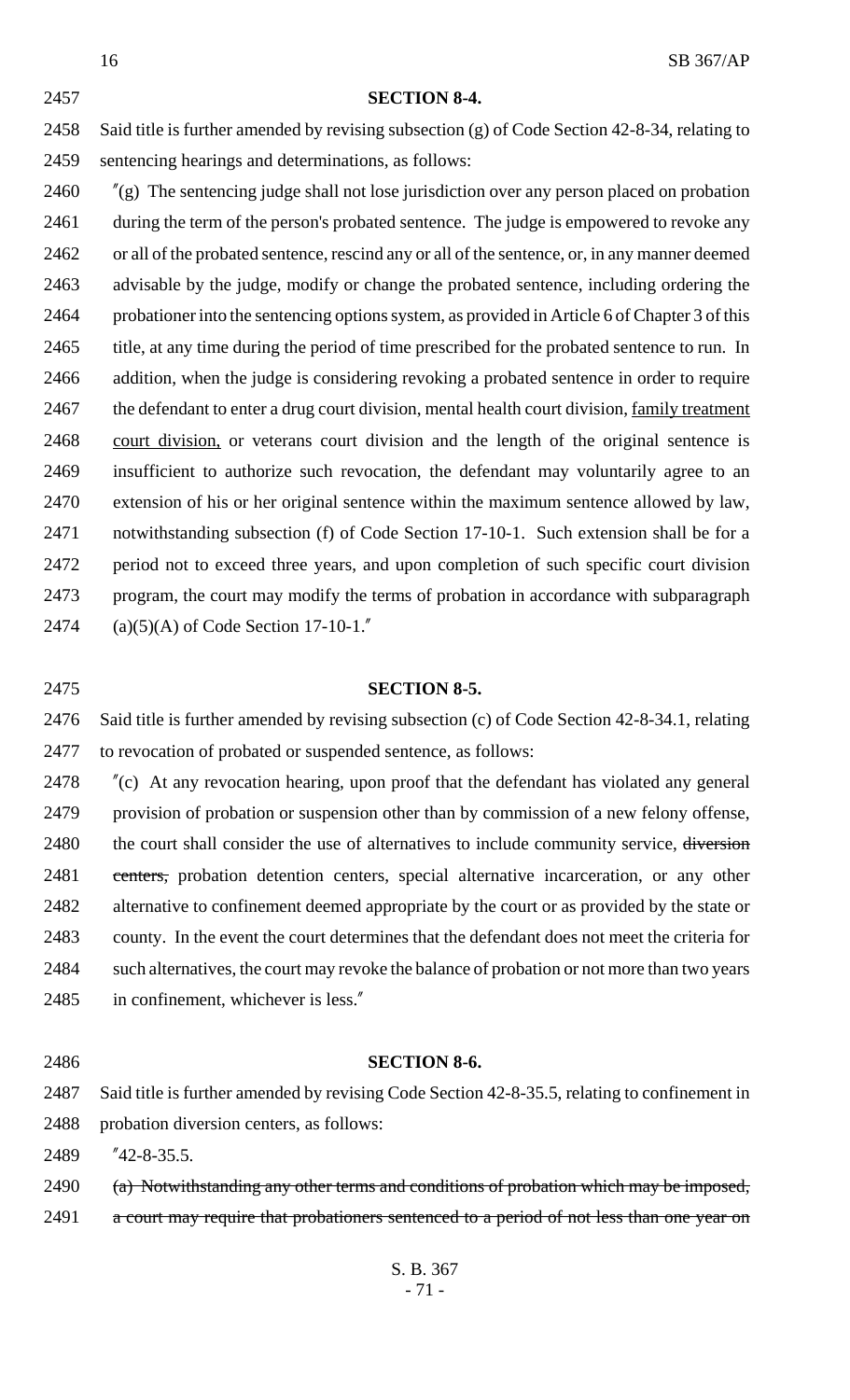2492 probation shall satisfactorily complete, as a condition of such probation, a program in a

2493 probation diversion center. Probationers so sentenced shall be required to serve a period

2494 of confinement as specified in the court order, which confinement period shall be computed

from the date of initial confinement in the diversion center.

2496 (b) The court shall determine that the defendant is at least 17 years of age at the time of 2497 sentencing, is capable both physically and mentally of maintaining paid employment in the 2498 community, and does not unnecessarily jeopardize the safety of the community.

2499 (c) The Department of Corrections may assess and collect room and board fees from

 diversion center program participants at a level set by the Department of Corrections Reserved."

### **SECTION 8-7.**

 Said title is further amended by revising paragraph (3) of subsection (a) of Code Section 42-8-111, relating to court issuance of certificate for installation of ignition interlock devices,

as follows:

 "(3) Such person shall participate in a substance abuse treatment program as defined in 2507 paragraph (16.2) of Code Section 40-5-1, or a drug court division program in compliance with Code Section 15-1-15, a mental health court division in compliance with Code Section 15-1-16, a veterans court division in compliance with Code Section 15-1-17, or an operating under the influence court division in compliance with Code Section 15-1-19 2511 for a period of not less than 120 days."

 PART IX PAROLE BOARD AUTHORITY REGARDING CERTAIN DRUG OFFENDERS **SECTION 9-1.**

 Said title is further amended by revising subsection (b) of Code Section 42-9-45, relating to the State Board of Pardons and Paroles general rule-making authority, as follows:

 "(b)(1) An inmate serving a misdemeanor sentence or misdemeanor sentences shall only be eligible for consideration for parole after the expiration of six months of his or her sentence or sentences or one-third of the time of his or her sentence or sentences, whichever is greater.

 (2) Except as otherwise provided in Code Sections 17-10-6.1 and 17-10-7 and 2523 paragraph paragraphs  $(3)$  and  $(4)$  of this subsection, an inmate serving a felony sentence or felony sentences shall only be eligible for consideration for parole after the expiration of nine months of his or her sentence or one-third of the time of the sentences, whichever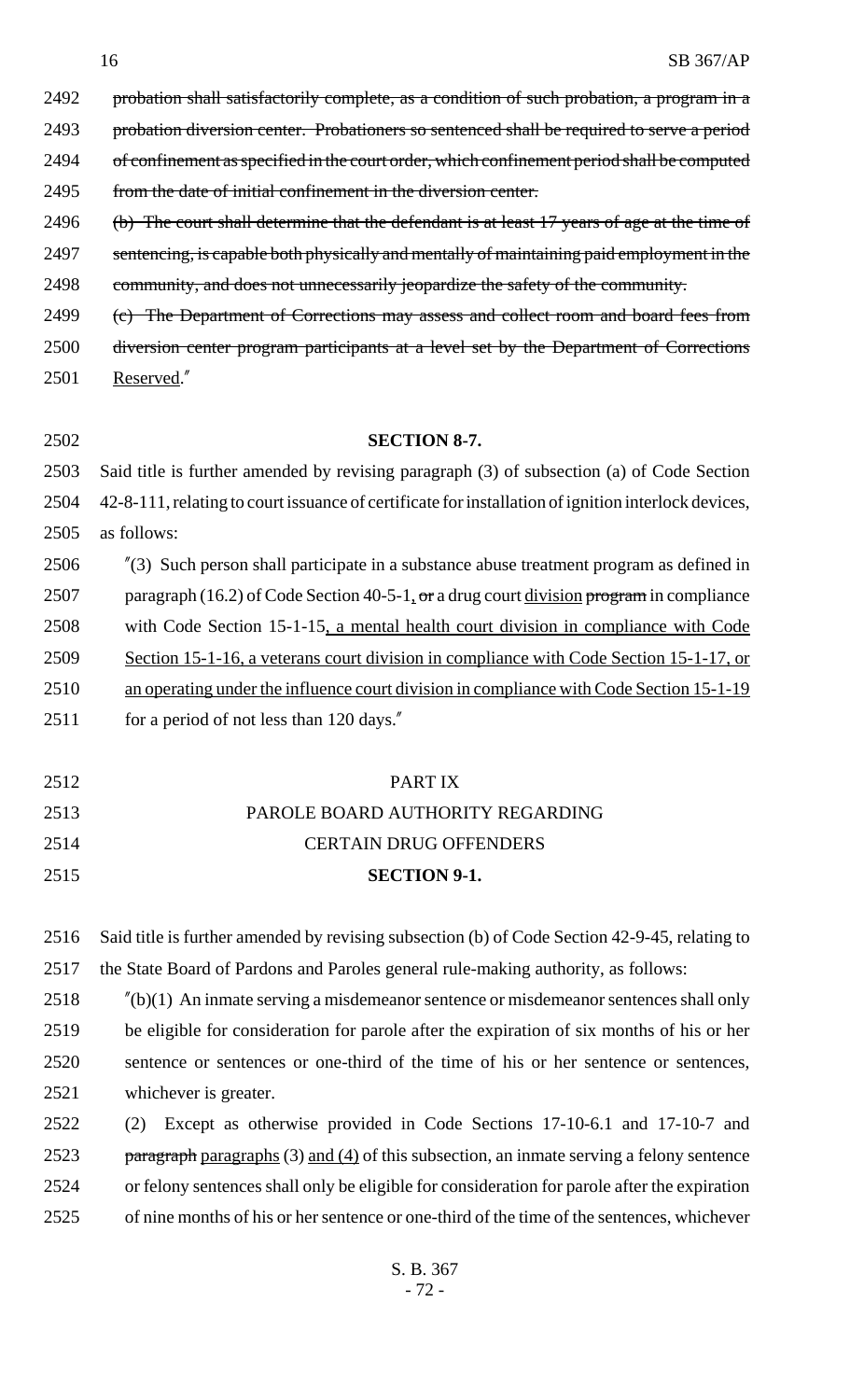is greater. Except as otherwise provided in Code Sections 17-10-6.1 and 17-10-7 and **paragraph** paragraphs (3) and (4) of this subsection, inmates serving sentences aggregating 21 years or more shall become eligible for consideration for parole upon completion of the service of seven years. (3) When an inmate was sentenced pursuant to subsection (d) of Code Section 16-13-30 and subsection (c) of Code Section 17-10-7 to a term of at least 12 years and up to a life sentence, he or she may become eligible for consideration for parole if he or she: (A) Has never been convicted of: (i) A serious violent felony as such term is defined in Code Section 17-10-6.1; (ii) An offense for which he or she was or could have been required to register pursuant to Code Section 42-1-12; provided, however, that this paragraph shall not apply to any felony that became punishable as a misdemeanor on or after July 1, 2006; (iii) A violation of paragraph (1) or (2) of subsection (b) of Code Section 16-5-21; (iv) A violation of Code Section 16-11-106; and (v) A violation of Code Section 16-11-131; (B) Has completed at least 12 years of his or her sentence; (C) Has obtained a low-risk for recidivism rating as determined by a validated risk assessment instrument approved by the Department of Corrections; (D) Has been classified as a medium or less than medium security risk for institutional housing classification purposes by the Department of Corrections; (E) Has completed all criminogenic programming requirements as determined by a validated risk assessment instrument approved by the Department of Corrections; (F) In the 12 months preceding consideration, has not been found guilty of any serious disciplinary infractions; and (G) Has a high school diploma or general educational development (GED) diploma, unless he or she is unable to obtain such educational achievement due to a learning disability or illiteracy. If the inmate is incapable of obtaining such education, he or she shall have completed a job skills training program, a literacy program, an adult basic education program, or a faith based program. (4) When an inmate was sentenced pursuant to subsection (c), (e), or (l) of Code Section 2557 16-13-30 and subsection (c) of Code Section 17-10-7 to a term of at least six years, he or she may become eligible for consideration for parole if he or she: (A) Has never been convicted of: (i) A serious violent felony as such term is defined in Code Section 17-10-6.1; (ii) An offense for which he or she was or could have been required to register pursuant to Code Section 42-1-12; provided, however, that this paragraph shall not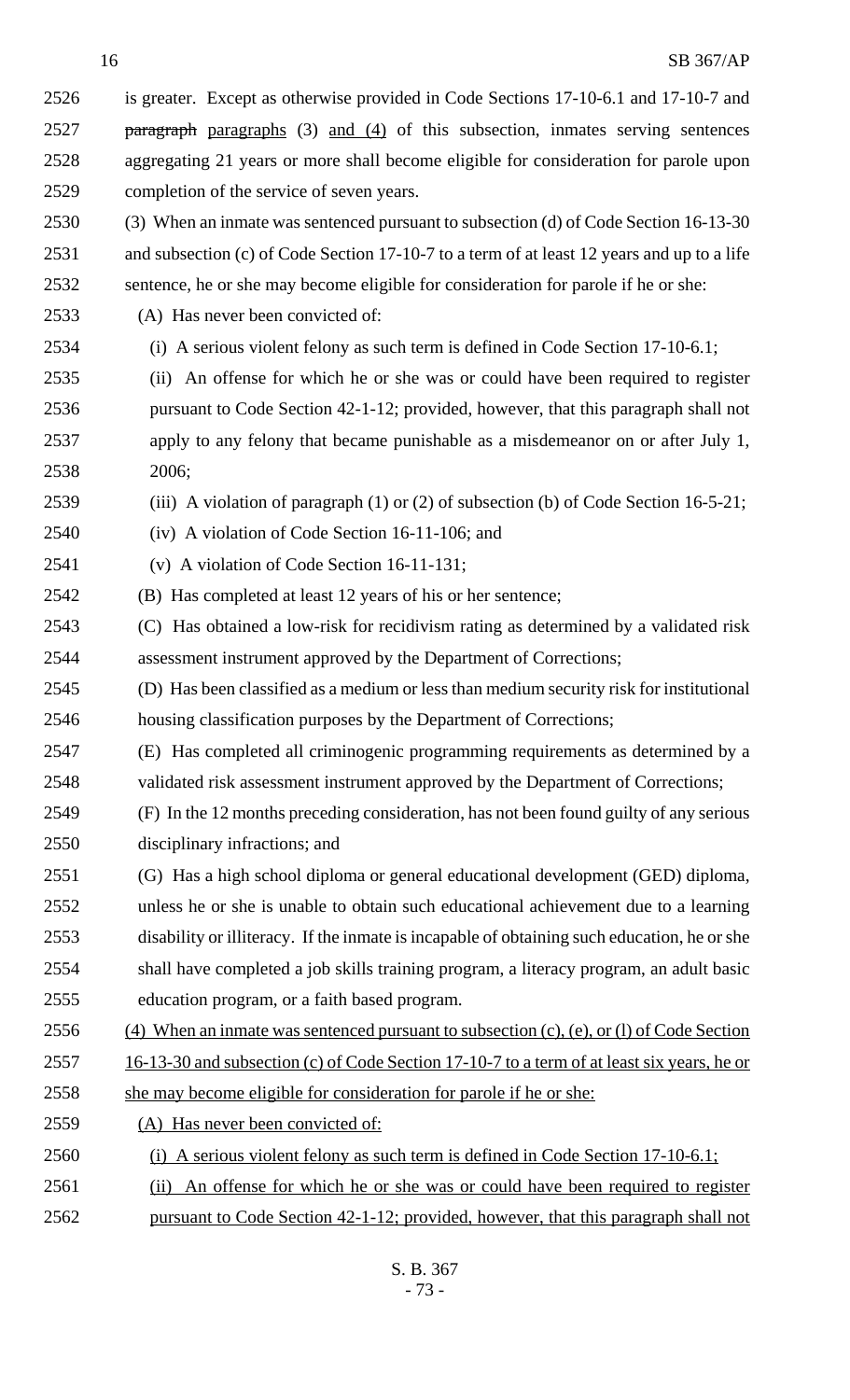$16$  SB 367/AP

| 2563 | apply to any felony that became punishable as a misdemeanor on or after July 1,             |
|------|---------------------------------------------------------------------------------------------|
| 2564 | 2006;                                                                                       |
| 2565 | (iii) A violation of paragraph (1) or (2) of subsection (b) of Code Section $16-5-21$ ;     |
| 2566 | (iv) A violation of Code Section 16-11-106; and                                             |
| 2567 | (v) A violation of Code Section $16-11-131$ ;                                               |
| 2568 | (B) Has completed at least six years of his or her sentence;                                |
| 2569 | Has obtained a low-risk for recidivism rating as determined by a validated risk             |
| 2570 | assessment instrument approved by the Department of Corrections;                            |
| 2571 | (D) Has been classified as a medium or less than medium security risk for institutional     |
| 2572 | housing classification purposes by the Department of Corrections;                           |
| 2573 | Has completed all criminogenic programming requirements as determined by a<br>(E)           |
| 2574 | validated risk assessment instrument approved by the Department of Corrections:             |
| 2575 | (F) In the 12 months preceding consideration, has not been found guilty of any serious      |
| 2576 | disciplinary infractions; and                                                               |
| 2577 | (G) Has a high school diploma or general educational development (GED) diploma,             |
| 2578 | unless he or she is unable to obtain such educational achievement due to a learning         |
| 2579 | disability or illiteracy. If the inmate is incapable of obtaining such education, he or she |
| 2580 | shall have completed a job skills training program, a literacy program, an adult basic      |
| 2581 | education program, or a faith based program."                                               |
|      |                                                                                             |
| 2582 | PART X                                                                                      |

## 2583 PROFESSIONAL LICENSING CONSIDERATIONS 2584 **SECTION 10-1.**

 Chapter 1 of Title 43 of the Official Code of Georgia Annotated, relating to general provisions applicable to professions and businesses, is amended by revising Code Section 43-1-19, relating to grounds for refusing to grant or revoking licenses and probationary license, as follows:

2589 "43-1-19.

 (a) A professional licensing board shall have the authority to refuse to grant a license to an applicant therefor or to revoke the license of a person licensed by that board or to discipline a person licensed by that board, upon a finding by a majority of the entire board that the licensee or applicant has:

 (1) Failed to demonstrate the qualifications or standards for a license contained in this Code section, or under the laws, rules, or regulations under which licensure is sought or held; it shall be incumbent upon the applicant to demonstrate to the satisfaction of the board that he or she meets all the requirements for the issuance of a license, and, if the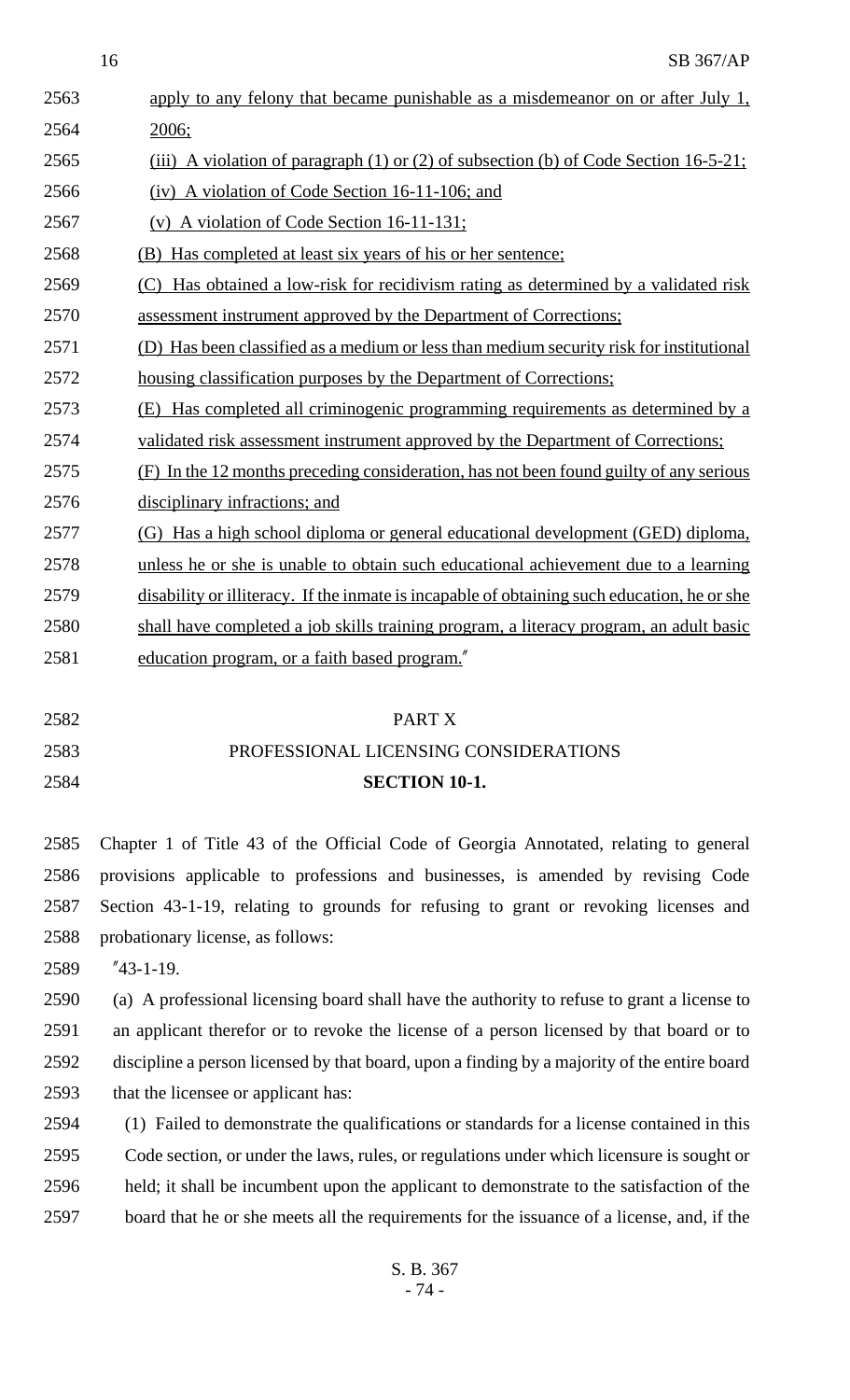board is not satisfied as to the applicant's qualifications, it may deny a license without a prior hearing; provided, however, that the applicant shall be allowed to appear before the board if he or she so desires;

 (2) Knowingly made misleading, deceptive, untrue, or fraudulent representations in the practice of a business or profession licensed under this title or on any document 2603 connected therewith; or practiced fraud or deceit or intentionally made any false statement in obtaining a license to practice the licensed business or profession; or made a false statement or deceptive registration with the board;

 (3) Been convicted of any felony or of any crime involving moral turpitude in the courts 2607 of this state or any other state, territory, or country or in the courts of the United States; 2608 as used in this paragraph, and paragraph (4) of this subsection, and subsection (q) of this Code section, the term 'felony' shall include any offense which, if committed in this state, would be deemed a felony, without regard to its designation elsewhere; and, as used in 2611 this paragraph and subsection (q) of this Code section, the term 'conviction' shall include a finding or verdict of guilty or a plea of guilty, regardless of whether an appeal of the conviction has been sought;

 (4) Been arrested, charged, and sentenced for the commission of any felony, or any crime involving moral turpitude, where:

 (A) First offender treatment without adjudication of guilt pursuant to the charge was granted; or

 (B) An adjudication of guilt or sentence was otherwise withheld or not entered on the charge, except with respect to a plea of nolo contendere.

 The order entered pursuant to the provisions of Article 3 of Chapter 8 of Title 42, relating to probation of first offenders, or other first offender treatment shall be conclusive evidence of arrest and sentencing for such crime;

 (5) Had his or her license to practice a business or profession licensed under this title revoked, suspended, or annulled by any lawful licensing authority other than the board; or had other disciplinary action taken against him or her by any such lawful licensing 2626 authority other than the board;  $\sigma$ r was denied a license by any such lawful licensing authority other than the board, pursuant to disciplinary proceedings; or was refused the renewal of a license by any such lawful licensing authority other than the board, pursuant to disciplinary proceedings;

 (6) Engaged in any unprofessional, immoral, unethical, deceptive, or deleterious conduct 2631 or practice harmful to the public, which conduct or practice that materially affects the fitness of the licensee or applicant to practice a business or profession licensed under this 2633 title, or is of a nature likely to jeopardize the interest of the public, which; such conduct or practice need not have resulted in actual injury to any person or be directly related to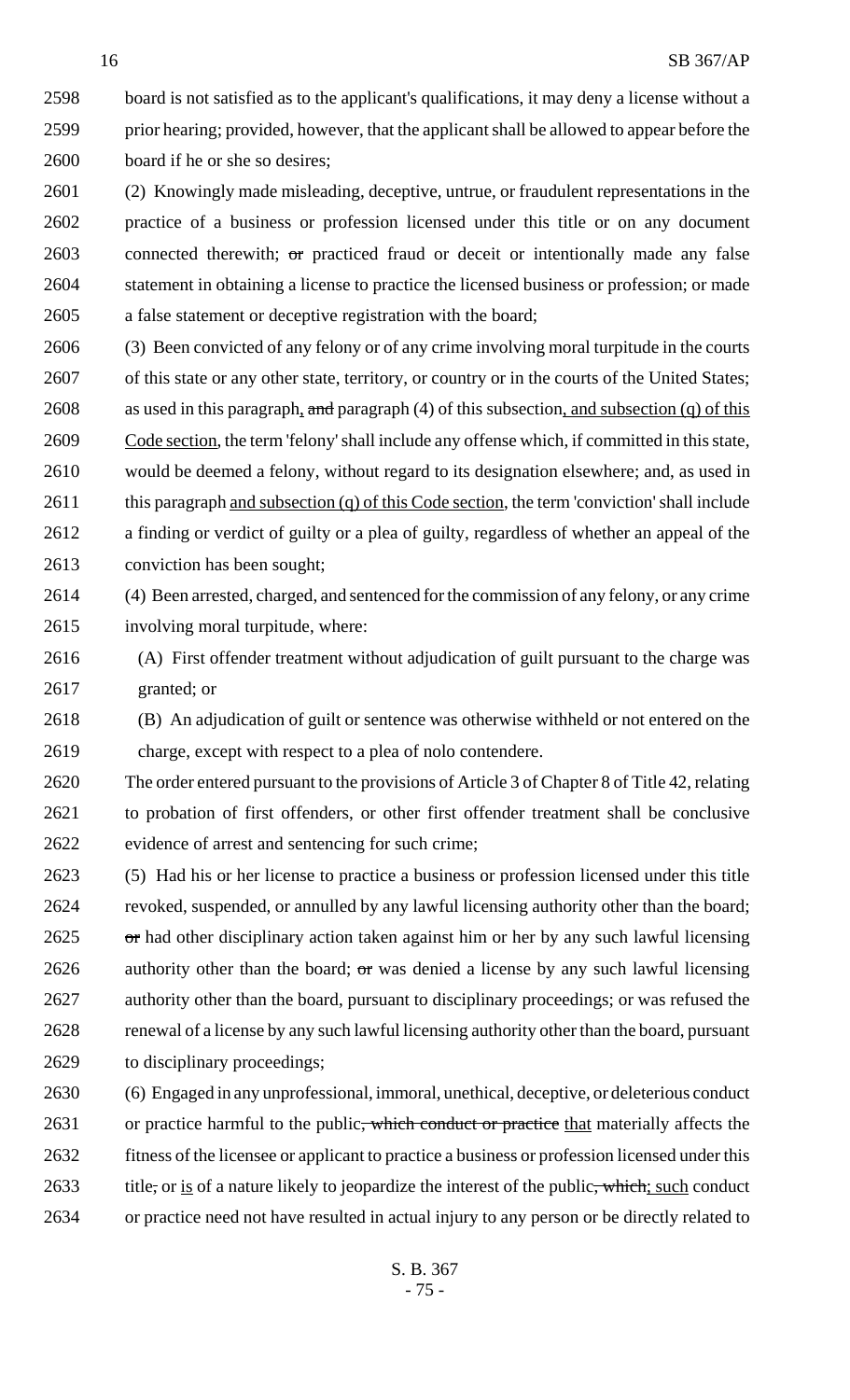the practice of the licensed business or profession but shows that the licensee or applicant has committed any act or omission which is indicative of bad moral character or 2637 untrustworthiness; unprofessional conduct. Such conduct or practice shall also include any departure from, or the failure to conform to, the minimal reasonable standards of acceptable and prevailing practice of the business or profession licensed under this title; (7) Knowingly performed any act which in any way aids, assists, procures, advises, or encourages any unlicensed person or any licensee whose license has been suspended or revoked by a professional licensing board to practice a business or profession licensed under this title or to practice outside the scope of any disciplinary limitation placed upon the licensee by the board;

 (8) Violated a statute, law, or any rule or regulation of this state, any other state, the professional licensing board regulating the business or profession licensed under this title, 2647 the United States, or any other lawful authority (without regard to whether the violation 2648 is criminally punishable), which when such statute, law, or rule or regulation relates to 2649 or in part regulates the practice of a business or profession licensed under this title, and 2650 when the licensee or applicant knows or should know that such action is violative of 2651 violates such statute, law, or rule; or violated a lawful order of the board previously entered by the board in a disciplinary hearing, consent decree, or license reinstatement; (9) Been adjudged mentally incompetent by a court of competent jurisdiction within or outside this state; any such adjudication shall automatically suspend the license of any such person and shall prevent the reissuance or renewal of any license so suspended for 2656 as so long as the adjudication of incompetence is in effect;

 (10) Displayed an inability to practice a business or profession licensed under this title with reasonable skill and safety to the public or has become unable to practice the licensed business or profession with reasonable skill and safety to the public by reason 2660 of illness, <u>or the</u> use of alcohol, drugs, narcotics, chemicals, or any other type of material; (11) Failed to comply with an order for child support as defined by Code Section 19-11-9.3; it shall be incumbent upon the applicant or licensee to supply a notice of release to the board from the child support agency within the Department of Human Services indicating that the applicant or licensee has come into compliance with an order 2665 for child support so that a license may issue be issued or be granted if all other conditions for licensure are met; or

 (12) Failed to enter into satisfactory repayment status and is a borrower in default as defined by Code Section 20-3-295; it shall be incumbent upon the applicant or licensee 2669 to supply a notice of release to the board from the Georgia Higher Education Assistance Corporation indicating that the applicant or licensee has entered into satisfactory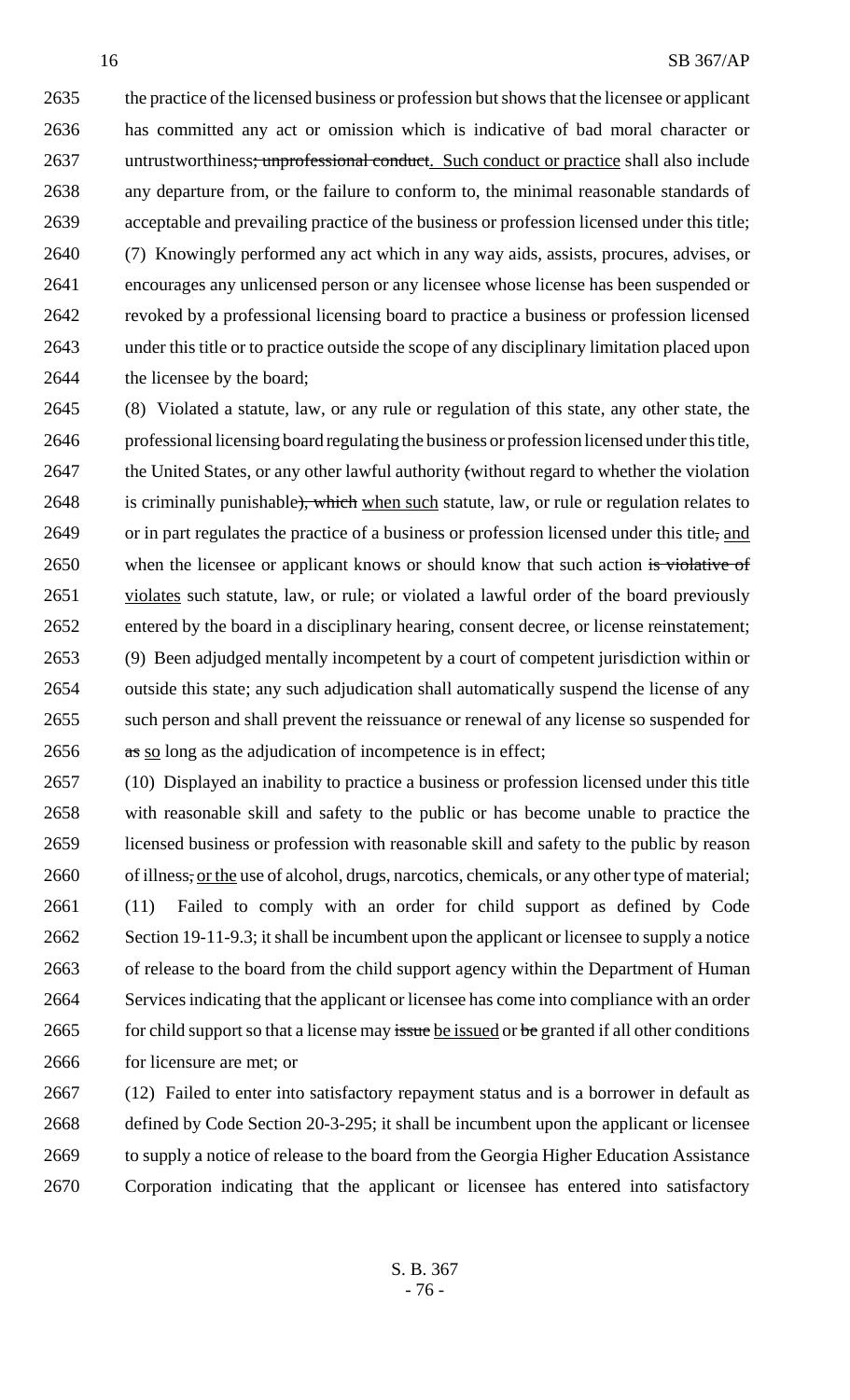repayment status so that a license may be issued or granted if all other conditions for licensure are met. (b) The provisions of Chapter 13 of Title 50, the 'Georgia Administrative Procedure Act,' with respect to emergency action by a professional licensing board and summary suspension of a license are adopted and incorporated by reference into this Code section. (c) For purposes of this Code section, a professional licensing board may obtain, through subpoena by the division director, upon reasonable grounds, any and all records relating to the mental or physical condition of a licensee or applicant, and such records shall be admissible in any hearing before the board. (d) When a professional licensing board finds that any person is unqualified to be granted a license or finds that any person should be disciplined pursuant to subsection (a) of this Code section or the laws, rules, or regulations relating to the business or profession licensed by the board, the board may take any one or more of the following actions: (1) Refuse to grant or renew a license to an applicant; (2) Administer a public or private reprimand, but a private reprimand shall not be disclosed to any person except the licensee; (3) Suspend any license for a definite period or for an indefinite period in connection 2688 with any condition which may be attached to the restoration of said such license; (4) Limit or restrict any license as the board deems necessary for the protection of the public; (5) Revoke any license; (6) Condition the penalty upon, or withhold formal disposition pending, the applicant's or licensee's submission to such care, counseling, or treatment as the board may direct; (7) Impose a fine not to exceed \$500.00 for each violation of a law, rule, or regulation relating to the licensed business or profession; or (8) Impose on a licensee or applicant fees or charges in an amount necessary to reimburse the professional licensing board for the administrative and legal costs incurred by the board in conducting an investigative or disciplinary proceeding.

 (e) In addition to and in conjunction with the actions described in subsection (d) of this Code section, a professional licensing board may make a finding adverse to the licensee or applicant but withhold imposition of judgment and penalty; or it may impose the judgment and penalty but suspend enforcement thereof and place the licensee on probation, 2703 which probation may be vacated upon noncompliance with such reasonable terms as the board may impose.

 (f) Initial judicial review of a final decision of a professional licensing board shall be had solely in the superior court of the county of domicile of the board. The court may assess reasonable and necessary attorney's fees and expenses of litigation in any such review if,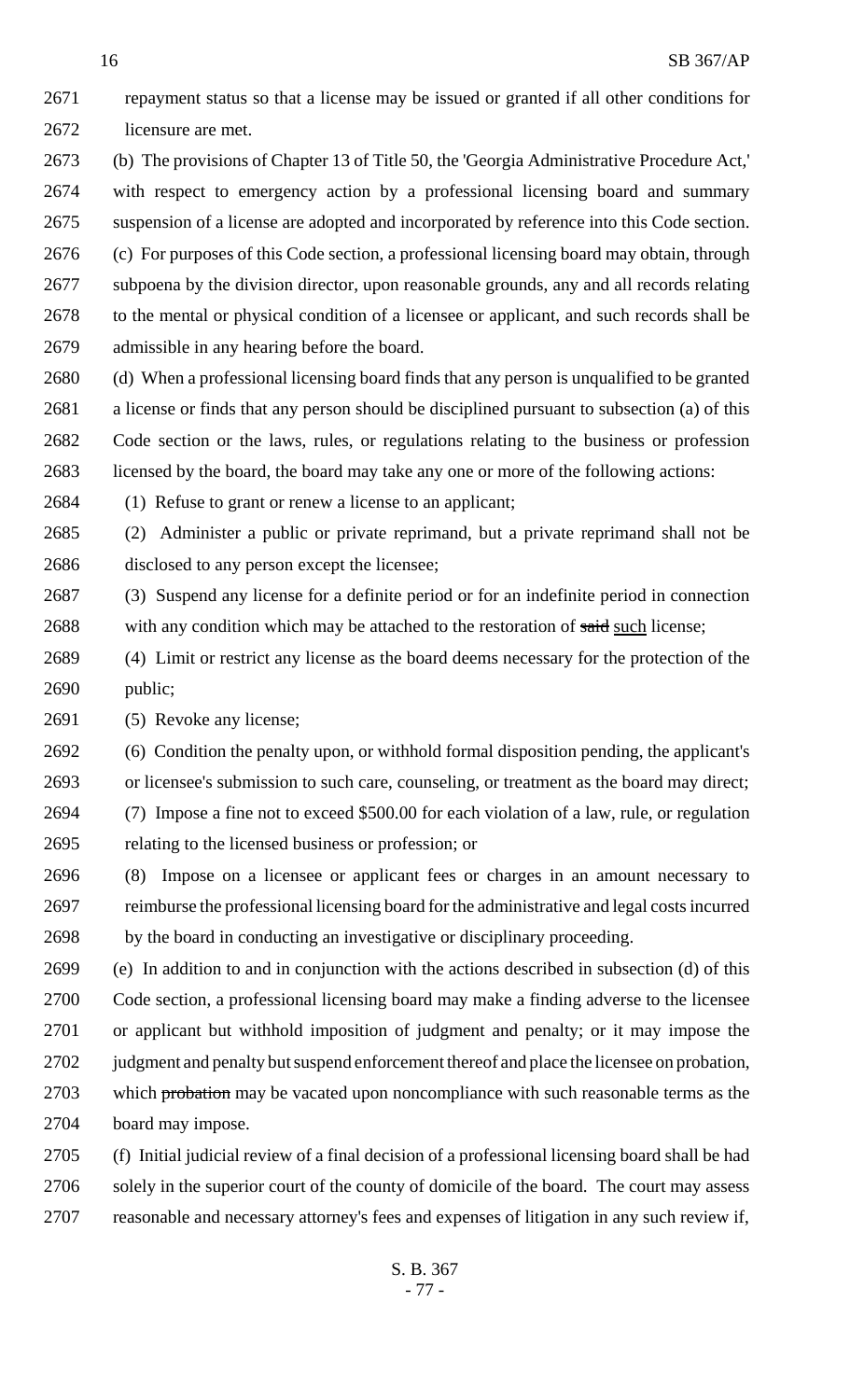upon the motion of any party or the court itself, it finds that an attorney or any party aggrieved by an action of the board appealed such action of the board or any part thereof when such appeal lacked substantial justification or when such appeal or any part thereof was interposed for delay or harassment or if it finds that an attorney or aggrieved party unnecessarily expanded the proceeding by other improper conduct. As used in this subsection, the term 'lacked substantial justification' means substantially frivolous, substantially groundless, or substantially vexatious.

 (g) In its discretion, a professional licensing board may reinstate a license which has been 2716 revoked or issue a license which has been denied or refused, following such procedures as the board may prescribe by rule; and, as a condition thereof, it may impose any disciplinary or corrective method provided in this Code section or the laws relating to the licensed business or profession.

 (h)(1) The division director is vested with the power and authority to make, or cause to be made through employees or agents of the division, such investigations as he or she or a respective board may deem necessary or proper for the enforcement of the provisions of this Code section and the laws relating to businesses and professions licensed by that board. Any person properly conducting an investigation on behalf of a professional licensing board shall have access to and may examine any writing, document, or other material relating to the fitness of any licensee or applicant. The division director or his or her appointed representative may issue subpoenas to compel access to any writing, document, or other material upon a determination that reasonable grounds exist for the belief that a violation of this Code section or any other law relating to the practice of the licensed business or profession subject to regulation or licensing by such board may have taken place.

 (2) The results of all investigations initiated by the board shall be reported solely to the board, and the records of such investigations shall be kept for the board by the division director, with the board retaining the right to have access at any time to such records. No part of any such records shall be released, except to the board, for any purpose other than a hearing before the board, nor shall such records be subject to subpoena; provided, however, that the board shall be authorized to release such records to another enforcement agency or lawful licensing authority.

 (3) If a licensee is the subject of a board inquiry, all records relating to any person who receives services rendered by that licensee in his or her capacity as licensee shall be admissible at any hearing held to determine whether a violation of this chapter has taken place, regardless of any statutory privilege; provided, however, that any documentary evidence relating to a person who received those services shall be reviewed in camera and shall not be disclosed to the public.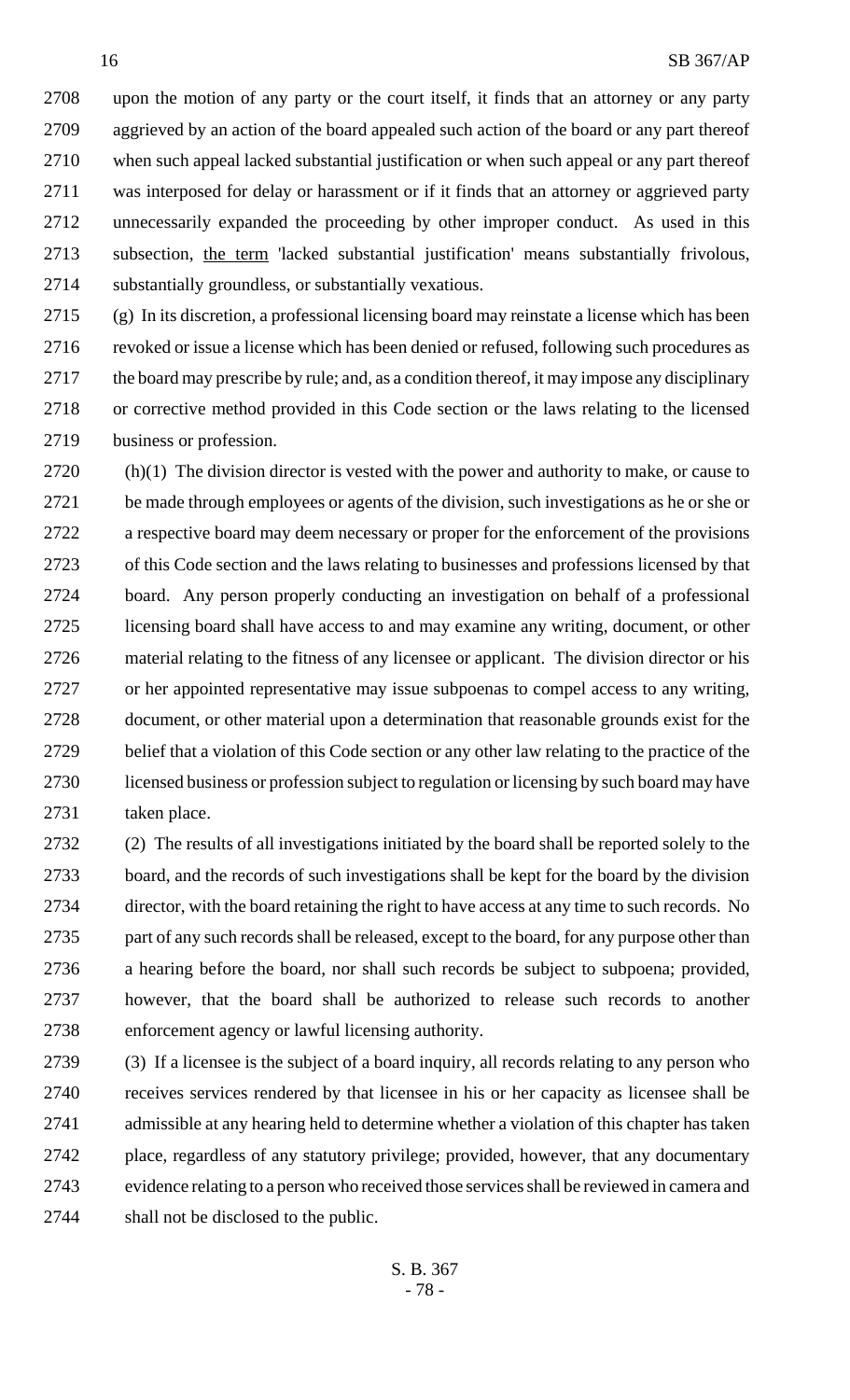(4) The board shall have the authority to exclude all persons during its deliberations on disciplinary proceedings and to discuss any disciplinary matter in private with a licensee or applicant and the legal counsel of that licensee or applicant.

 (5) When a member of the public files a complaint with a professional licensing board or the division director against a licensee, within 30 days after the conclusion of the investigation of such complaint, the professional licensing board or the division director shall notify the complainant of the disposition of such complaint. Such notification shall include whether any action was taken by the board with regard to such complaint and the nature of such action. In addition, the division director and the board shall upon request by the complainant advise the complainant as to the status of the complaint during the period of time that such complaint is pending.

 (i) A person, firm, corporation, association, authority, or other entity shall be immune from civil and criminal liability for reporting or investigating the acts or omissions of a licensee or applicant which violate the provisions of subsection (a) of this Code section or any other provision of law relating to a licensee's or applicant's fitness to practice a business or profession licensed under this title or for initiating or conducting proceedings against such 2761 licensee or applicant, if such report is made or action is taken in good faith, without fraud or malice. Any person who testifies or who makes a recommendation to a professional licensing board in the nature of peer review, in good faith, without fraud or malice, before the board in any proceeding involving the provisions of subsection (a) of this Code section or any other law relating to a licensee's or applicant's fitness to practice the business or profession licensed by the board shall be immune from civil and criminal liability for so testifying.

 (j) Neither the issuance of a private reprimand nor the denial of a license by reciprocity nor the denial of a request for reinstatement of a revoked license nor the refusal to issue a previously denied license shall be considered to be a contested case within the meaning of Chapter 13 of Title 50, the 'Georgia Administrative Procedure Act'; notice and hearing 2772 within the meaning of said such chapter shall not be required, but the applicant or licensee shall be allowed to appear before the board if he or she so requests. A board may resolve a pending action by the issuance of a letter of concern. Such letter shall not be considered a disciplinary action or a contested case under Chapter 13 of Title 50 and shall not be disclosed to any person except the licensee or applicant.

 (k) If any licensee or applicant after reasonable notice fails to appear at any hearing of the professional licensing board for that licensee or applicant, the board may proceed to hear the evidence against such licensee or applicant and take action as if such licensee or applicant had been present. A notice of hearing, initial or recommended decision, or final decision of the board in a disciplinary proceeding shall be served personally upon the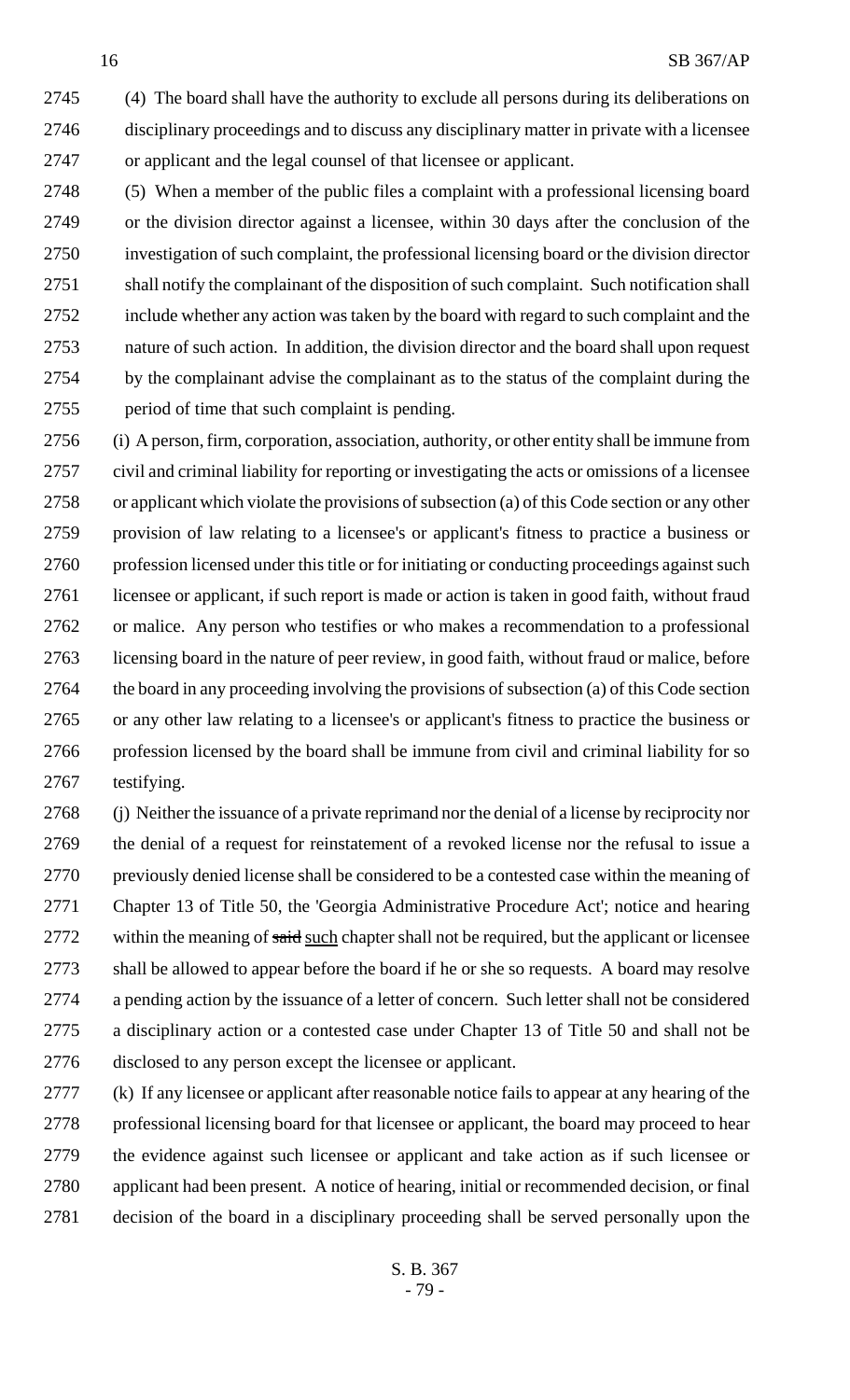licensee or applicant or served by certified mail or statutory overnight delivery, return receipt requested, to the last known address of record with the board. If such material is served by certified mail or statutory overnight delivery and is returned marked 'unclaimed' or 'refused' or is otherwise undeliverable and if the licensee or applicant cannot, after diligent effort, be located, the division director, or his or her designee, shall be deemed to be the agent for service for such licensee or applicant for purposes of this Code section, and service upon that director, or that director's designee, shall be deemed to be service upon the licensee or applicant.

 (l) The voluntary surrender of a license or the failure to renew a license by the end of an 2791 established penalty period shall have the same effect as a revocation of said such license, subject to reinstatement in the discretion of a board. A board may restore and reissue a license to practice under the law relating to that board and, as a condition thereof, may impose any disciplinary sanction provided by this Code section or the law relating to that board.

 (m) This Code section shall apply equally to all licensees or applicants whether individuals, partners, or members of any other incorporated or unincorporated associations, corporations, limited liability companies, or other associations of any kind whatsoever.

- (n) Regulation by a professional licensing board of a business or profession licensed under this title shall not exempt that business or profession from regulation pursuant to any other applicable law, including but not limited to Part 2 of Article 15 of Chapter 1 of Title 10, the 'Fair Business Practices Act of 1975.'
- (o) Subsections (a), (d),and (e) of this Code section shall be supplemental to and shall not operate to prohibit any professional licensing board from acting pursuant to those provisions of law which may now or hereafter authorize other disciplinary grounds and actions for that particular board. In cases where those other provisions of law so authorize other disciplinary grounds and actions but subsection (a), (d), or (e) of this Code section 2808 limit limits such grounds or actions, those other provisions shall apply so long as the requirements of subsection (q) of this Code section are met.
- (p)(1) Notwithstanding any other provision of this Code section or title, when an applicant submits his or her application for licensure or renewal, together with proof of 2812 completion of a drug court division program, as set forth in Code Section 15-1-15, a mental health court division as set forth in Code Section 15-1-16, a veterans court 2814 division as set forth in Code Section 15-1-17, an operating under the influence court division as set forth in Code Section 15-1-19, or a family treatment court division as set 2816 forth in Code Section 15-11-70, a board shall issue the applicant a probationary license under the terms and conditions deemed appropriate by such board.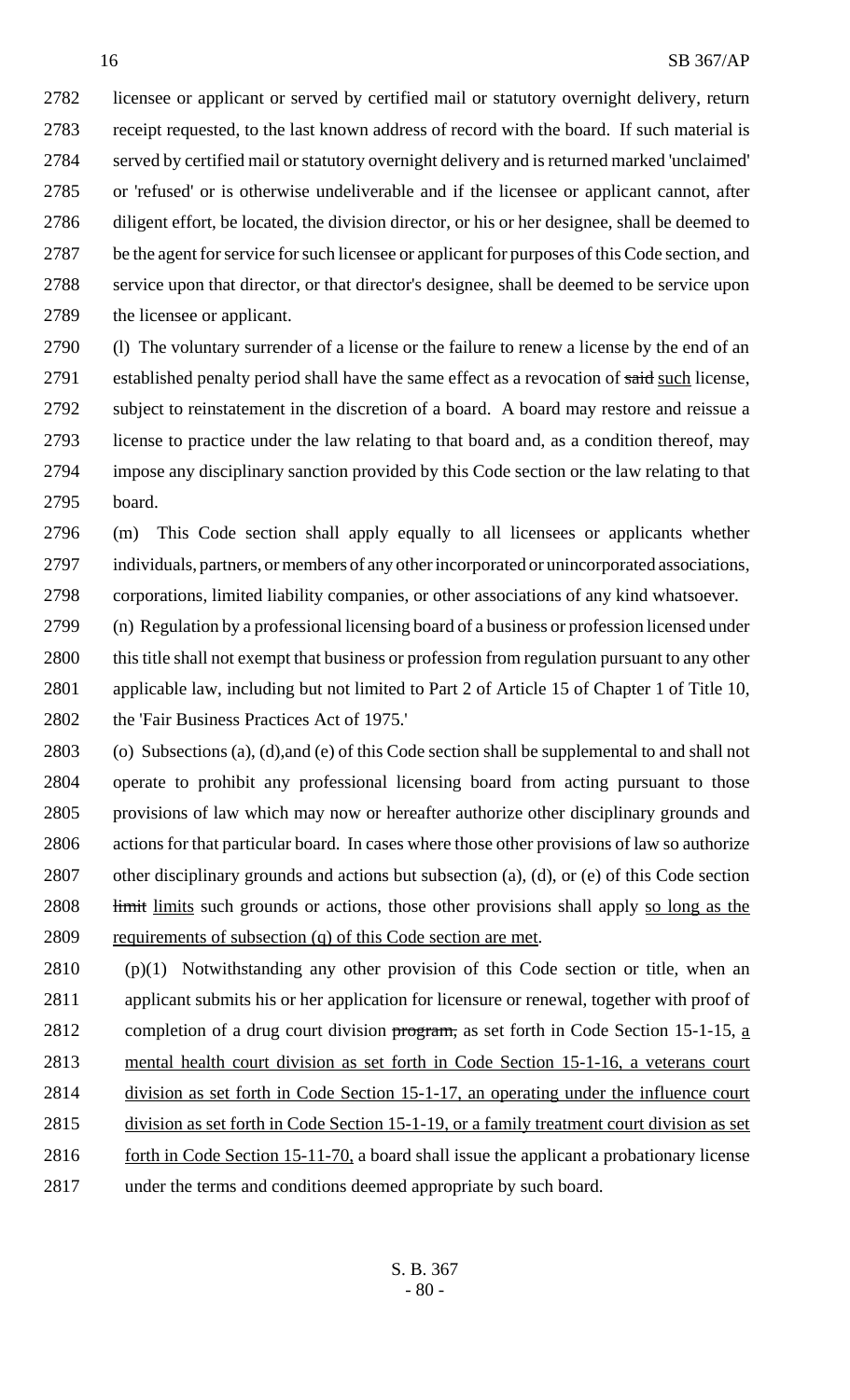| 2818 | Paragraph (1) of this subsection shall not supersede a board's consideration of an<br>(2)   |
|------|---------------------------------------------------------------------------------------------|
| 2819 | applicant's other prior criminal history or arrests or convictions that occur subsequent to |
| 2820 | completion of a drug court division program identified in paragraph (1) of this subsection. |
| 2821 | $(q)(1)$ Notwithstanding paragraphs (3) and (4) of subsection (a) of this Code section or   |
| 2822 | any other provision of law, no professional licensing board shall refuse to grant a license |
| 2823 | to an applicant therefor or shall revoke the license of a person licensed by that board due |
| 2824 | solely or in part to a conviction of any felony or due to any arrest, charge, and sentence  |
| 2825 | for the commission of any felony unless such felony directly relates to the occupation for  |
| 2826 | which the license is sought or held.                                                        |
| 2827 | (2) In determining if a felony directly relates to the occupation for which the license is  |
| 2828 | sought or held, the professional licensing board shall consider:                            |
| 2829 | (A) The nature and seriousness of the felony and the relationship of the felony to the      |
| 2830 | occupation for which the license is sought or held;                                         |
| 2831 | (B) The age of the person at the time the felony was committed;                             |
| 2832 | The length of time elapsed since the felony was committed;<br>(C)                           |
| 2833 | (D) All circumstances relative to the felony, including, but not limited to, mitigating     |
| 2834 | circumstances or social conditions surrounding the commission of the felony; and            |
| 2835 | (E) Evidence of rehabilitation and present fitness to perform the duties of the             |
| 2836 | occupation for which the license is sought or held."                                        |
|      |                                                                                             |
| 2837 | PART XI                                                                                     |
| 2838 | <b>FOOD STAMPS</b>                                                                          |
| 2839 | <b>SECTION 11-1.</b>                                                                        |
|      |                                                                                             |
| 2840 | Article 1 of Chapter 4 of Title 49 of the Official Code of Georgia Annotated, relating to   |
| 2841 | general provisions for public assistance, is amended by adding a new Code section to read   |
| 2842 | as follows:                                                                                 |
| 2843 | $"49-4-22.$                                                                                 |
| 2844 | (a) An individual who was convicted under any state or federal law of an offense which      |
| 2845 | has as an element the possession, use, or distribution of a controlled substance, as such   |
| 2846 | term is defined in Code Section 16-13-21, and which is or would be classified as a felony   |
| 2847 | under the laws of this state shall not be eligible for the federal Supplemental Nutrition   |
| 2848 | Assistance Program while he or she is serving any term of imprisonment. If such             |
| 2849 | individual was not sentenced to imprisonment, he or she shall be eligible for such program, |
| 2850 | provided that he or she remains compliant with the applicable general and special           |
| 2851 | conditions of probation imposed. If such individual is sentenced to a term of               |
| 2852 | imprisonment, after release from confinement, he or she shall be eligible for such program, |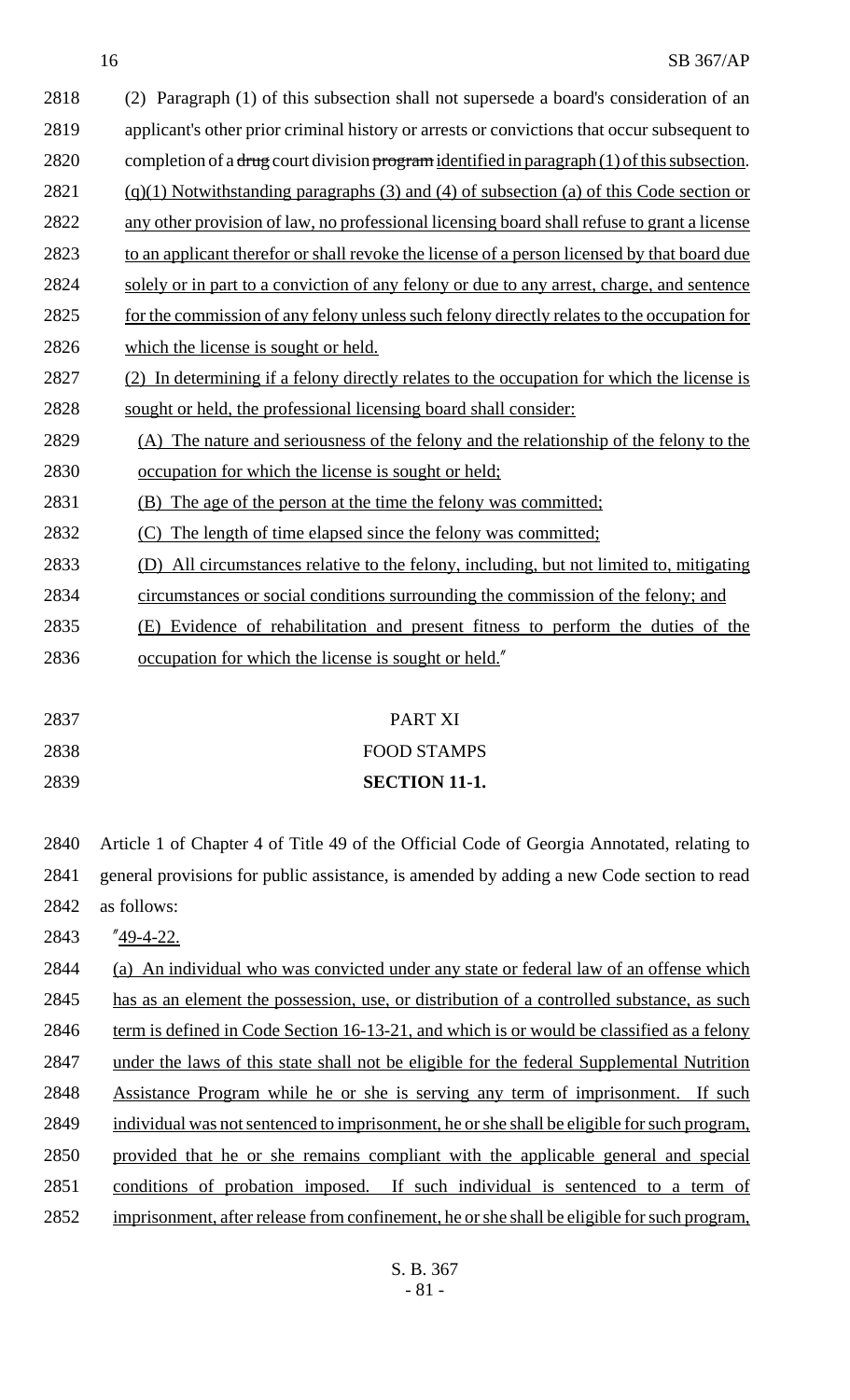| 2853 | provided that he or she remains compliant with the applicable general and special           |
|------|---------------------------------------------------------------------------------------------|
| 2854 | conditions of probation or parole imposed. If such individual violates the terms of         |
| 2855 | probation as determined by court order or violates the terms of parole as determined by an  |
| 2856 | order of the State Board of Pardons and Paroles, he or she shall lose eligibility for such  |
| 2857 | program. If such individual successfully completes the original sentence imposed, he or     |
| 2858 | she shall remain eligible for such program.                                                 |
| 2859 | (b) Any individual eligible for aid pursuant to this Code section shall be required to meet |
| 2860 | all other requirements for eligibility for such program."                                   |
|      |                                                                                             |

| 2861 | PART XII                       |
|------|--------------------------------|
| 2862 | YOUTHFUL PROBATION SUPERVISION |
| 2863 | <b>SECTION 12-1.</b>           |

 Code Section 49-4A-2 of the Official Code of Georgia Annotated, relating to the creation of the Board of Juvenile Justice, is amended in subsection (b) by deleting "and" at the end of paragraph (4), by replacing the period with "; and" at the end of paragraph (5), and by adding a new paragraph to read as follows:

 "(6) Adopt rules and regulations governing the transfer of children who are at least 17 2869 years of age and are released from restrictive custody due to an adjudication for a Class A designated felony act or Class B designated felony act, as such terms are defined in 2871 Code Section 15-11-2, to the Department of Community Supervision to ensure balanced attention to the protection of the community, the imposition of accountability, and the development of competencies to enable each child to become a responsible and productive member of the community, taking into consideration a child's level of participation in the department's educational, vocational, and other services prior to such release."

| 2880 | <b>SECTION 13-1.</b>               |
|------|------------------------------------|
| 2879 | CROSS-REFERENCES IN THE CODE       |
| 2878 | <b>PROVIDING FOR MISCELLANEOUS</b> |
| 2877 | PART XIII                          |

 Title 16 of the Official Code of Georgia Annotated, relating to crimes and offenses, is amended by revising subparagraph (b)(1)(B) of Code Section 16-8-14, relating to shoplifting, as follows:

2884  $\degree$  (B) Upon conviction of a third offense for shoplifting, where when the first two offenses are either felonies or misdemeanors, or a combination of a felony and a

> S. B. 367 - 82 -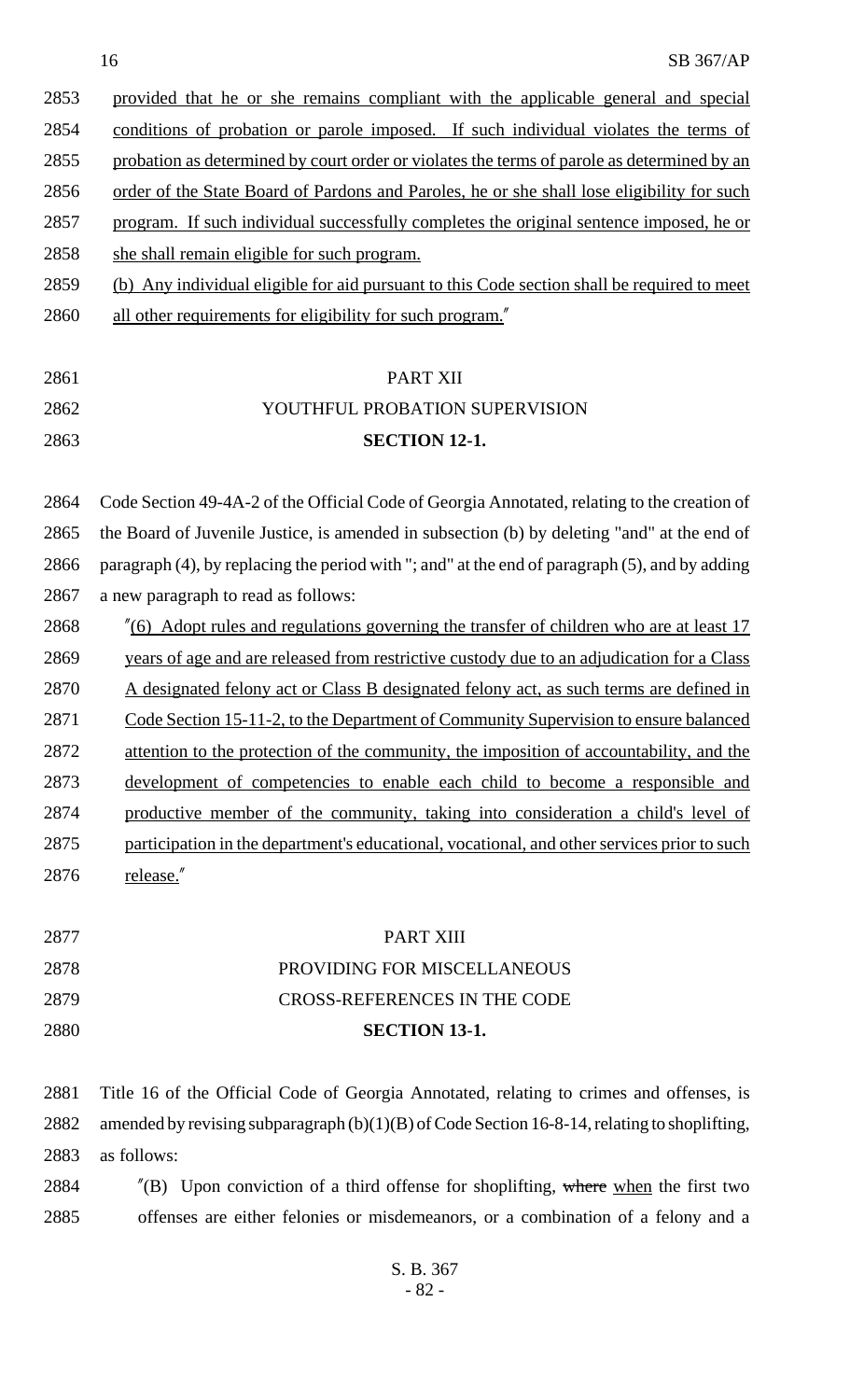misdemeanor, as defined by this Code section, in addition to or in lieu of any fine which might be imposed, the defendant shall be punished by imprisonment for not less than 30 days or confinement in a 'special alternative incarceration-probation boot camp,' 2889 probation detention center, diversion center, or other community correctional facility of the Department of Corrections for a period of 120 days or shall be sentenced to 2891 monitored house arrest for a period of 120 days and, in addition to either such types of confinement, may be required to undergo psychological evaluation and treatment to be paid for by the defendant; and such sentence of imprisonment or confinement shall not be suspended, probated, deferred, or withheld; and"

## **SECTION 13-2.**

 Said title is further amended by revising paragraph (2) of subsection (c) of Code Section 16-8-14.1, relating to refund fraud, as follows:

 "(2) Upon conviction of a third offense for a violation of any provision of this Code section, the defendant shall be guilty of a felony and, in addition to or in lieu of any fine which might be imposed, the defendant shall be punished by imprisonment for not less than 30 days or confinement in a 'special alternative incarceration–probation boot camp,' 2902 probation detention center, diversion center, or other community correctional facility of the Department of Corrections for a period of 120 days or shall be sentenced to monitored 2904 house arrest for a period of 120 days and, in addition to either such types of confinement, may be required to undergo psychological evaluation and treatment to be paid for by the defendant; and such sentence of imprisonment or confinement shall not be suspended, probated, deferred, or withheld."

 **SECTION 13-3.** Said title is further amended by revising paragraph (2) of subsection (d) of Code Section 16-11-135, relating to public or private employer's parking lots and rights of action, as follows:

 "(2) To any penal institution, correctional institution, detention facility, diversion center, 2913 jail, or similar place of confinement or confinement alternative;"

## **SECTION 13-4.**

 Title 17 of the Official Code of Georgia Annotated, relating to criminal procedure, is amended by revising subparagraph (a)(3)(A) of Code Section 17-10-1, relating to fixing of sentence, as follows:

2918  $\frac{1}{2}(3)(A)$  Any part of a sentence of probation revoked for a violation other than a subsequent commission of any felony, a violation of a special condition, or a